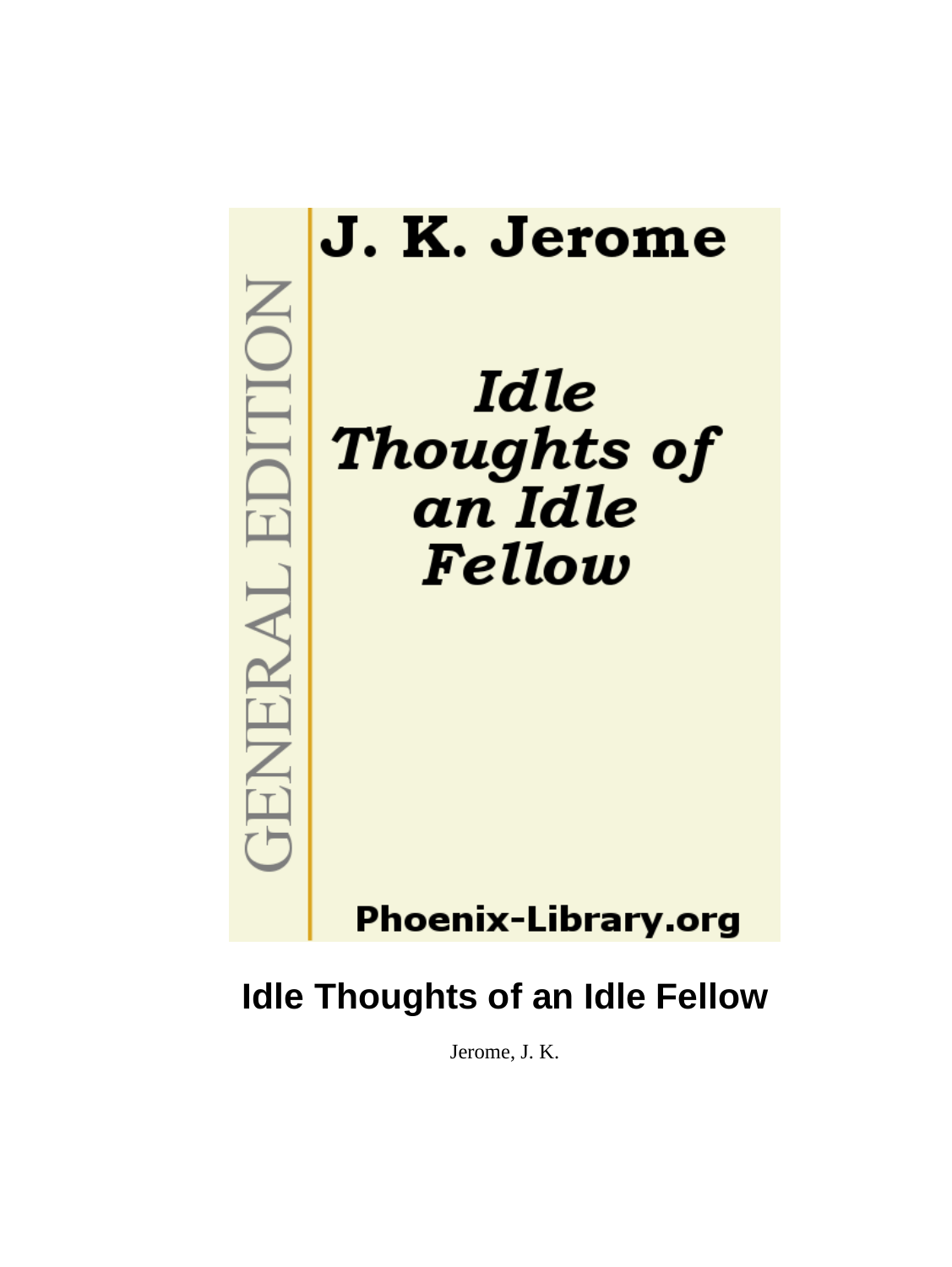[About Phoenix−Edition](#page-78-0) **[Copyright](#page-79-0)**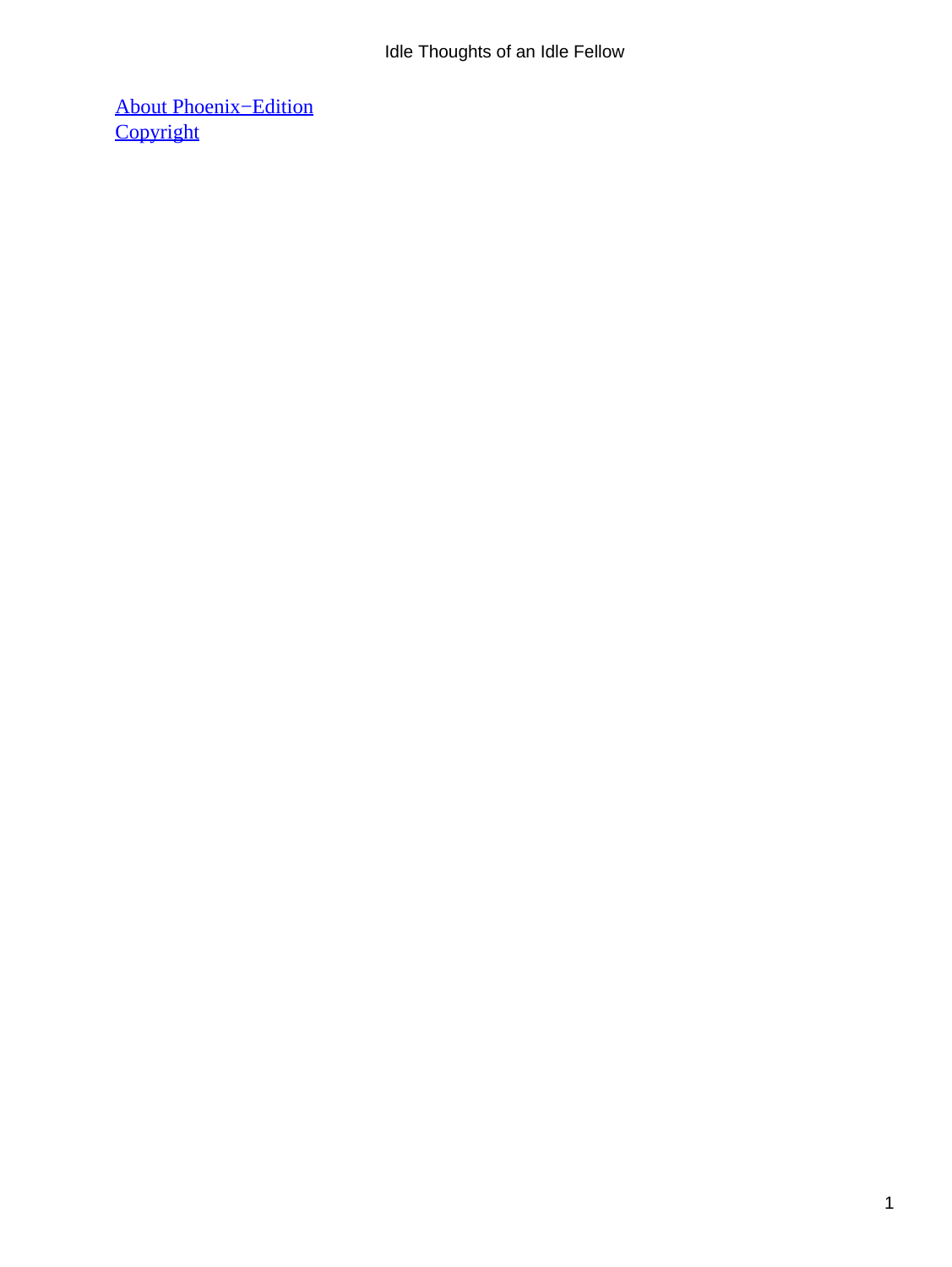Idle Thoughts of an Idle Fellow

# *T*HE **IDLE THOUGHTS OF AN IDLE FELLOW.**

## by **JEROME K. JEROME.**

NEW **YORK:** A. L. **BURT, PUBLISHER.**

TO

THE **VERY DEAR AND** WELL−BELOVED

# **FRIEND**

OF **MY PROSPEROUS AND EVIL DAYS** –

# TO **THE FRIEND WHO, THOUGH IN THE EARLY STAGES OF OUR ACQUAINTANCESHIP DID OFTTIMES DISAGREE WITH ME,** HAS **SINCE BECOME TO BE MY VERY WARMEST COMRADE** –

 TO **THE FRIEND WHO, HOWEVER OFTEN I MAY PUT HIM OUT, NEVER** (NOW) **UPSETS ME IN REVENGE** –

 TO **THE FRIEND WHO, TREATED WITH MARKED COOLNESS BY ALL THE FEMALE MEMBERS OF MY HOUSEHOLD,** AND **REGARDED WITH SUSPICION BY MY VERY DOG, NEVERTHELESS SEEMS DAY BY DAY TO BE MORE DRAWN BY ME,** AND **IN RETURN TO MORE AND MORE IMPREGNATE ME WITH THE ODOR OF HIS FRIENDSHIP** –

 TO **THE FRIEND WHO NEVER TELLS ME OF MY FAULTS, NEVER WANTS TO BORROW MONEY,** AND **NEVER TALKS ABOUT HIMSELF** –

 TO **THE COMPANION OF MY IDLE HOURS,** THE **SOOTHER OF MY SORROWS,** THE **CONFIDANT OF MY JOYS AND HOPES** –

# MY **OLDEST AND STRONGEST**

**PIPE,**

# **THIS LITTLE VOLUME**

IS

**GRATEFULLY AND AFFECTIONATELY**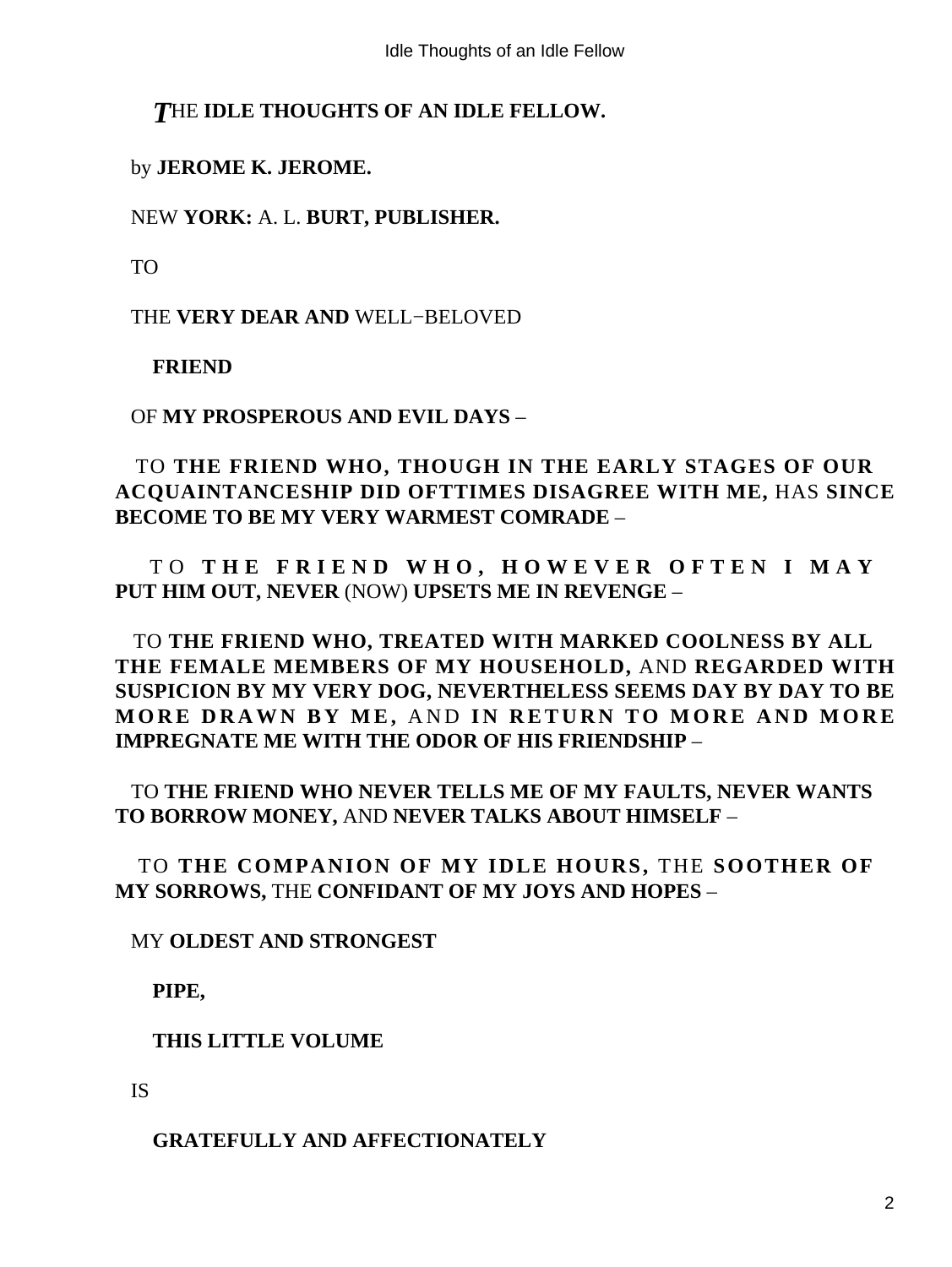## **DEDICATED.**

#### **PREFACE**

 One or two friends to whom I showed these papers in MS. having observed that they were not half bad, and some of my relations having promised to buy the book if it ever came out, I feel I have no right to longer delay its issue. But for this, as one may say, public demand, I perhaps should not have ventured to offer these mere «idle thoughts» of mine as mental food for the English−speaking peoples of the earth. What readers ask nowadays in a book is that it should improve, instruct, and elevate. This book wouldn't elevate a cow. I cannot conscientiously recommend it for any useful purposes whatever. All I can suggest is that when you get tired of reading «the best hundred books,» you may take this up for half an hour. It will be a change.

#### **CONTENTS.**

#### **IDLE THOUGHTS OF AN IDLE FELLOW.**

# ON **BEING IDLE ON BEING IN LOVE ON BEING IN THE BLUES ON BEING HARD UP ON VANITY AND VANITIES ON GETTING ON IN THE WORLD ON THE WEATHER ON CATS AND DOGS ON BEING SHY ON BABIES ON EATING AND DRINKING ON FURNISHED APARTMENTS ON DRESS AND DEPORTMENT ON MEMORY**

The Idle Thoughts of an Idle Fellow.

#### ON **BEING IDLE.**

 Now, this is a subject on which I flatter myself I really am *au fait*. The gentleman who, when I was young, bathed me at wisdom's font for nine guineas a term – no extras – used to say he never knew a boy who could do less work in more time; and I remember my poor grandmother once incidentally observing, in the course of an instruction upon the use of the Prayer−book, that it was highly improbable that I should ever do much that I ought not to do, but that she felt convinced beyond a doubt that I should leave undone pretty well everything that I ought to do.

 I am afraid I have somewhat belied half the dear old lady's prophecy. Heaven help me! I have done a good many things that I ought not to have done, in spite of my laziness. But I have fully confirmed the accuracy of her judgment so far as neglecting much that I ought not to have neglected is concerned. Idling always has been my strong point. I take no credit to myself in the matter – it is a gift. Few possess it. There are plenty of lazy people and plenty of slow−coaches, but a genuine idler is a rarity. He is not a man who slouches about with his hands in his pockets. On the contrary, his most startling characteristic is that he is always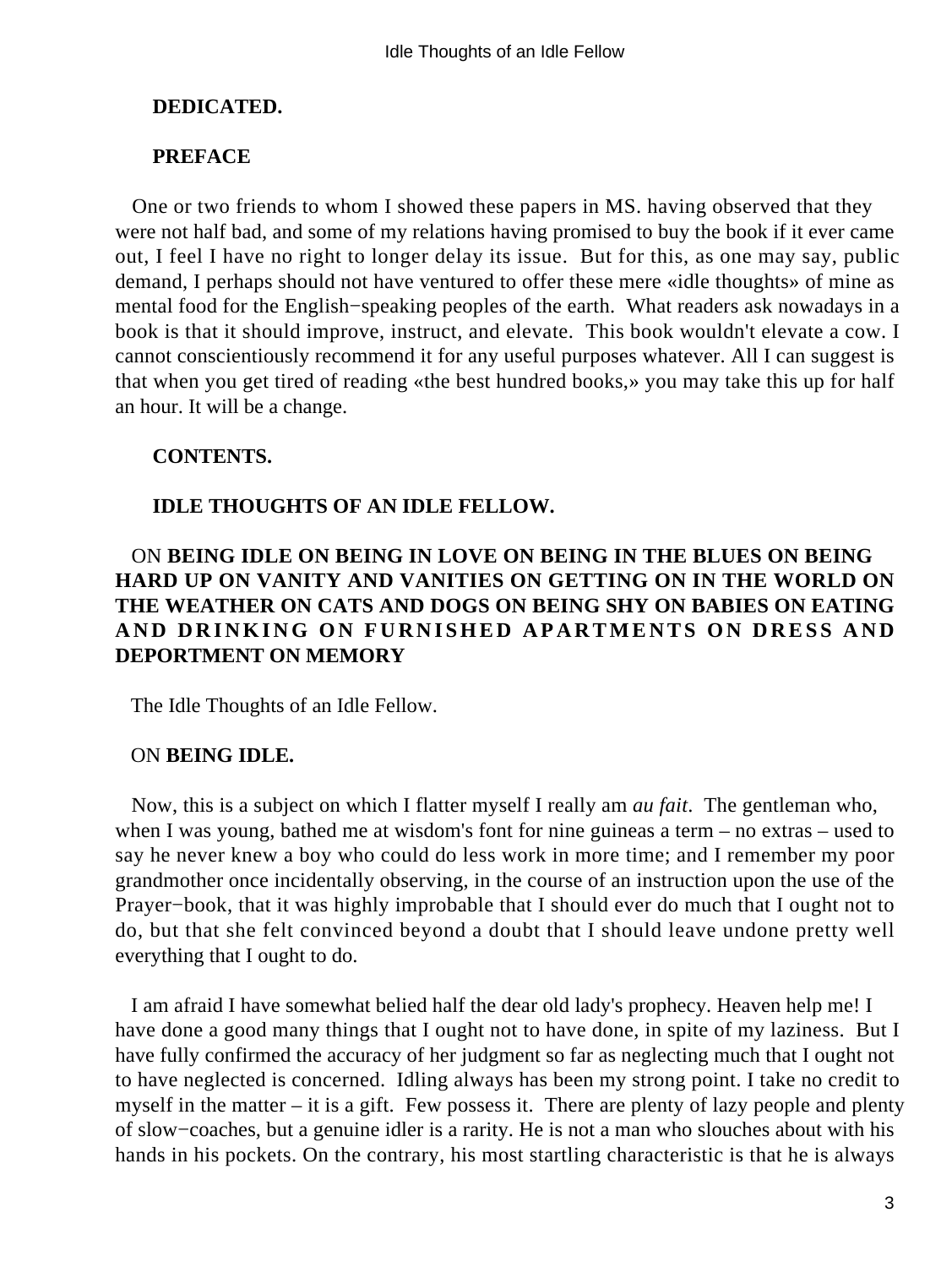intensely busy.

 It is impossible to enjoy idling thoroughly unless one has plenty of work to do. There is no fun in doing nothing when you have nothing to do. Wasting time is merely an occupation then, and a most exhausting one. Idleness, like kisses, to be sweet must be stolen.

 Many years ago, when I was a young man, I was taken very ill – I never could see myself that much was the matter with me, except that I had a beastly cold. But I suppose it was something very serious, for the doctor said that I ought to have come to him a month before, and that if it (whatever it was) had gone on for another week he would not have answered for the consequences. It is an extraordinary thing, but I never knew a doctor called into any case yet but what it transpired that another day's delay would have rendered cure hopeless. Our medical guide, philosopher, and friend is like the hero in a melodrama – he always comes upon the scene just, and only just, in the nick of time. It is Providence, that is what it is.

 Well, as I was saying, I was very ill and was ordered to Buxton for a month, with strict injunctions to do nothing whatever all the while that I was there. «Rest is what you require,» said the doctor, «perfect rest.»

 It seemed a delightful prospect. «This man evidently understands my complaint,» said I, and I pictured to myself a glorious time – a four weeks' *dolce far niente* with a dash of illness in it. Not too much illness, but just illness enough – just sufficient to give it the flavor of suffering and make it poetical. I should get up late, sip chocolate, and have my breakfast in slippers and a dressing−gown. I should lie out in the garden in a hammock and read sentimental novels with a melancholy ending, until the books should fall from my listless hand, and I should recline there, dreamily gazing into the deep blue of the firmament, watching the fleecy clouds floating like white−sailed ships across its depths, and listening to the joyous song of the birds and the low rustling of the trees. Or, on becoming too weak to go out of doors, I should sit propped up with pillows at the open window of the ground−floor front, and look wasted and interesting, so that all the pretty girls would sigh as they passed by.

 And twice a day I should go down in a Bath chair to the Colonnade to drink the waters. Oh, those waters! I knew nothing about them then, and was rather taken with the idea. «Drinking the waters» sounded fashionable and Queen Anne−fied, and I thought I should like them. But, ugh! after the first three or four mornings! Sam Weller's description of them as «having a taste of warm flat−irons» conveys only a faint idea of their hideous nauseousness. If anything could make a sick man get well quickly, it would be the knowledge that he must drink a glassful of them every day until he was recovered. I drank them neat for six consecutive days, and they nearly killed me; but after then I adopted the plan of taking a stiff glass of brandy−and−water immediately on the top of them, and found much relief thereby. I have been informed since, by various eminent medical gentlemen, that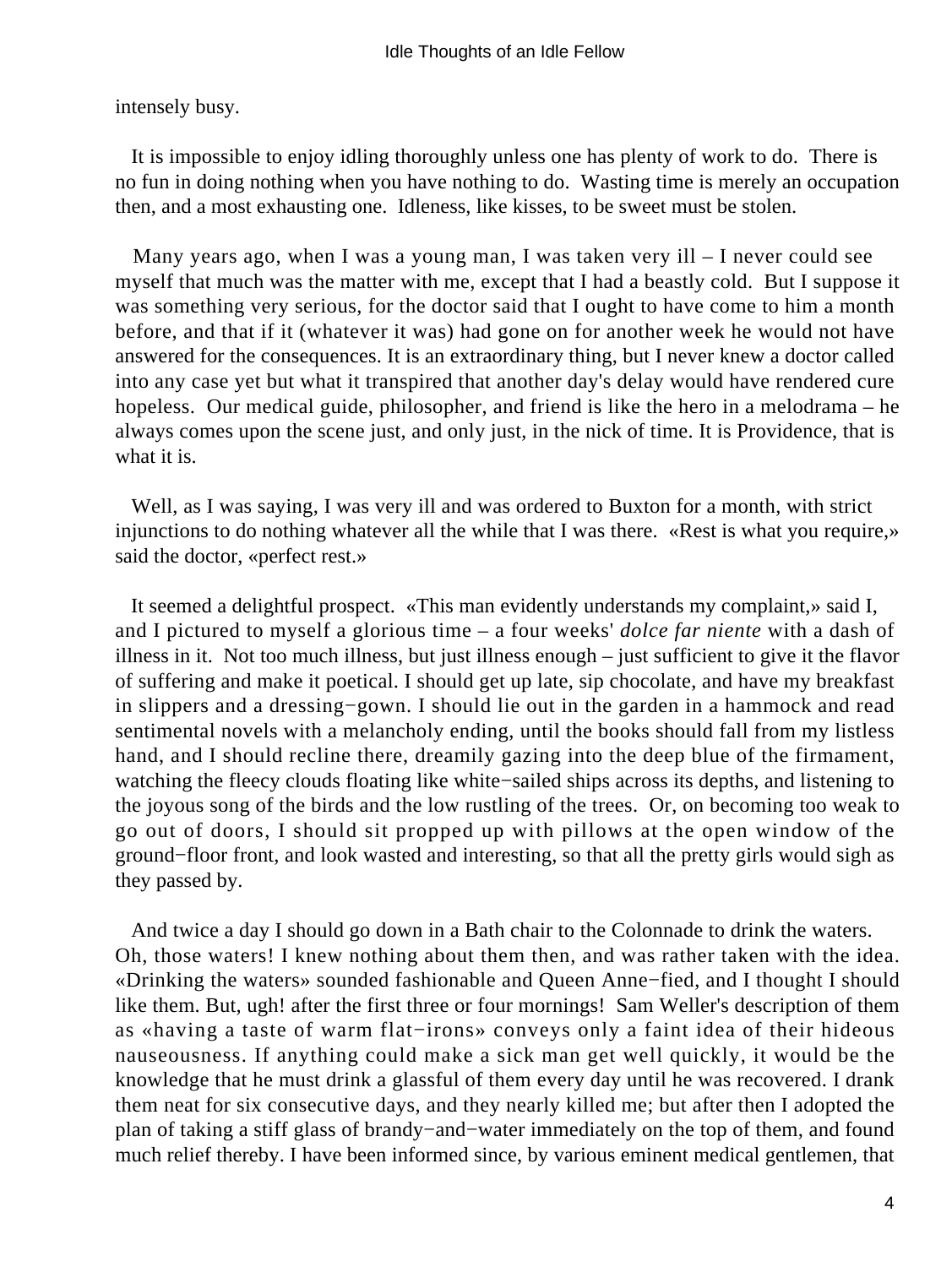the alcohol must have entirely counteracted the effects of the chalybeate properties contained in the water. I am glad I was lucky enough to hit upon the right thing.

 But «drinking the waters» was only a small portion of the torture I experienced during that memorable month – a month which was, without exception, the most miserable I have ever spent. During the best part of it I religiously followed the doctor's mandate and did nothing whatever, except moon about the house and garden and go out for two hours a day in a Bath chair. That did break the monotony to a certain extent. There is more excitement about Bath−chairing – especially if you are not used to the exhilarating exercise – than might appear to the casual observer. A sense of danger, such as a mere outsider might not understand, is ever present to the mind of the occupant. He feels convinced every minute that the whole concern is going over, a conviction which becomes especially lively whenever a ditch or a stretch of newly macadamized road comes in sight. Every vehicle that passes he expects is going to run into him; and he never finds himself ascending or descending a hill without immediately beginning to speculate upon his chances, supposing – as seems extremely probable – that the weak−kneed controller of his destiny should let go.

 But even this diversion failed to enliven after awhile, and the *ennui* became perfectly unbearable. I felt my mind giving way under it. It is not a strong mind, and I thought it would be unwise to tax it too far. So somewhere about the twentieth morning I got up early, had a good breakfast, and walked straight off to Hayfield, at the foot of the Kinder Scout – a pleasant, busy little town, reached through a lovely valley, and with two sweetly pretty women in it. At least they were sweetly pretty then; one passed me on the bridge and, I think, smiled; and the other was standing at an open door, making an unremunerative investment of kisses upon a red−faced baby. But it is years ago, and I dare say they have both grown stout and snappish since that time. Coming back, I saw an old man breaking stones, and it roused such strong longing in me to use my arms that I offered him a drink to let me take his place. He was a kindly old man and he humored me. I went for those stones with the accumulated energy of three weeks, and did more work in half an hour than he had done all day. But it did not make him jealous.

 Having taken the plunge, I went further and further into dissipation, going out for a long walk every morning and listening to the band in the pavilion every evening. But the days still passed slowly notwithstanding, and I was heartily glad when the last one came and I was being whirled away from gouty, consumptive Buxton to London with its stern work and life. I looked out of the carriage as we rushed through Hendon in the evening. The lurid glare overhanging the mighty city seemed to warm my heart, and when, later on, my cab rattled out of St. Pancras' station, the old familiar roar that came swelling up around me sounded the sweetest music I had heard for many a long day.

 I certainly did not enjoy that month's idling. I like idling when I ought not to be idling; not when it is the only thing I have to do. That is my pig−headed nature. The time when I like best to stand with my back to the fire, calculating how much I owe, is when my desk is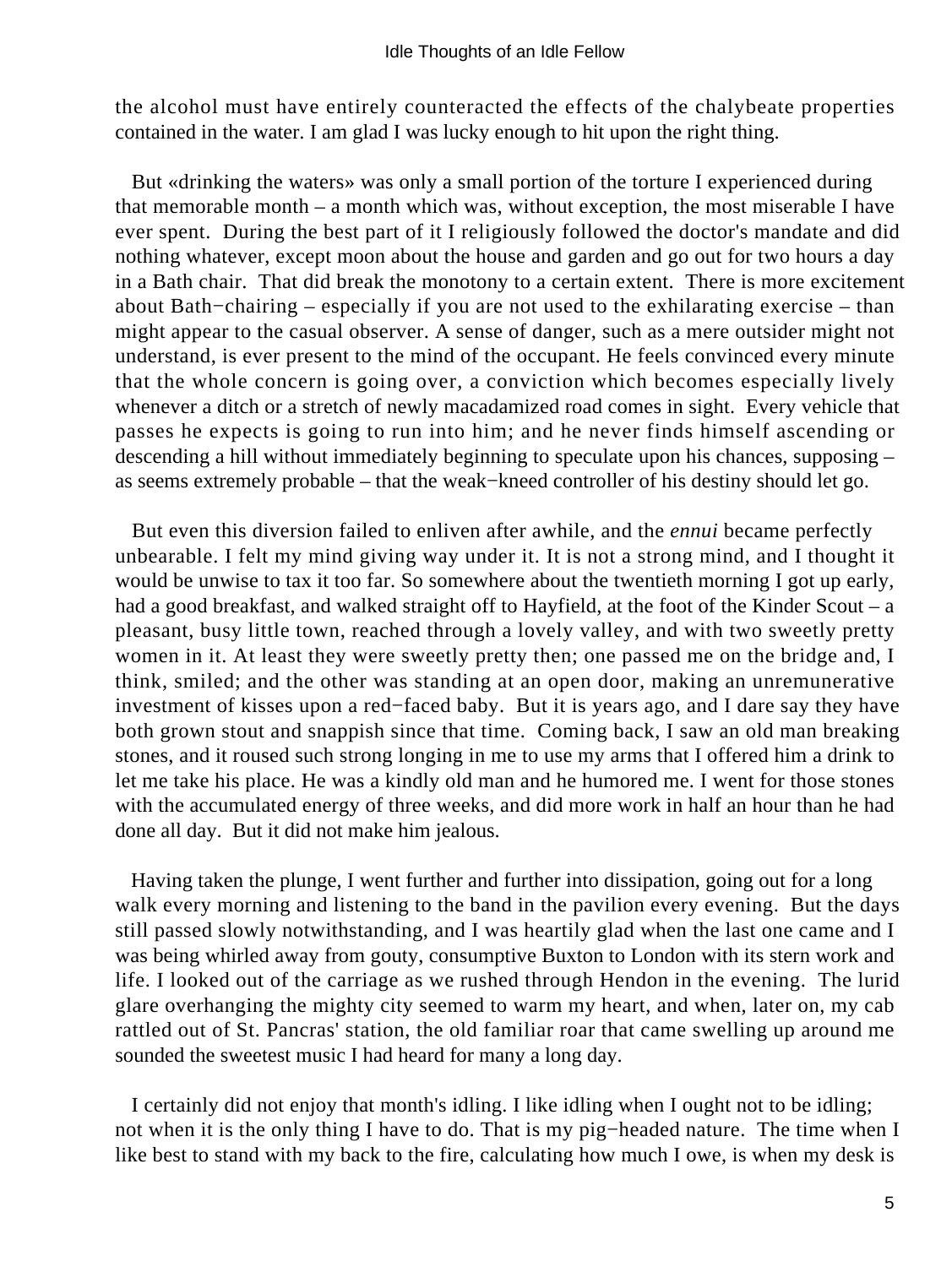heaped highest with letters that must be answered by the next post. When I like to dawdle longest over my dinner is when I have a heavy evening's work before me. And if, for some urgent reason, I ought to be up particularly early in the morning, it is then, more than at any other time, that I love to lie an extra half−hour in bed.

 Ah! how delicious it is to turn over and go to sleep again: «just for five minutes.» Is there any human being, I wonder, besides the hero of a Sunday−school «tale for boys,» who ever gets up willingly? There are some men to whom getting up at the proper time is an utter impossibility. If eight o'clock happens to be the time that they should turn out, then they lie till half−past. If circumstances change and half−past eight becomes early enough for them, then it is nine before they can rise. They are like the statesman of whom it was said that he was always punctually half an hour late. They try all manner of schemes. They buy alarm−clocks (artful contrivances that go off at the wrong time and alarm the wrong people). They tell Sarah Jane to knock at the door and call them, and Sarah Jane does knock at the door and does call them, and they grunt back «awri» and then go comfortably to sleep again. I knew one man who would actually get out and have a cold bath; and even that was of no use, for afterward he would jump into bed again to warm himself.

 I think myself that I could keep out of bed all right if I once got out. It is the wrenching away of the head from the pillow that I find so hard, and no amount of over−night determination makes it easier. I say to myself, after having wasted the whole evening, «Well, I won't do any more work to−night; I'll get up early to−morrow morning;» and I am thoroughly resolved to do so – then. In the morning, however, I feel less enthusiastic about the idea, and reflect that it would have been much better if I had stopped up last night. And then there is the trouble of dressing, and the more one thinks about that the more one wants to put it off.

 It is a strange thing this bed, this mimic grave, where we stretch our tired limbs and sink away so quietly into the silence and rest. «0 bed, 0 bed, delicious bed, that heaven on earth to the weary head,» as sang poor Hood, you are a kind old nurse to us fretful boys and girls. Clever and foolish, naughty and good, you take us all in your motherly lap and hush our wayward crying. The strong man full of care – the sick man full of pain – the little maiden sobbing for her faithless lover – like children we lay our aching heads on your white bosom, and you gently soothe us off to by−by.

 Our trouble is sore indeed when you turn away and will not comfort us. How long the dawn seems coming when we cannot sleep! Oh! those hideous nights when we toss and turn in fever and pain, when we lie, like living men among the dead, staring out into the dark hours that drift so slowly between us and the light. And oh! those still more hideous nights when we sit by another in pain, when the low fire startles us every now and then with a falling cinder, and the tick of the clock seems a hammer beating out the life that we are watching.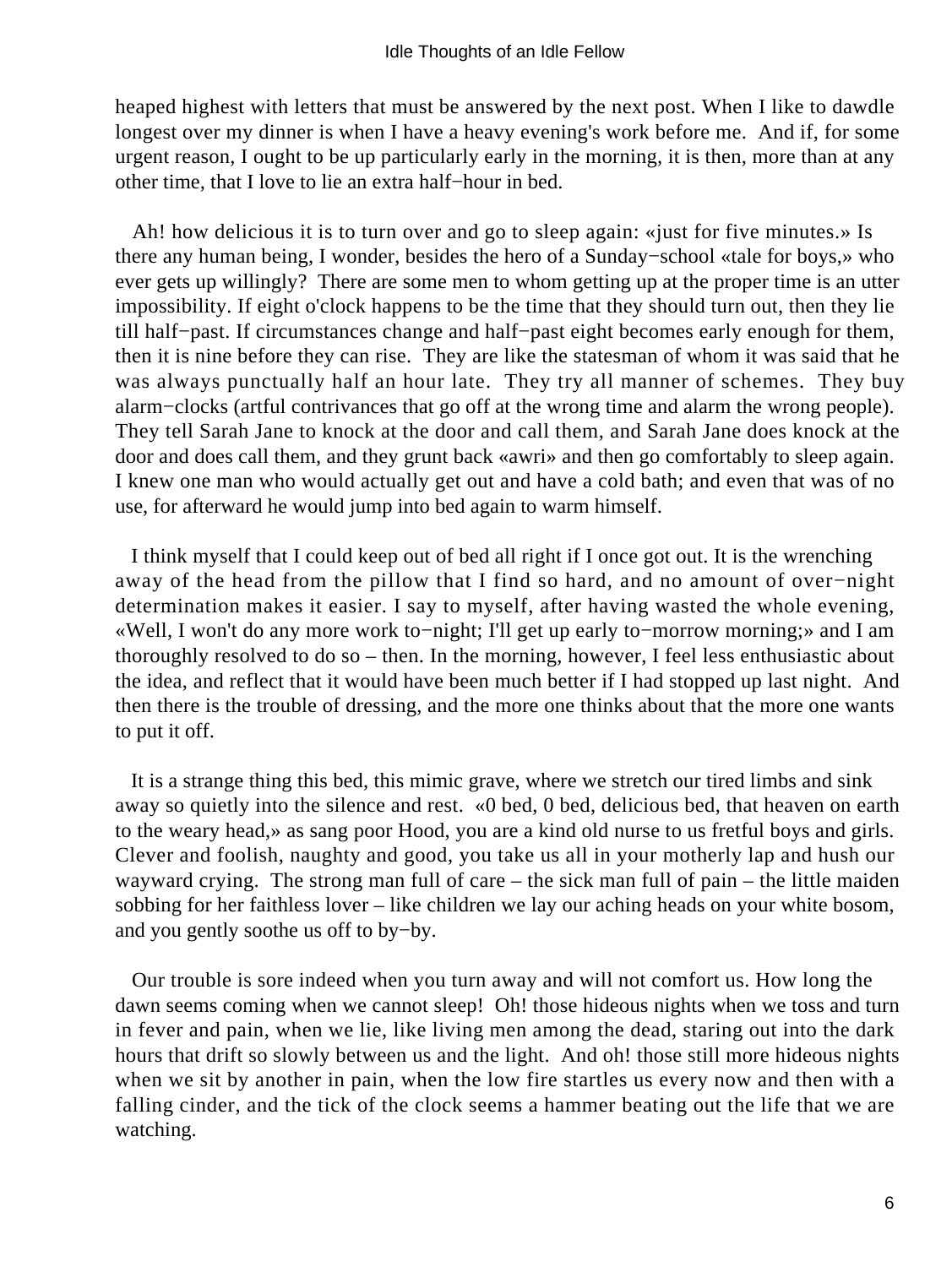But enough of beds and bedrooms. I have kept to them too long, even for an idle fellow. Let us come out and have a smoke. That wastes time just as well and does not look so bad. Tobacco has been a blessing to us idlers. What the civil−service clerk before Sir Walter's time found to occupy their minds with it is hard to imagine. I attribute the quarrelsome nature of the Middle Ages young men entirely to the want of the soothing weed. They had no work to do and could not smoke, and the consequence was they were forever fighting and rowing. If, by any extraordinary chance, there was no war going, then they got up a deadly family feud with the next−door neighbor, and if, in spite of this, they still had a few spare moments on their hands, they occupied them with discussions as to whose sweetheart was the best looking, the arguments employed on both sides being battle−axes, clubs, etc. Questions of taste were soon decided in those days. When a twelfth−century youth fell in love he did not take three paces backward, gaze into her eyes, and tell her she was too beautiful to live. He said he would step outside and see about it. And if, when he got out, he met a man and broke his head – the other man's head, I mean – then that proved that his – the first fellow's – girl was a pretty girl. But if the other fellow broke *his* head – not his own, you know, but the other fellow's – the other fellow to the second fellow, that is, because of course the other fellow would only be the other fellow to him, not the first fellow who – well, if he broke his head, then *his* girl – not the other fellow's, but the fellow who *was* the – Look here, if A broke B's head, then A's girl was a pretty girl; but if B broke A's head, then A's girl wasn't a pretty girl, but B's girl was. That was their method of conducting art criticism.

Nowadays we light a pipe and let the girls fight it out among themselves.

 They do it very well. They are getting to do all our work. They are doctors, and barristers, and artists. They manage theaters, and promote swindles, and edit newspapers. I am looking forward to the time when we men shall have nothing to do but lie in bed till twelve, read two novels a day, have nice little five−o'clock teas all to ourselves, and tax our brains with nothing more trying than discussions upon the latest patterns in trousers and arguments as to what Mr. Jones' coat was made of and whether it fitted him. It is a glorious prospect – for idle fellows.

# ON **BEING IN LOVE.**

 You've been in love, of course! If not you've got it to come. Love is like the measles; we all have to go through it. Also like the measles, we take it only once. One never need be afraid of catching it a second time. The man who has had it can go into the most dangerous places and play the most foolhardy tricks with perfect safety. He can picnic in shady woods, ramble through leafy aisles, and linger on mossy seats to watch the sunset. He fears a quiet country−house no more than he would his own club. He can join a family party to go down the Rhine. He can, to see the last of a friend, venture into the very jaws of the marriage ceremony itself. He can keep his head through the whirl of a ravishing waltz, and rest afterward in a dark conservatory, catching nothing more lasting than a cold. He can brave a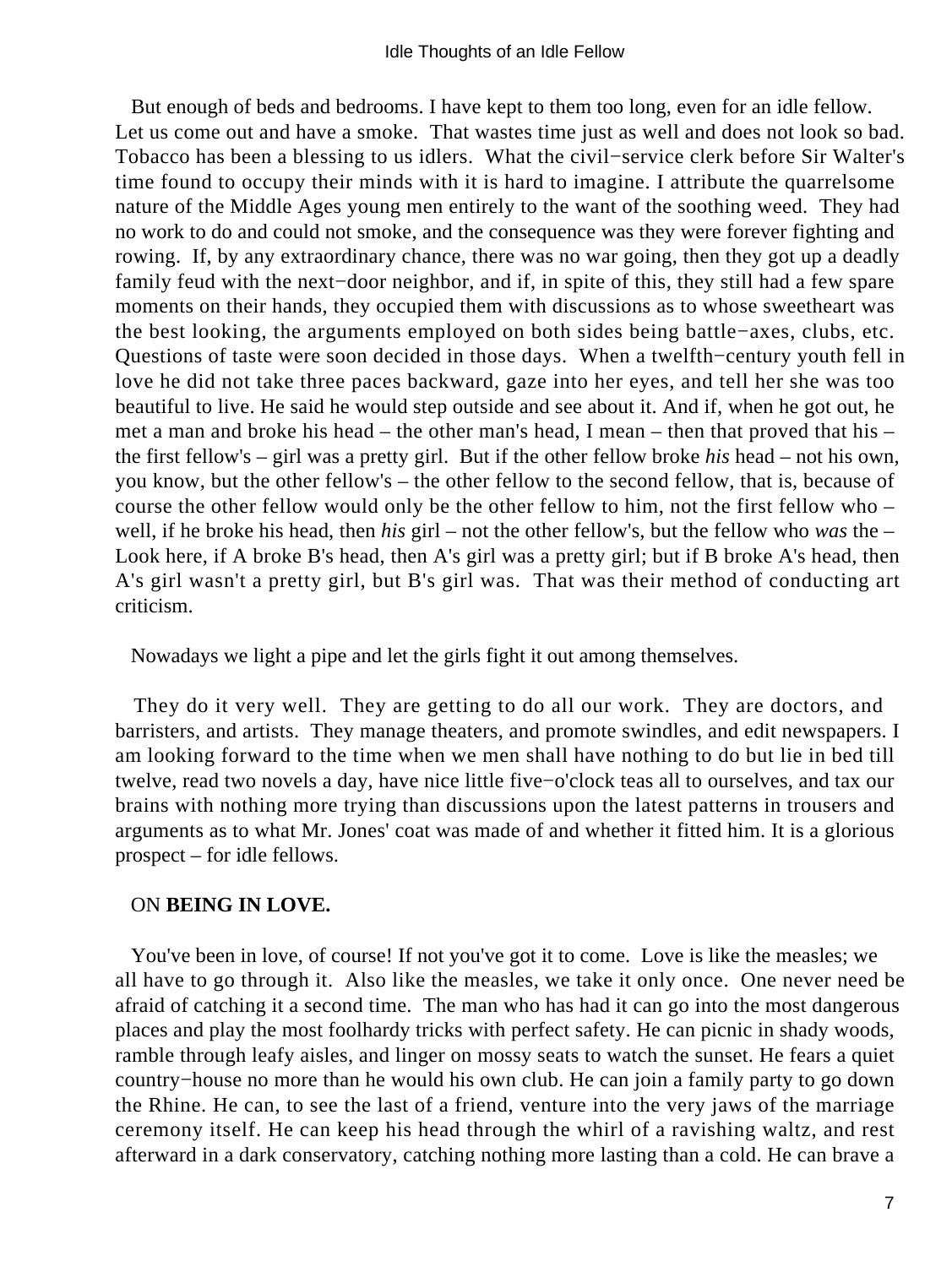moonlight walk adown sweet−scented lanes or a twilight pull among the somber rushes. He can get over a stile without danger, scramble through a tangled hedge without being caught, come down a slippery path without falling. He can look into sunny eyes and not be dazzled. He listens to the siren voices, yet sails on with unveered helm. He clasps white hands in his, but no electric «Lulu»−like force holds him bound in their dainty pressure.

 No, we never sicken with love twice. Cupid spends no second arrow on the same heart. Love's handmaids are our life−long friends. Respect, and admiration, and affection, our doors may always be left open for, but their great celestial master, in his royal progress, pays but one visit and departs. We like, we cherish, we are very, very fond of – but we never love again. A man's heart is a firework that once in its time flashes heavenward. Meteor−like, it blazes for a moment and lights with its glory the whole world beneath. Then the night of our sordid commonplace life closes in around it, and the burned−out case, falling back to earth, lies useless and uncared for, slowly smoldering into ashes. Once, breaking loose from our prison bonds, we dare, as mighty old Prometheus dared, to scale the Olympian mount and snatch from Phoebus' chariot the fire of the gods. Happy those who, hastening down again ere it dies out, can kindle their earthly altars at its flame. Love is too pure a light to burn long among the noisome gases that we breathe, but before it is choked out we may use it as a torch to ignite the cozy fire of affection.

 And, after all, that warming glow is more suited to our cold little back parlor of a world than is the burning spirit love. Love should be the vestal fire of some mighty temple – some vast dim fane whose organ music is the rolling of the spheres. Affection will burn cheerily when the white flame of love is flickered out. Affection is a fire that can be fed from day to day and be piled up ever higher as the wintry years draw nigh. Old men and women can sit by it with their thin hands clasped, the little children can nestle down in front, the friend and neighbor has his welcome corner by its side, and even shaggy Fido and sleek Titty can toast their noses at the bars.

 Let us heap the coals of kindness upon that fire. Throw on your pleasant words, your gentle pressures of the hand, your thoughtful and unselfish deeds. Fan it with good−humor, patience, and forbearance. You can let the wind blow and the rain fall unheeded then, for your hearth will be warm and bright, and the faces round it will make sunshine in spite of the clouds without.

 I am afraid, dear Edwin and Angelina, you expect too much from love. You think there is enough of your little hearts to feed this fierce, devouring passion for all your long lives. Ah, young folk! don't rely too much upon that unsteady flicker. It will dwindle and dwindle as the months roll on, and there is no replenishing the fuel. You will watch it die out in anger and disappointment. To each it will seem that it is the other who is growing colder. Edwin sees with bitterness that Angelina no longer runs to the gate to meet him, all smiles and blushes; and when he has a cough now she doesn't begin to cry and, putting her arms round his neck, say that she cannot live without him. The most she will probably do is to suggest a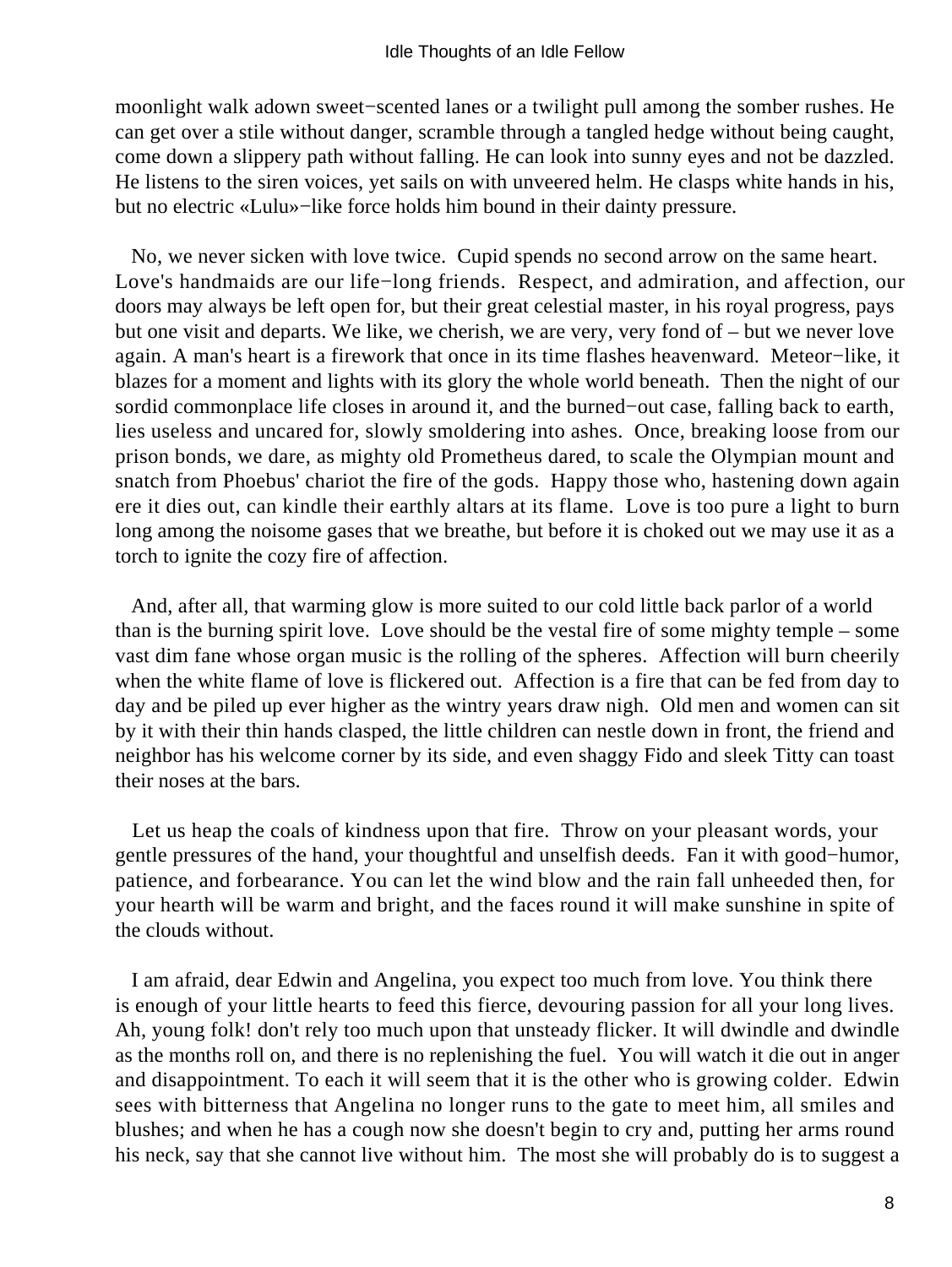lozenge, and even that in a tone implying that it is the noise more than anything else she is anxious to get rid of.

 Poor little Angelina, too, sheds silent tears, for Edwin has given up carrying her old handkerchief in the inside pocket of his waistcoat.

 Both are astonished at the falling off in the other one, but neither sees their own change. If they did they would not suffer as they do. They would look for the cause in the right quarter – in the littleness of poor human nature – join hands over their common failing, and start building their house anew on a more earthly and enduring foundation. But we are so blind to our own shortcomings, so wide awake to those of others. Everything that happens to us is always the other person's fault. Angelina would have gone on loving Edwin forever and ever and ever if only Edwin had not grown so strange and different. Edwin would have adored Angelina through eternity if Angelina had only remained the same as when he first adored her.

 It is a cheerless hour for you both when the lamp of love has gone out and the fire of affection is not yet lit, and you have to grope about in the cold, raw dawn of life to kindle it. God grant it catches light before the day is too far spent. Many sit shivering by the dead coals till night come.

 But, there, of what use is it to preach? Who that feels the rush of young love through his veins can think it will ever flow feeble and slow! To the boy of twenty it seems impossible that he will not love as wildly at sixty as he does then. He cannot call to mind any middle−aged or elderly gentleman of his acquaintance who is known to exhibit symptoms of frantic attachment, but that does not interfere in his belief in himself. His love will never fall, whoever else's may. Nobody ever loved as he loves, and so, of course, the rest of the world's experience can be no guide in his case. Alas! alas! ere thirty he has joined the ranks of the sneerers. It is not his fault. Our passions, both the good and bad, cease with our blushes. We do not hate, nor grieve, nor joy, nor despair in our thirties like we did in our teens. Disappointment does not suggest suicide, and we quaff success without intoxication.

We take all things in a minor key as we grow older. There are few majestic passages in the later acts of life's opera. Ambition takes a less ambitious aim. Honor becomes more reasonable and conveniently adapts itself to circumstances. And love – love dies. «Irreverence for the dreams of youth» soon creeps like a killing frost upon our hearts. The tender shoots and the expanding flowers are nipped and withered, and of a vine that yearned to stretch its tendrils round the world there is left but a sapless stump.

 My fair friends will deem all this rank heresy, I know. So far from a man's not loving after he has passed boyhood, it is not till there is a good deal of gray in his hair that they think his protestations at all worthy of attention. Young ladies take their notions of our sex from the novels written by their own, and compared with the monstrosities that masquerade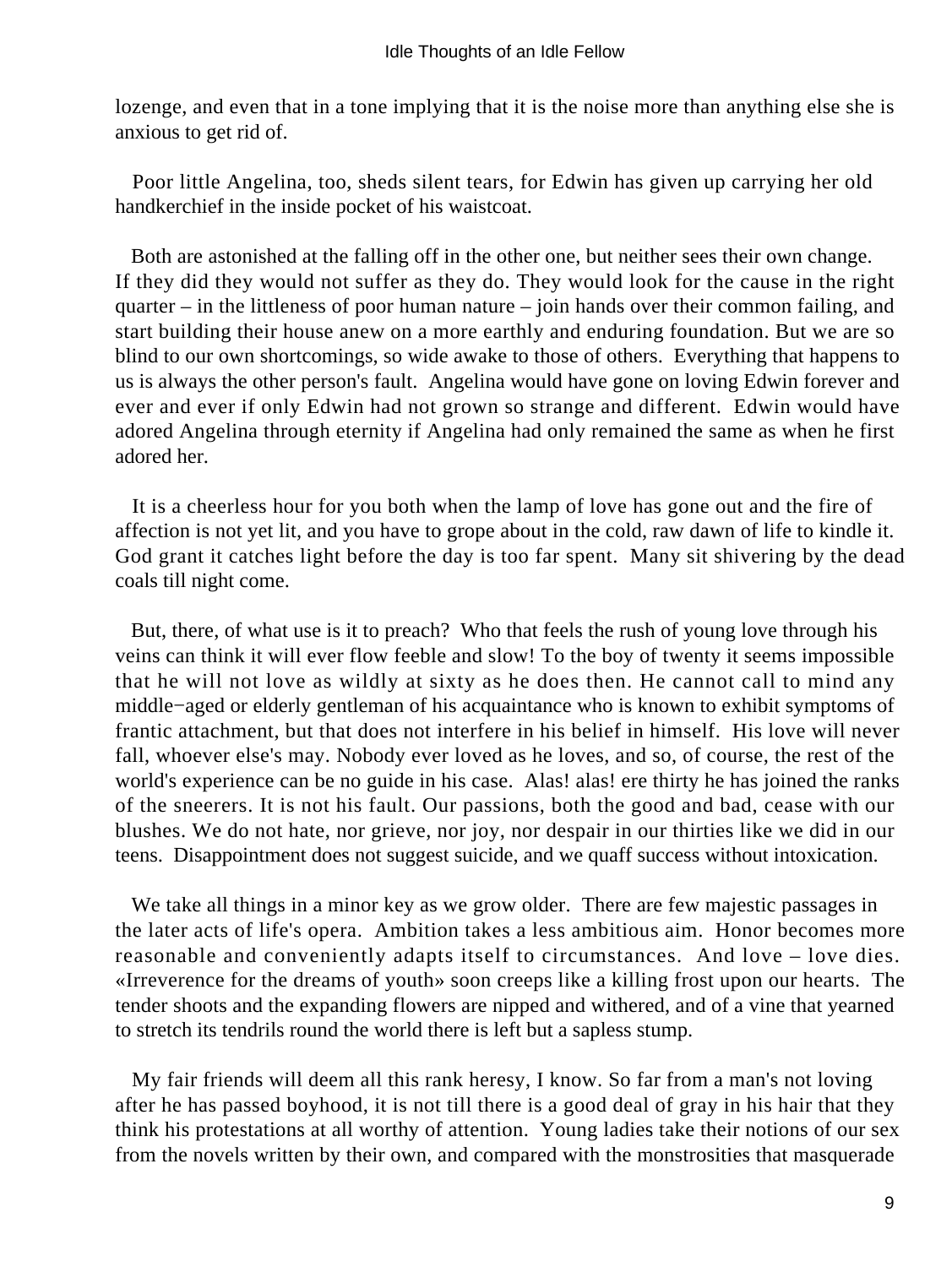for men in the pages of that nightmare literature, Pythagoras' plucked bird and Frankenstein's demon were fair average specimens of humanity.

 In these so−called books, the chief lover, or Greek god, as he is admiringly referred to – by the way, they do not say which «Greek god» it is that the gentleman bears such a striking likeness to; it might be hump−backed Vulcan, or double−faced Janus, or even driveling Silenus, the god of abstruse mysteries. He resembles the whole family of them, however, in being a blackguard, and perhaps this is what is meant. To even the little manliness his classical prototypes possessed, though, he can lay no claim whatever, being a listless effeminate noodle, on the shady side of forty. But oh! the depth and strength of this elderly party's emotion for some bread−and−butter school−girl! Hide your heads, ye young Romeos and Leanders! this *blase* old beau loves with an hysterical fervor that requires four adjectives to every noun to properly describe.

 It is well, dear ladies, for us old sinners that you study only books. Did you read mankind, you would know that the lad's shy stammering tells a truer tale than our bold eloquence. A boy's love comes from a full heart; a man's is more often the result of a full stomach. Indeed, a man's sluggish current may not be called love, compared with the rushing fountain that wells up when a boy's heart is struck with the heavenly rod. If you would taste love, drink of the pure stream that youth pours out at your feet. Do not wait till it has become a muddy river before you stoop to catch its waves.

 Or is it that you like its bitter flavor – that the clear, limpid water is insipid to your palate and that the pollution of its after−course gives it a relish to your lips? Must we believe those who tell us that a hand foul with the filth of a shameful life is the only one a young girl cares to be caressed by?

 That is the teaching that is bawled out day by day from between those yellow covers. Do they ever pause to think, I wonder, those devil's ladyhelps, what mischief they are doing crawling about God's garden, and telling childish Eves and silly Adams that sin is sweet and that decency is ridiculous and vulgar? How many an innocent girl do they not degrade into an evil−minded woman? To how many a weak lad do they not point out the dirty by−path as the shortest cut to a maiden's heart? It is not as if they wrote of life as it really is. Speak truth, and right will take care of itself. But their pictures are coarse daubs painted from the sickly fancies of their own diseased imagination.

We want to think of women not – as their own sex would show them – as Lorleis luring us to destruction, but as good angels beckoning us upward. They have more power for good or evil than they dream of. It is just at the very age when a man's character is forming that he tumbles into love, and then the lass he loves has the making or marring of him. Unconsciously he molds himself to what she would have him, good or bad. I am sorry to have to be ungallant enough to say that I do not think they always use their influence for the best. Too often the female world is bounded hard and fast within the limits of the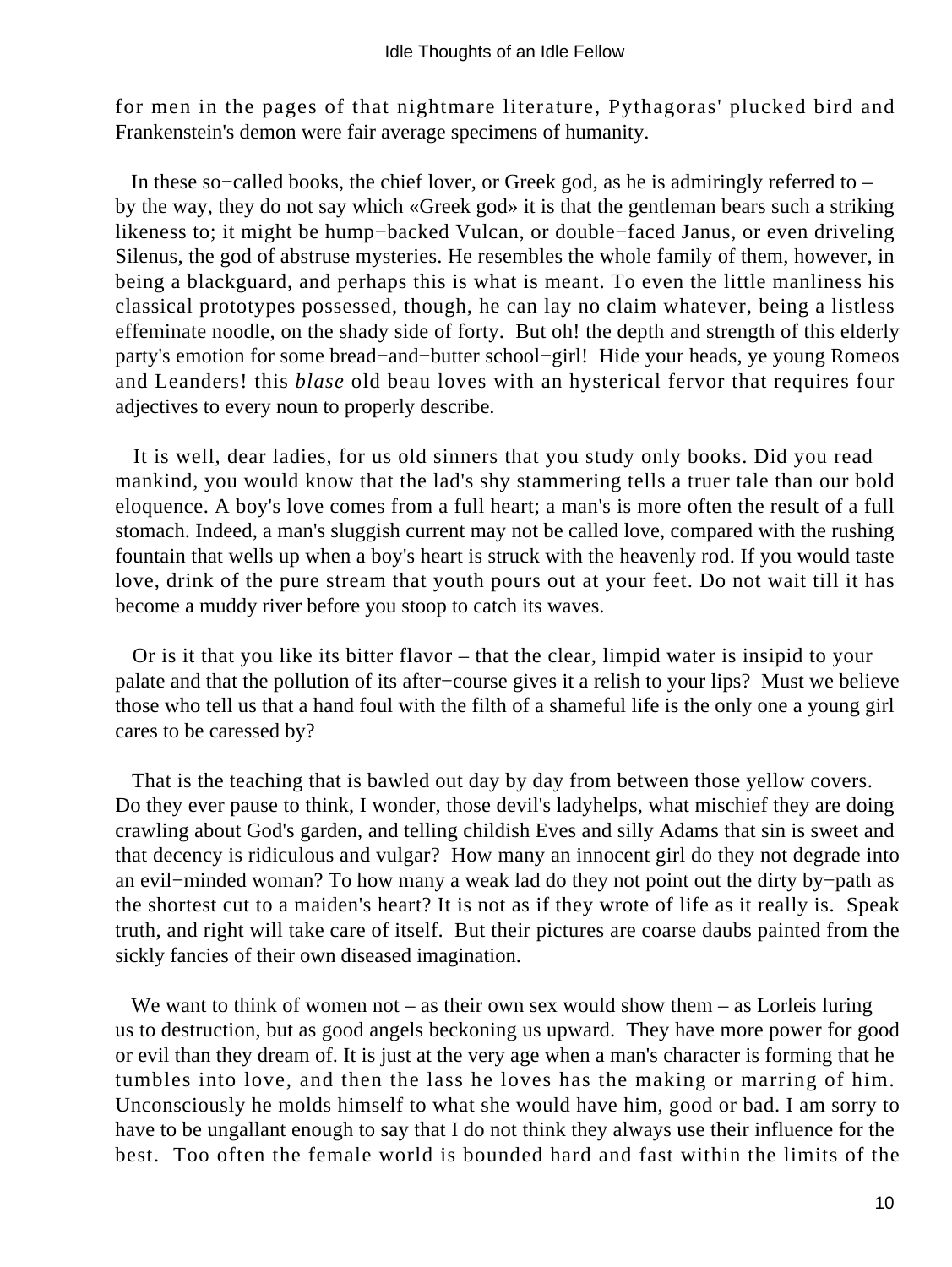#### Idle Thoughts of an Idle Fellow

commonplace. Their ideal hero is a prince of littleness, and to become that many a powerful mind, enchanted by love, is «lost to life and use and name and fame.»

 And yet, women, you could make us so much better if you only would. It rests with you, more than with all the preachers, to roll this world a little nearer heaven. Chivalry is not dead: it only sleeps for want of work to do. It is you who must wake it to noble deeds. You must be worthy of knightly worship.

 You must be higher than ourselves. It was for Una that the Red Cross Knight did war. For no painted, mincing court dame could the dragon have been slain. Oh, ladies fair, be fair in mind and soul as well as face, so that brave knights may win glory in your service! Oh, woman, throw off your disguising cloaks of selfishness, effrontery, and affectation! Stand forth once more a queen in your royal robe of simple purity. A thousand swords, now rusting in ignoble sloth, shall leap from their scabbards to do battle for your honor against wrong. A thousand Sir Rolands shall lay lance in rest, and Fear, Avarice, Pleasure, and Ambition shall go down in the dust before your colors.

 What noble deeds were we not ripe for in the days when we loved? What noble lives could we not have lived for her sake? Our love was a religion we could have died for. It was no mere human creature like ourselves that we adored. It was a queen that we paid homage to, a goddess that we worshiped.

 And how madly we did worship! And how sweet it was to worship! Ah, lad, cherish love's young dream while it lasts! You will know too soon how truly little Tom Moore sang when he said that there was nothing half so sweet in life. Even when it brings misery it is a wild, romantic misery, all unlike the dull, worldly pain of after−sorrows. When you have lost her – when the light is gone out from your life and the world stretches before you a long, dark horror, even then a half−enchantment mingles with your despair.

 And who would not risk its terrors to gain its raptures? Ah, what raptures they were! The mere recollection thrills you. How delicious it was to tell her that you loved her, that you lived for her, that you would die for her! How you did rave, to be sure, what floods of extravagant nonsense you poured forth, and oh, how cruel it was of her to pretend not to believe you! In what awe you stood of her! How miserable you were when you had offended her! And yet, how pleasant to be bullied by her and to sue for pardon without having the slightest notion of what your fault was! How dark the world was when she snubbed you, as she often did, the little rogue, just to see you look wretched; how sunny when she smiled! How jealous you were of every one about her! How you hated every man she shook hands with, every woman she kissed – the maid that did her hair, the boy that cleaned her shoes, the dog she nursed – though you had to be respectful to the last−named! How you looked forward to seeing her, how stupid you were when you did see her, staring at her without saying a word! How impossible it was for you to go out at any time of the day or night without finding yourself eventually opposite her windows! You hadn't pluck enough to go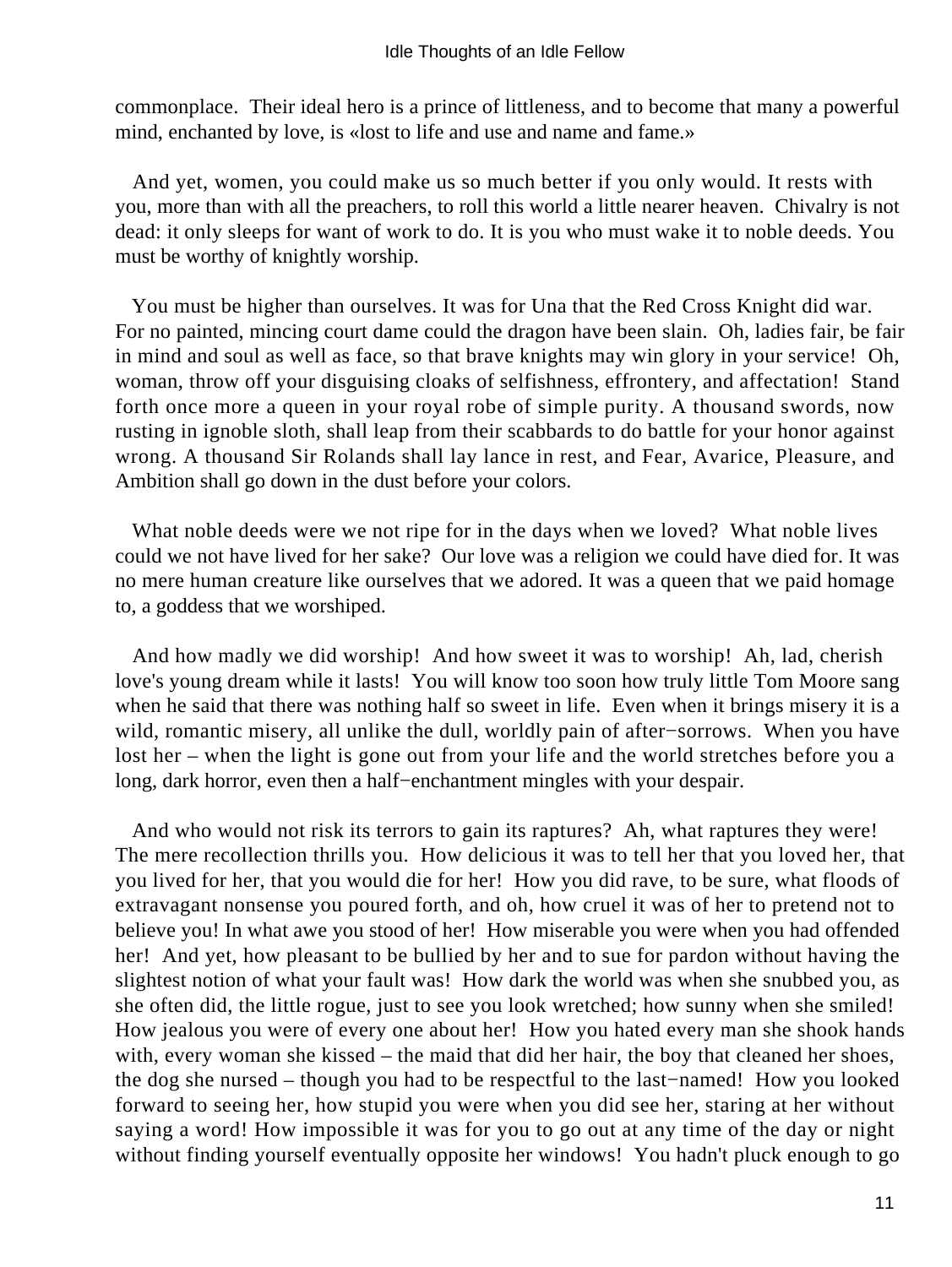in, but you hung about the corner and gazed at the outside. Oh, if the house had only caught fire – it was insured, so it wouldn't have mattered – and you could have rushed in and saved her at the risk of your life, and have been terribly burned and injured! Anything to serve her. Even in little things that was so sweet. How you would watch her, spaniel−like, to anticipate her slightest wish! How proud you were to do her bidding! How delightful it was to be ordered about by her! To devote your whole life to her and to never think of yourself seemed such a simple thing. You would go without a holiday to lay a humble offering at her shrine, and felt more than repaid if she only deigned to accept it. How precious to you was everything that she had hallowed by her touch – her little glove, the ribbon she had worn, the rose that had nestled in her hair and whose withered leaves still mark the poems you never care to look at now.

 And oh, how beautiful she was, how wondrous beautiful! It was as some angel entering the room, and all else became plain and earthly. She was too sacred to be touched. It seemed almost presumption to gaze at her. You would as soon have thought of kissing her as of singing comic songs in a cathedral. It was desecration enough to kneel and timidly raise the gracious little hand to your lips.

 Ah, those foolish days, those foolish days when we were unselfish and pure−minded; those foolish days when our simple hearts were full of truth, and faith, and reverence! Ah, those foolish days of noble longings and of noble strivings! And oh, these wise, clever days when we know that money is the only prize worth striving for, when we believe in nothing else but meanness and lies, when we care for no living creature but ourselves!

#### ON **BEING IN THE BLUES.**

 I can enjoy feeling melancholy, and there is a good deal of satisfaction about being thoroughly miserable; but nobody likes a fit of the blues. Nevertheless, everybody has them; notwithstanding which, nobody can tell why. There is no accounting for them. You are just as likely to have one on the day after you have come into a large fortune as on the day after you have left your new silk umbrella in the train. Its effect upon you is somewhat similar to what would probably be produced by a combined attack of toothache, indigestion, and cold in the head. You become stupid, restless, and irritable; rude to strangers and dangerous toward your friends; clumsy, maudlin, and quarrelsome; a nuisance to yourself and everybody about you.

While it is on you can do nothing and think of nothing, though feeling at the time bound to do something. You can't sit still so put on your hat and go for a walk; but before you get to the corner of the street you wish you hadn't come out and you turn back. You open a book and try to read, but you find Shakespeare trite and commonplace, Dickens is dull and prosy, Thackeray a bore, and Carlyle too sentimental. You throw the book aside and call the author names. Then you «shoo» the cat out of the room and kick the door to after her. You think you will write your letters, but after sticking at «Dearest Auntie: I find I have five minutes to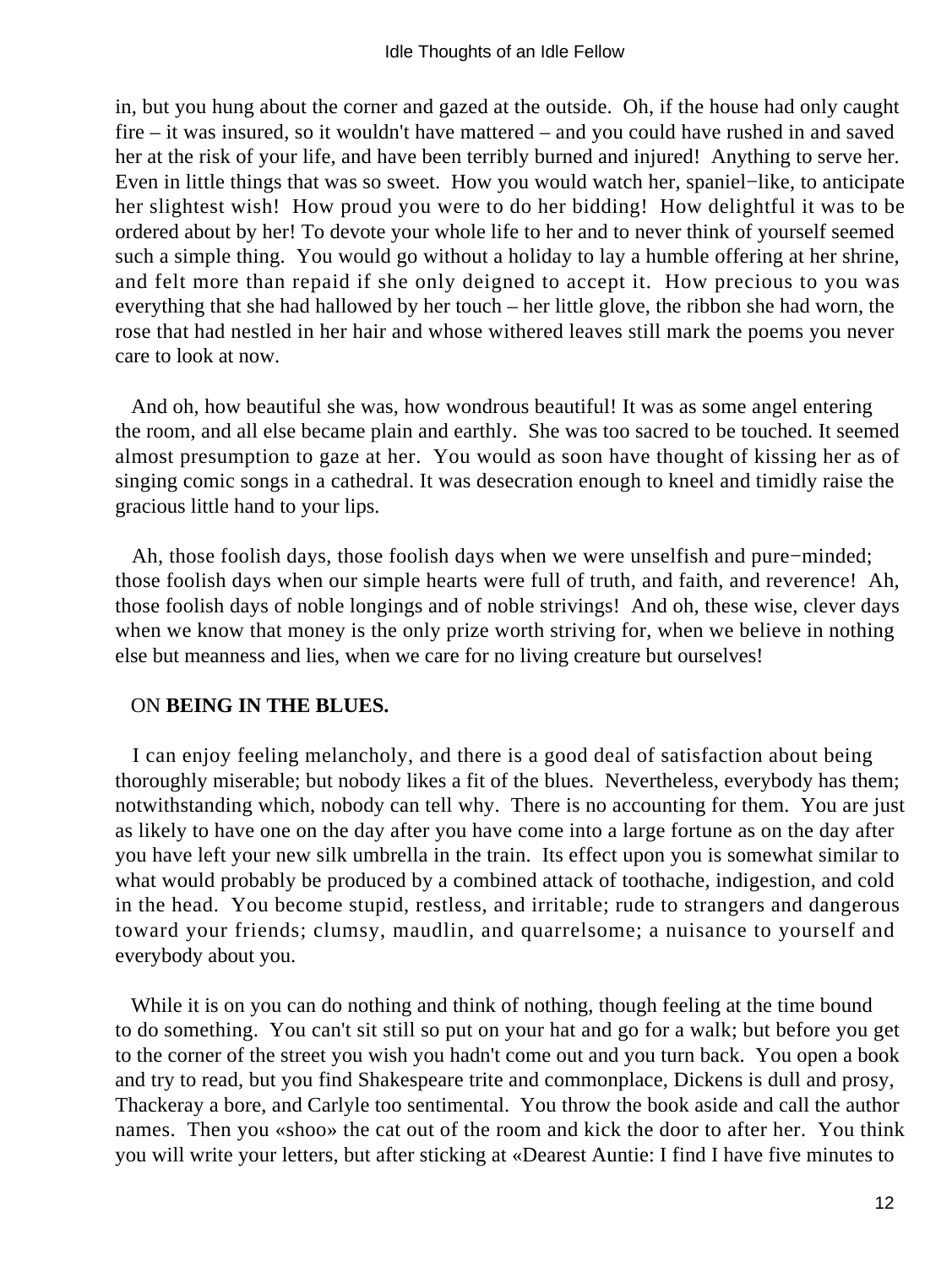spare, and so hasten to write to you,» for a quarter of an hour, without being able to think of another sentence, you tumble the paper into the desk, fling the wet pen down upon the table−cloth, and start up with the resolution of going to see the Thompsons. While pulling on your gloves, however, it occurs to you that the Thompsons are idiots; that they never have supper; and that you will be expected to jump the baby. You curse the Thompsons and decide not to go.

 By this time you feel completely crushed. You bury your face in your hands and think you would like to die and go to heaven. You picture to yourself your own sick−bed, with all your friends and relations standing round you weeping. You bless them all, especially the young and pretty ones. They will value you when you are gone, so you say to yourself, and learn too late what they have lost; and you bitterly contrast their presumed regard for you then with their decided want of veneration now.

 These reflections make you feel a little more cheerful, but only for a brief period; for the next moment you think what a fool you must be to imagine for an instant that anybody would be sorry at anything that might happen to you. Who would care two straws (whatever precise amount of care two straws may represent) whether you are blown up, or hung up, or married, or drowned? Nobody cares for you. You never have been properly appreciated, never met with your due deserts in any one particular. You review the whole of your past life, and it is painfully apparent that you have been ill−used from your cradle.

 Half an hour's indulgence in these considerations works you up into a state of savage fury against everybody and everything, especially yourself, whom anatomical reasons alone prevent your kicking. Bed−time at last comes, to save you from doing something rash, and you spring upstairs, throw off your clothes, leaving them strewn all over the room, blow out the candle, and jump into bed as if you had backed yourself for a heavy wager to do the whole thing against time. There you toss and tumble about for a couple of hours or so, varying the monotony by occasionally jerking the clothes off and getting out and putting them on again. At length you drop into an uneasy and fitful slumber, have bad dreams, and wake up late the next morning.

 At least, this is all we poor single men can do under the circumstances. Married men bully their wives, grumble at the dinner, and insist on the children's going to bed. All of which, creating, as it does, a good deal of disturbance in the house, must be a great relief to the feelings of a man in the blues, rows being the only form of amusement in which he can take any interest.

 The symptoms of the infirmity are much the same in every case, but the affliction itself is variously termed. The poet says that «a feeling of sadness comes o'er him.» 'Arry refers to the heavings of his wayward heart by confiding to Jimee that he has «got the blooming hump.» Your sister doesn't know what is the matter with her to−night. She feels out of sorts altogether and hopes nothing is going to happen. The every−day young man is «so awful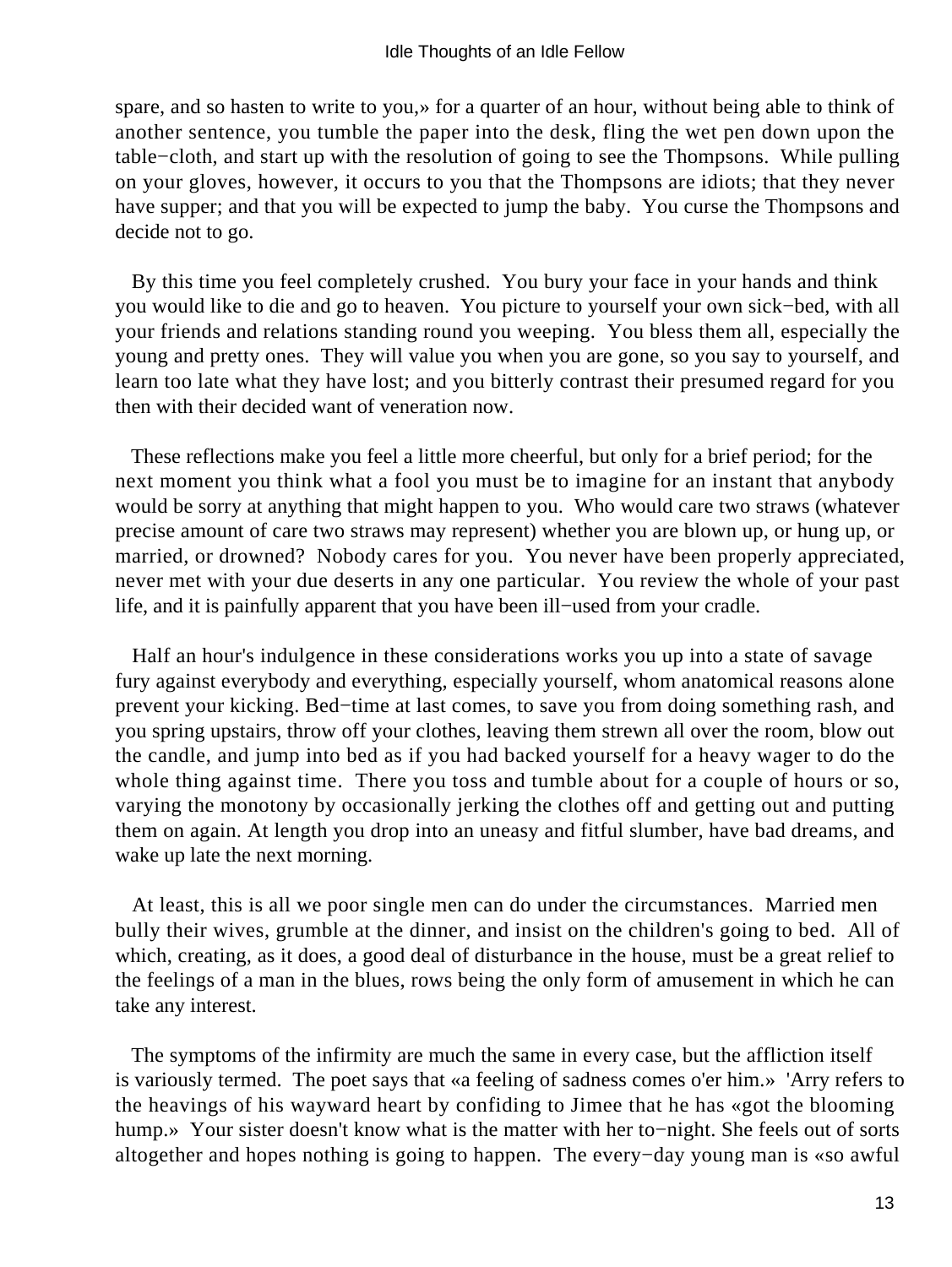glad to meet you, old fellow,» for he does «feel so jolly miserable this evening.» As for myself, I generally say that «I have a strange, unsettled feeling to−night» and «think I'll go out.»

 By the way, it never does come except in the evening. In the sun−time, when the world is bounding forward full of life, we cannot stay to sigh and sulk. The roar of the working day drowns the voices of the elfin sprites that are ever singing their low−toned *miserere* in our ears. In the day we are angry, disappointed, or indignant, but never «in the blues» and never melancholy. When things go wrong at ten o'clock in the morning we – or rather you – swear and knock the furniture about; but if the misfortune comes at ten P.M., we read poetry or sit in the dark and think what a hollow world this is.

 But, as a rule, it is not trouble that makes us melancholy. The actuality is too stern a thing for sentiment. We linger to weep over a picture, but from the original we should quickly turn our eyes away. There is no pathos in real misery: no luxury in real grief. We do not toy with sharp swords nor hug a gnawing fox to our breast for choice. When a man or woman loves to brood over a sorrow and takes care to keep it green in their memory, you may be sure it is no longer a pain to them. However they may have suffered from it at first, the recollection has become by then a pleasure. Many dear old ladies who daily look at tiny shoes lying in lavender−scented drawers, and weep as they think of the tiny feet whose toddling march is done, and sweet−faced young ones who place each night beneath their pillow some lock that once curled on a boyish head that the salt waves have kissed to death, will call me a nasty cynical brute and say I'm talking nonsense; but I believe, nevertheless, that if they will ask themselves truthfully whether they find it unpleasant to dwell thus on their sorrow, they will be compelled to answer «No.» Tears are as sweet as laughter to some natures. The proverbial Englishman, we know from old chronicler Froissart, takes his pleasures sadly, and the Englishwoman goes a step further and takes her pleasures in sadness itself.

 I am not sneering. I would not for a moment sneer at anything that helps to keep hearts tender in this hard old world. We men are cold and common−sensed enough for all; we would not have women the same. No, no, ladies dear, be always sentimental and soft−hearted, as you are – be the soothing butter to our coarse dry bread. Besides, sentiment is to women what fun is to us. They do not care for our humor, surely it would be unfair to deny them their grief. And who shall say that their mode of enjoyment is not as sensible as ours? Why assume that a doubled−up body, a contorted, purple face, and a gaping mouth emitting a series of ear−splitting shrieks point to a state of more intelligent happiness than a pensive face reposing upon a little white hand, and a pair of gentle tear−dimmed eyes looking back through Time's dark avenue upon a fading past?

 I am glad when I see Regret walked with as a friend – glad because I know the saltness has been washed from out the tears, and that the sting must have been plucked from the beautiful face of Sorrow ere we dare press her pale lips to ours. Time has laid his healing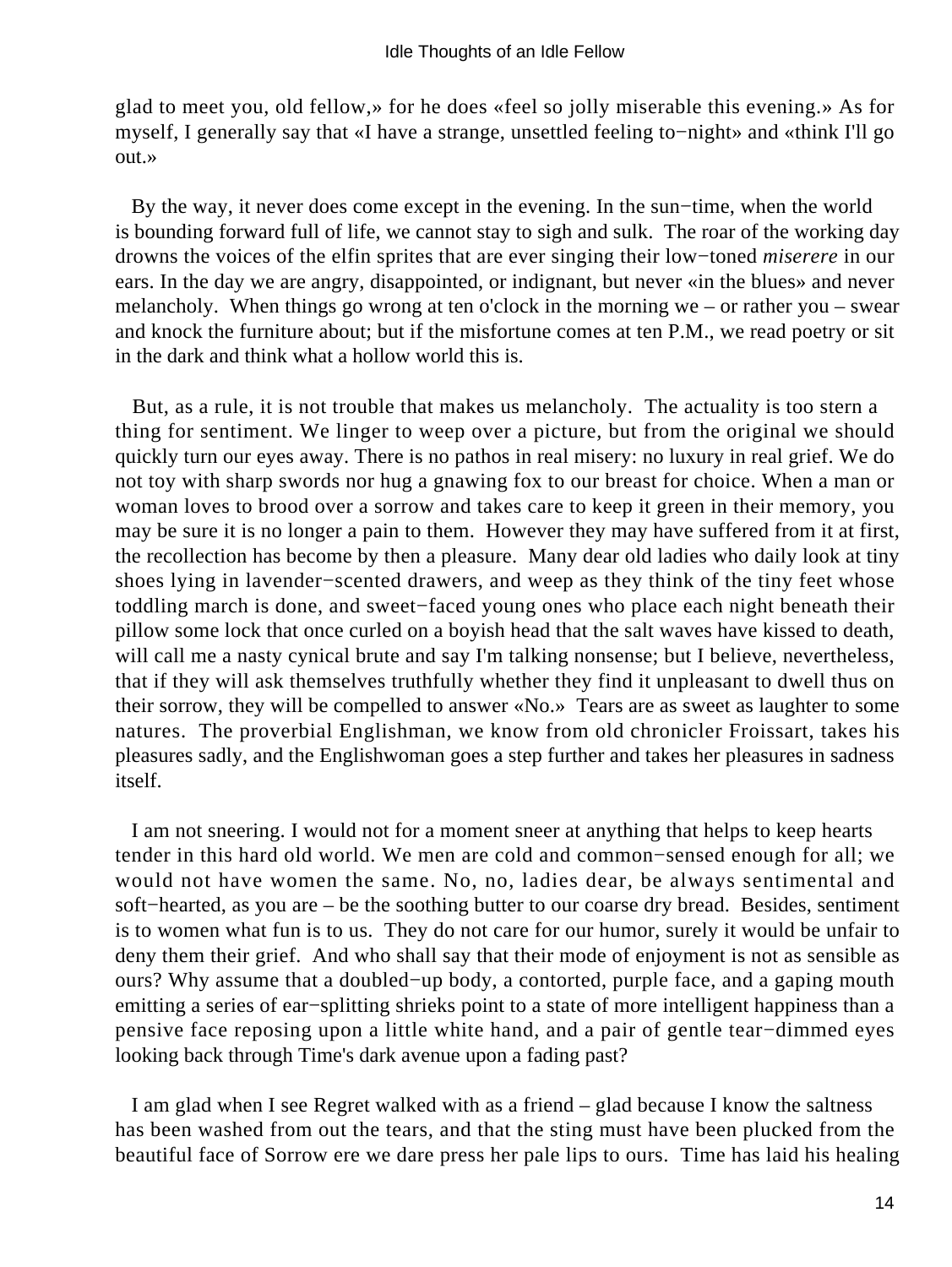hand upon the wound when we can look back upon the pain we once fainted under and no bitterness or despair rises in our hearts. The burden is no longer heavy when we have for our past troubles only the same sweet mingling of pleasure and pity that we feel when old knight−hearted Colonel Newcome answers «*adsum*» to the great roll−call, or when Tom and Maggie Tulliver, clasping hands through the mists that have divided them, go down, locked in each other's arms, beneath the swollen waters of the Floss.

 Talking of poor Tom and Maggie Tulliver brings to my mind a saying of George Eliot's in connection with this subject of melancholy. She speaks somewhere of the «sadness of a summer's evening.» How wonderfully true – like everything that came from that wonderful pen – the observation is! Who has not felt the sorrowful enchantment of those lingering sunsets? The world belongs to Melancholy then, a thoughtful deep−eyed maiden who loves not the glare of day. It is not till «light thickens and the crow wings to the rocky wood» that she steals forth from her groves. Her palace is in twilight land. It is there she meets us. At her shadowy gate she takes our hand in hers and walks beside us through her mystic realm. We see no form, but seem to hear the rustling of her wings.

 Even in the toiling hum−drum city her spirit comes to us. There is a somber presence in each long, dull street; and the dark river creeps ghostlike under the black arches, as if bearing some hidden secret beneath its muddy waves.

 In the silent country, when the trees and hedges loom dim and blurred against the rising night, and the bat's wing flutters in our face, and the land−rail's cry sounds drearily across the fields, the spell sinks deeper still into our hearts. We seem in that hour to be standing by some unseen death−bed, and in the swaying of the elms we hear the sigh of the dying day.

 A solemn sadness reigns. A great peace is around us. In its light our cares of the working day grow small and trivial, and bread and cheese – ay, and even kisses – do not seem the only things worth striving for. Thoughts we cannot speak but only listen to flood in upon us, and standing in the stillness under earth's darkening dome, we feel that we are greater than our petty lives. Hung round with those dusky curtains, the world is no longer a mere dingy workshop, but a stately temple wherein man may worship, and where at times in the dimness his groping hands touch God's.

#### ON **BEING HARD UP.**

 It is a most remarkable thing. I sat down with the full intention of writing something clever and original; but for the life of me I can't think of anything clever and original – at least, not at this moment. The only thing I can think about now is being hard up. I suppose having my hands in my pockets has made me think about this. I always do sit with my hands in my pockets except when I am in the company of my sisters, my cousins, or my aunts; and they kick up such a shindy – I should say expostulate so eloquently upon the subject – that I have to give in and take them out – my hands I mean. The chorus to their objections is that it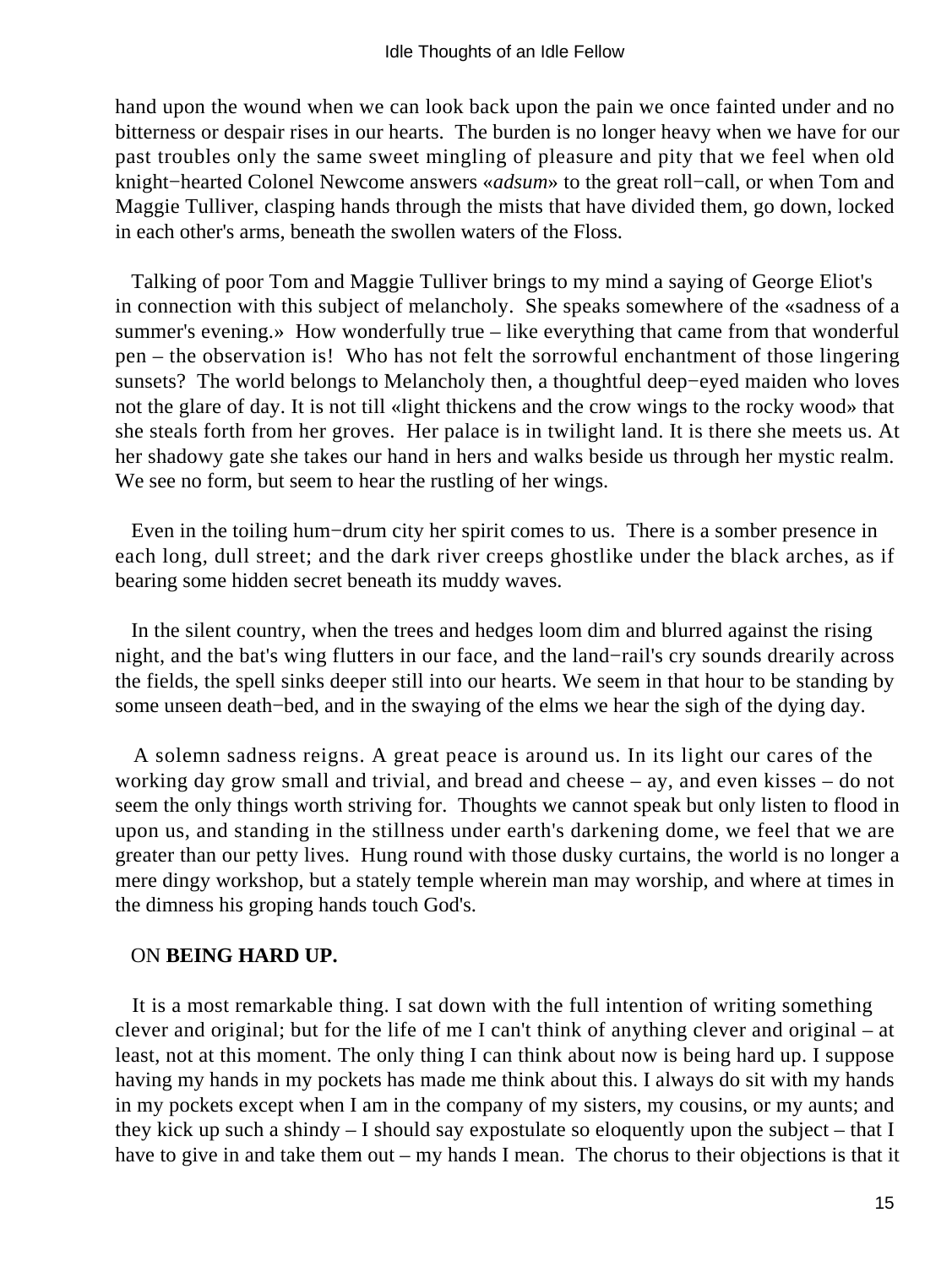is not gentlemanly. I am hanged if I can see why. I could understand its not being considered gentlemanly to put your hands in other people's pockets (especially by the other people), but how, 0 ye sticklers for what looks this and what looks that, can putting his hands in his own pockets make a man less gentle? Perhaps you are right, though. Now I come to think of it, I have heard some people grumble most savagely when doing it. But they were mostly old gentlemen. We young fellows, as a rule, are never quite at ease unless we have our hands in our pockets. We are awkward and shifty. We are like what a music−hall Lion Comique would be without his opera−hat, if such a thing can be imagined. But let us put our hands in our trousers pockets, and let there be some small change in the right−hand one and a bunch of keys in the left, and we will face a female post−office clerk.

 It is a little difficult to know what to do with your bands, even in your pockets, when there is nothing else there. Years ago, when my whole capital would occasionally come down to «what in town the people call a bob,» I would recklessly spend a penny of it, merely for the sake of having the change, all in coppers, to jingle. You don't feel nearly so hard up with eleven pence in your pocket as you do with a shilling. Had I been «La−di−da,» that impecunious youth about whom we superior folk are so sarcastic, I would have changed my penny for two ha'pennies.

 I can speak with authority on the subject of being hard up. I have been a provincial actor. If further evidence be required, which I do not think likely, I can add that I have been a «gentleman connected with the press.» I have lived on 15 shilling a week. I have lived a week on 10, owing the other 5; and I have lived for a fortnight on a great−coat.

 It is wonderful what an insight into domestic economy being really hard up gives one. If you want to find out the value of money, live on 15 shillings a week and see how much you can put by for clothes and recreation. You will find out that it is worth while to wait for the farthing change, that it is worth while to walk a mile to save a penny, that a glass of beer is a luxury to be indulged in only at rare intervals, and that a collar can be worn for four days.

 Try it just before you get married. It will be excellent practice. Let your son and heir try it before sending him to college. He won't grumble at a hundred a year pocket−money then. There are some people to whom it would do a world of good. There is that delicate blossom who can't drink any claret under ninety−four, and who would as soon think of dining off cat's meat as off plain roast mutton. You do come across these poor wretches now and then, though, to the credit of humanity, they are principally confined to that fearful and wonderful society known only to lady novelists. I never hear of one of these creatures discussing a *menu* card but I feel a mad desire to drag him off to the bar of some common east–end public−house and cram a sixpenny dinner down his throat – beefsteak pudding, fourpence; potatoes, a penny; half a pint of porter, a penny. The recollection of it (and the mingled fragrance of beer, tobacco, and roast pork generally leaves a vivid impression) might induce him to turn up his nose a little less frequently in the future at everything that is put before him. Then there is that generous party, the cadger's delight, who is so free with his small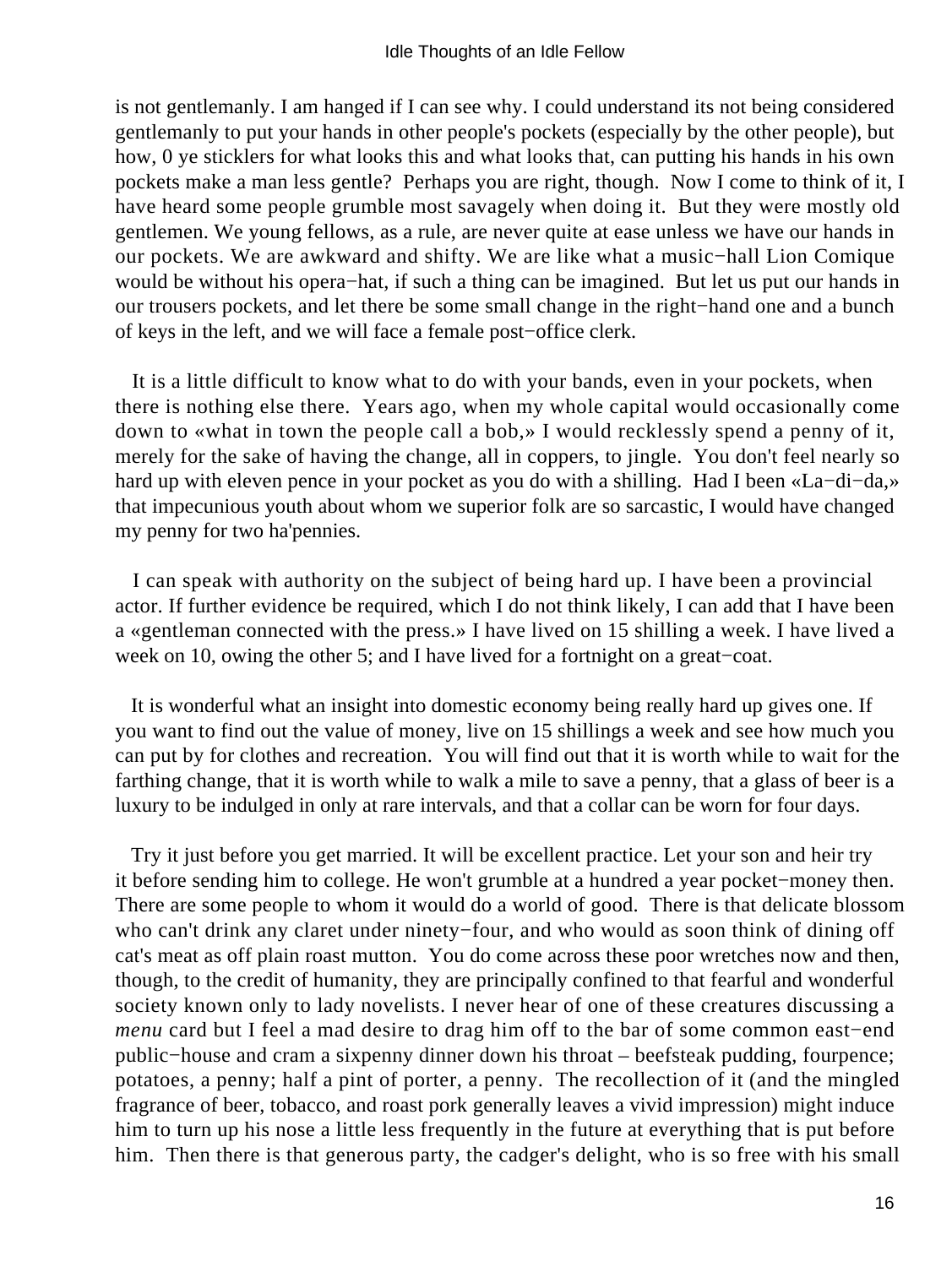change, but who never thinks of paying his debts. It might teach even him a little common sense. «I always give the waiter a shilling. One can't give the fellow less, you know,» explained a young government clerk with whom I was lunching the other day in Regent Street. I agreed with him as to the utter impossibility of making it elevenpence ha'penny; but at the same time I resolved to one day decoy him to an eating−house I remembered near Covent Garden, where the waiter, for the better discharge of his duties, goes about in his shirt−sleeves – and very dirty sleeves they are, too, when it gets near the end of the month. I know that waiter. If my friend gives him anything beyond a penny, the man will insist on shaking hands with him then and there as a mark of his esteem; of that I feel sure.

 There have been a good many funny things said and written about hardupishness, but the reality is not funny, for all that. It is not funny to have to haggle over pennies. It isn't funny to be thought mean and stingy. It isn't funny to be shabby and to be ashamed of your address. No, there is nothing at all funny in poverty – to the poor. It is hell upon earth to a sensitive man; and many a brave gentleman who would have faced the labors of Hercules has had his heart broken by its petty miseries.

 It is not the actual discomforts themselves that are hard to bear. Who would mind roughing it a bit if that were all it meant? What cared Robinson Crusoe for a patch on his trousers? Did he wear trousers? I forget; or did he go about as he does in the pantomimes? What did it matter to him if his toes did stick out of his boots? and what if his umbrella was a cotton one, so long as it kept the rain off? His shabbiness did not trouble him; there was none of his friends round about to sneer him.

 Being poor is a mere trifle. It is being known to be poor that is the sting. It is not cold that makes a man without a great−coat hurry along so quickly. It is not all shame at telling lies – which he knows will not be believed – that makes him turn so red when he informs you that he considers great−coats unhealthy and never carries an umbrella on principle. It is easy enough to say that poverty is no crime. No; if it were men wouldn't be ashamed of it. It's a blunder, though, and is punished as such. A poor man is despised the whole world over; despised as much by a Christian as by a lord, as much by a demagogue as by a footman, and not all the copy−book maxims ever set for ink stained youth will make him respected. Appearances are everything, so far as human opinion goes, and the man who will walk down Piccadilly arm in arm with the most notorious scamp in London, provided he is a well−dressed one, will slink up a back street to say a couple of words to a seedy−looking gentleman. And the seedy−looking gentleman knows this – no one better – and will go a mile round to avoid meeting an acquaintance. Those that knew him in his prosperity need never trouble themselves to look the other way. He is a thousand times more anxious that they should not see him than they can be; and as to their assistance, there is nothing he dreads more than the offer of it. All he wants is to be forgotten; and in this respect he is generally fortunate enough to get what he wants.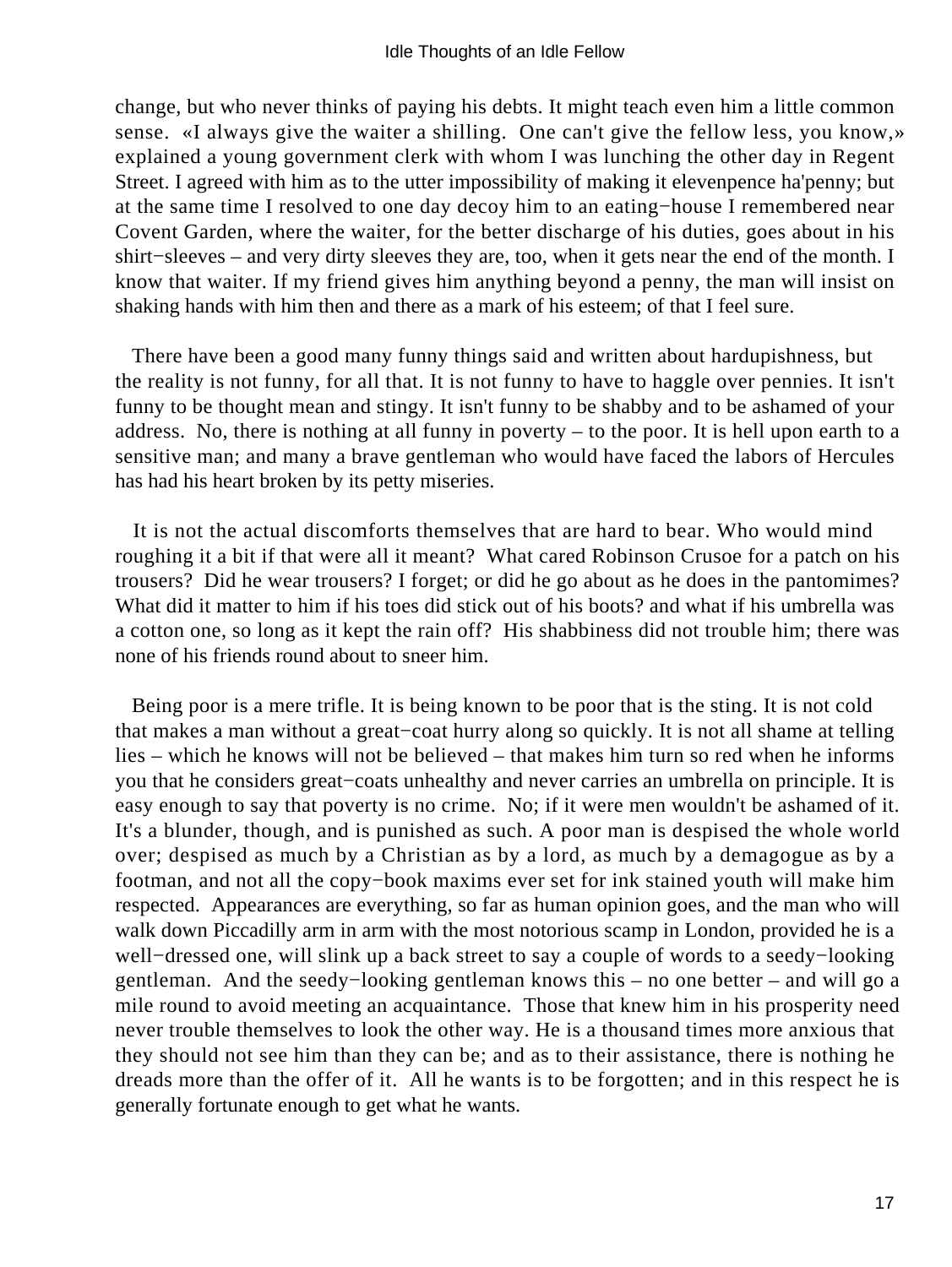One becomes used to being hard up, as one becomes used to everything else, by the help of that wonderful old homeopathic doctor, Time. You can tell at a glance the difference between the old hand and the novice; between the case−hardened man who has been used to shift and struggle for years and the poor devil of a beginner striving to hide his misery, and in a constant agony of fear lest he should be found out. Nothing shows this difference more clearly than the way in which each will pawn his watch. As the poet says somewhere: «True ease in pawning comes from art, not chance.» The one goes into his «uncle's» with as much composure as he would into his tailor's – very likely with more. The assistant is even civil and attends to him at once, to the great indignation of the lady in the next box, who, however, sarcastically observes that she don't mind being kept waiting «if it is a regular customer.» Why, from the pleasant and businesslike manner in which the transaction is carried out, it might be a large purchase in the three per cents. Yet what a piece of work a man makes of his first «pop.» A boy popping his first question is confidence itself compared with him. He hangs about outside the shop until he has succeeded in attracting the attention of all the loafers in the neighborhood and has aroused strong suspicions in the mind of the policeman on the beat. At last, after a careful examination of the contents of the windows, made for the purpose of impressing the bystanders with the notion that he is going in to purchase a diamond bracelet or some such trifle, he enters, trying to do so with a careless swagger, and giving himself really the air of a member of the swell mob. When inside he speaks in so low a voice as to be perfectly inaudible, and has to say it all over again. When, in the course of his rambling conversation about a «friend» of his, the word «lend» is reached, he is promptly told to go up the court on the right and take the first door round the corner. He comes out of the shop with a face that you could easily light a cigarette at, and firmly under the impression that the whole population of the district is watching him. When he does get to the right place he has forgotten his name and address and is in a general condition of hopeless imbecility. Asked in a severe tone how he came by «this,» he stammers and contradicts himself, and it is only a miracle if he does not confess to having stolen it that very day. He is thereupon informed that they don't want anything to do with his sort, and that he had better get out of this as quickly as possible, which he does, recollecting nothing more until he finds himself three miles off, without the slightest knowledge how he got there.

 By the way, how awkward it is, though, having to depend on public−houses and churches for the time. The former are generally too fast and the latter too slow. Besides which, your efforts to get a glimpse of the public house clock from the outside are attended with great difficulties. If you gently push the swing−door ajar and peer in you draw upon yourself the contemptuous looks of the barmaid, who at once puts you down in the same category with area sneaks and cadgers. You also create a certain amount of agitation among the married portion of the customers. You don't see the clock because it is behind the door; and in trying to withdraw quietly you jam your head. The only other method is to jump up and down outside the window. After this latter proceeding, however, if you do not bring out a banjo and commence to sing, the youthful inhabitants of the neighborhood, who have gathered round in expectation, become disappointed.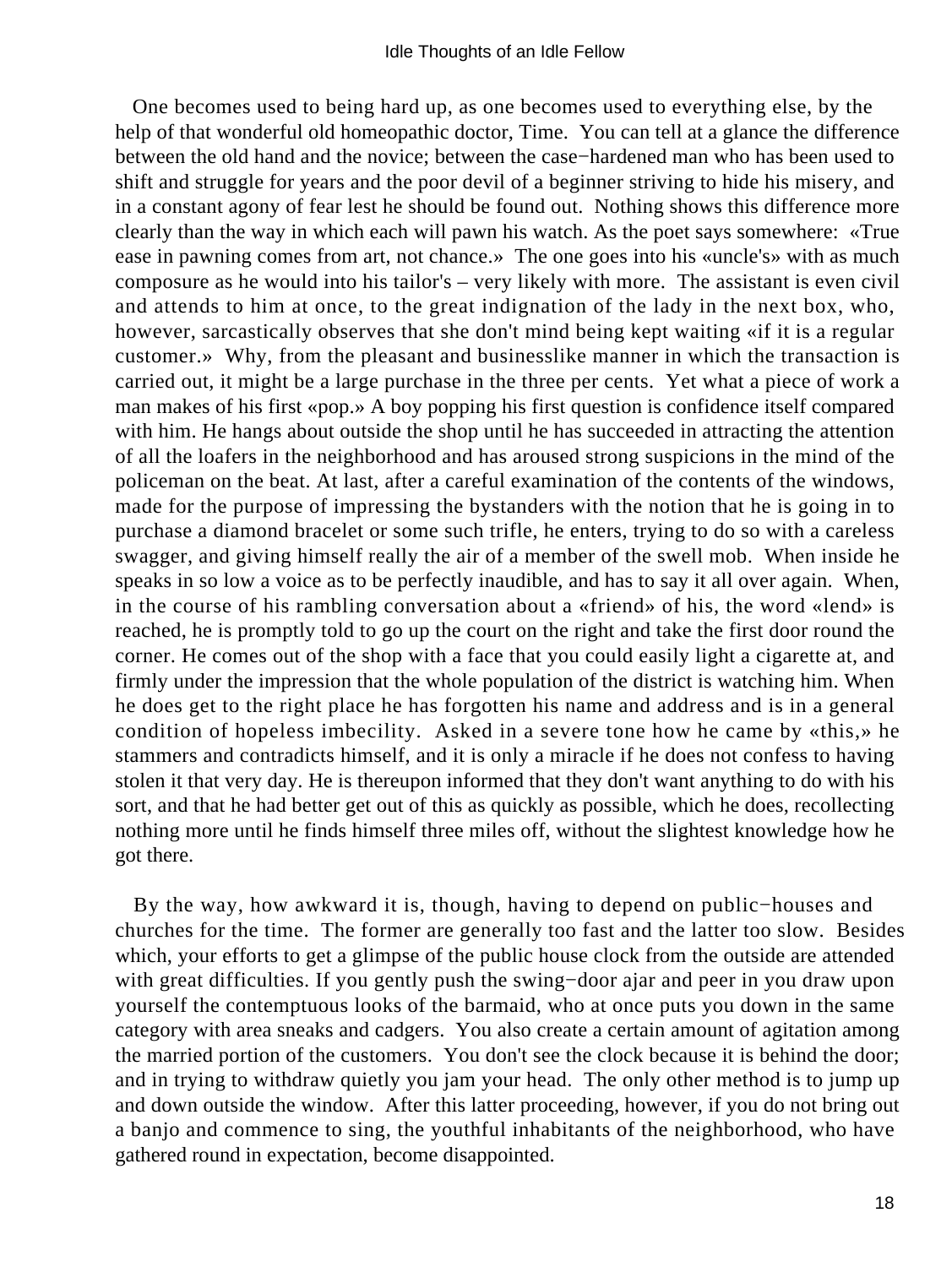I should like to know, too, by what mysterious law of nature it is that before you have left your watch «to be repaired» half an hour, some one is sure to stop you in the street and conspicuously ask you the time. Nobody even feels the slightest curiosity on the subject when you've got it on.

Dear old ladies and gentlemen who know nothing about being hard  $up$  – and may they never, bless their gray old heads – look upon the pawn−shop as the last stage of degradation; but those who know it better (and my readers have no doubt, noticed this themselves) are often surprised, like the little boy who dreamed he went to heaven, at meeting so many people there that they never expected to see. For my part, I think it a much more independent course than borrowing from friends, and I always try to impress this upon those of my acquaintance who incline toward «wanting a couple of pounds till the day after to−morrow.» But they won't all see it. One of them once remarked that he objected to the principle of the thing. I fancy if he had said it was the interest that he objected to he would have been nearer the truth: twenty−five per cent. certainly does come heavy.

 There are degrees in being hard up. We are all hard up, more or less – most of us more. Some are hard up for a thousand pounds; some for a shilling. Just at this moment I am hard up myself for a fiver. I only want it for a day or two. I should be certain of paying it back within a week at the outside, and if any lady or gentleman among my readers would kindly lend it me, I should be very much obliged indeed. They could send it to me under cover to Messrs. Field Tuer, only, in such case, please let the envelope be carefully sealed. I would give you my I.O.U. as security.

#### ON **VANITY AND VANITIES.**

 All is vanity and everybody's vain. Women are terribly vain. So are men – more so, if possible. So are children, particularly children. One of them at this very moment is hammering upon my legs. She wants to know what I think of her new shoes. Candidly I don't think much of them. They lack symmetry and curve and possess an indescribable appearance of lumpiness (I believe, too, they've put them on the wrong feet). But I don't say this. It is not criticism, but flattery that she wants; and I gush over them with what I feel to myself to be degrading effusiveness. Nothing else would satisfy this self−opinionated cherub. I tried the conscientious−friend dodge with her on one occasion, but it was not a success. She had requested my judgment upon her general conduct and behavior, the exact case submitted being, «Wot oo tink of me? Oo peased wi' me?» and I had thought it a good opportunity to make a few salutary remarks upon her late moral career, and said: «No, I am not pleased with you.» I recalled to her mind the events of that very morning, and I put it to her how she, as a Christian child, could expect a wise and good uncle to be satisfied with the carryings on of an infant who that very day had roused the whole house at five AM.; had upset a water−jug and tumbled downstairs after it at seven; had endeavored to put the cat in the bath at eight; and sat on her own father's hat at nine thirty−five.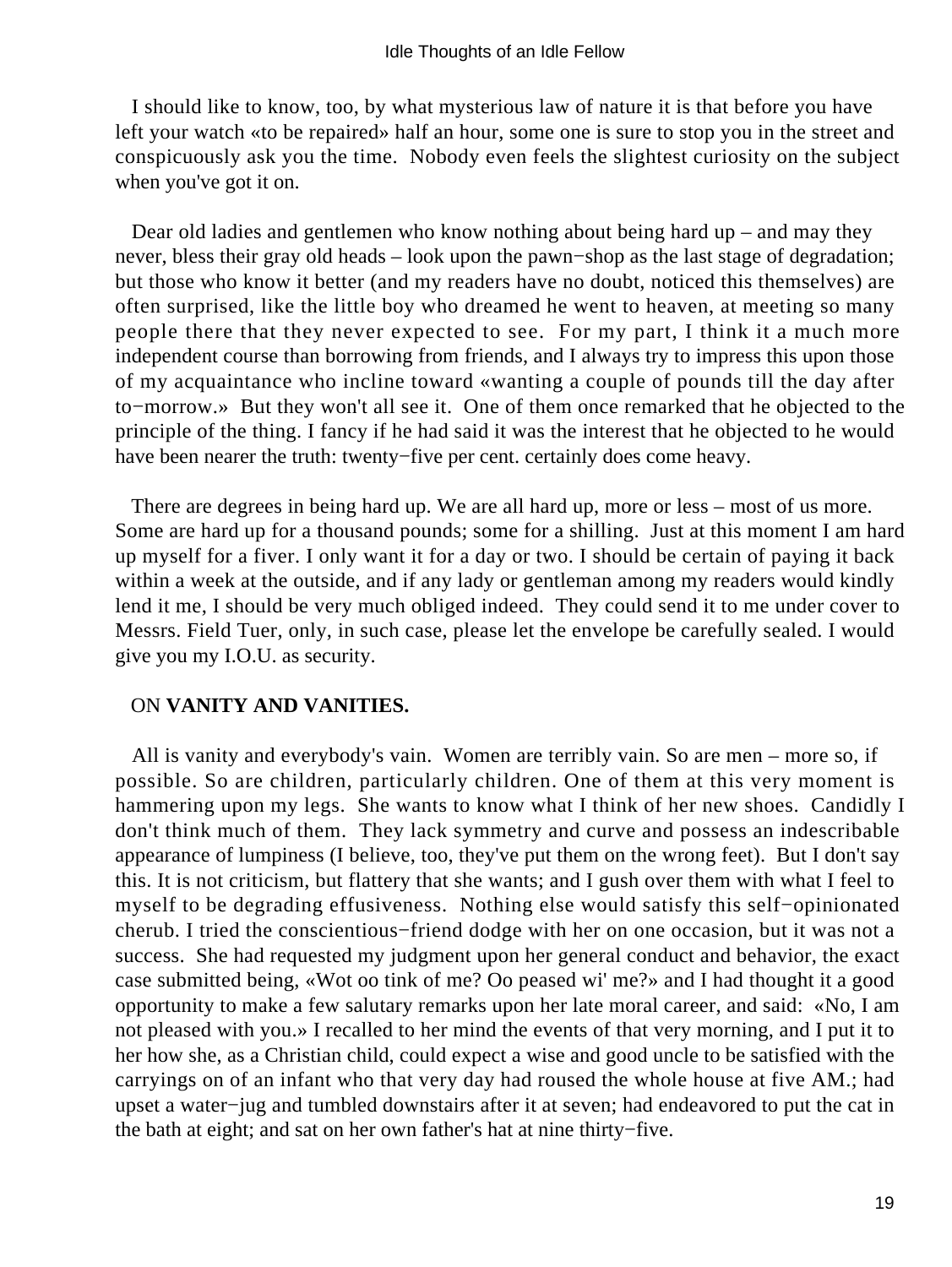What did she do? Was she grateful to me for my plain speaking? Did she ponder upon my words and determine to profit by them and to lead from that hour a better and nobler life?

No! she howled.

That done, she became abusive. She said:

«Oo naughty – oo naughty, bad unkie – oo bad man – me tell MAR.»

And she did, too.

 Since then, when my views have been called for I have kept my real sentiments more to myself like, preferring to express unbounded admiration of this young person's actions, irrespective of their actual merits. And she nods her head approvingly and trots off to advertise my opinion to the rest of the household. She appears to employ it as a sort of testimonial for mercenary purposes, for I subsequently hear distant sounds of «Unkie says me dood dirl – me dot to have two bikkies [biscuits].»

 There she goes, now, gazing rapturously at her own toes and murmuring «pittie» – two−foot−ten of conceit and vanity, to say nothing of other wickednesses.

 They are all alike. I remember sitting in a garden one sunny afternoon in the suburbs of London. Suddenly I heard a shrill treble voice calling from a top−story window to some unseen being, presumably in one of the other gardens, «Gamma, me dood boy, me wery good boy, gamma; me dot on Bob's knickiebockies.»

 Why, even animals are vain. I saw a great Newfoundland dog the other day sitting in front of a mirror at the entrance to a shop in Regent's Circus, and examining himself with an amount of smug satisfaction that I have never seen equaled elsewhere outside a vestry meeting.

 I was at a farm−house once when some high holiday was being celebrated. I don't remember what the occasion was, but it was something festive, a May Day or Quarter Day, or something of that sort, and they put a garland of flowers round the head of one of the cows. Well, that absurd quadruped went about all day as perky as a schoolgirl in a new frock; and when they took the wreath off she became quite sulky, and they had to put it on again before she would stand still to be milked. This is not a Percy anecdote. It is plain, sober truth.

 As for cats, they nearly equal human beings for vanity. I have known a cat get up and walk out of the room on a remark derogatory to her species being made by a visitor, while a neatly turned compliment will set them purring for an hour.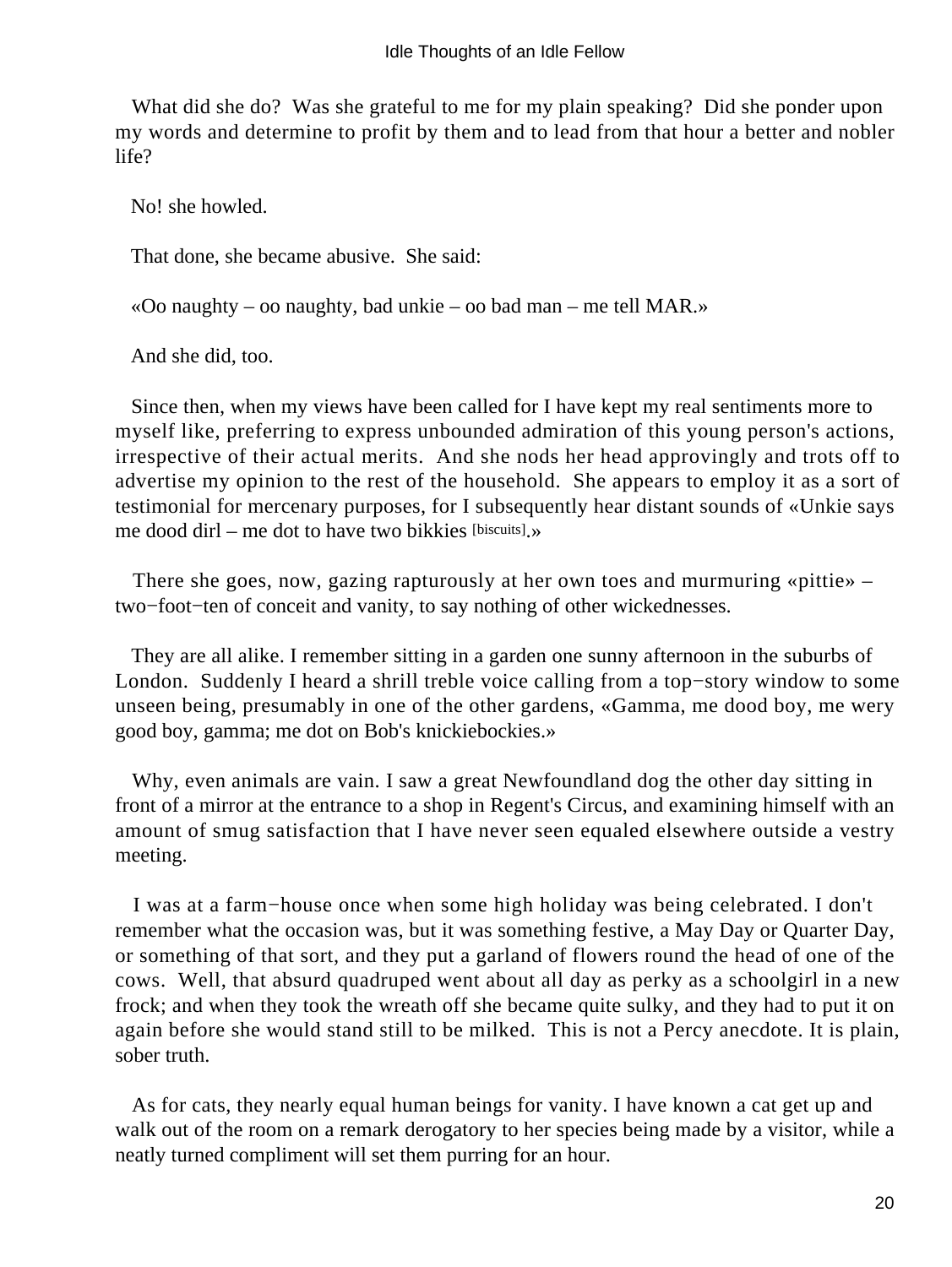I do like cats. They are so unconsciously amusing. There is such a comic dignity about them, such a «How dare you!» «Go away, don't touch me» sort of air. Now, there is nothing haughty about a dog. They are «Hail, fellow, well met» with every Tom, Dick, or Harry that they come across. When I meet a dog of my acquaintance I slap his head, call him opprobrious epithets, and roll him over on his back; and there he lies, gaping at me, and doesn't mind it a bit.

Fancy carrying on like that with a cat! Why, she would never speak to you again as long as you lived. No, when you want to win the approbation of a cat you must mind what you are about and work your way carefully. If you don't know the cat, you had best begin by saying, «Poor pussy.» After which add «did 'ums» in a tone of soothing sympathy. You don't know what you mean any more than the cat does, but the sentiment seems to imply a proper spirit on your part, and generally touches her feelings to such an extent that if you are of good manners and passable appearance she will stick her back up and rub her nose against you. Matters having reached this stage, you may venture to chuck her under the chin and tickle the side of her head, and the intelligent creature will then stick her claws into your legs; and all is friendship and affection, as so sweetly expressed in the beautiful lines –

 «I love little pussy, her coat is so warm, And if I don't tease her she'll do me no harm; So I'll stroke her, and pat her, and feed her with food, And pussy will love me because I am good.» The last two lines of the stanza give us a pretty true insight into pussy's notions of human goodness. it is evident that in her opinion goodness consists of stroking her, and patting her, and feeding her with food. I fear this narrow−minded view of virtue, though, is not confined to pussies. We are all inclined to adopt a similar standard of merit in our estimate of other people. A good man is a man who is good to us, and a bad man is a man who doesn't do what we want him to. The truth is, we each of us have an inborn conviction that the whole world, with everybody and everything in it, was created as a sort of necessary appendage to ourselves. Our fellow men and women were made to admire us and to minister to our various requirements. You and I, dear reader, are each the center of the universe in our respective opinions. You, as I understand it, were brought into being by a considerate Providence in order that you might read and pay me for what I write; while I, in your opinion, am an article sent into the world to write something for you to read. The stars – as we term the myriad other worlds that are rushing down beside us through the eternal silence – were put into the heavens to make the sky look interesting for us at night; and the moon with its dark mysteries and ever−hidden face is an arrangement for us to flirt under.

 I fear we are most of us like Mrs. Poyser's bantam cock, who fancied the sun got up every morning to hear him crow. «'Tis vanity that makes the world go round.» I don't believe any man ever existed without vanity, and if he did he would be an extremely uncomfortable person to have anything to do with. He would, of course, be a very good man, and we should respect him very much. He would be a very admirable man – a man to be put under a glass case and shown round as a specimen – a man to be stuck upon a pedestal and copied, like a school exercise – a man to be reverenced, but not a man to be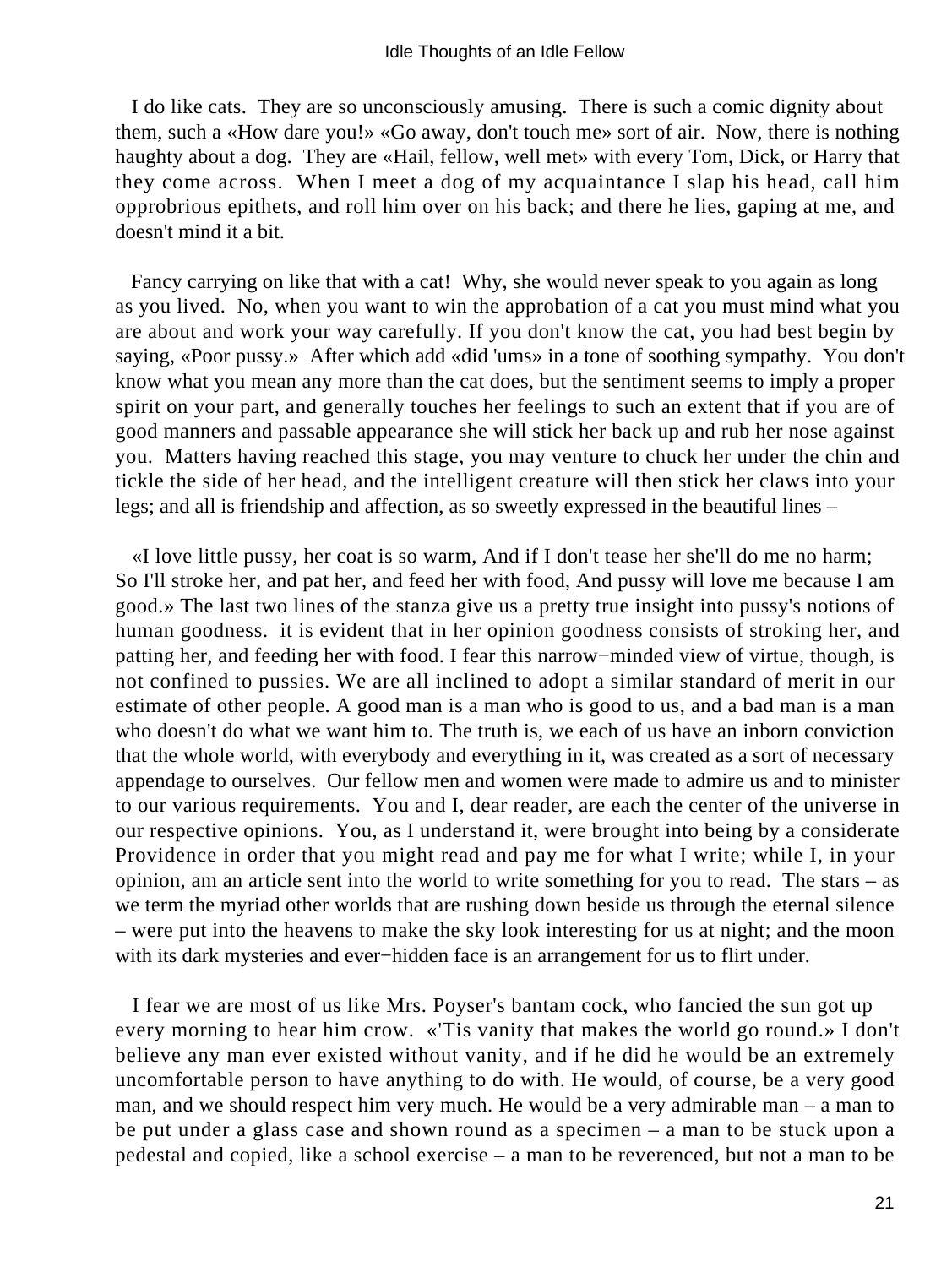loved, not a human brother whose hand we should care to grip. Angels may be very excellent sort of folk in their way, but we, poor mortals, in our present state, would probably find them precious slow company. Even mere good people are rather depressing. It is in our faults and failings, not in our virtues, that we touch one another and find sympathy. We differ widely enough in our nobler qualities. It is in our follies that we are at one. Some of us are pious, some of us are generous. Some few of us are honest, comparatively speaking; and some, fewer still, may possibly be truthful. But in vanity and kindred weaknesses we can all join hands. Vanity is one of those touches of nature that make the whole world kin. From the Indian hunter, proud of his belt of scalps, to the European general, swelling beneath his row of stars and medals; from the Chinese, gleeful at the length of his pigtail, to the «professional beauty,» suffering tortures in order that her waist may resemble a peg−top; from draggle−tailed little Polly Stiggins, strutting through Seven Dials with a tattered parasol over her head, to the princess sweeping through a drawing−room with a train of four yards long; from 'Arry, winning by vulgar chaff the loud laughter of his pals, to the statesman whose ears are tickled by the cheers that greet his high−sounding periods; from the dark−skinned African, bartering his rare oils and ivory for a few glass beads to hang about his neck, to the Christian maiden selling her white body for a score of tiny stones and an empty title to tack before her name – all march, and fight, and bleed, and die beneath its tawdry flag.

 Ay, ay, vanity is truly the motive−power that moves humanity, and it is flattery that greases the wheels. If you want to win affection and respect in this world, you must flatter people. Flatter high and low, and rich and poor, and silly and wise. You will get on famously. Praise this man's virtues and that man's vices. Compliment everybody upon everything, and especially upon what they haven't got. Admire guys for their beauty, fools for their wit, and boors for their breeding. Your discernment and intelligence will be extolled to the skies.

 Every one can be got over by flattery. The belted earl – «belted earl» is the correct phrase, I believe. I don't know what it means, unless it be an earl that wears a belt instead of braces. Some men do. I don't like it myself. You have to keep the thing so tight for it to be of any use, and that is uncomfortable. Anyhow, whatever particular kind of an earl a belted earl may be, he is, I assert, get−overable by flattery; just as every other human being is, from a duchess to a cat's−meat man, from a plow boy to a poet – and the poet far easier than the plowboy, for butter sinks better into wheaten bread than into oaten cakes.

 As for love, flattery is its very life−blood. Fill a person with love for themselves, and what runs over will be your share, says a certain witty and truthful Frenchman whose name I can't for the life of me remember. (Confound it! I never can remember names when I want to.) Tell a girl she is an angel, only more angelic than an angel; that she is a goddess, only more graceful, queenly, and heavenly than the average goddess; that she is more fairy−like than Titania, more beautiful than Venus, more enchanting than Parthenope; more adorable, lovely, and radiant, in short, than any other woman that ever did live, does live, or could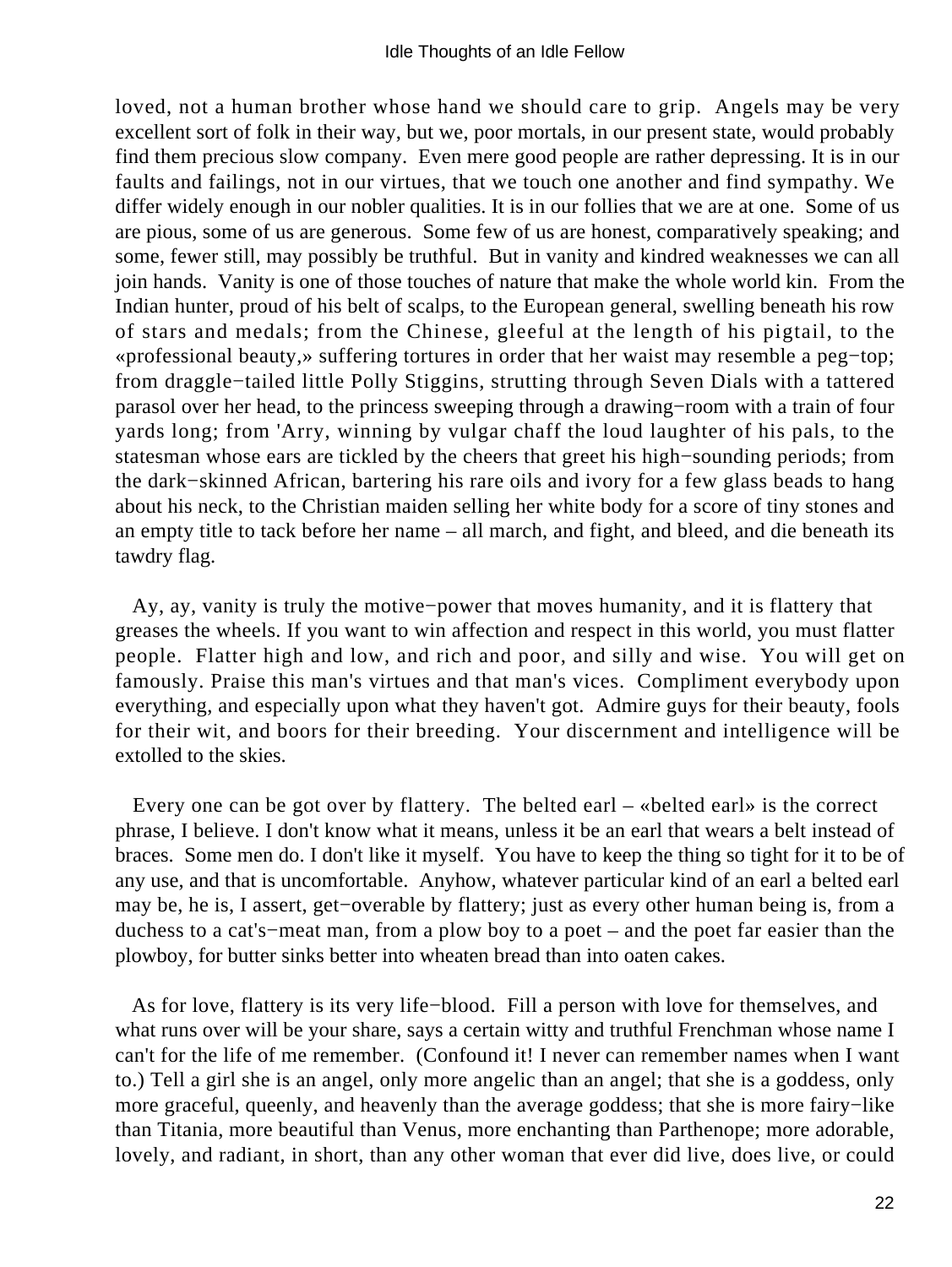live, and you will make a very favorable impression upon her trusting little heart. Sweet innocent! she will believe every word you say. It is so easy to deceive a woman – in this way.

 Dear little souls, they hate flattery, so they tell you; and when you say, «Ah, darling, it isn't flattery in your case, it's plain, sober truth; you really are, without exaggeration, the most beautiful, the most good, the most charming, the most divine, the most perfect human creature that ever trod this earth,» they will smile a quiet, approving smile, and, leaning against your manly shoulder, murmur that you are a dear good fellow after all.

 By Jove! fancy a man trying to make love on strictly truthful principles, determining never to utter a word of mere compliment or hyperbole, but to scrupulously confine himself to exact fact! Fancy his gazing rapturously into his mistress' eyes and whispering softly to her that she wasn't, on the whole, bad−looking, as girls went! Fancy his holding up her little hand and assuring her that it was of a light drab color shot with red; and telling her as he pressed her to his heart that her nose, for a turned−up one, seemed rather pretty; and that her eyes appeared to him, as far as he could judge, to be quite up to the average standard of such things!

 A nice chance he would stand against the man who would tell her that her face was like a fresh blush rose, that her hair was a wandering sunbeam imprisoned by her smiles, and her eyes like two evening stars.

 There are various ways of flattering, and, of course, you must adapt your style to your subject. Some people like it laid on with a trowel, and this requires very little art. With sensible persons, however, it needs to be done very delicately, and more by suggestion than actual words. A good many like it wrapped up in the form of an insult, as – «Oh, you are a perfect fool, you are. You would give your last sixpence to the first hungry−looking beggar you met;» while others will swallow it only when administered through the medium of a third person, so that if C wishes to get at an A of this sort, he must confide to A's particular friend B that he thinks A a splendid fellow, and beg him, B, not to mention it, especially to A. Be careful that B is a reliable man, though, otherwise he won't.

 Those fine, sturdy John Bulls who «hate flattery, sir,» «Never let anybody get over me by flattery,» etc., etc., are very simply managed. Flatter them enough upon their absence of vanity, and you can do what you like with them.

 After all, vanity is as much a virtue as a vice. It is easy to recite copy−book maxims against its sinfulness, but it is a passion that can "move us to good as well as to evil. Ambition is only vanity ennobled. We want to win praise and admiration – or fame as we prefer to name it – and so we write great books, and paint grand pictures, and sing sweet songs; and toil with willing hands in study, loom, and laboratory.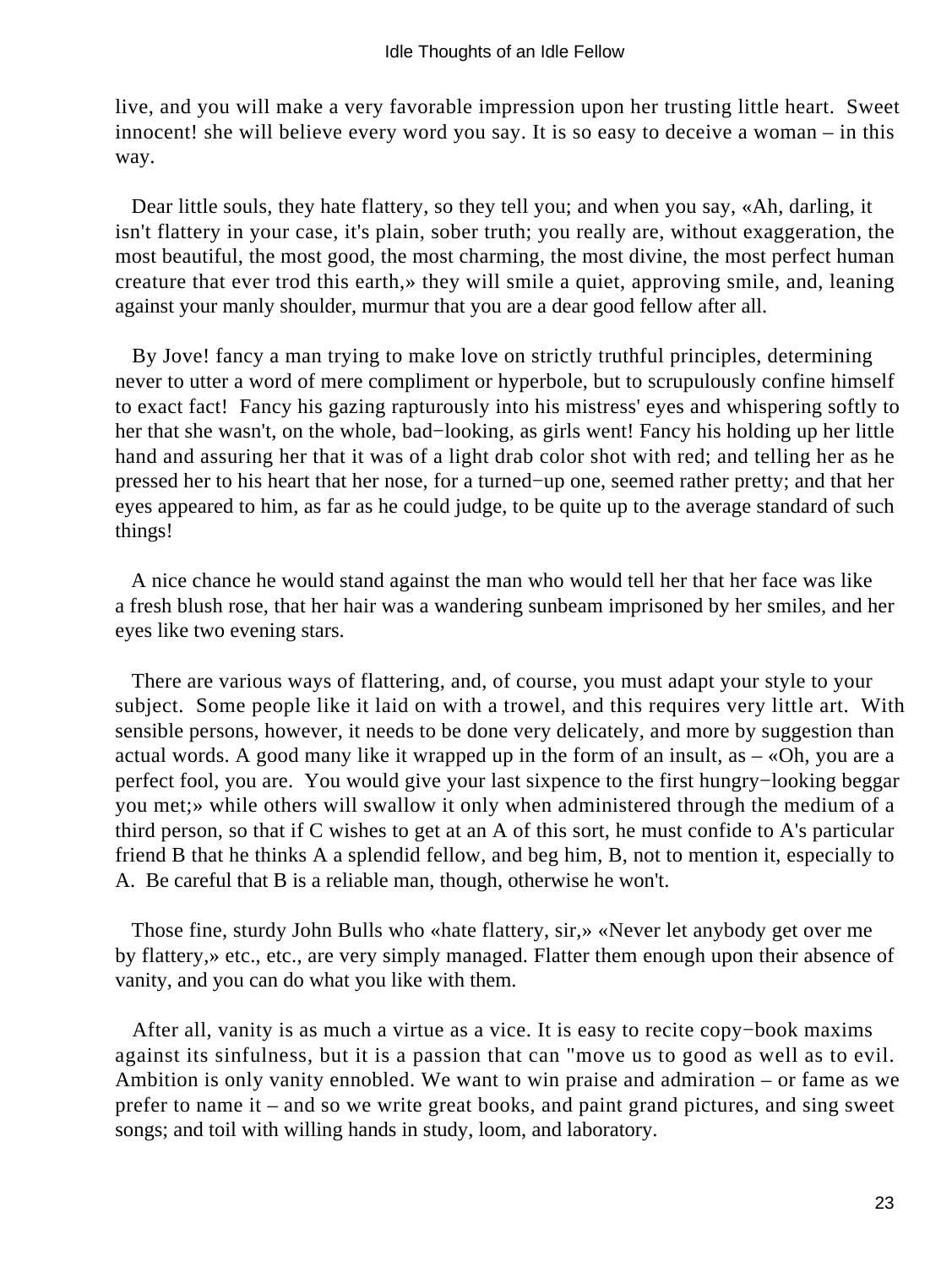We wish to become rich men, not in order to enjoy ease and comfort – all that any one man can taste of those may be purchased anywhere for 200 pounds per annum – but that our houses may be bigger and more gaudily furnished than our neighbors'; that our horses and servants may be more numerous; that we may dress our wives and daughters in absurd but expensive clothes; and that we may give costly dinners of which we ourselves individually do not eat a shilling's worth. And to do this we aid the world's work with clear and busy brain, spreading commerce among its peoples, carrying civilization to its remotest corners.

 Do not let us abuse vanity, therefore. Rather let us use it. Honor itself is but the highest form of vanity. The instinct is not confined solely to Beau Brummels and Dolly Vardens. There is the vanity of the peacock and the vanity of the eagle. Snobs are vain. But so, too, are heroes. Come, oh! my young brother bucks, let us be vain together. Let us join hands and help each other to increase our vanity. Let us be vain, not of our trousers and hair, but of brave hearts and working hands, of truth, of purity, of nobility. Let us be too vain to stoop to aught that is mean or base, too vain for petty selfishness and little−minded envy, too vain to say an unkind word or do an unkind act. Let us be vain of being single−hearted, upright gentlemen in the midst of a world of knaves. Let us pride ourselves upon thinking high thoughts, achieving great deeds, living good lives.

## ON **GETTING ON IN THE WORLD.**

 Not exactly the sort of thing for an idle fellow to think about, is it? But outsiders, you know, often see most of the game; and sitting in my arbor by the wayside, smoking my hookah of contentment and eating the sweet lotus−leaves of indolence, I can look out musingly upon the whirling throng that rolls and tumbles past me on the great high−road of life.

 Never−ending is the wild procession. Day and night you can hear the quick tramp of the myriad feet – some running, some walking, some halting and lame; but all hastening, all eager in the feverish race, all straining life and limb and heart and soul to reach the ever−receding horizon of success.

 Mark them as they surge along – men and women, old and young, gentle and simple, fair and foul, rich and poor, merry and sad – all hurrying, bustling, scrambling. The strong pushing aside the weak, the cunning creeping past the foolish; those behind elbowing those before; those in front kicking, as they run, at those behind. Look close and see the flitting show. Here is an old man panting for breath, and there a timid maiden driven by a hard and sharp−faced matron; here is a studious youth, reading «How to Get On in the World» and letting everybody pass him as he stumbles along with his eyes on his book; here is a bored−looking man, with a fashionably dressed woman jogging his elbow; here a boy gazing wistfully back at the sunny village that he never again will see; here, with a firm and easy step, strides a broad−shouldered man; and here, with stealthy tread, a thin−faced, stooping fellow dodges and shuffles upon his way; here, with gaze fixed always on the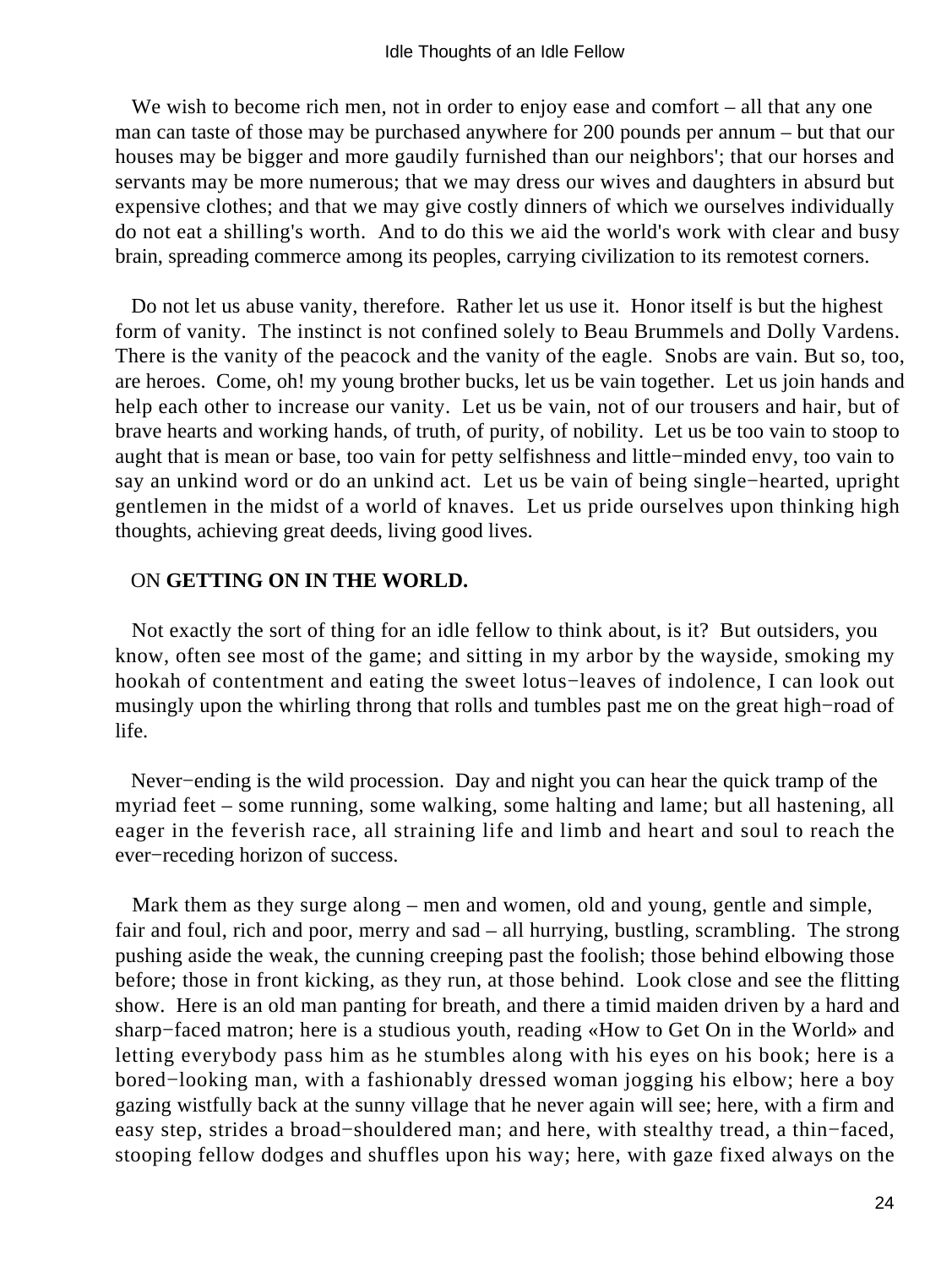ground, an artful rogue carefully works his way from side to side of the road and thinks he is going forward; and here a youth with a noble face stands, hesitating as he looks from the distant goal to the mud beneath his feet.

 And now into sight comes a fair girl, with her dainty face growing more wrinkled at every step, and now a care−worn man, and now a hopeful lad.

 A motley throng – a motley throng! Prince and beggar, sinner and saint, butcher and baker and candlestick maker, tinkers and tailors, and plowboys and sailors – all jostling along together. Here the counsel in his wig and gown, and here the old Jew clothes−man under his dingy tiara; here the soldier in his scarlet, and here the undertaker's mute in streaming hat−band and worn cotton gloves; here the musty scholar fumbling his faded leaves, and here the scented actor dangling his showy seals. Here the glib politician crying his legislative panaceas, and here the peripatetic Cheap−Jack holding aloft his quack cures for human ills. Here the sleek capitalist and there the sinewy laborer; here the man of science and here the shoe−back; here the poet and here the water−rate collector; here the cabinet minister and there the ballet−dancer. Here a red−nosed publican shouting the praises of his vats and there a temperance lecturer at 50 pounds a night; here a judge and there a swindler; here a priest and there a gambler. Here a jeweled duchess, smiling and gracious; here a thin lodging−house keeper, irritable with cooking; and here a wabbling, strutting thing, tawdry in paint and finery.

 Cheek by cheek they struggle onward. Screaming, cursing, and praying, laughing, singing, and moaning, they rush past side by side. Their speed never slackens, the race never ends. There is no wayside rest for them, no halt by cooling fountains, no pause beneath green shades. On, on, on – on through the heat and the crowd and the dust – on, or they will be trampled down and lost – on, with throbbing brain and tottering limbs – on, till the heart grows sick, and the eyes grow blurred, and a gurgling groan tells those behind they may close up another space.

 And yet, in spite of the killing pace and the stony track, who but the sluggard or the dolt can hold aloof from the course? Who – like the belated traveler that stands watching fairy revels till he snatches and drains the goblin cup and springs into the whirling circle – can view the mad tumult and not be drawn into its midst? Not I, for one. I confess to the wayside arbor, the pipe of contentment, and the lotus−leaves being altogether unsuitable metaphors. They sounded very nice and philosophical, but I'm afraid I am not the sort of person to sit in arbors smoking pipes when there is any fun going on outside. I think I more resemble the Irishman who, seeing a crowd collecting, sent his little girl out to ask if there was going to be a row  $-\alpha$  Cos, if so, father would like to be in it.»

 I love the fierce strife. I like to watch it. I like to hear of people getting on in it – battling their way bravely and fairly – that is, not slipping through by luck or trickery. It stirs one's old Saxon fighting blood like the tales of «knights who fought 'gainst fearful odds»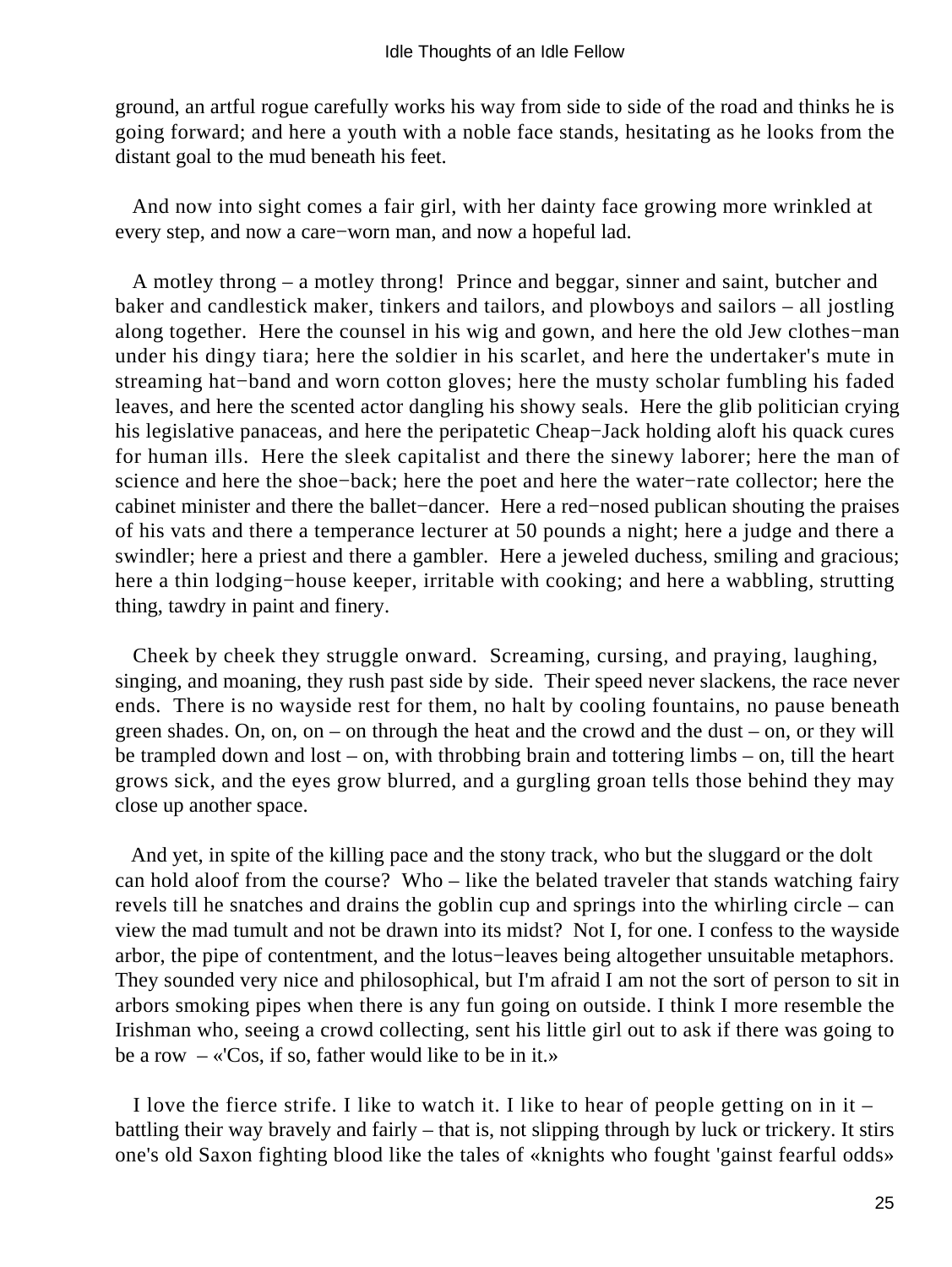that thrilled us in our school−boy days.

 And fighting the battle of life is fighting against fearful odds, too. There are giants and dragons in this nineteenth century, and the golden casket that they guard is not so easy to win as it appears in the story−books. There, Algernon takes one long, last look at the ancestral hall, dashes the tear−drop from his eye, and goes off – to return in three years' time, rolling in riches. The authors do not tell us «how it's done,» which is a pity, for it would surely prove exciting.

 But then not one novelist in a thousand ever does tell us the real story of their hero. They linger for a dozen pages over a tea−party, but sum up a life's history with «he had become one of our merchant princes,» or «he was now a great artist, with the world at his feet.» Why, there is more real life in one of Gilbert's patter−songs than in half the biographical novels ever written. He relates to us all the various steps by which his office−boy rose to be the «ruler of the queen's navee,» and explains to us how the briefless barrister managed to become a great and good judge, «ready to try this breach of promise of marriage.» It is in the petty details, not in the great results, that the interest of existence lies.

 What we really want is a novel showing us all the hidden under−current of an ambitious man's career – his struggles, and failures, and hopes, his disappointments and victories. It would be an immense success. I am sure the wooing of Fortune would prove quite as interesting a tale as the wooing of any flesh−and−blood maiden, though, by the way, it would read extremely similar; for Fortune is, indeed, as the ancients painted her, very like a woman – not quite so unreasonable and inconsistent, but nearly so – and the pursuit is much the same in one case as in the other. Ben Jonson's couplet –

 «Court a mistress, she denies you; Let her alone, she will court you» – puts them both in a nutshell. A woman never thoroughly cares for her lover until he has ceased to care for her; and it is not until you have snapped your fingers in Fortune's face and turned on your heel that she begins to smile upon you.

 But by that time you do not much care whether she smiles or frowns. Why could she not have smiled when her smiles would have filled you with ecstasy? Everything comes too late in this world.

 Good people say that it is quite right and proper that it should be so, and that it proves ambition is wicked.

 Bosh! Good people are altogether wrong. (They always are, in my opinion. We never agree on any single point.) What would the world do without ambitious people, I should like to know? Why, it would be as flabby as a Norfolk dumpling. Ambitious people are the leaven which raises it into wholesome bread. Without ambitious people the world would never get up. They are busybodies who are about early in the morning, hammering,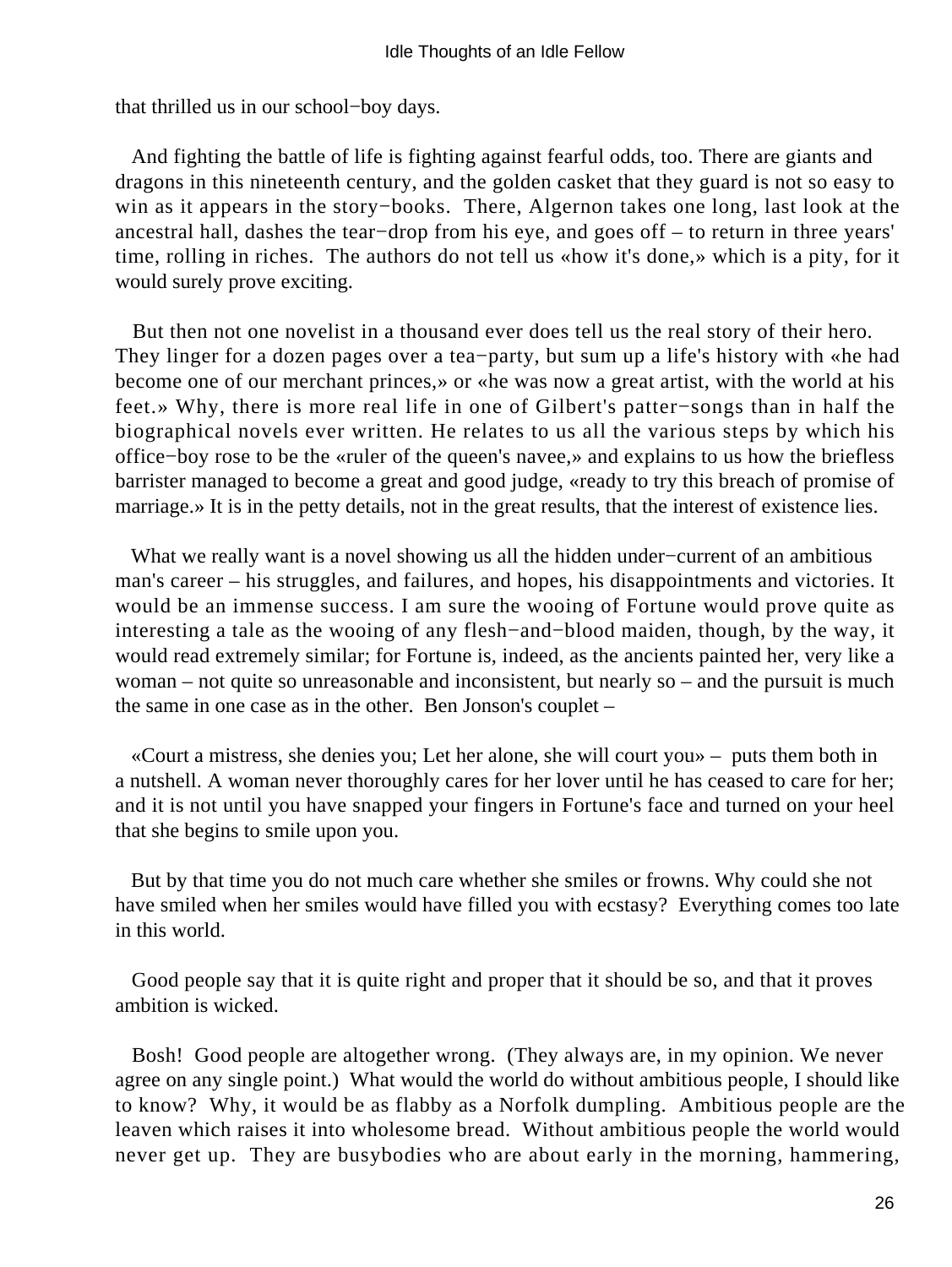shouting, and rattling the fire−irons, and rendering it generally impossible for the rest of the house to remain in bed.

 Wrong to be ambitious, forsooth! The men wrong who, with bent back and sweating brow, cut the smooth road over which humanity marches forward from generation to generation! Men wrong for using the talents that their Master has intrusted to them – for toiling while others play!

 Of course they are seeking their reward. Man is not given that godlike unselfishness that thinks only of others' good. But in working for themselves they are working for us all. We are so bound together that no man can labor for himself alone. Each blow he strikes in his own behalf helps to mold the universe. The stream in struggling onward turns the mill−wheel; the coral insect, fashioning its tiny cell, joins continents to one another; and the ambitious man, building a pedestal for himself, leaves a monument to posterity. Alexander and Caesar fought for their own ends, but in doing so they put a belt of civilization half round the earth. Stephenson, to win a fortune, invented the steam−engine; and Shakespeare wrote his plays in order to keep a comfortable home for Mrs. Shakespeare and the little Shakespeares.

 Contented, unambitious people are all very well in their way. They form a neat, useful background for great portraits to be painted against, and they make a respectable, if not particularly intelligent, audience for the active spirits of the age to play before. I have not a word to say against contented people so long as they keep quiet. But do not, for goodness' sake, let them go strutting about, as they are so fond of doing, crying out that they are the true models for the whole species. Why, they are the deadheads, the drones in the great hive, the street crowds that lounge about, gaping at those who are working.

 And let them not imagine, either – as they are also fond of doing – that they are very wise and philosophical and that it is a very artful thing to be contented. It may be true that «a contented mind is happy anywhere,» but so is a Jerusalem pony, and the consequence is that both are put anywhere and are treated anyhow. «Oh, you need not bother about him,» is what is said; «he is very contented as he is, and it would be a pity to disturb him.» And so your contented party is passed over and the discontented man gets his place.

 If you are foolish enough to be contented, don't show it, but grumble with the rest; and if you can do with a little, ask for a great deal. Because if you don't you won't get any. In this world it is necessary to adopt the principle pursued by the plaintiff in an action for damages, and to demand ten times more than you are ready to accept. If you can feel satisfied with a hundred, begin by insisting on a thousand; if you start by suggesting a hundred you will only get ten.

 It was by not following this simple plan that poor Jean Jacques Rousseau came to such grief. He fixed the summit of his earthly bliss at living in an orchard with an amiable woman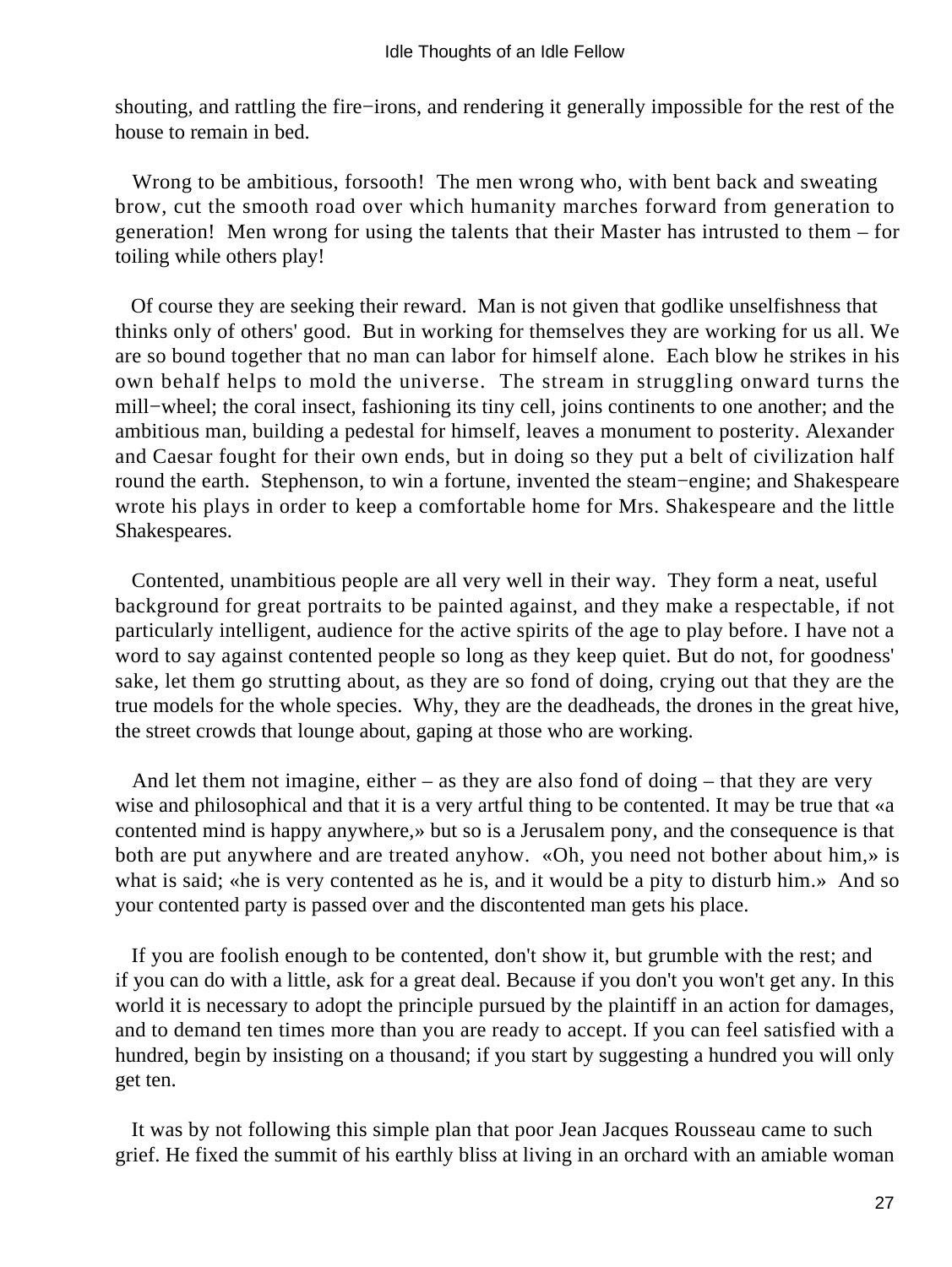and a cow, and he never attained even that. He did get as far as the orchard, but the woman was not amiable, and she brought her mother with her, and there was no cow. Now, if he had made up his mind for a large country estate, a houseful of angels, and a cattle−show, he might have lived to possess his kitchen garden and one head of live−stock, and even possibly have come across that *rara−avis* – a really amiable woman.

 What a terribly dull affair, too, life must be for contented people! How heavy the time must hang upon their hands, and what on earth do they occupy their thoughts with, supposing that they have any? Reading the paper and smoking seems to be the intellectual food of the majority of them, to which the more energetic add playing the flute and talking about the affairs of the next−door neighbor.

 They never knew the excitement of expectation nor the stern delight of accomplished effort, such as stir the pulse of the man who has objects, and hopes, and plans. To the ambitious man life is a brilliant game – a game that calls forth all his tact and energy and nerve – a game to be won, in the long run, by the quick eye and the steady hand, and yet having sufficient chance about its working out to give it all the glorious zest of uncertainty. He exults in it as the strong swimmer in the heaving billows, as the athlete in the wrestle, the soldier in the battle.

 And if he be defeated he wins the grim joy of fighting; if he lose the race, he, at least, has had a run. Better to work and fail than to sleep one's life away.

 So, walk up, walk up, walk up. Walk up, ladies and gentlemen! walk up, boys and girls! Show your skill and try your strength; brave your luck and prove your pluck. Walk up! The show is never closed and the game is always going. The only genuine sport in all the fair, gentlemen – highly respectable and strictly moral – patronized by the nobility, clergy, and gentry. Established in the year one, gentlemen, and been flourishing ever since – walk up! Walk up, ladies and gentlemen, and take a hand. There are prizes for all and all can play. There is gold for the man and fame for the boy; rank for the maiden and pleasure for the fool. So walk up, ladies and gentlemen, walk up! – all prizes and no blanks; for some few win, and as to the rest, why –

«The rapture of pursuing Is the prize the vanquished gain.»

#### ON **THE WEATHER.**

Things do go so contrary–like with me. I wanted to hit upon an especially novel, out−of−the−way subject for one of these articles. «I will write one paper about something altogether new,» I said to myself; «something that nobody else has ever written or talked about before; and then I can have it all my own way.» And I went about for days, trying to think of something of this kind; and I couldn't. And Mrs. Cutting, our charwoman, came yesterday – I don't mind mentioning her name, because I know she will not see this book.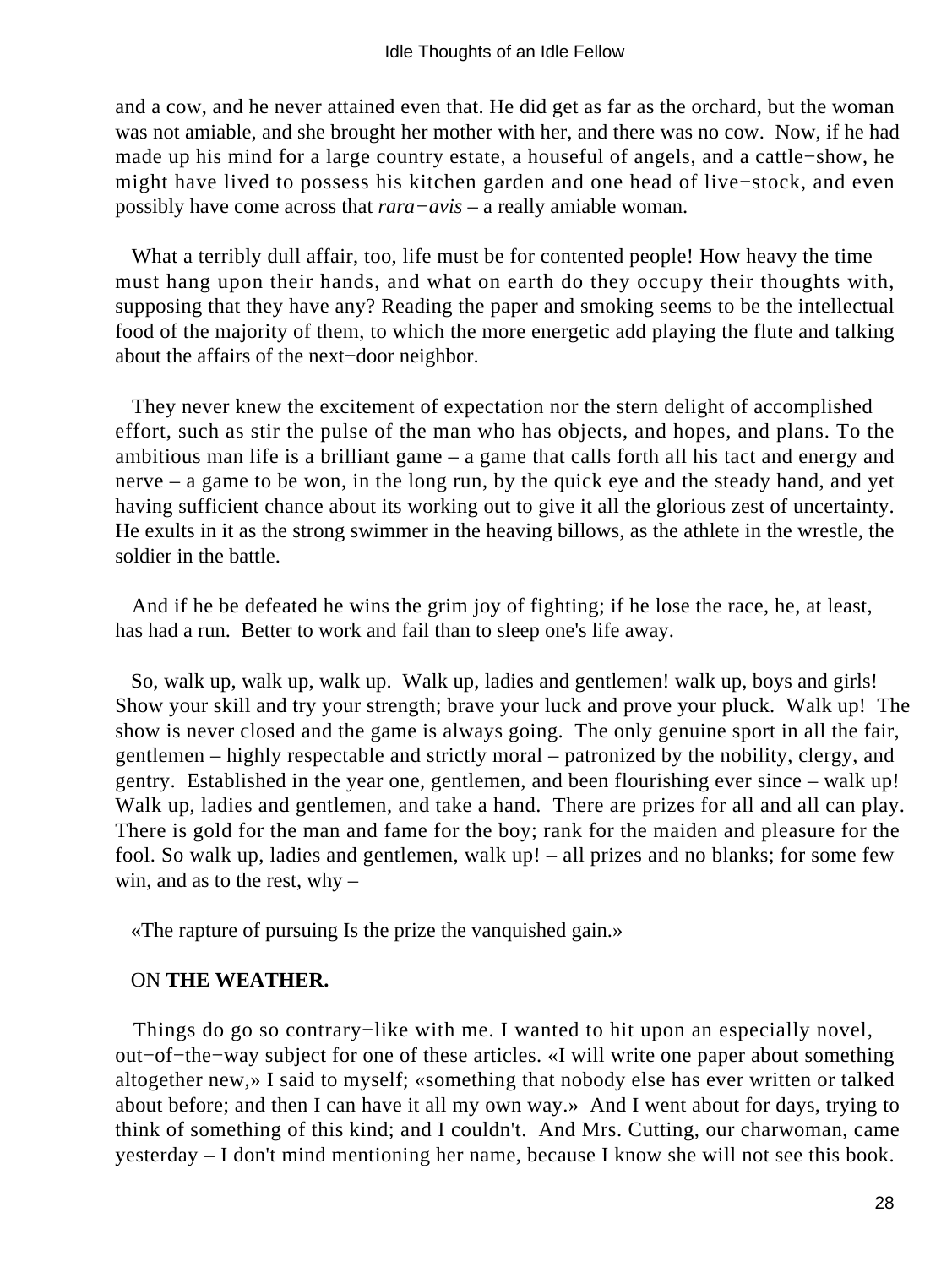She would not look at such a frivolous publication. She never reads anything but the Bible and *Lloyd's Weekly News*. All other literature she considers unnecessary and sinful.

She said: «Lor', sir, you do look worried.»

 I said: «Mrs. Cutting, I am trying to think of a subject the discussion of which will come upon the world in the nature of a startler – some subject upon which no previous human being has ever said a word – some subject that will attract by its novelty, invigorate by its surprising freshness.»

She laughed and said I was a funny gentleman.

 That's my luck again. When I make serious observations people chuckle; when I attempt a joke nobody sees it. I had a beautiful one last week. I thought it so good, and I worked it up and brought it in artfully at a dinner−party. I forget how exactly, but we had been talking about the attitude of Shakespeare toward the Reformation, and I said something and immediately added, «Ah, that reminds me; such a funny thing happened the other day in Whitechapel.» «Oh,» said they, «what was that?» «Oh, 'twas awfully funny,» I replied, beginning to giggle myself; «it will make you roar;» and I told it them.

There was dead silence when I finished – it was one of those long jokes, too – and then, at last, somebody said: «And that was the joke?»

 I assured them that it was, and they were very polite and took my word for it. All but one old gentleman at the other end of the table, who wanted to know which was the joke – what he said to her or what she said to him; and we argued it out.

 Some people are too much the other way. I knew a fellow once whose natural tendency to laugh at everything was so strong that if you wanted to talk seriously to him, you had to explain beforehand that what you were going to say would not be amusing. Unless you got him to clearly understand this, he would go off into fits of merriment over every word you uttered. I have known him on being asked the time stop short in the middle of the road, slap his leg, and burst into a roar of laughter. One never dared say anything really funny to that man. A good joke would have killed him on the spot.

 In the present instance I vehemently repudiated the accusation of frivolity, and pressed Mrs. Cutting for practical ideas. She then became thoughtful and hazarded «samplers;» saying that she never heard them spoken much of now, but that they used to be all the rage when she was a girl.

 I declined samplers and begged her to think again. She pondered a long while, with a tea−tray in her hands, and at last suggested the weather, which she was sure had been most trying of late.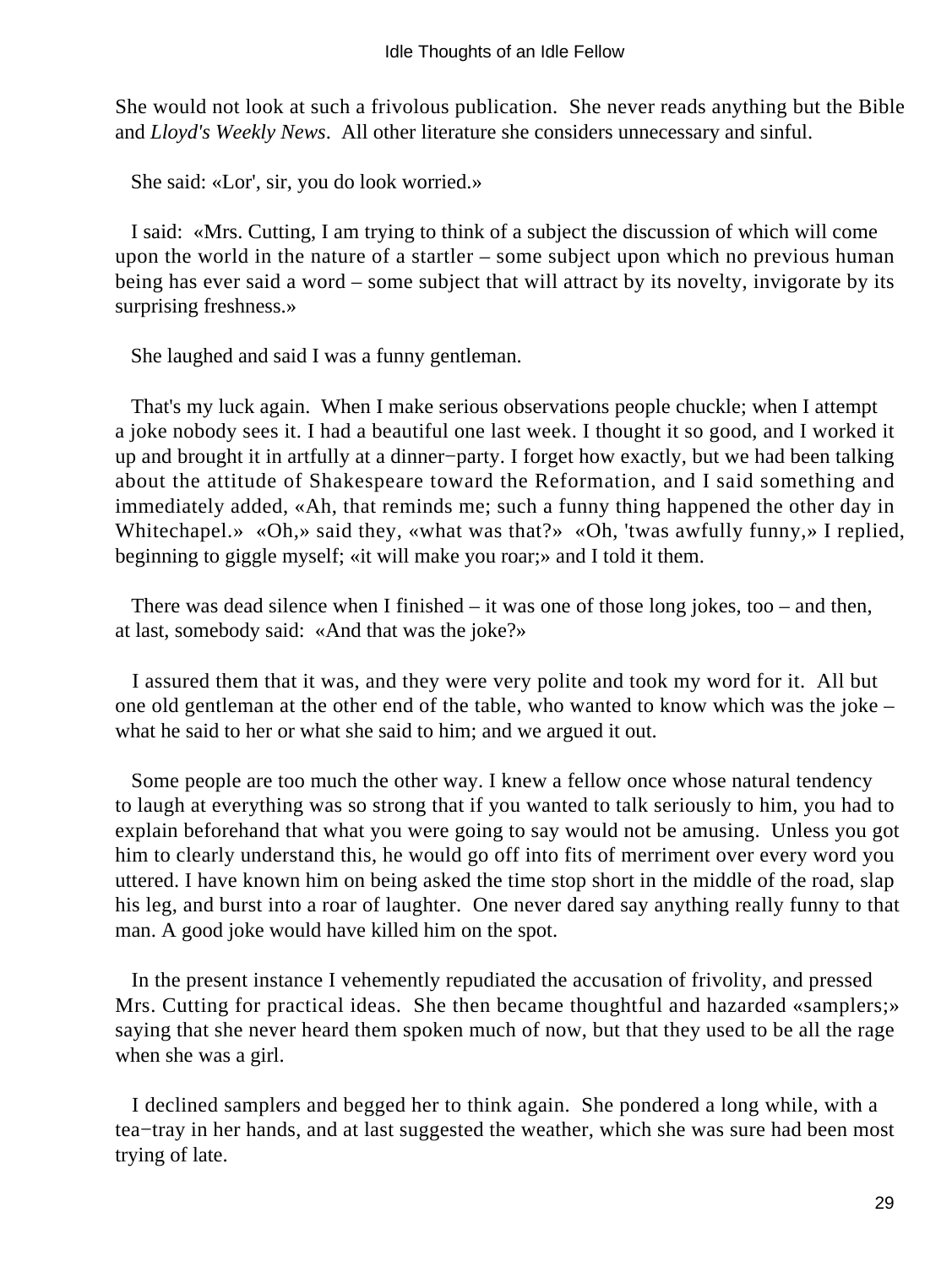And ever since that idiotic suggestion I have been unable to get the weather out of my thoughts or anything else in.

 It certainly is most wretched weather. At all events it is so now at the time I am writing, and if it isn't particularly unpleasant when I come to be read it soon will be.

 It always is wretched weather according to us. The weather is like the government – always in the wrong. In summer−time we say it is stifling; in winter that it is killing; in spring and autumn we find fault with it for being neither one thing nor the other and wish it would make up its mind. If it is fine we say the country is being ruined for want of rain; if it does rain we pray for fine weather. If December passes without snow, we indignantly demand to know what has become of our good old−fashioned winters, and talk as if we had been cheated out of something we had bought and paid for; and when it does snow, our language is a disgrace to a Christian nation. We shall never be content until each man makes his own weather and keeps it to himself.

If that cannot be arranged, we would rather do without it altogether.

 Yet I think it is only to us in cities that all weather is so unwelcome. In her own home, the country, Nature is sweet in all her moods. What can be more beautiful than the snow, falling big with mystery in silent softness, decking the fields and trees with white as if for a fairy wedding! And how delightful is a walk when the frozen ground rings beneath our swinging tread – when our blood tingles in the rare keen air, and the sheep−dogs' distant bark and children's laughter peals faintly clear like Alpine bells across the open hills! And then skating! scudding with wings of steel across the swaying ice, making whirring music as we fly. And oh, how dainty is spring – Nature at sweet eighteen!

 When the little hopeful leaves peep out so fresh and green, so pure and bright, like young lives pushing shyly out into the bustling world; when the fruit−tree blossoms, pink and white, like village maidens in their Sunday frocks, hide each whitewashed cottage in a cloud of fragile splendor; and the cuckoo's note upon the breeze is wafted through the woods! And summer, with its deep dark green and drowsy hum – when the rain−drops whisper solemn secrets to the listening leaves and the twilight lingers in the lanes! And autumn! ah, how sadly fair, with its golden glow and the dying grandeur of its tinted woods – its blood−red sunsets and its ghostly evening mists, with its busy murmur of reapers, and its laden orchards, and the calling of the gleaners, and the festivals of praise!

 The very rain, and sleet, and hail seem only Nature's useful servants when found doing their simple duties in the country; and the East Wind himself is nothing worse than a boisterous friend when we meet him between the hedge−rows.

 But in the city where the painted stucco blisters under the smoky sun, and the sooty rain brings slush and mud, and the snow lies piled in dirty heaps, and the chill blasts whistle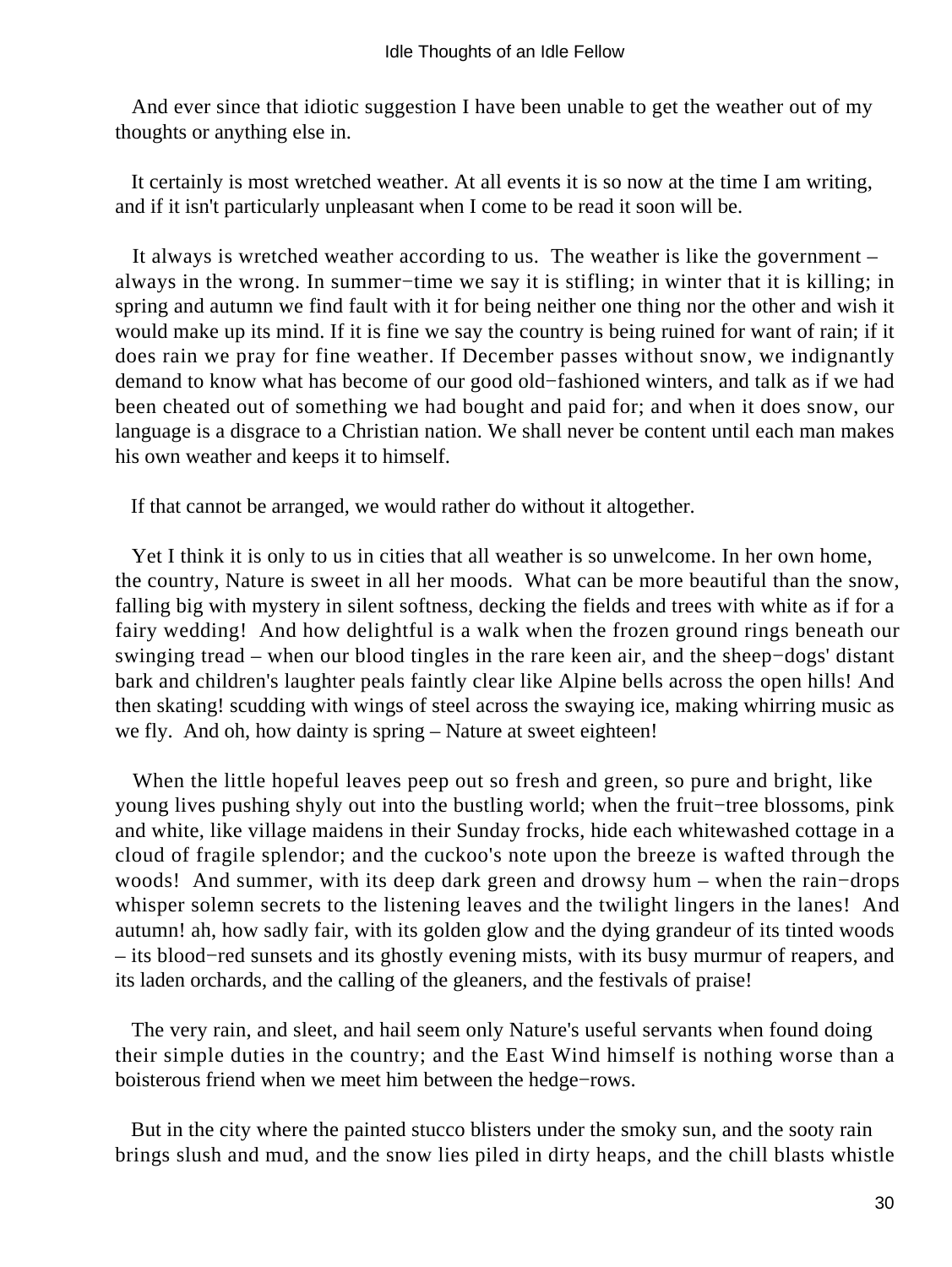down dingy streets and shriek round flaring gas lit corners, no face of Nature charms us. Weather in towns is like a skylark in a counting−house – out of place and in the way. Towns ought to be covered in, warmed by hot−water pipes, and lighted by electricity. The weather is a country lass and does not appear to advantage in town. We liked well enough to flirt with her in the hay−field, but she does not seem so fascinating when we meet her in Pall Mall. There is too much of her there. The frank, free laugh and hearty voice that sounded so pleasant in the dairy jars against the artificiality of town−bred life, and her ways become exceedingly trying.

 Just lately she has been favoring us with almost incessant rain for about three weeks; and I am a demned damp, moist, unpleasant body, as Mr. Mantalini puts it.

 Our next−door neighbor comes out in the back garden every now and then and says it's doing the country a world of good – not his coming out into the back garden, but the weather. He doesn't understand anything about it, but ever since he started a cucumber−frame last summer he has regarded himself in the light of an agriculturist, and talks in this absurd way with the idea of impressing the rest of the terrace with the notion that he is a retired farmer. I can only hope that for this once he is correct, and that the weather really is doing good to something, because it is doing me a considerable amount of damage. It is spoiling both my clothes and my temper. The latter I can afford, as I have a good supply of it, but it wounds me to the quick to see my dear old hats and trousers sinking, prematurely worn and aged, beneath the cold world's blasts and snows.

 There is my new spring suit, too. A beautiful suit it was, and now it is hanging up so bespattered with mud I can't bear to look at it.

 That was Jim's fault, that was. I should never have gone out in it that night if it had not been for him. I was just trying it on when he came in. He threw up his arms with a wild yell the moment be caught sight of it, and exclaimed that he had «got 'em again!»

I said: «Does it fit all right behind?»

«Spiffin, old man,» he replied. And then he wanted to know if I was coming out.

 I said «no» at first, but he overruled me. He said that a man with a suit like that bad no right to stop indoors. «Every citizen,» said he, «owes a duty to the public. Each one should contribute to the general happiness as far as lies in his power. Come out and give the girls a treat.»

Jim is slangy. I don't know where he picks it up. It certainly is not from me

 I said: «Do you think it will really please 'em?» He said it would be like a day in the country to them.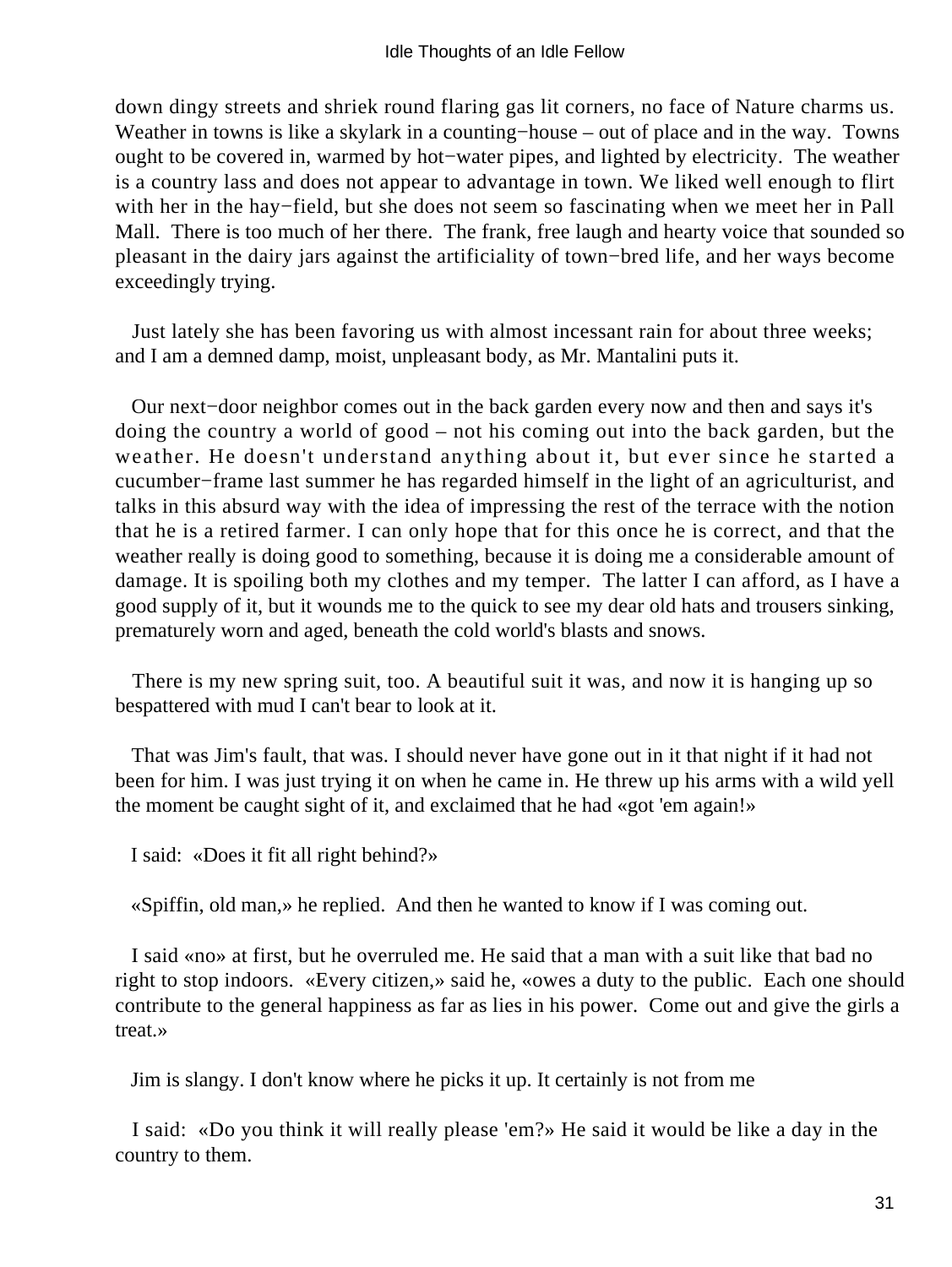That decided me. It was a lovely evening and I went.

When I got home I undressed and rubbed myself down with whisky, put my feet in hot water and a mustard−plaster on my chest, had a basin of gruel and a glass of hot brandy−and−water, tallowed my nose, and went to bed.

 These prompt and vigorous measures, aided by a naturally strong constitution, were the means of preserving my life; but as for the suit! Well, there, it isn't a suit; it's a splash−board.

And I did fancy that suit, too. But that's just the way. I never do get particular {y fond of anything in this world but what something dreadful happens to it. I had a tame rat when I was a boy, and I loved that animal as only a boy would love an old water−rat; and one day it fell into a large dish of gooseberry−fool that was standing to cool in the kitchen, and nobody knew what had become of the poor creature until the second helping.

 I do hate wet weather in town. At least, it is not so much the wet as the mud that I object to. Somehow or other I seem to possess an irresistible alluring power over mud. I have only to show myself in the street on a muddy day to be half−smothered by it. It all comes of being so attractive, as the old lady said when she was struck by lightning. Other people can go out on dirty days and walk about for hours without getting a speck upon themselves; while if I go across the road I come back a perfect disgrace to be seen (as in my boyish days my poor dear mother tried often to tell me). If there were only one dab of mud to be found in the whole of London, I am convinced I should carry it off from all competitors.

 I wish I could return the affection, but I fear I never shall be able to. I have a horror of what they call the «London particular.» I feel miserable and muggy all through a dirty day, and it is quite a relief to pull one's clothes off and get into bed, out of the way of it all. Everything goes wrong in wet weather. I don't know how it is, but there always seem to me to be more people, and dogs, and perambulators, and cabs, and carts about in wet weather than at any other time, and they all get in your way more, and everybody is so disagreeable – except myself – and it does make me so wild. And then, too, somehow I always find myself carrying more things in wet weather than in dry; and when you have a bag, and three parcels, and a newspaper, and it suddenly comes on to rain, you can't open your umbrella.

 Which reminds me of another phase of the weather that I can't bear, and that is April weather (so called because it always comes in May). Poets think it very nice. As it does not know its own mind five minutes together, they liken it to a woman; and it is supposed to be very charming on that account. I don't appreciate it, myself. Such lightning−change business may be all very agreeable in a girl. It is no doubt highly delightful to have to do with a person who grins one moment about nothing at all, and snivels the next for precisely the same cause, and who then giggles, and then sulks, and who is rude, and affectionate, and bad−tempered, and jolly, and boisterous, and silent, and passionate, and cold, and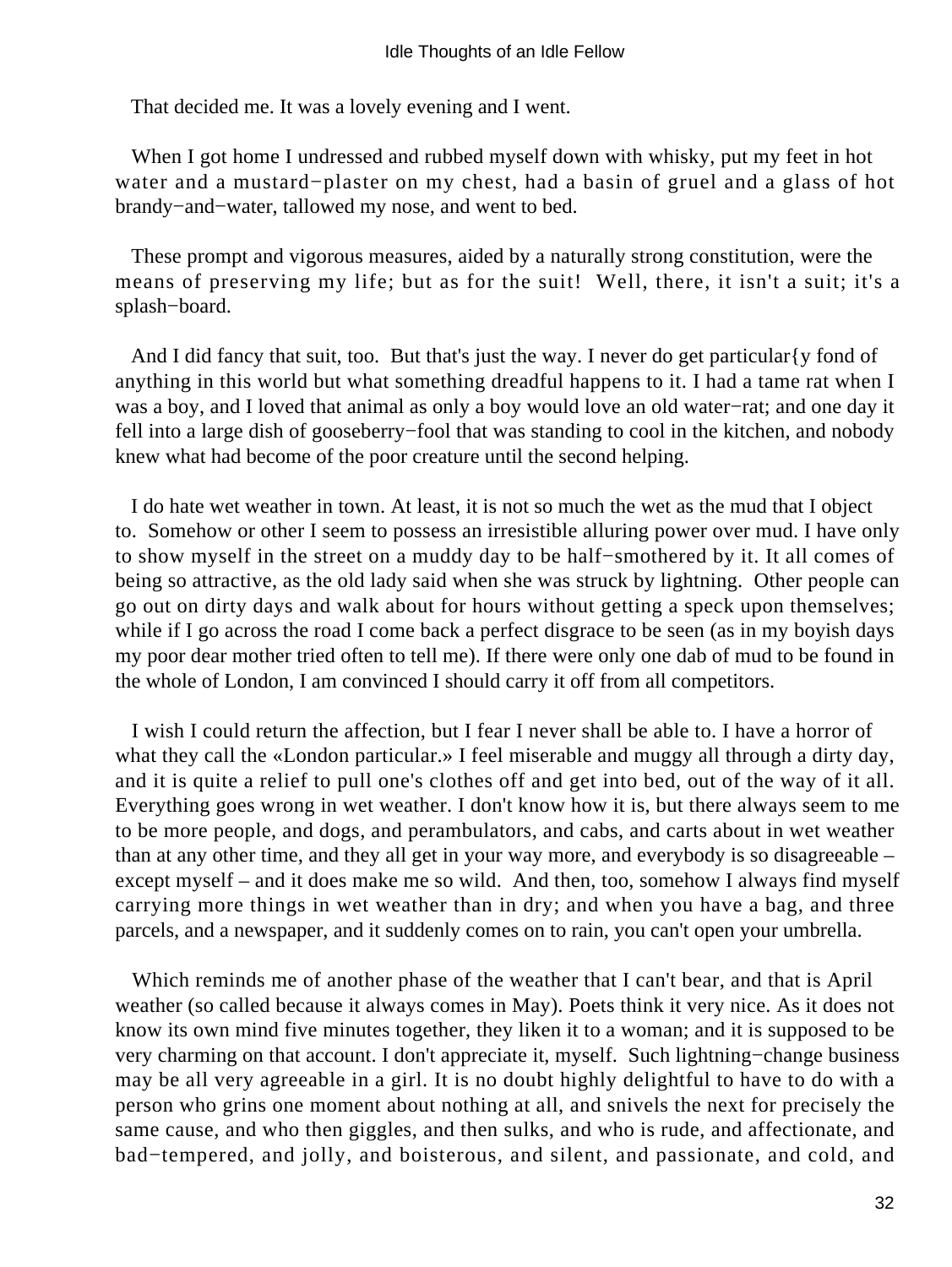stand−offish, and flopping, all in one minute (mind, I don't say this. It is those poets. And they are supposed to be connoisseurs of this sort of thing); but in the weather the disadvantages of the system are more apparent. A woman's tears do not make one wet, but the rain does; and her coldness does not lay the foundations of asthma and rheumatism, as the east wind is apt to. I can prepare for and put up with a regularly bad day, but these ha'porth−of−all−sorts kind of days do not suit me. It aggravates me to see a bright blue sky above me when I am walking along wet through, and there is something so exasperating about the way the sun comes out smiling after a drenching shower, and seems to say: «Lord love you, you don't mean to say you're wet? Well, I am surprised. Why, it was only my fun.»

 They don't give you time to open or shut your umbrella in an English April, especially if it is an «automaton» one – the umbrella, I mean, not the April.

 I bought an «automaton» once in April, and I did have a time with it! I wanted an umbrella, and I went into a shop in the Strand and told them so, and they said:

«Yes, sir. What sort of an umbrella would you like?»

 I said I should like one that would keep the rain off, and that would not allow itself to be left behind in a railway carriage.

«Try an 'automaton,'» said the shopman.

«What's an 'automaton'?» said I.

 «Oh, it's a beautiful arrangement,» replied the man, with a touch of enthusiasm. «It opens and shuts itself.»

 I bought one and found that he was quite correct. It did open and shut itself. I had no control over it whatever. When it began to rain, which it did that season every alternate five minutes, I used to try and get the machine to open, but it would not budge; and then I used to stand and struggle with the wretched thing, and shake it, and swear at it, while the rain poured down in torrents. Then the moment the rain ceased the absurd thing would go up suddenly with a jerk and would not come down again; and I had to walk about under a bright blue sky, with an umbrella over my head, wishing that it would come on to rain again, so that it might not seem that I was insane.

When it did shut it did so unexpectedly and knocked one's hat off.

 I don't know why it should be so, but it is an undeniable fact that there is nothing makes a man look so supremely ridiculous as losing his hat. The feeling of helpless misery that shoots down one's back on suddenly becoming aware that one's head is bare is among the most bitter ills that flesh is heir to. And then there is the wild chase after it, accompanied by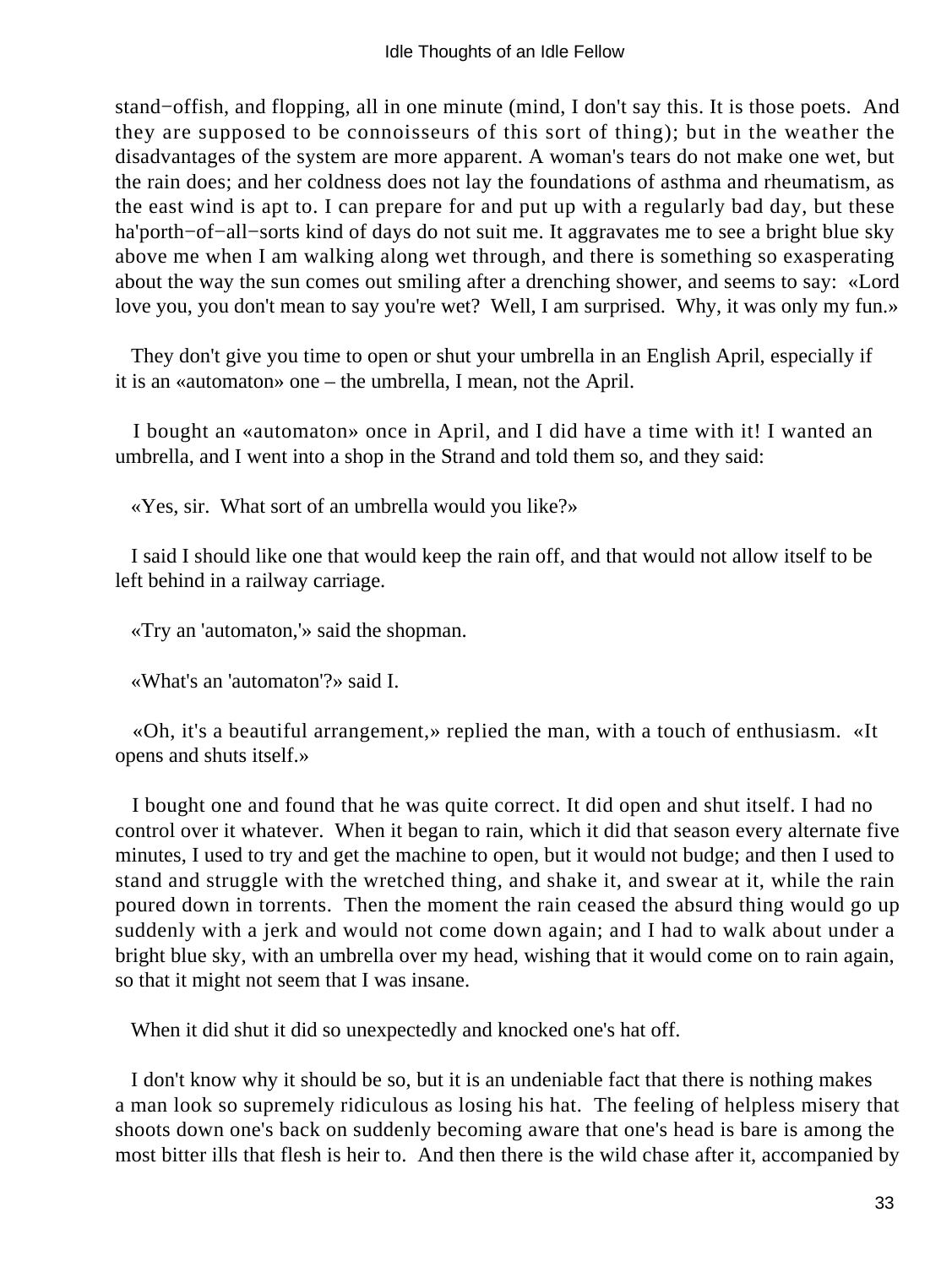an excitable small dog, who thinks it is a game, and in the course of which you are certain to upset three or four innocent children – to say nothing of their mothers – butt a fat old gentleman on to the top of a perambulator, and carom off a ladies' seminary into the arms of a wet sweep.

 After this, the idiotic hilarity of the spectators and the disreputable appearance of the hat when recovered appear but of minor importance.

 Altogether, what between March winds, April showers, and the entire absence of May flowers, spring is not a success in cities. It is all very well in the country, as I have said, but in towns whose population is anything over ten thousand it most certainly ought to be abolished. In the world's grim workshops it is like the children – out of place. Neither shows to advantage amid the dust and din. It seems so sad to see the little dirt−grimed brats try to play in the noisy courts and muddy streets. Poor little uncared−for, unwanted human atoms, they are not children. Children are bright−eyed, chubby, and shy. These are dingy, screeching elves, their tiny faces seared and withered, their baby laughter cracked and hoarse.

 The spring of life and the spring of the year were alike meant to be cradled in the green lap of nature. To us in the town spring brings but its cold winds and drizzling rains. We must seek it among the leafless woods and the brambly lanes, on the heathy moors and the great still hills, if we want to feel its joyous breath and hear its silent voices. There is a glorious freshness in the spring there. The scurrying clouds, the open bleakness, the rushing wind, and the clear bright air thrill one with vague energies and hopes. Life, like the landscape around us, seems bigger, and wider, and freer – a rainbow road leading to unknown ends. Through the silvery rents that bar the sky we seem to catch a glimpse of the great hope and grandeur that lies around this little throbbing world, and a breath of its scent is wafted us on the wings of the wild March wind.

 Strange thoughts we do not understand are stirring in our hearts. Voices are calling us to some great effort, to some mighty work. But we do not comprehend their meaning yet, and the hidden echoes within us that would reply are struggling, inarticulate and dumb.

 We stretch our hands like children to the light, seeking to grasp we know not what. Our thoughts, like the boys' thoughts in the Danish song, are very long, long thoughts, and very vague; we cannot see their end.

 It must be so. All thoughts that peer outside this narrow world cannot be else than dim and shapeless. The thoughts that we can clearly grasp are very little thoughts – that two and two make four−that when we are hungry it is pleasant to eat – that honesty is the best policy; all greater thoughts are undefined and vast to our poor childish brains. We see but dimly through the mists that roll around our time−girt isle of life, and only hear the distant surging of the great sea beyond.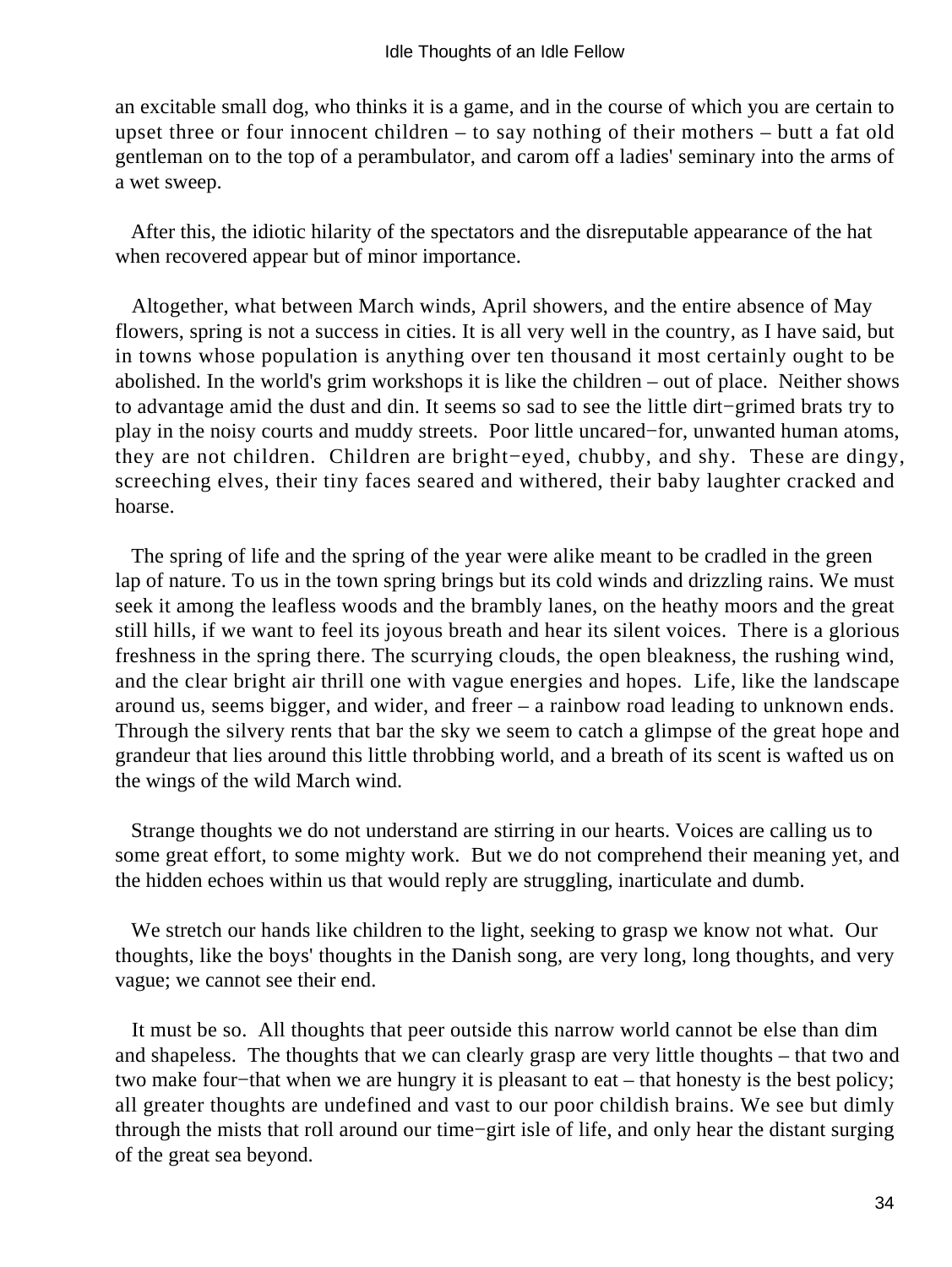#### ON **CATS AND DOGS.**

 What I've suffered from them this morning no tongue can tell. It began with Gustavus Adolphus. Gustavus Adolphus (they call him «Gusty» down−stairs for short) is a very good sort of dog when he is in the middle of a large field or on a fairly extensive common, but I won't have him indoors. He means well, but this house is not his size. He stretches himself, and over go two chairs and a what−not. He wags his tail, and the room looks as if a devastating army had marched through it. He breathes, and it puts the fire out.

 At dinner−time he creeps in under the table, lies there for awhile, and then gets up suddenly; the first intimation we have of his movements being given by the table, which appears animated by a desire to turn somersaults. We all clutch at it frantically and endeavor to maintain it in a horizontal position; whereupon his struggles, he being under the impression that some wicked conspiracy is being hatched against him, become fearful, and the final picture presented is generally that of an overturned table and a smashed−up dinner sandwiched between two sprawling layers of infuriated men and women.

 He came in this morning in his usual style, which he appears to have founded on that of an American cyclone, and the first thing he did was to sweep my coffee−cup off the table with his tail, sending the contents full into the middle of my waistcoat.

I rose from my chair hurriedly and remarking  $\langle - \rangle$  approached him at a rapid rate. He preceded me in the direction of the door. At the door he met Eliza coming in with eggs. Eliza observed «Ugh!» and sat down on the floor, the eggs took up different positions about the carpet, where they spread themselves out, and Gustavus Adolphus left the room. I called after him, strongly advising him to go straight downstairs and not let me see him again for the next hour or so; and he seeming to agree with me, dodged the coal−scoop and went, while I returned, dried myself and finished breakfast. I made sure that he had gone in to the yard, but when I looked into the passage ten minutes later he was sitting at the top of the stairs. I ordered him down at once, but he only barked and jumped about, so I went to see what was the matter.

It was Tittums. She was sitting on the top stair but one and wouldn't let him pass.

 Tittums is our kitten. She is about the size of a penny roll. Her back was up and she was swearing like a medical student.

 She does swear fearfully. I do a little that way myself sometimes, but I am a mere amateur compared with her. To tell you the truth – mind, this is strictly between ourselves, please; I shouldn't like your wife to know I said it – the women folk don't understand these things; but between you and me, you know, I think it does at man good to swear. Swearing is the safety−valve through which the bad temper that might otherwise do serious internal injury to his mental mechanism escapes in harmless vaporing. When a man has said: «Bless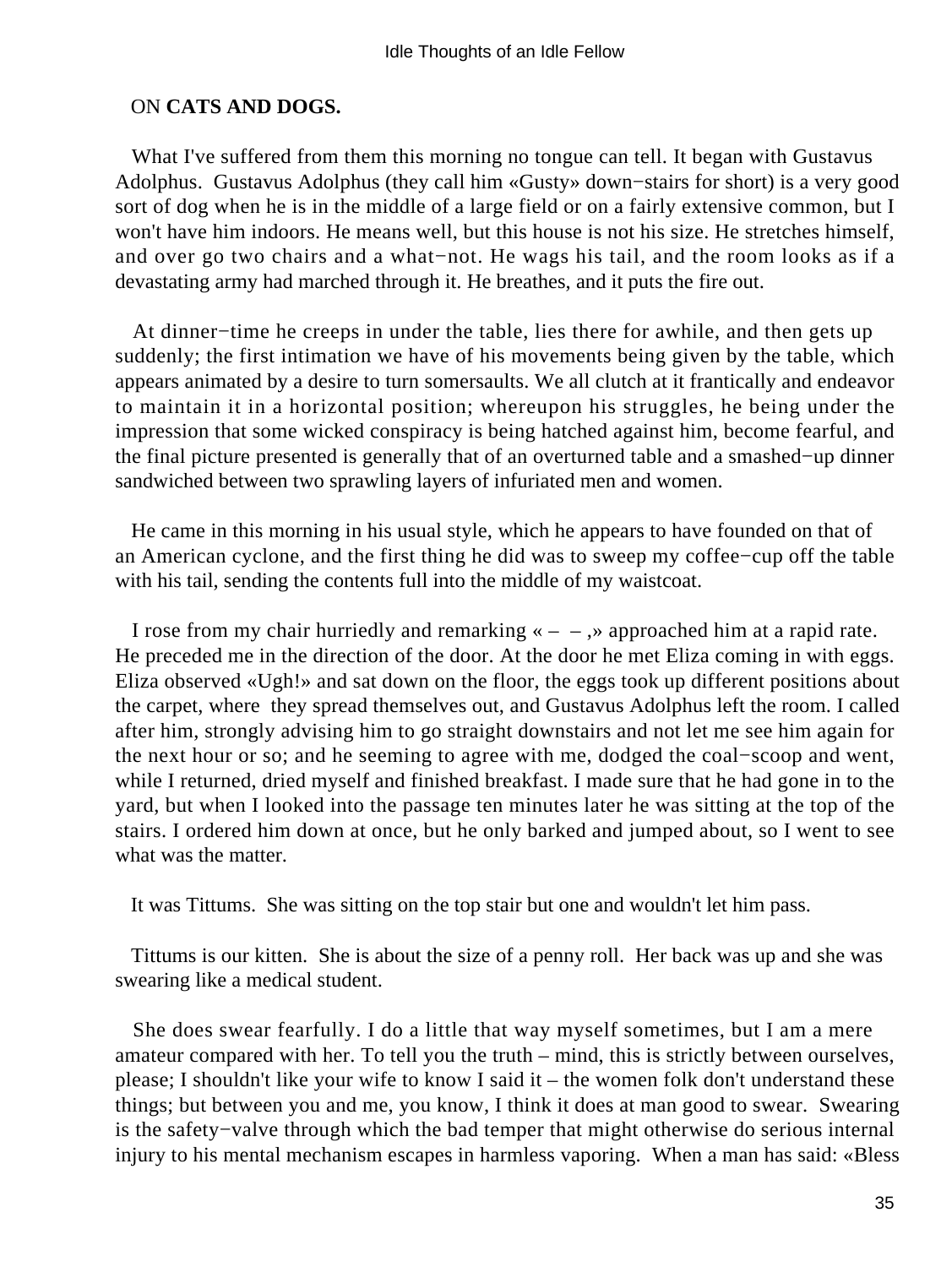you, my dear, sweet sir. What the sun, moon, and stars made you so careless (if I may be permitted the expression) as to allow your light and delicate foot to descend upon my corn with so much force? Is it that you are physically incapable of comprehending the direction in which you are proceeding? you nice, clever young man – you!» or words to that effect, he feels better. Swearing has the same soothing effect upon our angry passions that smashing the furniture or slamming the doors is so well known to exercise; added to which it is much cheaper. Swearing clears a man out like a pen'orth of gunpowder does the wash−house chimney. An occasional explosion is good for both. I rather distrust a man who never swears, or savagely kicks the foot−stool, or pokes the fire with unnecessary violence. Without some outlet, the anger caused by the ever−occurring troubles of life is apt to rankle and fester within. The petty annoyance, instead of being thrown from us, sits down beside us and becomes a sorrow, and the little offense is brooded over till, in the hot−bed of rumination, it grows into a great injury, under whose poisonous shadow springs up hatred and revenge.

 Swearing relieves the feelings – that is what swearing does. I explained this to my aunt on one occasion, but it didn't answer with her. She said I had no business to have such feelings.

 That is what I told Tittums. I told her she ought to be ashamed of herself, brought up in at Christian family as she was, too. I don't so much mind hearing an old cat swear, but I can't bear to see a mere kitten give way to it. It seems sad in one so young.

 I put Tittums in my pocket and returned to my desk. I forgot her for the moment, and when I looked I found that she had squirmed out of my pocket on to the table and was trying to swallow the pen; then she put her leg into the ink−pot and upset it; then she licked her leg; then she swore again – at me this time.

 I put her down on the floor, and there Tim began rowing with her. I do wish Tim would mind his own business. It was no concern of his what she had been doing. Besides, he is not a saint himself. He is only a two−year−old fox−terrier, and he interferes with everything and gives himself the airs of a gray−headed Scotch collie.

 Tittums' mother has come in and Tim has got his nose scratched, for which I am remarkably glad. I have put them all three out in the passage, where they are fighting at the present moment. I'm in a mess with the ink and in a thundering bad temper; and if anything more in the cat or dog line comes fooling about me this morning, it had better bring its own funeral contractor with it.

 Yet, in general, I like cats and dogs very much indeed. What jolly chaps they are! They are much superior to human beings as companions. They do not quarrel or argue with you. They never talk about themselves but listen to you while you talk about yourself, and keep up an appearance of being interested in the conversation. They never make stupid remarks.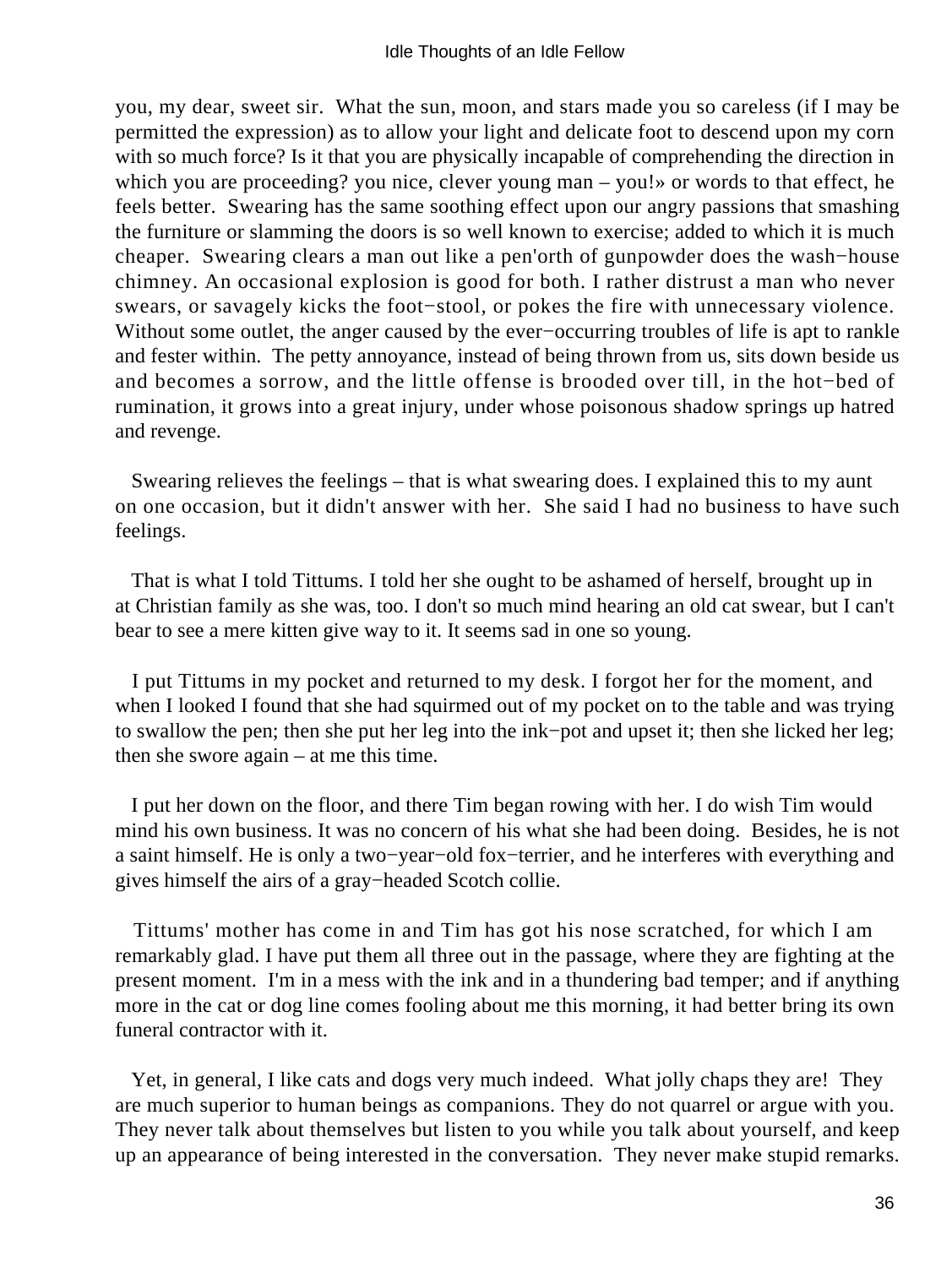They never observe to Miss Brown across a dinner−table that they always understood she was very sweet on Mr. Jones (who has just married Miss Robinson). They never mistake your wife's cousin for her husband and fancy that you are the father−in−law. And they never ask a young author with fourteen tragedies, sixteen comedies, seven farces, and a couple of burlesques in his desk why he doesn't write a play.

 They never say unkind things. They never tell us of our faults, «merely for our own good.» They do not at inconvenient moments mildly remind us of our past follies and mistakes. They do not say, «Oh, yes, a lot of use you are if you are ever really wanted» – sarcastic like. They never inform us, like our *inamoratas* sometimes do, that we are not nearly so nice as we used to be. We are always the same to them.

 They are always glad to see us. They are with us in all our humors. They are merry when we are glad, sober when we feel solemn, and sad when we are sorrowful.

 «Halloo! happy and want a lark? Right you are; I'm your man. Here I am, frisking round you, leaping, barking, pirouetting, ready for any amount of fun and mischief. Look at my eyes if you doubt me. What shall it be? A romp in the drawing−room and never mind the furniture, or a scamper in the fresh, cool air, a scud across the fields and down the hill, and won't we let old Gaffer Goggles' geese know what time o' day it is, neither! Whoop! come along.»

 Or you'd like to be quiet and think. Very well. Pussy can sit on the arm of the chair and purr, and Montmorency will curl himself up on the rug and blink at the fire, yet keeping one eye on you the while, in case you are seized with any sudden desire in the direction of rats.

 And when we bury our face in our hands and wish we had never been born, they don't sit up very straight and observe that we have brought it all upon ourselves. They don't even hope it will be a warning to us. But they come up softly and shove their heads against us. If it is a cat she stands on your shoulder, rumples your hair, and says, «Lor,' I am sorry for you, old man,» as plain as words can speak; and if it is a dog he looks up at you with his big, true eyes and says with them, «Well you've always got me, you know. We'll go through the world together and always stand by each other, won't we?»

 He is very imprudent, a dog is. He never makes it his business to inquire whether you are in the right or in the wrong, never bothers as to whether you are going up or down upon life's ladder, never asks whether you are rich or poor, silly or wise, sinner or saint. You are his pal. That is enough for him, and come luck or misfortune, good repute or bad, honor or shame, he is going to stick to you, to comfort you, guard you, and give his life for you if need be – foolish, brainless, soulless dog!

 Ah! old stanch friend, with your deep, clear eyes and bright, quick glances, that take in all one has to say before one has time to speak it, do you know you are only an animal and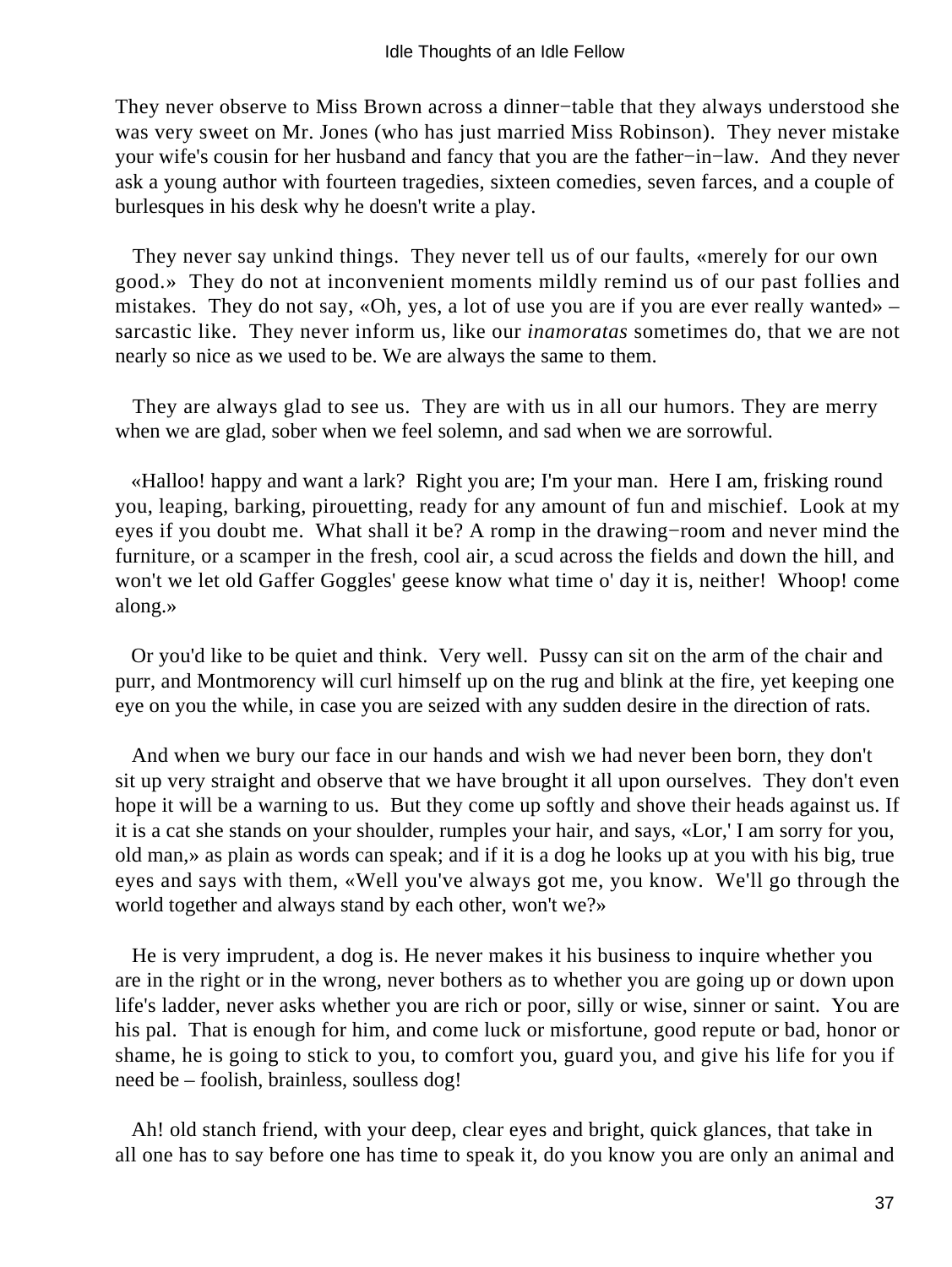have no mind? Do you know that that dull−eyed, gin−sodden lout leaning against the post out there is immeasurably your intellectual superior? Do you know that every little−minded, selfish scoundrel who lives by cheating and tricking, who never did a gentle deed or said a kind word, who never had a thought that was not mean and low or a desire that was not base, whose every action is a fraud, whose every utterance is a lie  $-$  do you know that these crawling skulks (and there are millions of them in the world), do you know they are all as much superior to you as the sun is superior to rushlight you honorable, brave−hearted, unselfish brute? They are MEN, you know, and MEN are the greatest, and noblest, and wisest, and best beings in the whole vast eternal universe. Any man will tell you that.

 Yes, poor doggie, you are very stupid, very stupid indeed, compared with us clever men, who understand all about politics and philosophy, and who know everything, in short, except what we are and where we came from and whither we are going, and what everything outside this tiny world and most things in it are.

 Never mind, though, pussy and doggie, we like you both all the better for your being stupid. We all like stupid things. Men can't bear clever women, and a woman's ideal man is some one she can call a «dear old stupid.» It is so pleasant to come across people more stupid than ourselves. We love them at once for being so. The world must be rather a rough place for clever people. Ordinary folk dislike them, and as for themselves, they hate each other most cordially.

 But there, the clever people are such a very insignificant minority that it really doesn't much matter if they are unhappy. So long as the foolish people can be made comfortable the world, as a whole, will get on tolerably well.

 Cats have the credit of being more worldly wise than dogs – of looking more after their own interests and being less blindly devoted to those of their friends. And we men and women are naturally shocked at such selfishness. Cats certainly do love a family that has a carpet in the kitchen more than a family that has not; and if there are many children about, they prefer to spend their leisure time next door. But, taken altogether, cats are libeled. Make a friend of one, and she will stick to you through thick and thin. All the cats that I have had have been most firm comrades. I had a cat once that used to follow me about everywhere, until it even got quite embarrassing, and I had to beg her, as a personal favor, not to accompany me any further down the High Street. She used to sit up for me when I was late home and meet me in the passage. It made me feel quite like a married man, except that she never asked where I had been and then didn't believe me when I told her.

 Another cat I had used to get drunk regularly every day. She would hang about for hours outside the cellar door for the purpose of sneaking in on the first opportunity and lapping up the drippings from the beer−cask. I do not mention this habit of hers in praise of the species, but merely to show how almost human some of them are. If the transmigration of souls is a fact, this animal was certainly qualifying most rapidly for a Christian, for her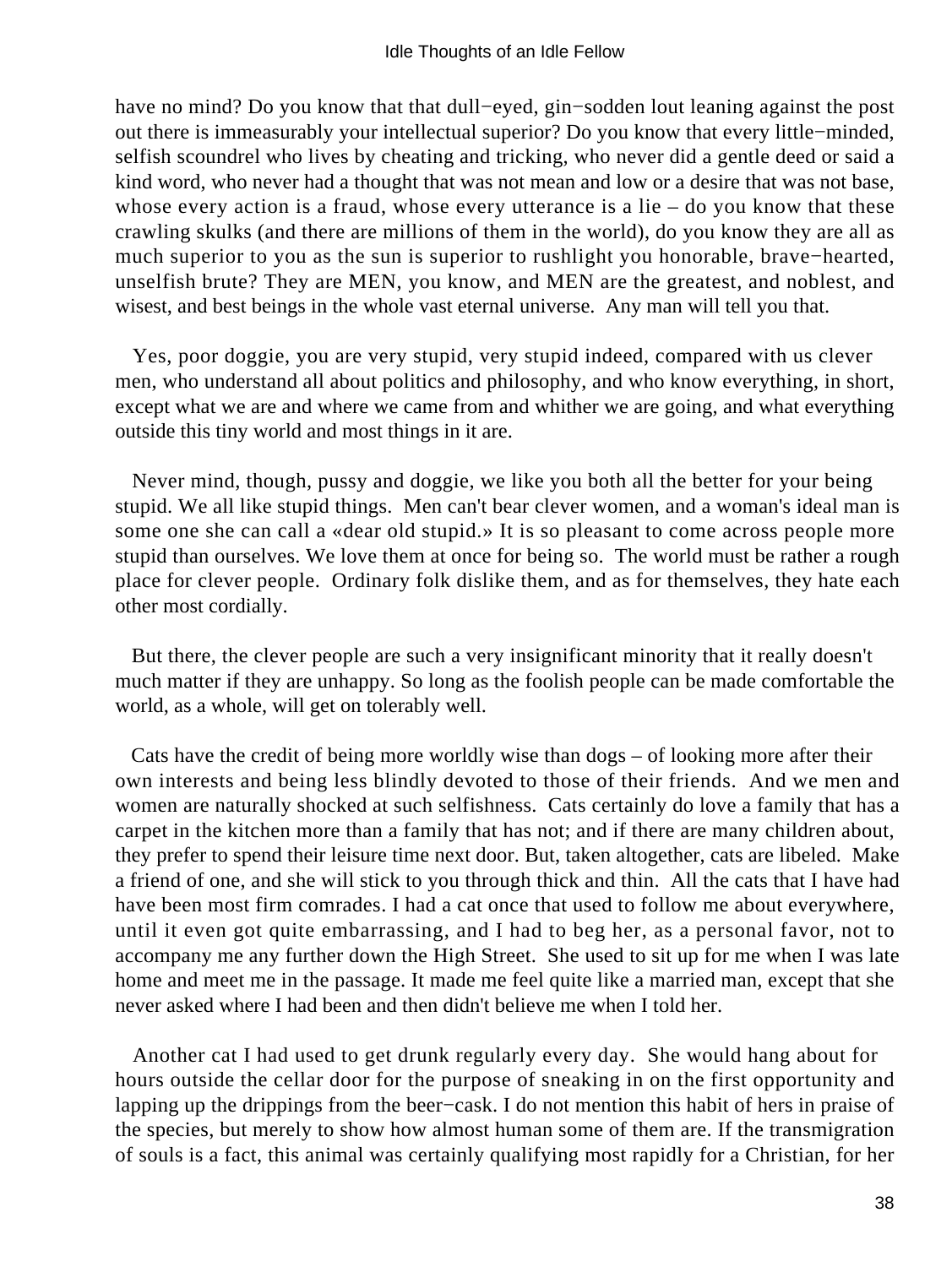vanity was only second to her love of drink. Whenever she caught a particularly big rat, she would bring it up into the room where we were all sitting, lay the corpse down in the midst of us, and wait to be praised. Lord! how the girls used to scream.

 Poor rats! They seem only to exist so that cats and dogs may gain credit for killing them and chemists make a fortune by inventing specialties in poison for their destruction. And yet there is something fascinating about them. There is a weirdness and uncanniness attaching to them. They are so cunning and strong, so terrible in their numbers, so cruel, so secret. They swarm in deserted houses, where the broken casements hang rotting to the crumbling walls and the doors swing creaking on their rusty hinges. They know the sinking ship and leave her, no one knows how or whither. They whisper to each other in their hiding−places how a doom will fall upon the hall and the great name die forgotten. They do fearful deeds in ghastly charnel−houses.

 No tale of horror is complete without the rats. In stories of ghosts and murderers they scamper through the echoing rooms, and the gnawing of their teeth is heard behind the wainscot, and their gleaming eyes peer through the holes in the worm−eaten tapestry, and they scream in shrill, unearthly notes in the dead of night, while the moaning wind sweeps, sobbing, round the ruined turret towers, and passes wailing like a woman through the chambers bare and tenantless.

 And dying prisoners, in their loathsome dungeons, see through the horrid gloom their small red eyes, like glittering coals, hear in the death−like silence the rush of their claw−like feet, and start up shrieking in the darkness and watch through the awful night.

 I love to read tales about rats. They make my flesh creep so. I like that tale of Bishop Hatto and the rats. The wicked bishop, you know, had ever so much corn stored in his granaries and would not let the starving people touch it, but when they prayed to him for food gathered them together in his barn, and then shutting the doors on them, set fire to the place and burned them all to death. But next day there came thousands upon thousands of rats, sent to do judgment on him. Then Bishop Hatto fled to his strong tower that stood in the middle of the Rhine, and barred himself in and fancied he was safe. But the rats! they swam the river, they gnawed their way through the thick stone walls, and ate him alive where he sat.

 «They have whetted their teeth against the stones, And now they pick the bishop's bones; They gnawed the flesh from every limb, For they were sent to do judgment on him.» Oh, it's a lovely tale.

 Then there is the story of the Pied Piper of Hamelin, how first he piped the rats away, and afterward, when the mayor broke faith with him, drew all the children along with him and went into the mountain. What a curious old legend that is! I wonder what it means, or has it any meaning at all? There seems something strange and deep lying hid beneath the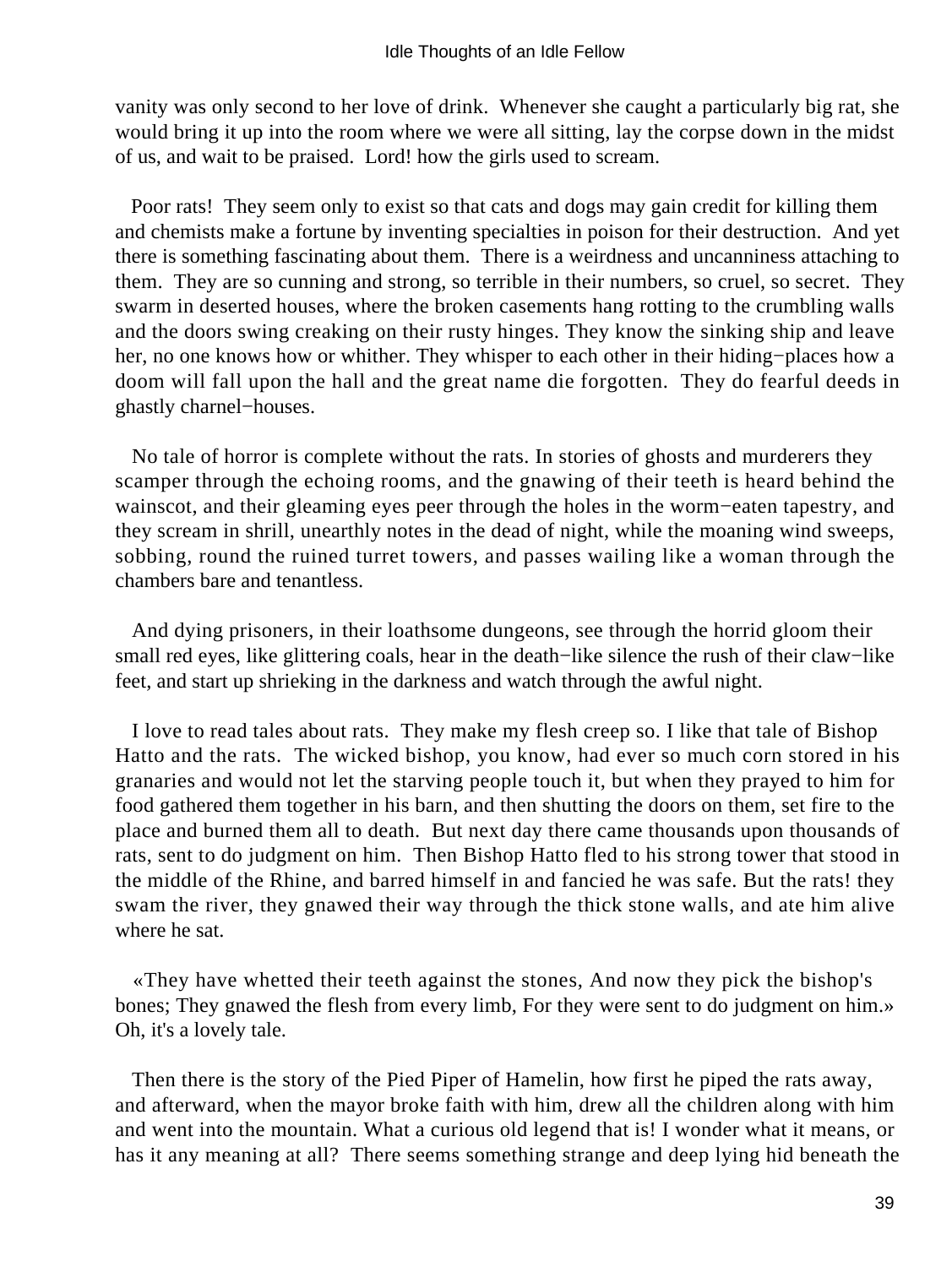rippling rhyme. It haunts me, that picture of the quaint, mysterious old piper piping through Hamelin's narrow streets, and the children following with dancing feet and thoughtful, eager faces. The old folks try to stay them, but the children pay no heed. They hear the weird, witched music and must follow. The games are left unfinished and the playthings drop from their careless hands. They know not whither they are hastening. The mystic music calls to them, and they follow, heedless and unasking where. It stirs and vibrates in their hearts and other sounds grow faint. So they wander through Pied Piper Street away from Hamelin town.

 I get thinking sometimes if the Pied Piper is really dead, or if he may not still be roaming up and down our streets and lanes, but playing now so softly that only the children hear him. Why do the little faces look so grave and solemn when they pause awhile from romping, and stand, deep wrapt, with straining eyes? They only shake their curly heads and dart back laughing to their playmates when we question them. But I fancy myself they have been listening to the magic music of the old Pied Piper, and perhaps with those bright eyes of theirs have even seen his odd, fantastic figure gliding unnoticed through the whirl and throng.

 Even we grown−up children hear his piping now and then. But the yearning notes are very far away, and the noisy, blustering world is always bellowing so loud it drowns the dreamlike melody. One day the sweet, sad strains will sound out full and clear, and then we too shall, like the little children, throw our playthings all aside and follow. The loving hands will be stretched out to stay us, and the voices we have learned to listen for will cry to us to stop. But we shall push the fond arms gently back and pass out through the sorrowing house and through the open door. For the wild, strange music will be ringing in our hearts, and we shall know the meaning of its song by then.

 I wish people could love animals without getting maudlin over them, as so many do. Women are the most hardened offenders in such respects, but even our intellectual sex often degrade pets into nuisances by absurd idolatry. There are the gushing young ladies who, having read «David Copperfield,» have thereupon sought out a small, longhaired dog of nondescript breed, possessed of an irritating habit of criticising a man's trousers, and of finally commenting upon the same by a sniff indicative of contempt and disgust. They talk sweet girlish prattle to this animal (when there is any one near enough to overhear them), and they kiss its nose, and put its unwashed head up against their cheek in a most touching manner; though I have noticed that these caresses are principally performed when there are young men hanging about.

 Then there are the old ladies who worship a fat poodle, scant of breath and full of fleas. I knew a couple of elderly spinsters once who had a sort of German sausage on legs which they called a dog between them. They used to wash its face with warm water every morning. It had a mutton cutlet regularly for breakfast; and on Sundays, when one of the ladies went to church, the other always stopped at home to keep the dog company.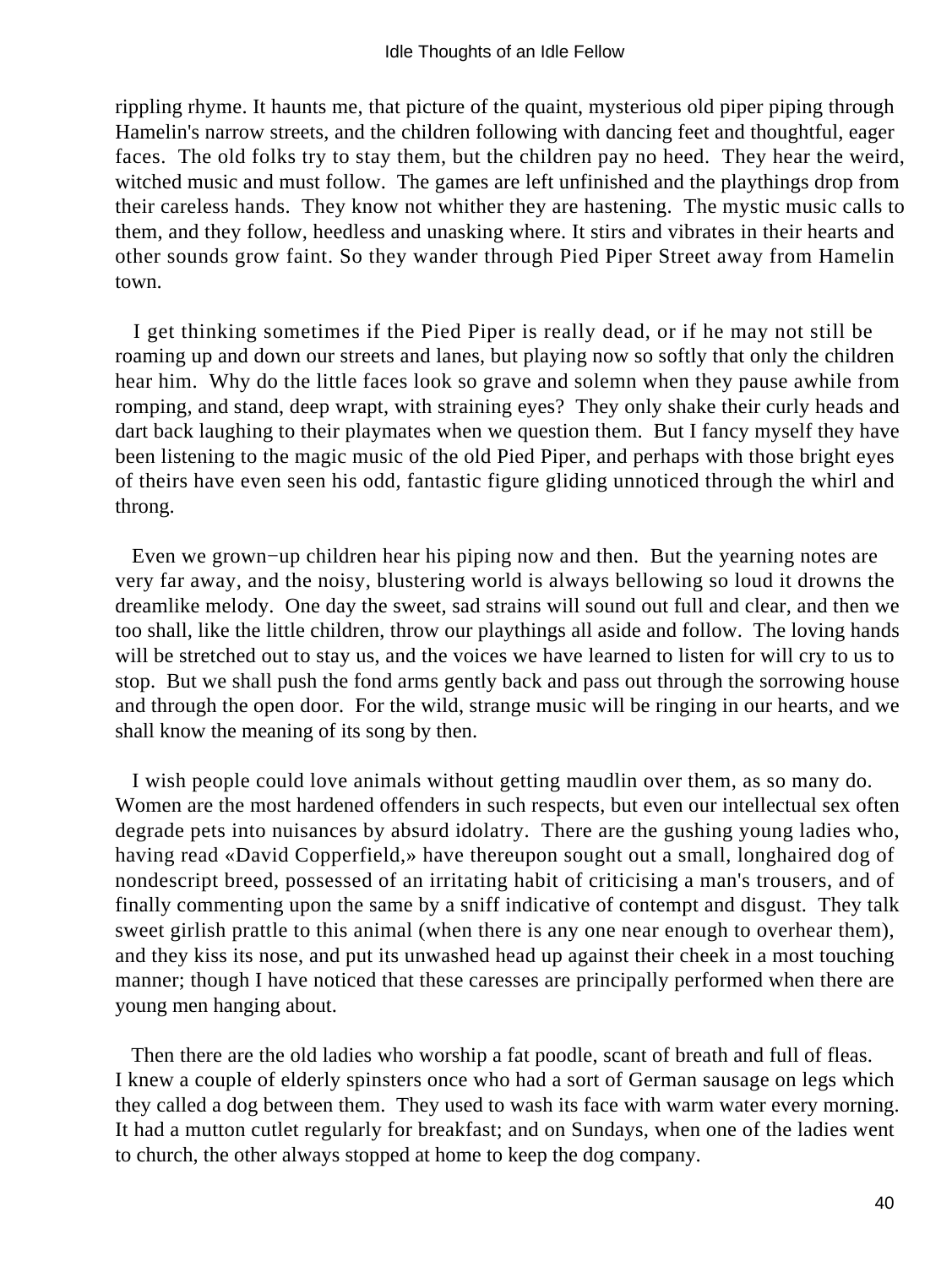There are many families where the whole interest of life is centered upon the dog. Cats, by the way, rarely suffer from excess of adulation. A cat possesses a very fair sense of the ridiculous, and will put her paw down kindly but firmly upon any nonsense of this kind. Dogs, however, seem to like it. They encourage their owners in the tomfoolery, and the consequence is that in the circles I am speaking of what «dear Fido» has done, does do, will do, won't do, can do, can't do, was doing, is doing, is going to do, shall do, shan't do, and is about to be going to have done is the continual theme of discussion from morning till night.

 All the conversation, consisting, as it does, of the very dregs of imbecility, is addressed to this confounded animal. The family sit in a row all day long, watching him, commenting upon his actions, telling each other anecdotes about him, recalling his virtues, and remembering with tears how one day they lost him for two whole hours, on which occasion he was brought home in a most brutal manner by the butcher−boy, who had been met carrying him by the scruff of his neck with one hand, while soundly cuffing his head with the other.

 After recovering from these bitter recollections, they vie with each other in bursts of admiration for the brute, until some more than usually enthusiastic member, unable any longer to control his feelings, swoops down upon the unhappy quadruped in a frenzy of affection, clutches it to his heart, and slobbers over it. Whereupon the others, mad with envy, rise up, and seizing as much of the dog as the greed of the first one has left to them, murmur praise and devotion.

 Among these people everything is done through the dog. If you want to make love to the eldest daughter, or get the old man to lend you the garden roller, or the mother to subscribe to the Society for the Suppression of Solo−Cornet Players in Theatrical Orchestras (it's a pity there isn't one, anyhow), you have to begin with the dog. You must gain its approbation before they will even listen to you, and if, as is highly probable, the animal, whose frank, doggy nature has been warped by the unnatural treatment he has received, responds to your overtures of friendship by viciously snapping at you, your cause is lost forever.

 «If Fido won't take to any one,» the father has thoughtfully remarked beforehand, «I say that man is not to be trusted. You know, Maria, how often I have said that. Ah! he knows, bless him.»

## Drat him!

 And to think that the surly brute was once an innocent puppy, all legs and head, full of fun and play, and burning with ambition to become a big, good dog and bark like mother.

 Ah me! life sadly changes us all. The world seems a vast horrible grinding machine, into which what is fresh and bright and pure is pushed at one end, to come out old and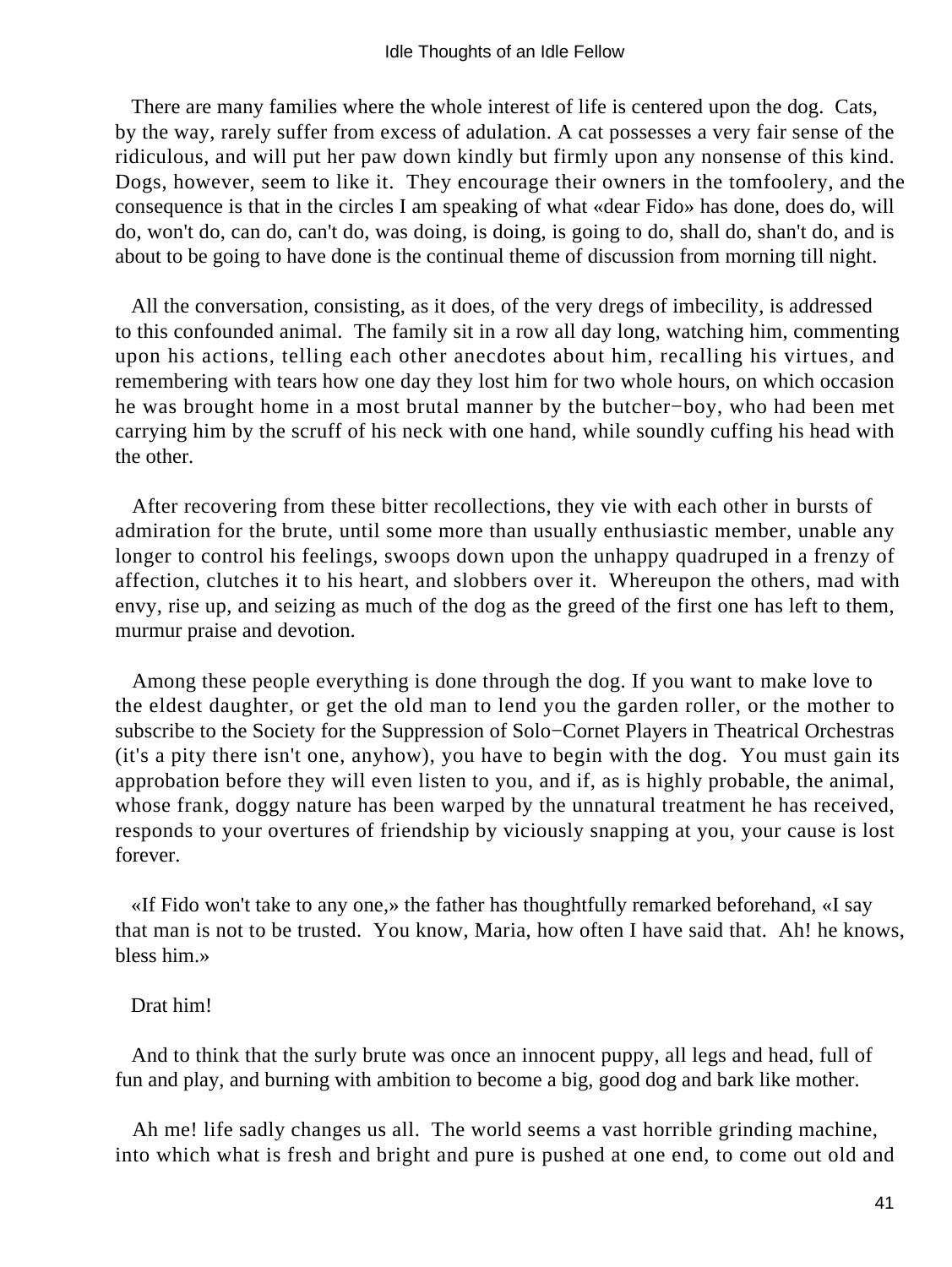crabbed and wrinkled at the other.

 Look even at Pussy Sobersides, with her dull, sleepy glance, her grave, slow walk, and dignified, prudish airs; who could ever think that once she was the blue−eyed, whirling, scampering, head−over−heels, mad little firework that we call a kitten?

 What marvelous vitality a kitten has. It is really something very beautiful the way life bubbles over in the little creatures. They rush about, and mew, and spring; dance on their hind legs, embrace everything with their front ones, roll over and over, lie on their backs and kick. They don't know what to do with themselves, they are so full of life.

 Can you remember, reader, when you and I felt something of the same sort of thing? Can you remember those glorious days of fresh young manhood – how, when coming home along the moonlit road, we felt too full of life for sober walking, and had to spring and skip, and wave our arms, and shout till belated farmers' wives thought – and with good reason, too – that we were mad, and kept close to the hedge, while we stood and laughed aloud to see them scuttle off so fast and made their blood run cold with a wild parting whoop, and the tears came, we knew not why? Oh, that magnificent young **LIFE!** that crowned us kings of the earth; that rushed through every tingling vein till we seemed to walk on air; that thrilled through our throbbing brains and told us to go forth and conquer the whole world; that welled up in our young hearts till we longed to stretch out our arms and gather all the toiling men and women and the little children to our breast and love them all – all. Ah! they were grand days, those deep, full days, when our coming life, like an unseen organ, pealed strange, yearnful music in our ears, and our young blood cried out like a war−horse for the battle. Ah, our pulse beats slow and steady now, and our old joints are rheumatic, and we love our easy−chair and pipe and sneer at boys' enthusiasm. But oh for one brief moment of that god−like life again!

# ON **BEING SHY.**

All great literary men are shy. I am myself, though I am told it is hardly noticeable.

 I am glad it is not. It used to be extremely prominent at one time, and was the cause of much misery to myself and discomfort to every one about me – my lady friends especially complained most bitterly about it.

 A shy man's lot is not a happy one. The men dislike him, the women despise him, and he dislikes and despises himself. Use brings him no relief, and there is no cure for him except time; though I once came across a delicious recipe for overcoming the misfortune. It appeared among the «answers to correspondents» in a small weekly journal and ran as follows – I have never forgotten it: «Adopt an easy and pleasing manner, especially toward ladies.»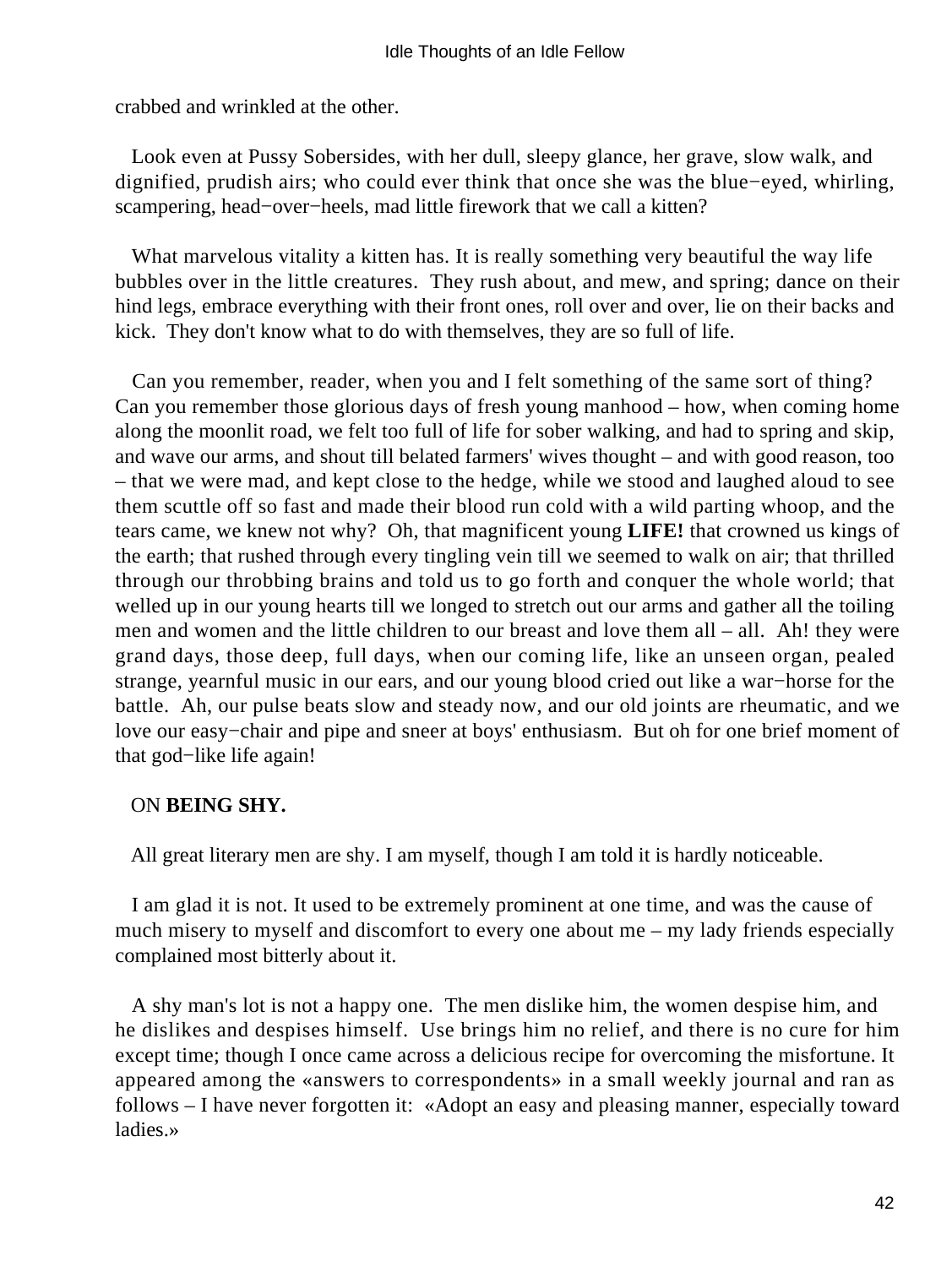Poor wretch! I can imagine the grin with which he must have read that advice. «Adopt an easy and pleasing manner, especially toward ladies,» forsooth! Don't you adopt anything of the kind, my dear young shy friend. Your attempt to put on any other disposition than your own will infallibly result in your becoming ridiculously gushing and offensively familiar. Be your own natural self, and then you will only be thought to be surly and stupid.

 The shy man does have some slight revenge upon society for the torture it inflicts upon him. He is able, to a certain extent, to communicate his misery. He frightens other people as much as they frighten him. He acts like a damper upon the whole room, and the most jovial spirits become in his presence depressed and nervous.

 This is a good deal brought about by misunderstanding. Many people mistake the shy man's timidity for overbearing arrogance and are awed and insulted by it. His awkwardness is resented as insolent carelessness, and when, terror−stricken at the first word addressed to him, the blood rushes to his head and the power of speech completely fails him, he is regarded as an awful example of the evil effects of giving way to passion.

 But, indeed, to be misunderstood is the shy man's fate on every occasion; and whatever impression he endeavors to create, he is sure to convey its opposite. When he makes a joke, it is looked upon as a pretended relation of fact and his want of veracity much condemned. His sarcasm is accepted as his literal opinion and gains for him the reputation of being an ass, while if, on the other hand, wishing to ingratiate himself, he ventures upon a little bit of flattery, it is taken for satire and he is hated ever afterward.

 These and the rest of a shy man's troubles are always very amusing to other people, and have afforded material for comic writing from time immemorial. But if we look a little deeper we shall find there is a pathetic, one might almost say a tragic, side to the picture. A shy man means a lonely man – a man cut off from all companionship, all sociability. He moves about the world, but does not mix with it. Between him and his fellow−men there runs ever an impassable barrier – a strong, invisible wall that, trying in vain to scale, he but bruises himself against. He sees the pleasant faces and hears the pleasant voices on the other side, but he cannot stretch his hand across to grasp another hand. He stands watching the merry groups, and he longs to speak and to claim kindred with them. But they pass him by, chatting gayly to one another, and he cannot stay them. He tries to reach them, but his prison walls move with him and hem him in on every side. In the busy street, in the crowded room, in the grind of work, in the whirl of pleasure, amid the many or amid the few – wherever men congregate together, wherever the music of human speech is heard and human thought is flashed from human eyes, there, shunned and solitary, the shy man, like a leper, stands apart. His soul is full of love and longing, but the world knows it not. The iron mask of shyness is riveted before his face, and the man beneath is never seen. Genial words and hearty greetings are ever rising to his lips, but they die away in unheard whispers behind the steel clamps. His heart aches for the weary brother, but his sympathy is dumb. Contempt and indignation against wrong choke up his throat, and finding no safety−valve whence in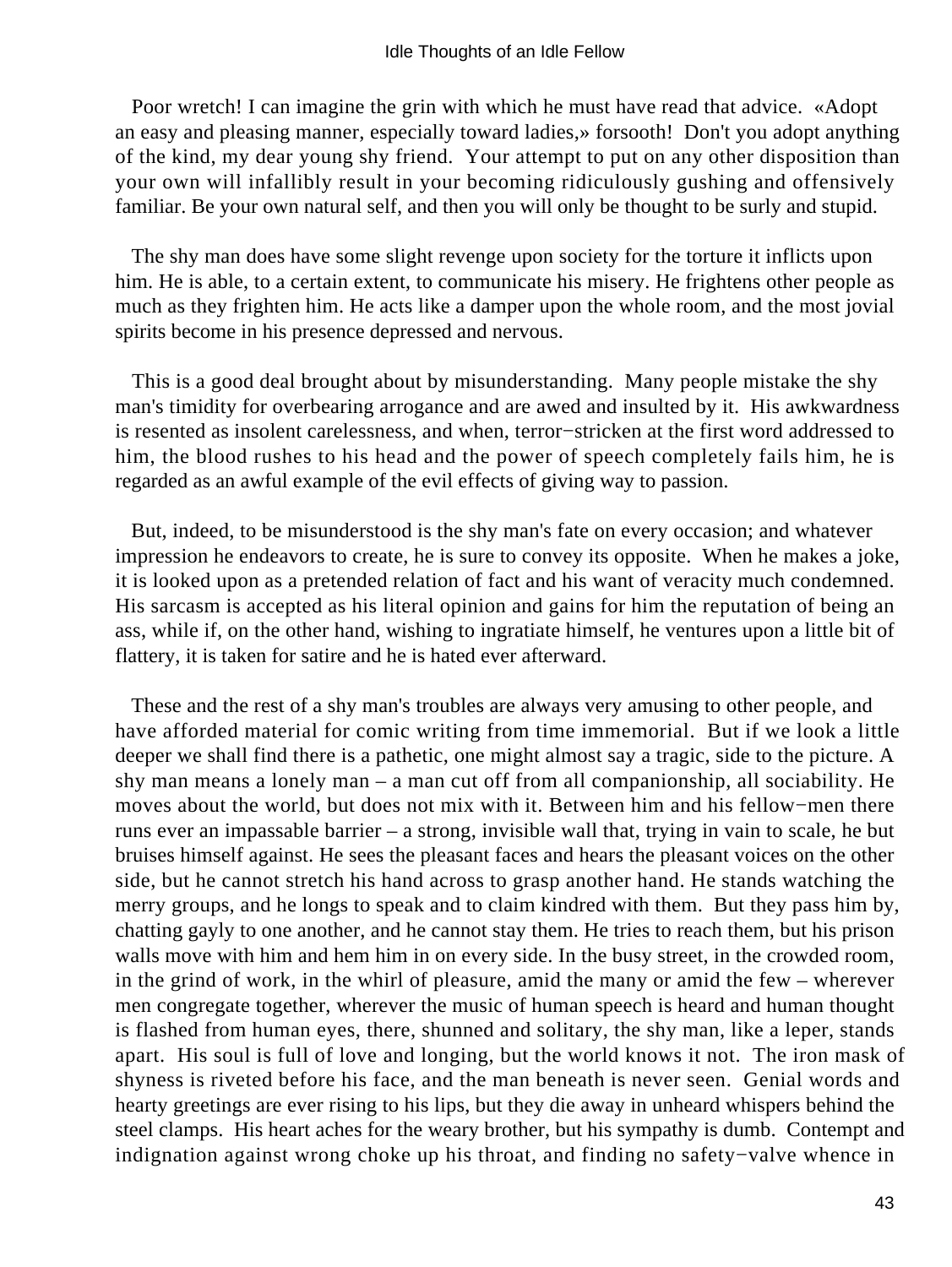passionate utterance they may burst forth, they only turn in again and harm him. All the hate and scorn and love of a deep nature such as the shy man is ever cursed by fester and corrupt within, instead of spending themselves abroad, and sour him into a misanthrope and cynic.

 Yes, shy men, like ugly women, have a bad time of it in this world, to go through which with any comfort needs the hide of a rhinoceros. Thick skin is, indeed, our moral clothes, and without it we are not fit to be seen about in civilized society. A poor gasping, blushing creature, with trembling knees and twitching hands, is a painful sight to every one, and if it cannot cure itself, the sooner it goes and hangs itself the better.

 The disease can be cured. For the comfort of the shy, I can assure them of that from personal experience. I do not like speaking about myself, as may have been noticed, but in the cause of humanity I on this occasion will do so, and will confess that at one time I was, as the young man in the Bab Ballad says, «the shyest of the shy,» and «whenever I was introduced to any pretty maid, my knees they knocked together just as if I was afraid.» Now, I would – nay, have – on this very day before yesterday I did the deed. Alone and entirely by myself (as the school−boy said in translating the «Bellum Gallicum») did I beard a railway refreshment−room young lady in her own lair. I rebuked her in terms of mingled bitterness and sorrow for her callousness and want of condescension. I insisted, courteously but firmly, on being accorded that deference and attention that was the right of the traveling Briton, and at the end I looked her full in the face. Need I say more?

 True, immediately after doing so I left the room with what may possibly have appeared to be precipitation and without waiting for any refreshment. But that was because I had changed my mind, not because I was frightened, you understand.

 One consolation that shy folk can take unto themselves is that shyness is certainly no sign of stupidity. It is easy enough for bull−headed clowns to sneer at nerves, but the highest natures are not necessarily those containing the greatest amount of moral brass. The horse is not an inferior animal to the cock−sparrow, nor the deer of the forest to the pig. Shyness simply means extreme sensibility, and has nothing whatever to do with self−consciousness or with conceit, though its relationship to both is continually insisted upon by the poll−parrot school of philosophy.

 Conceit, indeed, is the quickest cure for it. When it once begins to dawn upon you that you are a good deal cleverer than any one else in this world, bashfulness becomes shocked and leaves you. When you can look round a roomful of people and think that each one is a mere child in intellect compared with yourself you feel no more shy of them than you would of a select company of magpies or orang−outangs.

 Conceit is the finest armor that a man can wear. Upon its smooth, impenetrable surface the puny dagger−thrusts of spite and envy glance harmlessly aside. Without that breast−plate the sword of talent cannot force its way through the battle of life, for blows have to be borne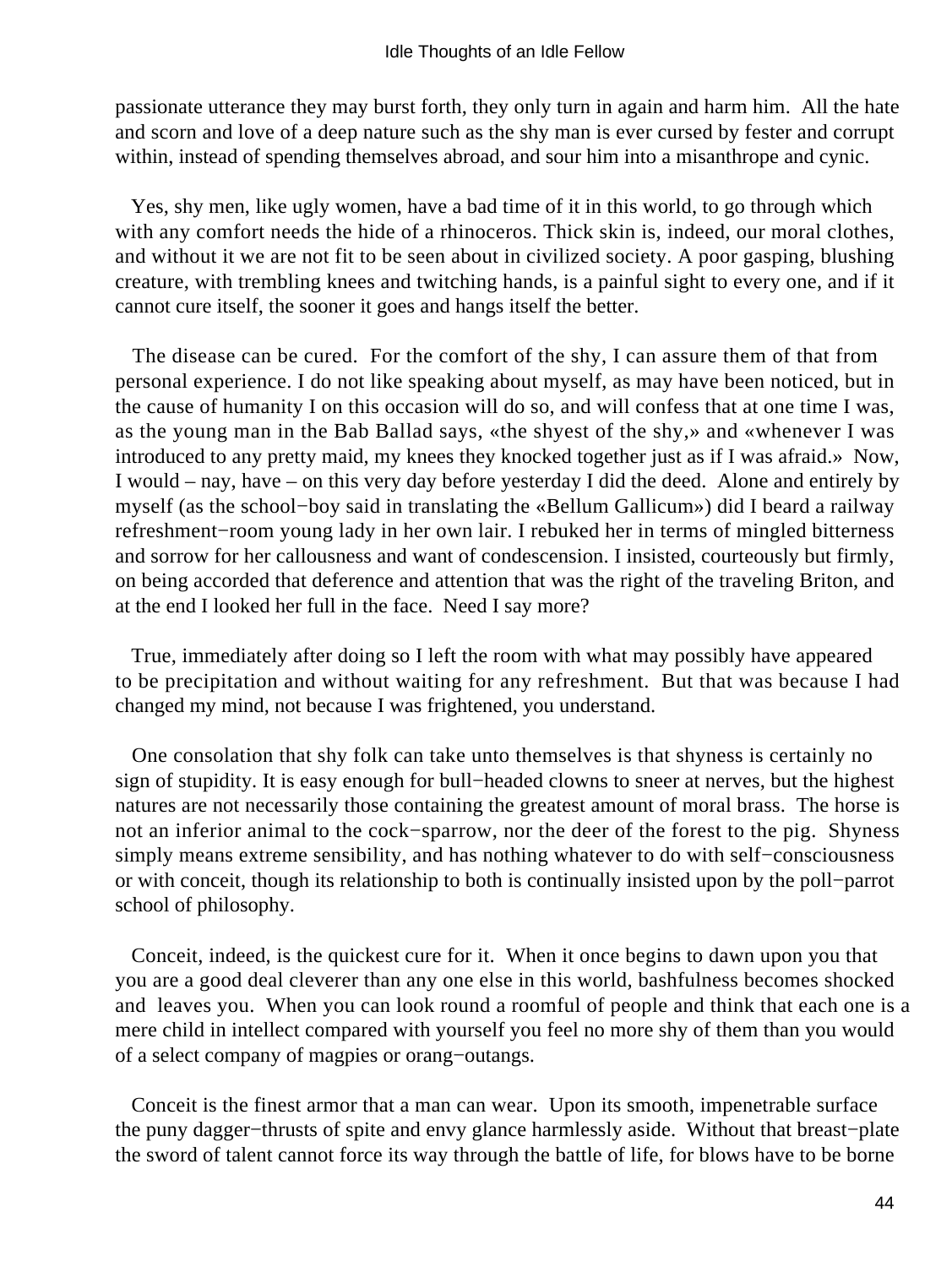as well as dealt. I do not, of course, speak of the conceit that displays itself in an elevated nose and a falsetto voice. That is not real conceit – that is only playing at being conceited; like children play at being kings and queens and go strutting about with feathers and long trains. Genuine conceit does not make a man objectionable. On the contrary, it tends to make him genial, kind−hearted, and simple. He has no need of affectation – he is far too well satisfied with his own character; and his pride is too deep−seated to appear at all on the outside. Careless alike of praise or blame, he can afford to be truthful. Too far, in fancy, above the rest of mankind to trouble about their petty distinctions, he is equally at home with duke or costermonger. And valuing no one's standard but his own, he is never tempted to practice that miserable pretense that less self−reliant people offer up as an hourly sacrifice to the god of their neighbor's opinion.

 The shy man, on the other hand, is humble – modest of his own judgment and over−anxious concerning that of others. But this in the case of a young man is surely right enough. His character is unformed. It is slowly evolving itself out of a chaos of doubt and disbelief. Before the growing insight and experience the diffidence recedes. A man rarely carries his shyness past the hobbledehoy period. Even if his own inward strength does not throw it off, the rubbings of the world generally smooth it down. You scarcely ever meet a really shy man – except in novels or on the stage, where, by the bye, he is much admired, especially by the women.

 There, in that supernatural land, he appears as a fair−haired and saintlike young man – fair hair and goodness always go together on the stage. No respectable audience would believe in one without the other. I knew an actor who mislaid his wig once and had to rush on to play the hero in his own hair, which was jet−black, and the gallery howled at all his noble sentiments under the impression that he was the villain. He – the shy young man – loves the heroine, oh so devotedly (but only in asides, for he dare not tell her of it), and he is so noble and unselfish, and speaks in such a low voice, and is so good to his mother; and the bad people in the play, they laugh at him and jeer at him, but he takes it all so gently, and in the end it transpires that he is such a clever man, though nobody knew it, and then the heroine tells him she loves him, and he is so surprised, and oh, so happy! and everybody loves him and asks him to forgive them, which he does in a few well−chosen and sarcastic words, and blesses them; and he seems to have generally such a good time of it that all the young fellows who are not shy long to be shy. But the really shy man knows better. He knows that it is not quite so pleasant in reality. He is not quite so interesting there as in the fiction. He is a little more clumsy and stupid and a little less devoted and gentle, and his hair is much darker, which, taken altogether, considerably alters the aspect of the case.

 The point where he does resemble his ideal is in his faithfulness. I am fully prepared to allow the shy young man that virtue: he is constant in his love. But the reason is not far to seek. The fact is it exhausts all his stock of courage to look one woman in the face, and it would be simply impossible for him to go through the ordeal with a second. He stands in far too much dread of the whole female sex to want to go gadding about with many of them.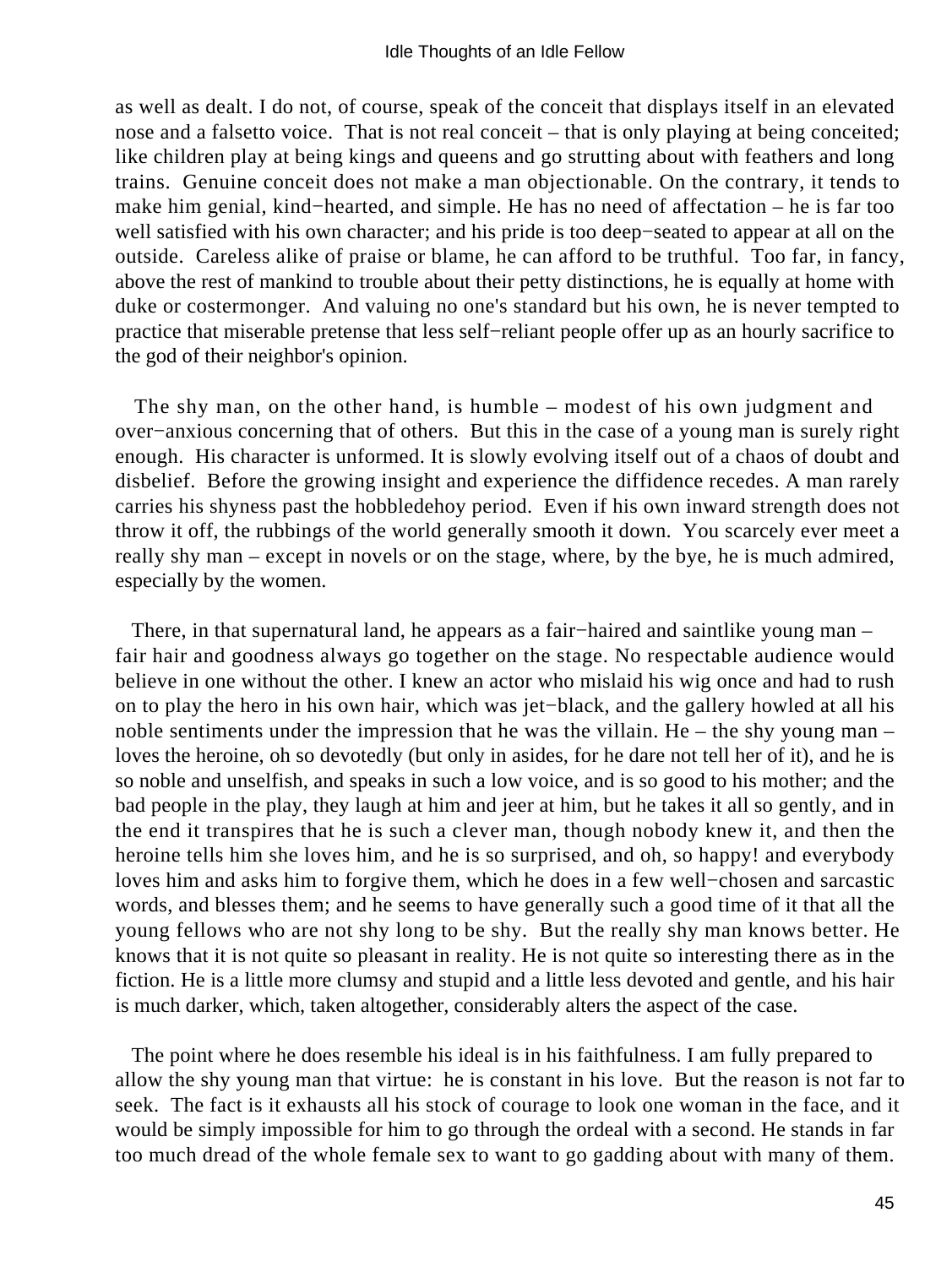One is quite enough for him.

 Now, it is different with the young man who is not shy. He has temptations which his bashful brother never encounters. He looks around and everywhere sees roguish eyes and laughing lips. What more natural than that amid so many roguish ayes and laughing lips he should become confused and, forgetting for the moment which particular pair of roguish ayes and laughing lips it is that he belongs to, go off making love to the wrong set. The shy man, who never looks at anything but his own boots, sees not and is not tempted. Happy shy man!

 Not but what the shy man himself would much rather not be happy in that way. He longs to «go it» with the others, and curses himself every day for not being able to. He will now and again, screwing up his courage by a tremendous effort, plunge into roguishness. But it is always a terrible *fiasco*, and after one or two feeble flounders he crawls out again, limp and pitiable.

 I say «pitiable,» though I am afraid he never is pitied. There are certain misfortunes which, while inflicting a vast amount of suffering upon their victims, gain for them no sympathy. Losing an umbrella, falling in love, toothache, black eyes, and having your hat sat upon may be mentioned as a few examples, but the chief of them all is shyness. The shy man is regarded as an animate joke. His tortures are the sport of the drawing−room arena and are pointed out and discussed with much gusto.

«Look,» cry his tittering audience to each other; «he's blushing!»

«Just watch his legs,» says one.

«Do you notice how he is sitting?» adds another: «right on the edge of the chair.»

«Seems to have plenty of color,» sneers a military−looking gentleman.

 «Pity he's got so many hands,» murmurs an elderly lady, with her own calmly folded on her lap. «They quite confuse him.»

 «A yard or two off his feet wouldn't be a disadvantage,» chimes in the comic man, «especially as he seems so anxious to hide them.»

 And then another suggests that with such a voice he ought to have been a sea−captain. Some draw attention to the desperate way in which he is grasping his hat. Some comment upon his limited powers of conversation. Others remark upon the troublesome nature of his cough. And so on, until his peculiarities and the company are both thoroughly exhausted.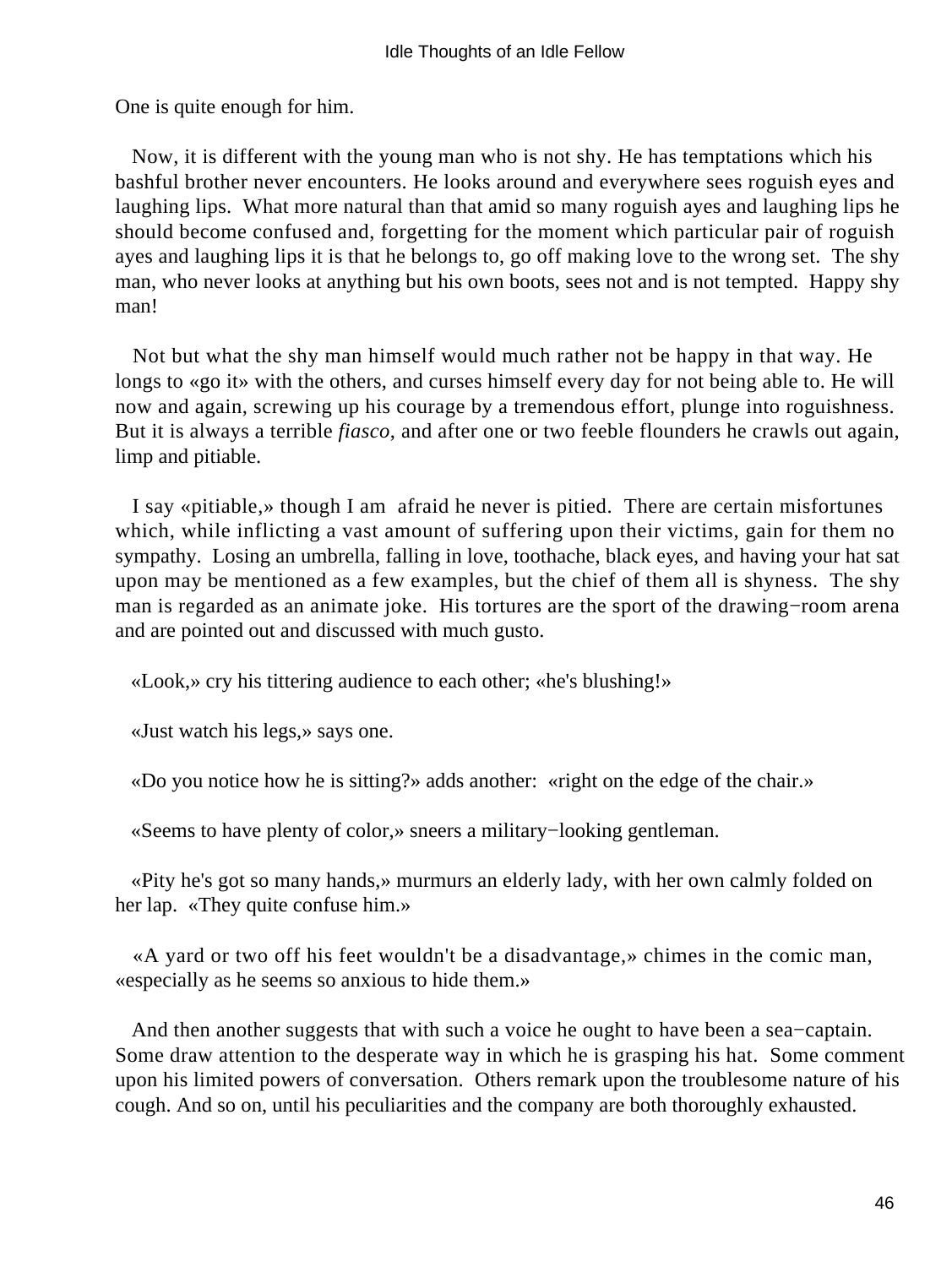His friends and relations make matters still more unpleasant for the poor boy (friends and relations are privileged to be more disagreeable than other people). Not content with making fun of him among themselves, they insist on his seeing the joke. They mimic and caricature him for his own edification. One, pretending to imitate him, goes outside and comes in again in a ludicrously nervous manner, explaining to him afterward that that is the way he – meaning the shy fellow – walks into a room; or, turning to him with «This is the way you shake hands,» proceeds to go through a comic pantomime with the rest of the room, taking hold of every one's hand as if it were a hot plate and flabbily dropping it again. And then they ask him why he blushes, and why he stammers, and why he always speaks in an almost inaudible tone, as if they thought he did it on purpose. Then one of them, sticking out his chest and strutting about the room like a pouter−pigeon, suggests quite seriously that that is the style he should adopt. The old man slaps him on the back and says: «Be bold, my boy. Don't be afraid of any one.» The mother says, «Never do anything that you need be ashamed of, Algernon, and then you never need be ashamed of anything you do,» and, beaming mildly at him, seems surprised at the clearness of her own logic. The boys tell him that he's «worse than a girl,» and the girls repudiate the implied slur upon their sex by indignantly exclaiming that they are sure no girl would be half as bad.

 They are quite right; no girl would be. There is no such thing as a shy woman, or, at all events, I have never come across one, and until I do I shall not believe in them. I know that the generally accepted belief is quite the reverse. All women are supposed to be like timid, startled fawns, blushing and casting down their gentle eyes when looked at and running away when spoken to; while we man are supposed to be a bold and rollicky lot, and the poor dear little women admire us for it, but are terribly afraid of us. It is a pretty theory, but, like most generally accepted theories, mere nonsense. The girl of twelve is self−contained and as cool as the proverbial cucumber, while her brother of twenty stammers and stutters by her side. A woman will enter a concert−room late, interrupt the performance, and disturb the whole audience without moving a hair, while her husband follows her, a crushed heap of apologizing misery.

 The superior nerve of women in all matters connected with love, from the casting of the first sheep's−eye down to the end of the honeymoon, is too well acknowledged to need comment. Nor is the example a fair one to cite in the present instance, the positions not being equally balanced. Love is woman's business, and in «business» we all lay aside our natural weaknesses – the shyest man I ever knew was a photographic tout.

### ON **BABIES.**

 Oh, yes, I do – I know a lot about 'em. I was one myself once, though not long – not so long as my clothes. They were very long, I recollect, and always in my way when I wanted to kick. Why do babies have such yards of unnecessary clothing? It is not a riddle. I really want to know. I never could understand it. Is it that the parents are ashamed of the size of the child and wish to make believe that it is longer than it actually is? I asked a nurse once why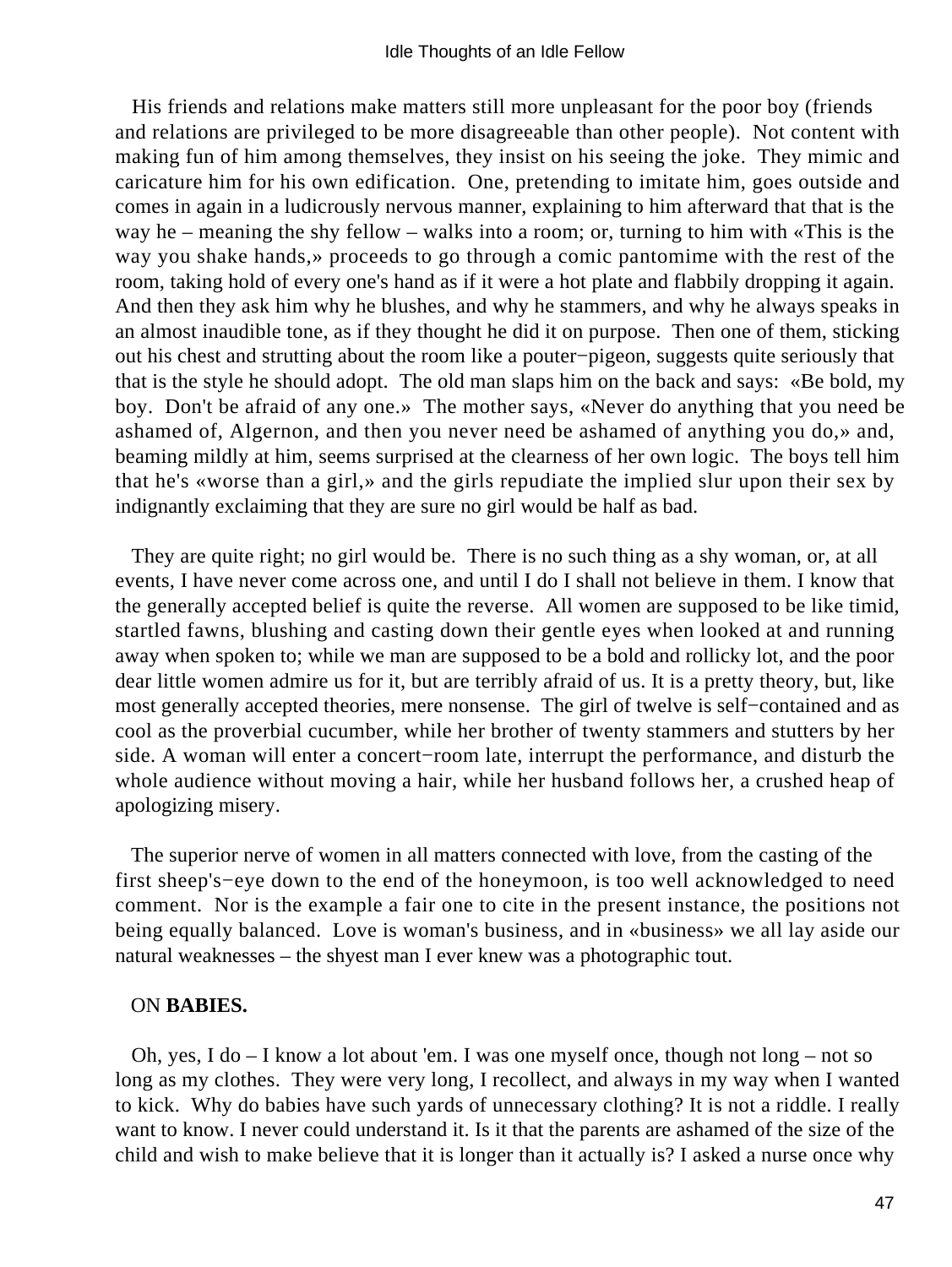it was. She said:

«Lor', sir, they always have long clothes, bless their little hearts.»

 And when I explained that her answer, although doing credit to her feelings, hardly disposed of my difficulty, she replied:

 «Lor', sir, you wouldn't have 'em in short clothes, poor little dears?» And she said it in a tone that seemed to imply I had suggested some unmanly outrage.

 Since than I have felt shy at making inquiries on the subject, and the reason – if reason there be  $-$  is still a mystery to me. But indeed, putting them in any clothes at all seems absurd to my mind. Goodness knows there is enough of dressing and undressing to be gone through in life without beginning it before we need; and one would think that people who live in bed might at all events be spared the torture. Why wake the poor little wretches up in the morning to take one lot of clothes off, fix another lot on, and put them to bed again, and then at night haul them out once more, merely to change everything back? And when all is done, what difference is there, I should like to know, between a baby's night−shirt and the thing it wears in the day−time?

 Very likely, however, I am only making myself ridiculous – I often do, so I am informed – and I will therefore say no more upon this matter of clothes, except only that it would be of great convenience if some fashion were adopted enabling you to tell a boy from a girl.

 At present it is most awkward. Neither hair, dress, nor conversation affords the slightest clew, and you are left to guess. By some mysterious law of nature you invariably guess wrong, and are thereupon regarded by all the relatives and friends as a mixture of fool and knave, the enormity of alluding to a male babe as «she» being only equaled by the atrocity of referring to a female infant as «he». Whichever sex the particular child in question happens not to belong to is considered as beneath contempt, and any mention of it is taken as a personal insult to the family.

 And as you value your fair name do not attempt to get out of the difficulty by talking of «it.»

 There are various methods by which you may achieve ignominy and shame. By murdering a large and respected family in cold blood and afterward depositing their bodies in the water companies' reservoir, you will gain much unpopularity in the neighborhood of your crime, and even robbing a church will get you cordially disliked, especially by the vicar. But if you desire to drain to the dregs the fullest cup of scorn and hatred that a fellow human creature can pour out for you, let a young mother hear you call dear baby «it.»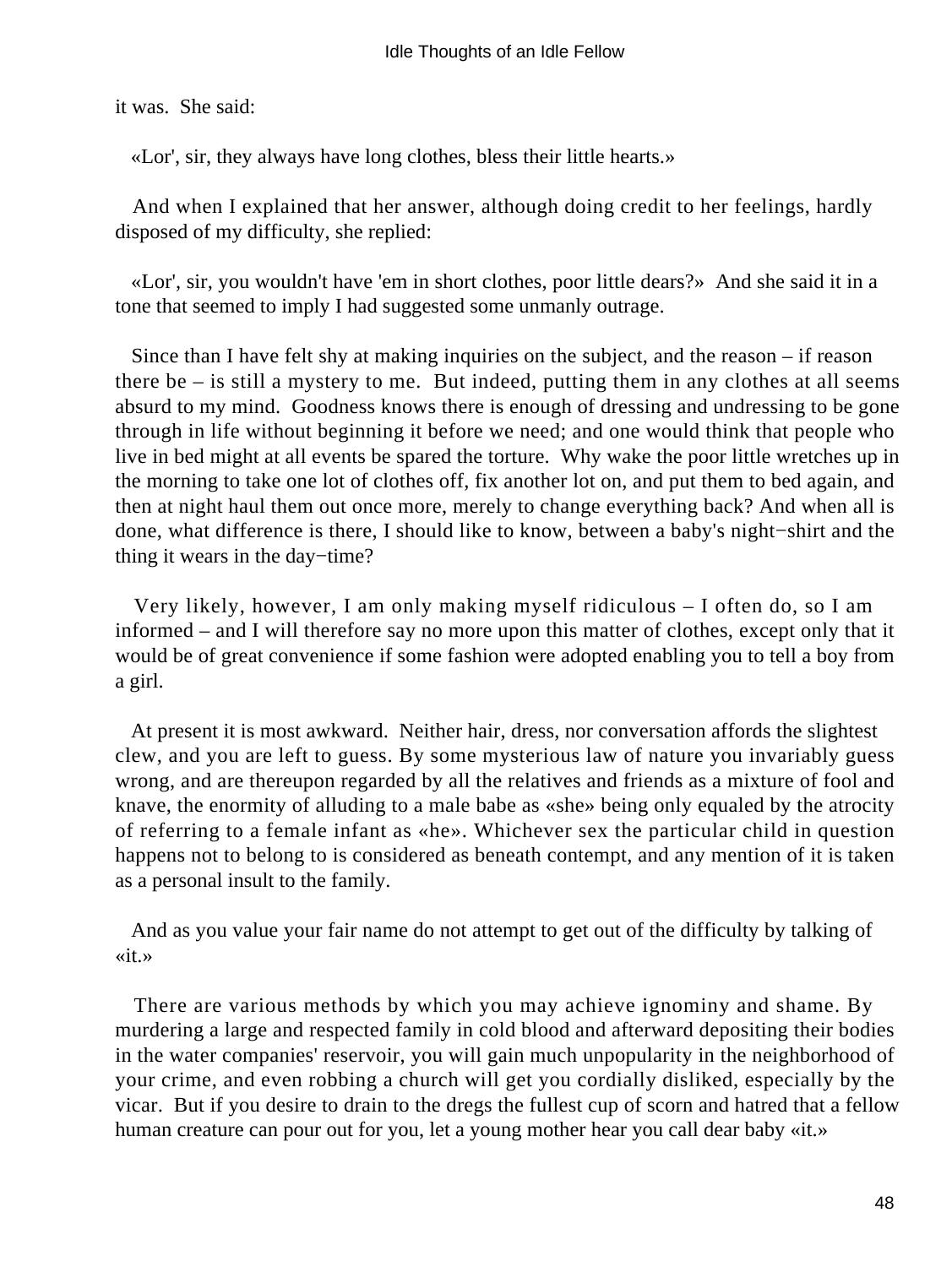Your best plan is to address the article as «little angel.» The noun «angel» being of common gender suits the case admirably, and the epithet is sure of being favorably received. «Pet» or «beauty» are useful for variety's sake, but «angel» is the term that brings you the greatest credit for sense and good−feeling. The word should be preceded by a short giggle and accompanied by as much smile as possible. And whatever you do, don't forget to say that the child has got its father's nose. This «fetches» the parents (if I may be allowed a vulgarism) more than anything. They will pretend to laugh at the idea at first and will say, «Oh, nonsense!» You must then get excited and insist that it is a fact. You need have no conscientious scruples on the subject, because the thing's nose really does resemble its father's – at all events quite as much as it does anything else in nature – being, as it is, a mere smudge.

 Do not despise these hints, my friends. There may come a time when, with mamma on one side and grand mamma on the other, a group of admiring young ladies (not admiring you, though) behind, and a bald−headed dab of humanity in front, you will be extremely thankful for some idea of what to say. A man – an unmarried man, that is – is never seen to such disadvantage as when undergoing the ordeal of «seeing baby.» A cold shudder runs down his back at the bare proposal, and the sickly smile with which he says how delighted he shall be ought surely to move even a mother's heart, unless, as I am inclined to believe, the whole proceeding is a mere device adopted by wives to discourage the visits of bachelor friends.

 It is a cruel trick, though, whatever its excuse may be. The bell is rung and somebody sent to tell nurse to bring baby down. This is the signal for all the females present to commence talking «baby,» during which time you are left to your own sad thoughts and the speculations upon the practicability of suddenly recollecting an important engagement, and the likelihood of your being believed if you do. Just when you have concocted an absurdly implausible tale about a man outside, the door opens, and a tall, severe−looking woman enters, carrying what at first sight appears to be a particularly skinny bolster, with the feathers all at one end. Instinct, however, tells you that this is the baby, and you rise with a miserable attempt at appearing eager. When the first gush of feminine enthusiasm with which the object in question is received has died out, and the number of ladies talking at once has been reduced to the ordinary four or five, the circle of fluttering petticoats divides, and room is made for you to step forward. This you do with much the same air that you would walk into the dock at Bow Street, and then, feeling unutterably miserable, you stand solemnly staring at the child. There is dead silence, and you know that every one is waiting for you to speak. You try to think of something to say, but find, to your horror, that your reasoning faculties have left you. It is a moment of despair, and your evil genius, seizing the opportunity, suggests to you some of the most idiotic remarks that it is possible for a human being to perpetrate. Glancing round with an imbecile smile, you sniggeringly observe that «it hasn't got much hair has it?» Nobody answers you for a minute, but at last the stately nurse says with much gravity: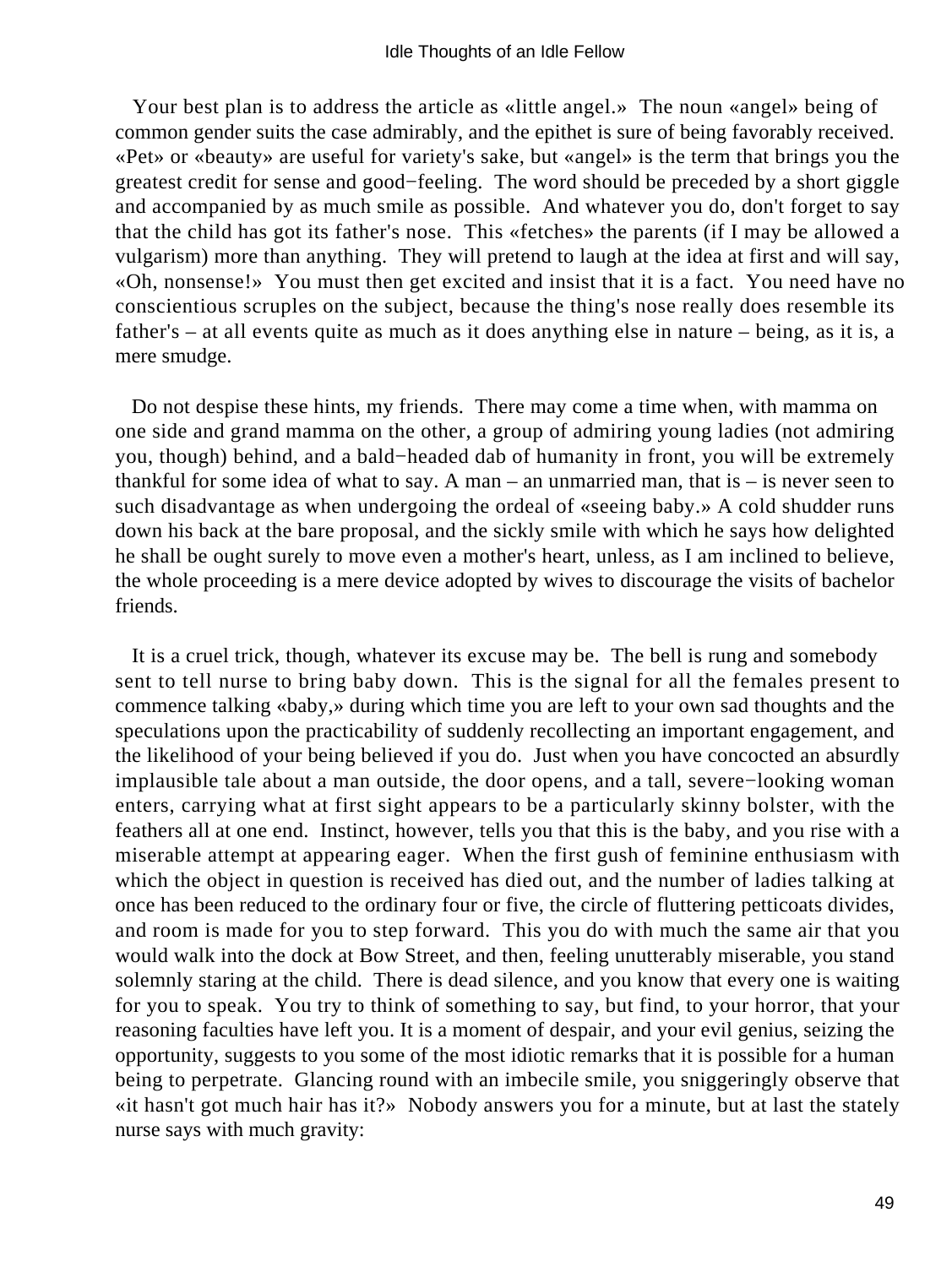«It is not customary for children five weeks old to have long hair.» Another silence follows this, and you feel you are being given a second chance, which you avail yourself of by inquiring if it can walk yet, or what they feed it on.

 By this time you have got to be regarded as not quite right in your head, and pity is the only thing felt for you. The nurse, however, is determined that, insane or not, there shall be no shirking and that you shall go through your task to the end. In the tones of a high priestess directing some religious mystery she says, holding the bundle toward you:

 «Take her in your arms, sir.» You are too crushed to offer any resistance and so meekly accept the burden. «Put your arm more down her middle, sir,» says the high−priestess, and then all step back and watch you intently as though you were going to do a trick with it.

 What to do you know no more than you did what to say. It is certain something must be done, and the only thing that occurs to you is to heave the unhappy infant up and down to the accompaniment of «oopsee−daisy,» or some remark of equal intelligence. «I wouldn't jig her, sir, if I were you,» says the nurse; «a very little upsets her.» You promptly decide not to jig her and sincerely hope that you have not gone too far already.

 At this point the child itself, who has hitherto been regarding you with an expression of mingled horror and disgust, puts an end to the nonsense by beginning to yell at the top of its voice, at which the priestess rushes forward and snatches it from you with «There! there! there! What did ums do to ums?» «How very extraordinary!» you say pleasantly. «Whatever made it go off like that?» «Oh, why, you must have done something to her!» says the mother indignantly; «the child wouldn't scream like that for nothing.» It is evident they think you have been running pins into it.

 The brat is calmed at last, and would no doubt remain quiet enough, only some mischievous busybody points you out again with «Who's this, baby?» and the intelligent child, recognizing you, howls louder than ever.

Whereupon some fat old lady remarks that «it's strange how children take a dislike to any one.» «Oh, they know,» replies another mysteriously. «It's a wonderful thing,» adds a third; and then everybody looks sideways at you, convinced you are a scoundrel of the blackest dye; and they glory in the beautiful idea that your true character, unguessed by your fellow−men, has been discovered by the untaught instinct of a little child.

 Babies, though, with all their crimes and errors, are not without their use – not without use, surely, when they fill an empty heart; not without use when, at their call, sunbeams of love break through care−clouded faces; not without use when their little fingers press wrinkles into smiles.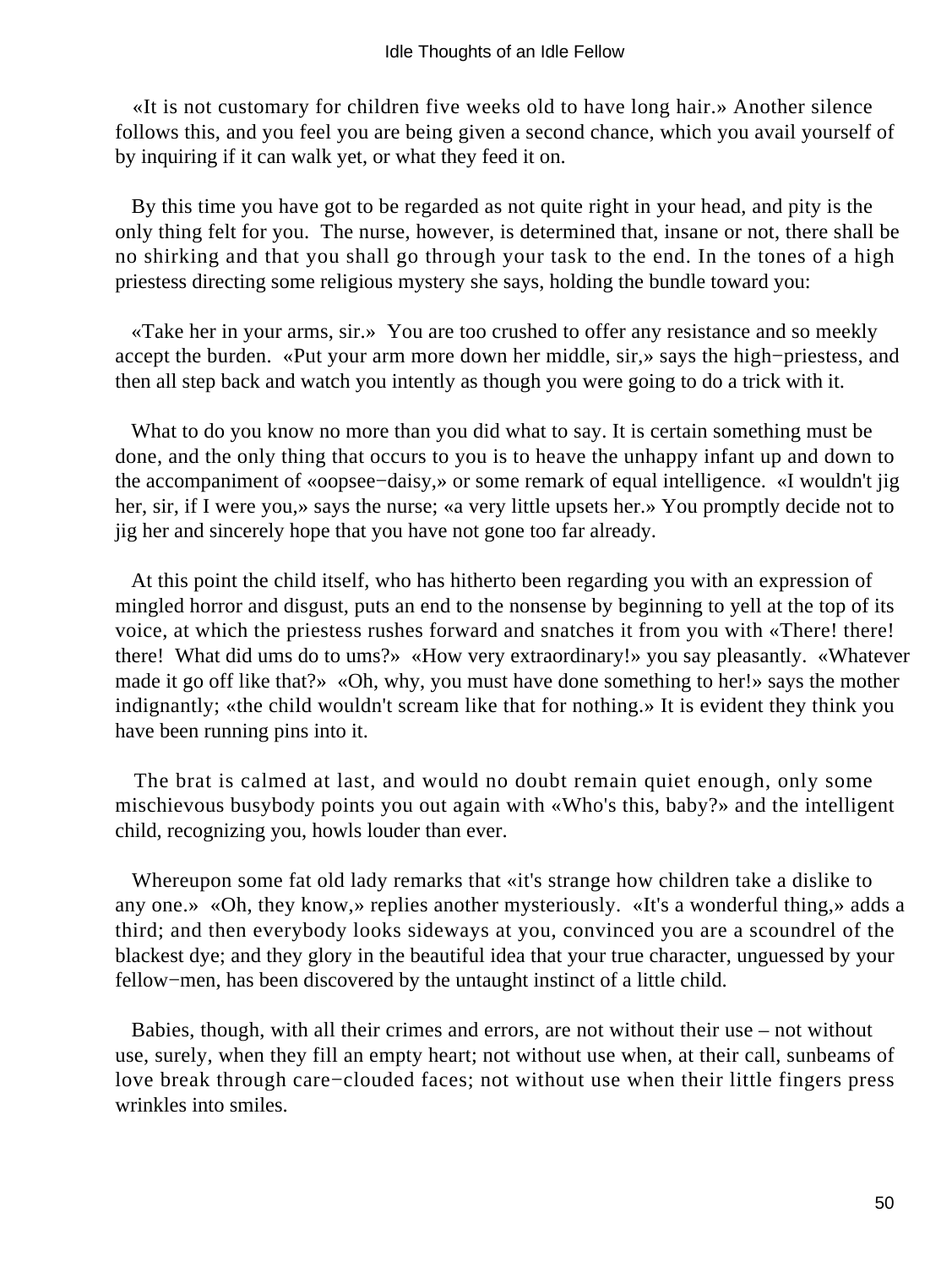Odd little people! They are the unconscious comedians of the world's great stage. They supply the humor in life's all−too−heavy drama. Each one, a small but determined opposition to the order of things in general, is forever doing the wrong thing at the wrong time, in the wrong place and in the wrong way. The nurse−girl who sent Jenny to see what Tommy and Totty were doing and «tell 'em they mustn't» knew infantile nature. Give an average baby a fair chance, and if it doesn't do something it oughtn't to a doctor should be called in at once.

 They have a genius for doing the most ridiculous things, and they do them in a grave, stoical manner that is irresistible. The business−like air with which two of them will join hands and proceed due east at a break−neck toddle, while an excitable big sister is roaring for them to follow her in a westerly direction, is most amusing – except, perhaps, for the big sister. They walk round a soldier, staring at his legs with the greatest curiosity, and poke him to see if he is real. They stoutly maintain, against all argument and much to the discomfort of the victim, that the bashful young man at the end of the 'bus is «dadda.» A crowded street−corner suggests itself to their minds as a favorable spot for the discussion of family affairs at a shrill treble. When in the middle of crossing the road they are seized with a sudden impulse to dance, and the doorstep of a busy shop is the place they always select for sitting down and taking off their shoes.

 When at home they find the biggest walking−stick in the house or an umbrella – open preferred−of much assistance in getting upstairs. They discover that they love Mary Ann at the precise moment when that faithful domestic is blackleading the stove, and nothing will relieve their feelings but to embrace her then and there. With regard to food, their favorite dishes are coke and cat's meat. They nurse pussy upside down, and they show their affection for the dog by pulling his tail.

 They are a deal of trouble, and they make a place untidy and they cost a lot of money to keep; but still you would not have the house without them. It would not be home without their noisy tongues and their mischief−making hands. Would not the rooms seem silent without their pattering feet, and might not you stray apart if no prattling voices called you together?

 It should be so, and yet I have sometimes thought the tiny hand seemed as a wedge, dividing. It is a bearish task to quarrel with that purest of all human affections – that perfecting touch to a woman's life – a mother's love. It is a holy love, that we coarser−fibered men can hardly understand, and I would not be deemed to lack reverence for it when I say that surely it need not swallow up all other affection. The baby need not take your whole heart, like the rich man who walled up the desert well. Is there not another thirsty traveler standing by?

 In your desire to be a good mother, do not forget to be a good wife. No need for all the thought and care to be only for one. Do not, whenever poor Edwin wants you to come out,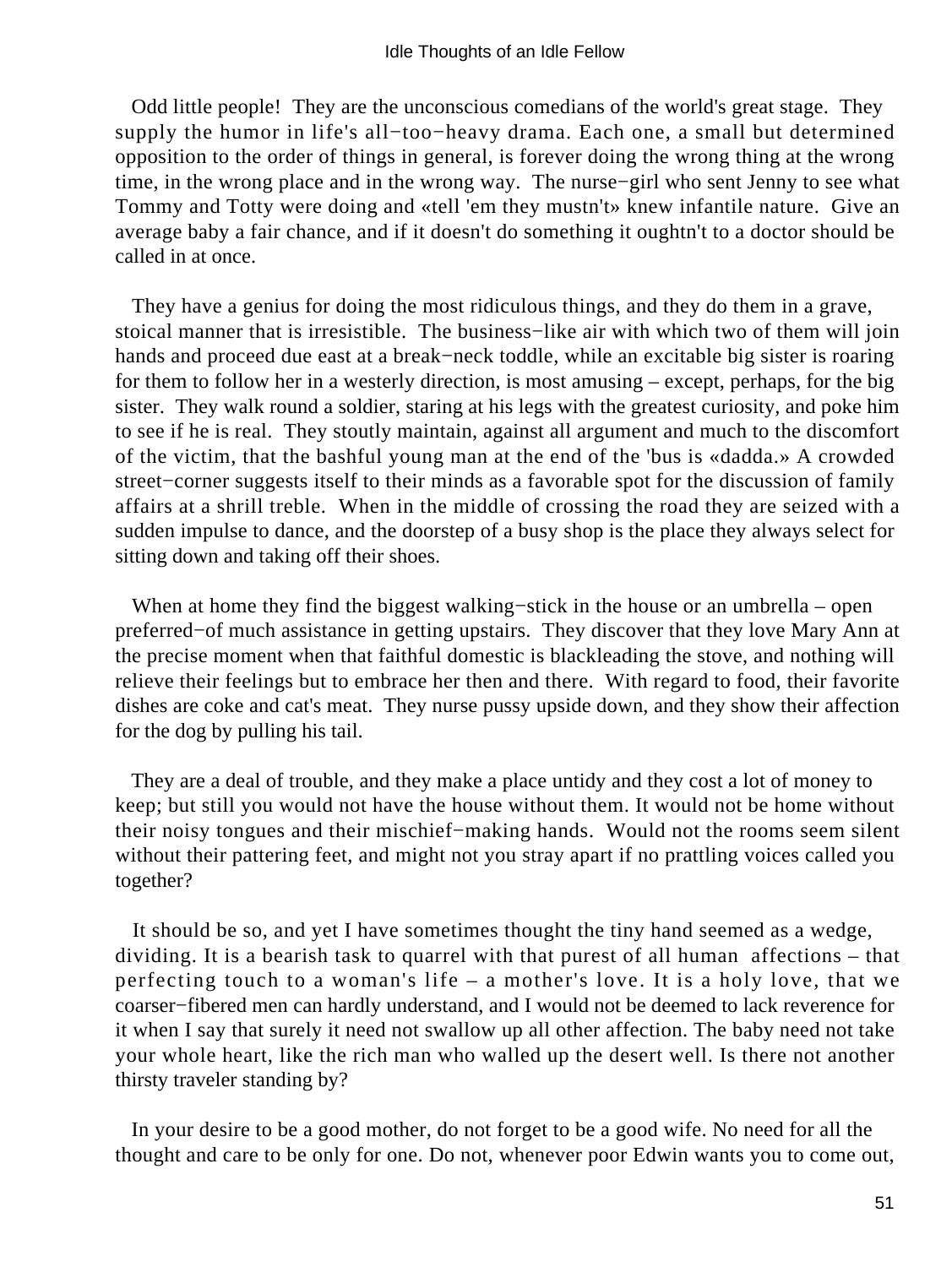answer indignantly, «What, and leave baby!» Do not spend all your evenings upstairs, and do not confine your conversation exclusively to whooping−cough and measles. My dear little woman, the child is not going to die every time it sneezes, the house is not bound to get burned down and the nurse run away with a soldier every time you go outside the front door; nor the cat sure to come and sit on the precious child's chest the moment you leave the bedside. You worry yourself a good deal too much about that solitary chick, and you worry everybody else too. Try and think of your other duties, and your pretty face will not be always puckered into wrinkles, and there will be cheerfulness in the parlor as well as in the nursery. Think of your big baby a little. Dance him about a bit; call him pretty names; laugh at him now and then. It is only the first baby that takes up the whole of a woman's time. Five or six do not require nearly so much attention as one. But before then the mischief has been done. A house where there seems no room for him and a wife too busy to think of him have lost their hold on that so unreasonable husband of yours, and he has learned to look elsewhere for comfort and companionship.

 But there, there, there! I shall get myself the character of a baby−hater if I talk any more in this strain. And Heaven knows I am not one. Who could be, to look into the little innocent faces clustered in timid helplessness round those great gates that open down into the world?

 The world – the small round world! what a vast mysterious place it must seem to baby eyes! What a trackless continent the back garden appears! What marvelous explorations they make in the cellar under the stairs! With what awe they gaze down the long street, wondering, like us bigger babies when we gaze up at the stars, where it all ends!

 And down that longest street of all – that long, dim street of life that stretches out before them – what grave, old−fashioned looks they seem to cast! What pitiful, frightened looks sometimes! I saw a little mite sitting on a doorstep in a Soho slum one night, and I shall never forget the look that the gas−lamp showed me on its wizen face – a look of dull despair, as if from the squalid court the vista of its own squalid life had risen, ghostlike, and struck its heart dead with horror.

 Poor little feet, just commencing the stony journey! We old travelers, far down the road, can only pause to wave a hand to you. You come out of the dark mist, and we, looking back, see you, so tiny in the distance, standing on the brow of the hill, your arms stretched out toward us. God speed you! We would stay and take your little hands in ours, but the murmur of the great sea is in our ears and we may not linger. We must hasten down, for the shadowy ships are waiting to spread their sable sails.

## ON **EATING AND DRINKING.**

 I always was fond of eating and drinking, even as a child – especially eating, in those early days. I had an appetite then, also a digestion. I remember a dull−eyed, livid−complexioned gentleman coming to dine at our house once. He watched me eating for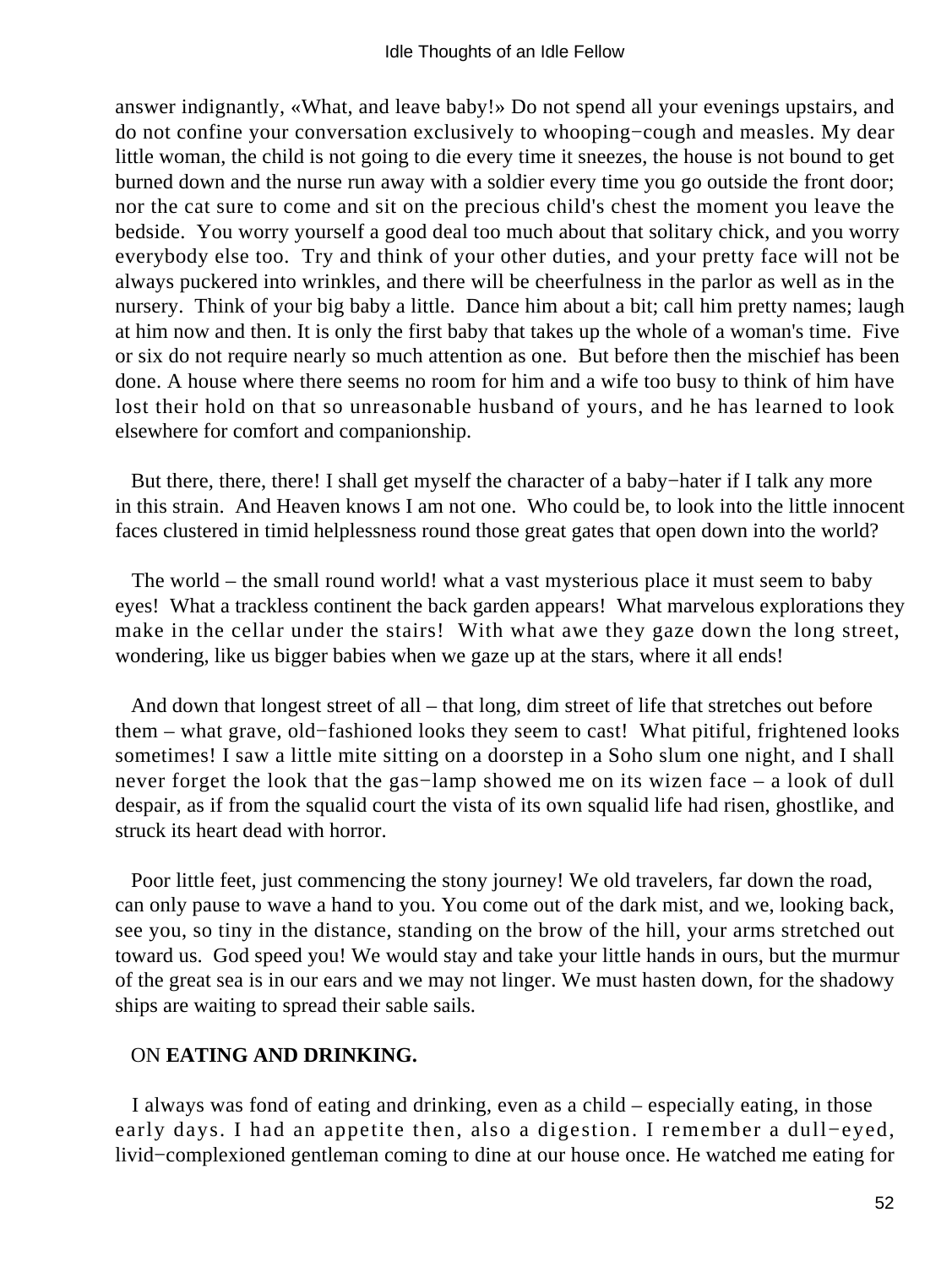about five minutes, quite fascinated seemingly, and then he turned to my father with –

«Does your boy ever suffer from dyspepsia?»

 «I never heard him complain of anything of that kind,» replied my father. «Do you ever suffer from dyspepsia, Colly wobbles?» (They called me Colly wobbles, but it was not my real name.)

«No, pa,» I answered. After which I added:

«What is dyspepsia, pa?»

 My livid−complexioned friend regarded me with a look of mingled amazement and envy. Then in a tone of infinite pity he slowly said:

«You will know – some day.»

 My poor, dear mother used to say she liked to see me eat, and it has always been a pleasant reflection to me since that I must have given her much gratification in that direction. A growing, healthy lad, taking plenty of exercise and careful to restrain himself from indulging in too much study, can generally satisfy the most exacting expectations as regards his feeding powers.

 It is amusing to see boys eat when you have not got to pay for it. Their idea of a square meal is a pound and a half of roast beef with five or six good−sized potatoes (soapy ones preferred as being more substantial), plenty of greens, and four thick slices of Yorkshire pudding, followed by a couple of currant dumplings, a few green apples, a pen'orth of nuts, half a dozen jumbles, and a bottle of ginger−beer. After that they play at horses.

 How they must despise us men, who require to sit quiet for a couple of hours after dining off a spoonful of clear soup and the wing of a chicken!

 But the boys have not all the advantages on their side. A boy never enjoys the luxury of being satisfied. A boy never feels full. He can never stretch out his legs, put his hands behind his head, and, closing his eyes, sink into the ethereal blissfulness that encompasses the well−dined man. A dinner makes no difference whatever to a boy. To a man it is as a good fairy's potion, and after it the world appears a brighter and a better place. A man who has dined satisfactorily experiences a yearning love toward all his fellow−creatures. He strokes the cat quite gently and calls it «poor pussy,» in tones full of the tenderest emotion. He sympathizes with the members of the German band outside and wonders if they are cold; and for the moment he does not even hate his wife's relations.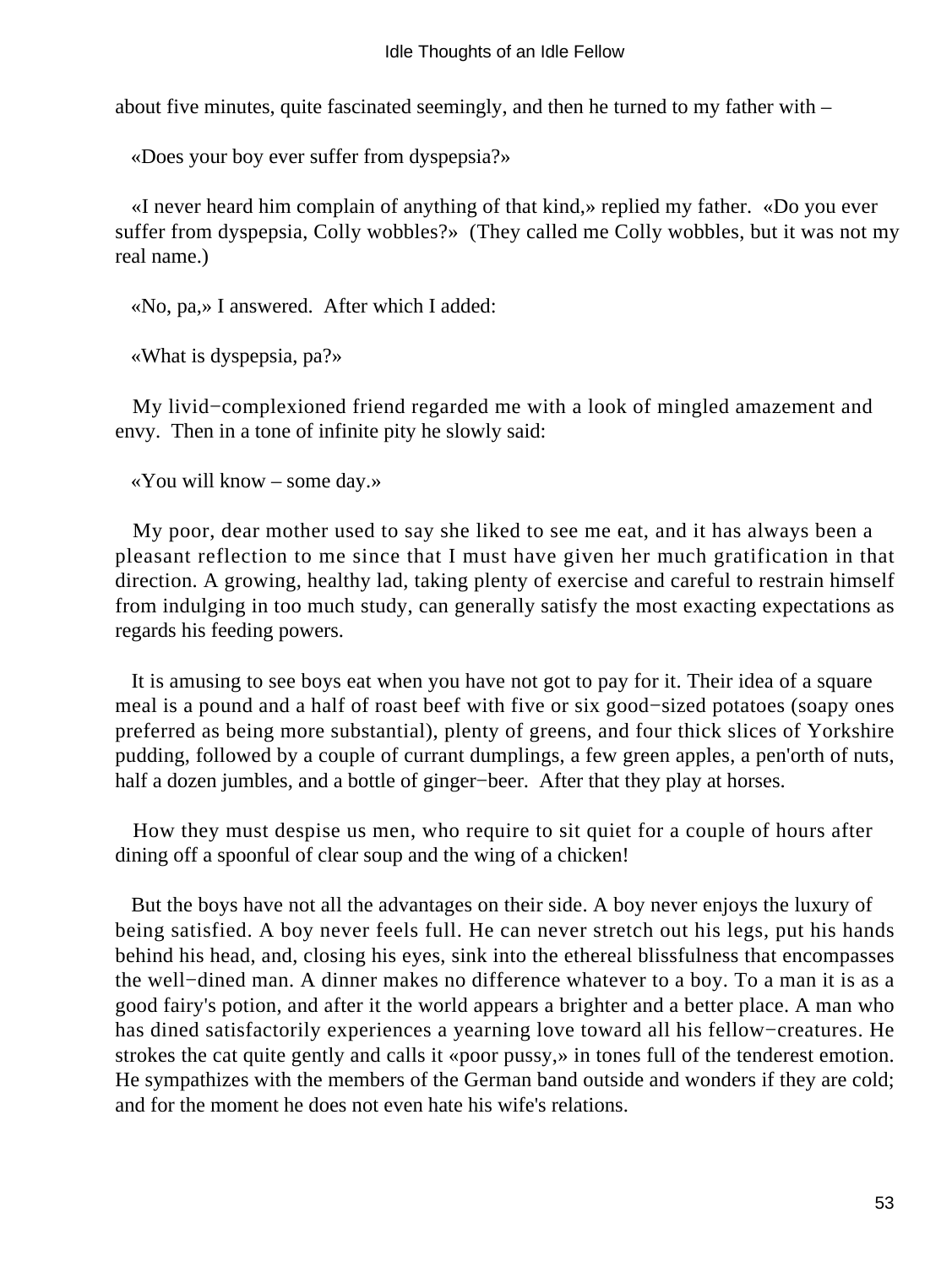A good dinner brings out all the softer side of a man. Under its genial influence the gloomy and morose become jovial and chatty. Sour, starchy individuals, who all the rest of the day go about looking as if they lived on vinegar and Epsom salts, break out into wreathed smiles after dinner, and exhibit a tendency to pat small children on the head and to talk to them – vaguely – about sixpences. Serious men thaw and become mildly cheerful, and snobbish young men of the heavy−mustache type forget to make themselves objectionable.

 I always feel sentimental myself after dinner. It is the only time when I can properly appreciate love−stories. Then, when the hero clasps «her» to his heart in one last wild embrace and stifles a sob, I feel as sad as though I had dealt at whist and turned up only a deuce; and when the heroine dies in the end I weep. If I read the same tale early in the morning I should sneer at it. Digestion, or rather indigestion, has a marvelous effect upon the heart. If I want to write any thing very pathetic – I mean, if I want to try to write anything very pathetic – I eat a large plateful of hot buttered muffins about an hour beforehand, and then by the time I sit down to my work a feeling of unutterable melancholy has come over me. I picture heartbroken lovers parting forever at lonely wayside stiles, while the sad twilight deepens around them, and only the tinkling of a distant sheep−bell breaks the sorrow−laden silence. Old men sit and gaze at withered flowers till their sight is dimmed by the mist of tears. Little dainty maidens wait and watch at open casements; but «he cometh not,» and the heavy years roll by and the sunny gold tresses wear white and thin. The babies that they dandled have become grown men and women with podgy torments of their own, and the playmates that they laughed with are lying very silent under the waving grass. But still they wait and watch, till the dark shadows of the unknown night steal up and gather round them and the world with its childish troubles fades from their aching eyes.

 I see pale corpses tossed on white−foamed waves, and death−beds stained with bitter tears, and graves in trackless deserts. I hear the wild wailing of women, the low moaning of little children, the dry sobbing of strong men. It's all the muffins. I could not conjure up one melancholy fancy upon a mutton chop and a glass of champagne.

 A full stomach is a great aid to poetry, and indeed no sentiment of any kind can stand upon an empty one. We have not time or inclination to indulge in fanciful troubles until we have got rid of our real misfortunes. We do not sigh over dead dicky−birds with the bailiff in the house, and when we do not know where on earth to get our next shilling from, we do not worry as to whether our mistress' smiles are cold, or hot, or lukewarm, or anything else about them.

 Foolish people – when I say «foolish people» in this contemptuous way I mean people who entertain different opinions to mine. If there is one person I do despise more than another, it is the man who does not think exactly the same on all topics as I do – foolish people, I say, then, who have never experienced much of either, will tell you that mental distress is far more agonizing than bodily. Romantic and touching theory! so comforting to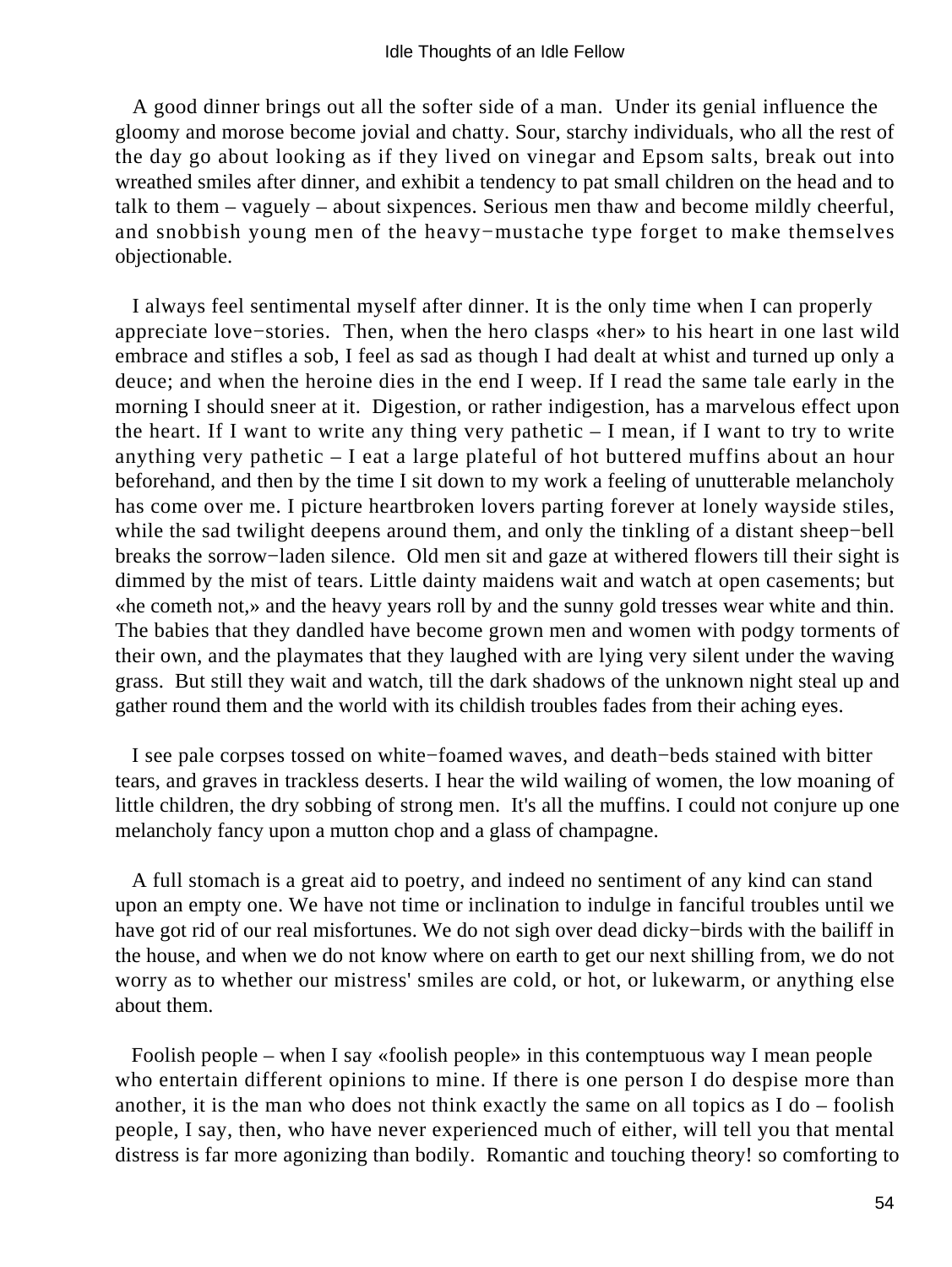the love−sick young sprig who looks down patronizingly at some poor devil with a white starved face and thinks to himself, «Ah, how happy you are compared with me!» – so soothing to fat old gentlemen who cackle about the superiority of poverty over riches. But it is all nonsense – all cant. An aching head soon makes one forget an aching heart. A broken finger will drive away all recollections of an empty chair. And when a man feels really hungry he does not feel anything else.

 We sleek, well−fed folk can hardly realize what feeling hungry is like. We know what it is to have no appetite and not to care for the dainty victuals placed before us, but we do not understand what it means to sicken for food – to die for bread while others waste it – to gaze with famished eyes upon coarse fare steaming behind dingy windows, longing for a pen'orth of pea pudding and not having the penny to buy it – to feel that a crust would be delicious and that a bone would be a banquet.

 Hunger is a luxury to us, a piquant, flavor−giving sauce. It is well worth while to get hungry and thirsty merely to discover how much gratification can be obtained from eating and drinking. If you wish to thoroughly enjoy your dinner, take a thirty−mile country walk after breakfast and don't touch anything till you get back. How your eyes will glisten at sight of the white table−cloth and steaming dishes then! With what a sigh of content you will put down the empty beer tankard and take up your knife and fork! And how comfortable you feel afterward as you push back your chair, light a cigar, and beam round upon everybody.

 Make sure, however, when adopting this plan, that the good dinner is really to be had at the end, or the disappointment is trying. I remember once a friend and I – dear old Joe, it was. Ah! how we lose one another in life's mist. It must be eight years since I last saw Joseph Taboys. How pleasant it would be to meet his jovial face again, to clasp his strong hand, and to hear his cheery laugh once more! He owes me 14 shillings, too. Well, we were on a holiday together, and one morning we had breakfast early and started for a tremendous long walk. We had ordered a duck for dinner over night. We said, «Get a big one, because we shall come home awfully hungry;» and as we were going out our landlady came up in great spirits. She said, «I have got you gentlemen a duck, if you like. If you get through that you'll do well;» and she held up a bird about the size of a door−mat. We chuckled at the sight and said we would try. We said it with self−conscious pride, like men who know their own power. Then we started.

We lost our way, of course. I always do in the country, and it does make me so wild, because it is no use asking direction of any of the people you meet. One might as well inquire of a lodging−house slavey the way to make beds as expect a country bumpkin to know the road to the next village. You have to shout the question about three times before the sound of your voice penetrates his skull. At the third time he slowly raises his head and stares blankly at you. You yell it at him then for a fourth time, and he repeats it after you. He ponders while you count a couple of hundred, after which, speaking at the rate of three words a minute, he fancies you «couldn't do better than – » Here he catches sight of another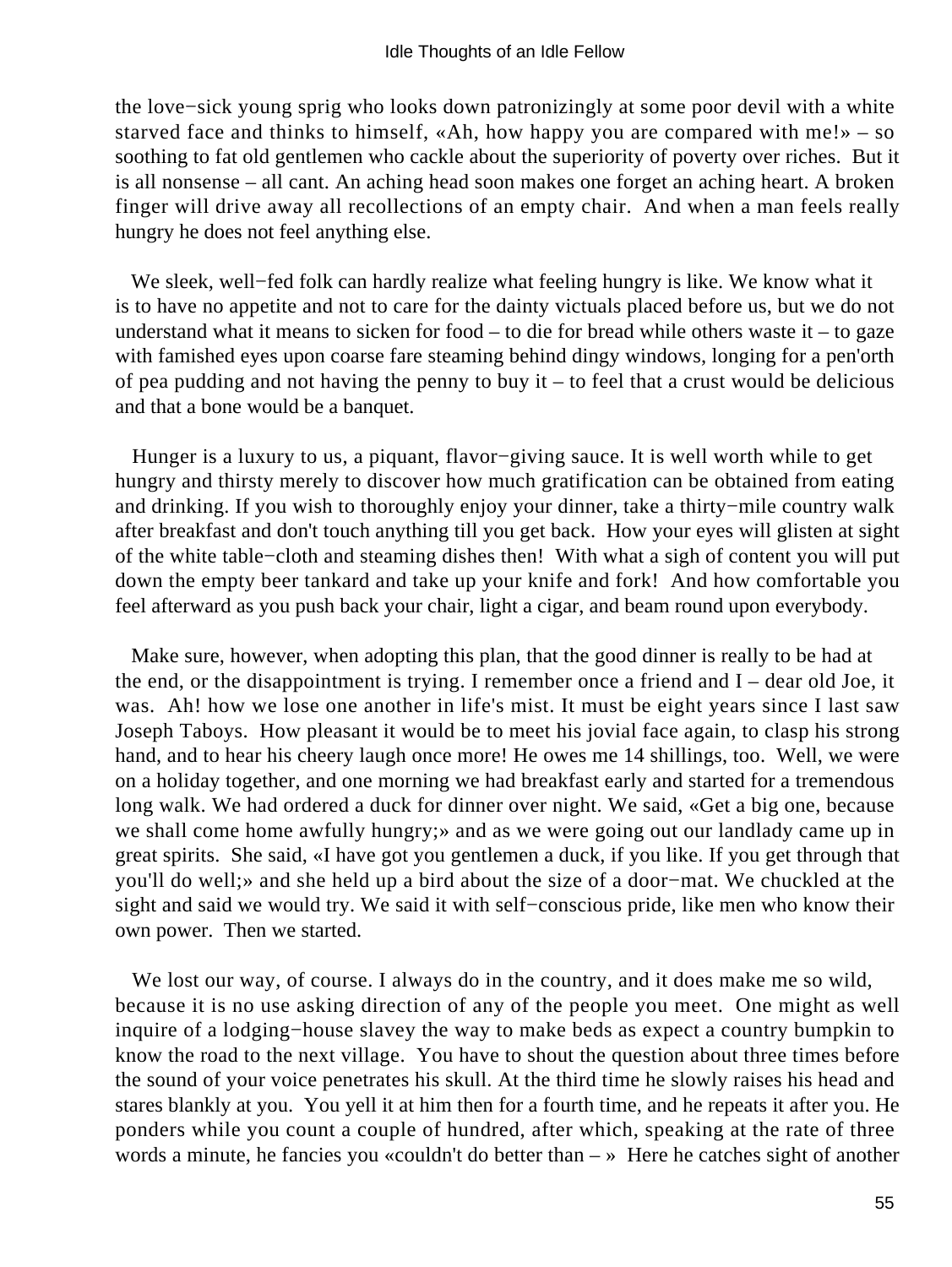idiot coming down the road and bawls out to him the particulars, requesting his advice. The two then argue the case for a quarter of an hour or so, and finally agree that you had better go straight down the lane, round to the right and cross by the third stile, and keep to the left by old Jimmy Milcher's cow−shed, and across the seven−acre field, and through the gate by Squire Grubbin's hay−stack, keeping the bridle−path for awhile till you come opposite the hill where the windmill used to be – but it's gone now – and round to the right, leaving Stiggin's plantation behind you; and you say «Thank you» and go away with a splitting headache, but without the faintest notion of your way, the only clear idea you have on the subject being that somewhere or other there is a stile which has to be got over; and at the next turn you come upon four stiles, all leading in different directions!

 We had undergone this ordeal two or three times. We had tramped over fields. We had waded through brooks and scrambled over hedges and walls. We had had a row as to whose fault it was that we had first lost our way. We had got thoroughly disagreeable, footsore, and weary. But throughout it all the hope of that duck kept us up. A fairy−like vision, it floated before our tired eyes and drew us onward. The thought of it was as a trumpet−call to the fainting. We talked of it and cheered each other with our recollections of it. «Come along,» we said; «the duck will be spoiled.»

We felt a strong temptation, at one point, to turn into a village inn as we passed and have a cheese and a few loaves between us, but we heroically restrained ourselves: we should enjoy the duck all the better for being famished.

 We fancied we smelled it when we go into the town and did the last quarter of a mile in three minutes. We rushed upstairs, and washed ourselves, and changed our clothes, and came down, and pulled our chairs up to the table, and sat and rubbed our hands while the landlady removed the covers, when I seized the knife and fork and started to carve.

 It seemed to want a lot of carving. I struggled with it for about five minutes without making the slightest impression, and then Joe, who had been eating potatoes, wanted to know if it wouldn't be better for some one to do the job that understood carving. I took no notice of his foolish remark, but attacked the bird again; and so vigorously this time that the animal left the dish and took refuge in the fender.

 We soon had it out of that, though, and I was prepared to make another effort. But Joe was getting unpleasant. He said that if he had thought we were to have a game of blind hockey with the dinner he would have got a bit of bread and cheese outside.

 I was too exhausted to argue. I laid down the knife and fork with dignity and took a side seat and Joe went for the wretched creature. He worked away in silence for awhile, and then he muttered «Damn the duck» and took his coat off.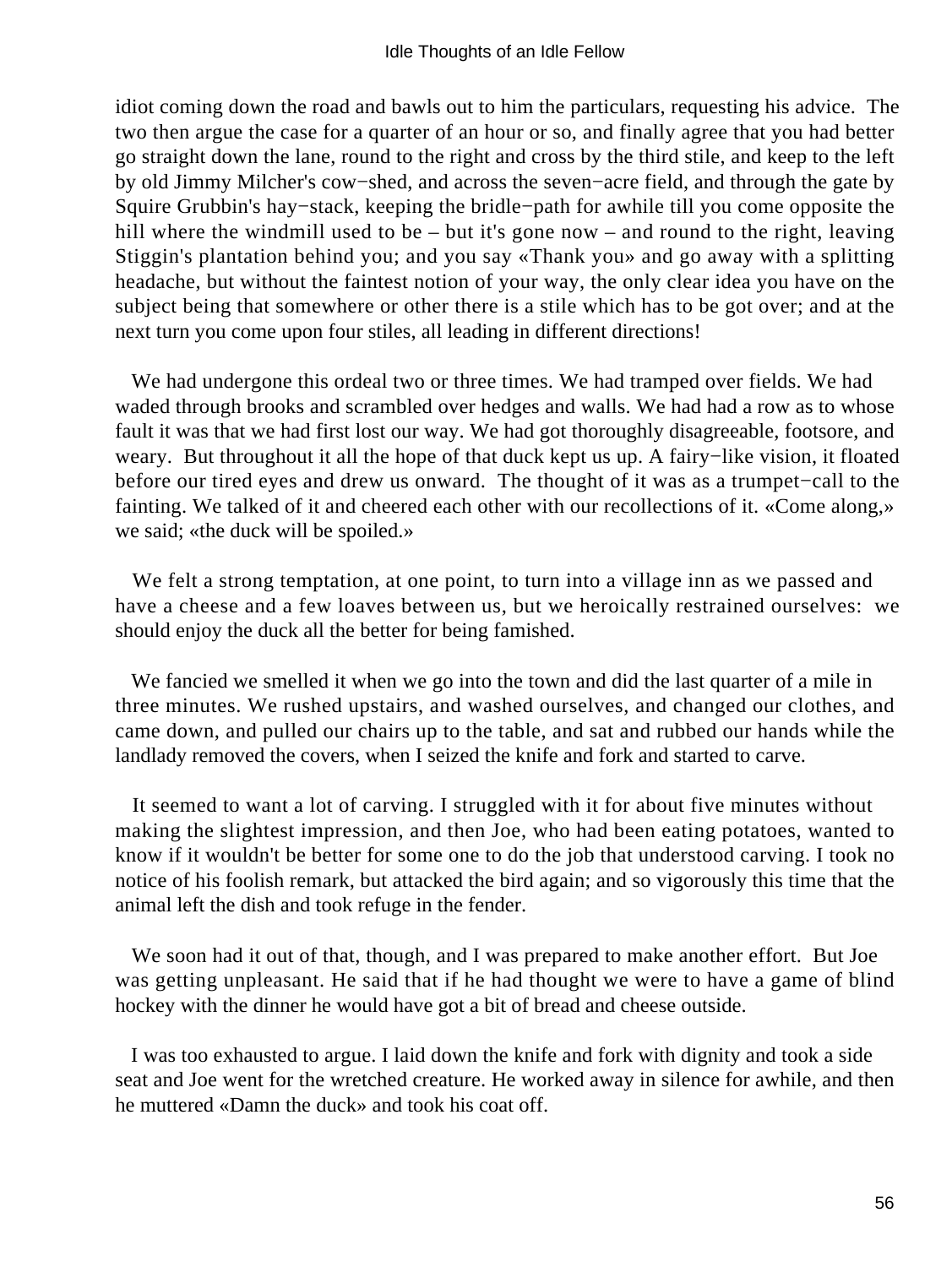We did break the thing up at length with the aid of a chisel, but it was perfectly impossible to eat it, and we had to make a dinner off the vegetables and an apple tart. We tried a mouthful of the duck, but it was like eating India−rubber.

 It was a wicked sin to kill that drake. But there! there's no respect for old institutions in this country.

 I started this paper with the idea of writing about eating and drinking, but I seem to have confined my remarks entirely to eating as yet. Well, you see, drinking is one of those subjects with which it is inadvisable to appear too well acquainted. The days are gone by when it was considered manly to go to bed intoxicated every night, and a clear head and a firm hand no longer draw down upon their owner the reproach of effeminacy. On the contrary, in these sadly degenerate days an evil−smelling breath, a blotchy face, a reeling gait, and a husky voice are regarded as the hall marks of the cad rather than or the gentleman.

 Even nowadays, though, the thirstiness of mankind is something supernatural. We are forever drinking on one excuse or another. A man never feels comfortable unless he has a glass before him. We drink before meals, and with meals, and after meals. We drink when we meet a friend, also when we part from a friend. We drink when we are talking, when we are reading, and when we are thinking. We drink one another's healths and spoil our own. We drink the queen, and the army, and the ladies, and everybody else that is drinkable; and I believe if the supply ran short we should drink our mothers−in−law.

 By the way, we never eat anybody's health, always drink it. Why should we not stand up now and then and eat a tart to somebody's success?

 To me, I confess the constant necessity of drinking under which the majority of men labor is quite unaccountable. I can understand people drinking to drown care or to drive away maddening thoughts well enough. I can understand the ignorant masses loving to soak themselves in drink – oh, yes, it's very shocking that they should, of course – very shocking to us who live in cozy homes, with all the graces and pleasures of life around us, that the dwellers in damp cellars and windy attics should creep from their dens of misery into the warmth and glare of the public−house bar, and seek to float for a brief space away from their dull world upon a Lethe stream of gin.

 But think, before you hold up your hands in horror at their ill−living, what «life» for these wretched creatures really means. Picture the squalid misery of their brutish existence, dragged on from year to year in the narrow, noisome room where, huddled like vermin in sewers, they welter, and sicken, and sleep; where dirt−grimed children scream and fight and sluttish, shrill−voiced women cuff, and curse, and nag; where the street outside teems with roaring filth and the house around is a bedlam of riot and stench.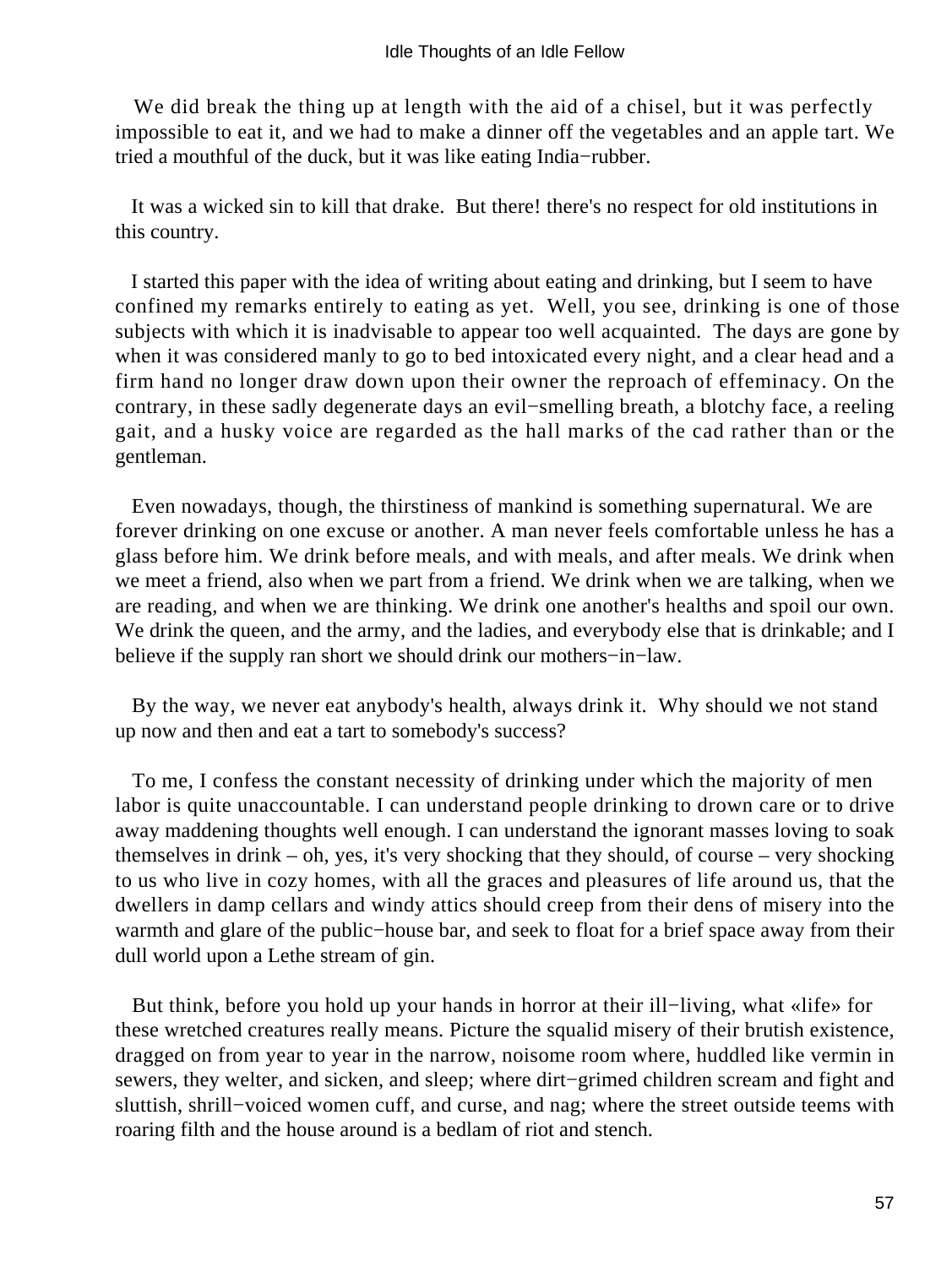Think what a sapless stick this fair flower of life must be to them, devoid of mind and soul. The horse in his stall scents the sweet hay and munches the ripe corn contentedly. The watch−dog in his kennel blinks at the grateful sun, dreams of a glorious chase over the dewy fields, and wakes with a yelp of gladness to greet a caressing hand. But the clod−like life of these human logs never knows one ray of light. From the hour when they crawl from their comfortless bed to the hour when they lounge back into it again they never live one moment of real life. Recreation, amusement, companionship, they know not the meaning of. Joy, sorrow, laughter, tears, love, friendship, longing, despair, are idle words to them. From the day when their baby eyes first look out upon their sordid world to the day when, with an oath, they close them forever and their bones are shoveled out of sight, they never warm to one touch of human sympathy, never thrill to a single thought, never start to a single hope. In the name of the God of mercy; let them pour the maddening liquor down their throats and feel for one brief moment that they live!

 Ah! we may talk sentiment as much as we like, but the stomach is the real seat of happiness in this world. The kitchen is the chief temple wherein we worship, its roaring fire is our vestal flame, and the cook is our great high−priest. He is a mighty magician and a kindly one. He soothes away all sorrow and care. He drives forth all enmity, gladdens all love. Our God is great and the cook is his prophet. Let us eat, drink, and be merry.

### ON **FURNISHED APARTMENTS.**

«Oh, you have some rooms to let.»

«Mother!»

«Well, what is it?»

«'Ere's a gentleman about the rooms.»

«Ask 'im in. I'll be up in a minute.»

«Will yer step inside, sir? Mother'll be up in a minute.»

 So you step inside and after a minute «mother» comes slowly up the kitchen stairs, untying her apron as she comes and calling down instructions to some one below about the potatoes.

 «Good−morning, sir,» says «mother,» with a washed−out smile. «Will you step this way, please?»

 «Oh, it's hardly worth while my coming up,» you say. «What sort of rooms are they, and how much?»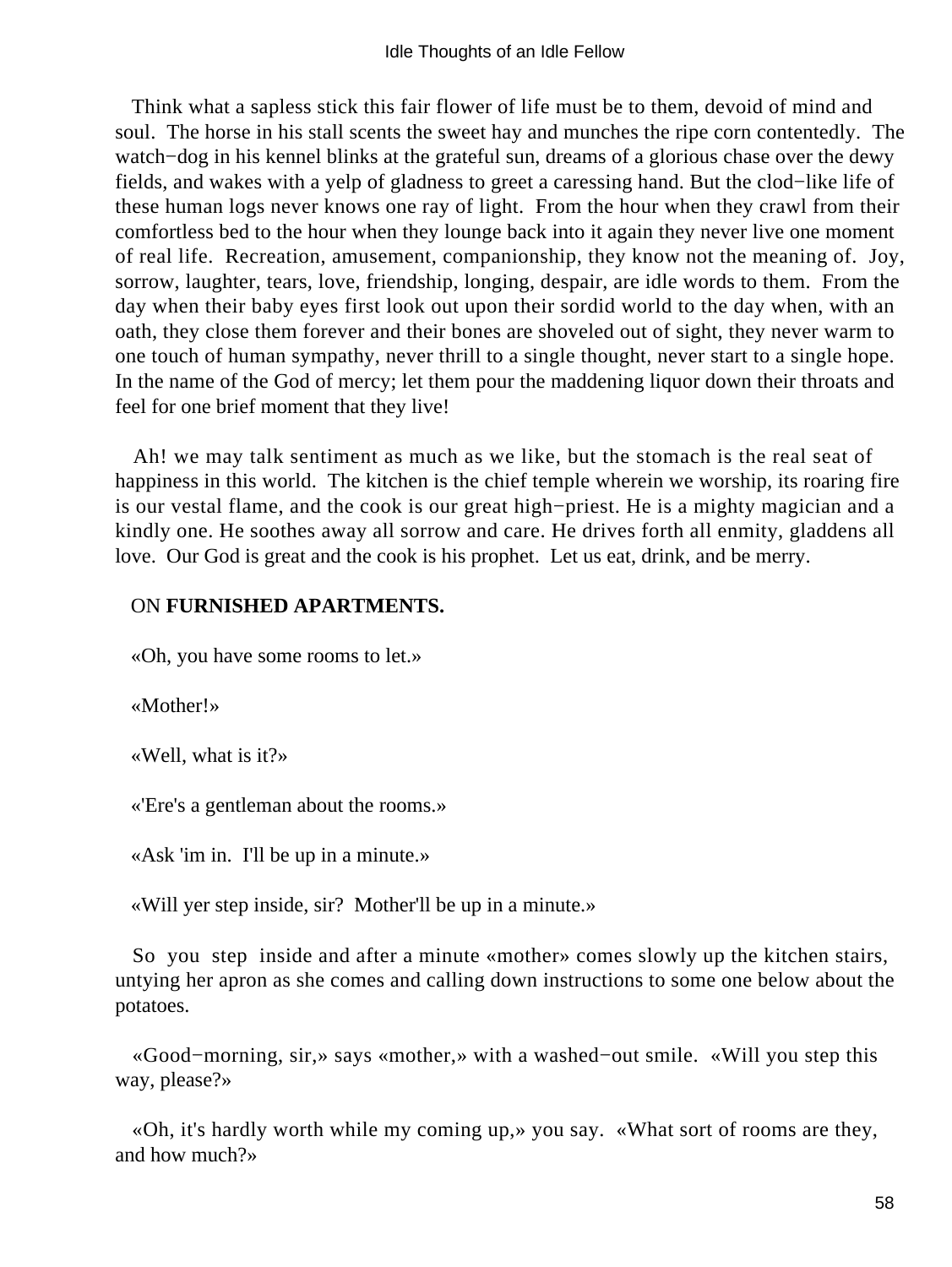«Well,» says the landlady, «if you'll step upstairs I'll show them to you.»

 So with a protesting murmur, meant to imply that any waste of time complained of hereafter must not be laid to your charge, you follow «mother» upstairs.

 At the first landing you run up against a pail and a broom, whereupon «mother» expatiates upon the unreliability of servant−girls, and bawls over the balusters for Sarah to come and take them away at once. When you get outside the rooms she pauses, with her hand upon the door, to explain to you that they are rather untidy just at present, as the last lodger left only yesterday; and she also adds that this is their cleaning−day – it always is. With this understanding you enter, and both stand solemnly feasting your eyes upon the scene before you. The rooms cannot be said to appear inviting. Even «mother's» face betrays no admiration. Untenanted «furnished apartments» viewed in the morning sunlight do not inspire cheery sensations. There is a lifeless air about them. It is a very different thing when you have settled down and are living in them. With your old familiar household gods to greet your gaze whenever you glance up, and all your little knick−knacks spread around you – with the photos of all the girls that you have loved and lost ranged upon the mantel−piece, and half a dozen disreputable−looking pipes scattered about in painfully prominent positions – with one carpet slipper peeping from beneath the coal−box and the other perched on the top of the piano – with the well−known pictures to hide the dingy walls, and these dear old friends, your books, higgledy−piggledy all over the place – with the bits of old blue china that your mother prized, and the screen she worked in those far by−gone days, when the sweet old face was laughing and young, and the white soft hair tumbled in gold−brown curls from under the coal−scuttle bonnet –

 Ah, old screen, what a gorgeous personage you must have been in your young days, when the tulips and roses and lilies (all growing from one stem) were fresh in their glistening sheen! Many a summer and winter have come and gone since then, my friend, and you have played with the dancing firelight until you have grown sad and gray. Your brilliant colors are fast fading now, and the envious moths have gnawed your silken threads. You are withering away like the dead hands that wove you. Do you ever think of those dead hands? You seem so grave and thoughtful sometimes that I almost think you do. Come, you and I and the deep−glowing embers, let us talk together. Tell me in your silent language what you remember of those young days, when you lay on my little mother's lap and her girlish fingers played with your rainbow tresses. Was there never a lad near sometimes – never a lad who would seize one of those little hands to smother it with kisses, and who would persist in holding it, thereby sadly interfering with the progress of your making? Was not your frail existence often put in jeopardy by this same clumsy, headstrong lad, who would toss you disrespectfully aside that he – not satisfied with one – might hold both hands and gaze up into the loved eyes? I can see that lad now through the haze of the flickering twilight. He is an eager bright−eyed boy, with pinching, dandy shoes and tight−fitting smalls, snowy shirt frill and stock, and – oh! such curly hair. A wild, light–hearted boy! Can he be the great, grave gentleman upon whose stick I used to ride crosslegged, the care−worn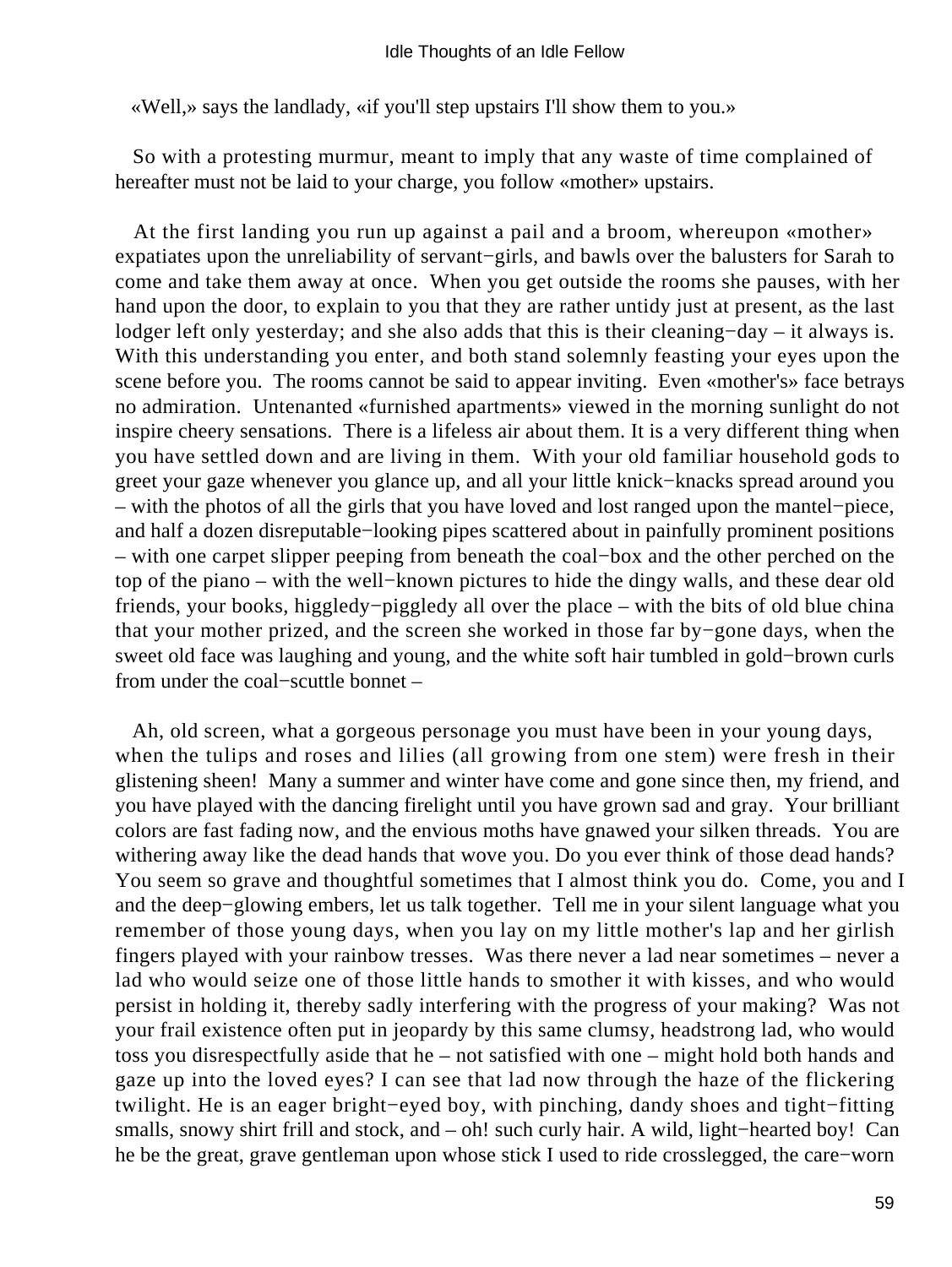man into whose thoughtful face I used to gaze with childish reverence and whom I used to call «father?» You say «yes,» old screen; but are you quite sure? It is a serious charge you are bringing. Can it be possible? Did he have to kneel down in those wonderful smalls and pick you up and rearrange you before he was forgiven and his curly head smoothed by my mother's little hand? Ah! old screen, and did the lads and the lassies go making love fifty years ago just as they do now? Are men and women so unchanged? Did little maidens' hearts beat the same under pearl−embroidered bodices as they do under Mother Hubbard cloaks? Have steel casques and chimney−pot hats made no difference to the brains that work beneath them? Oh, Time! great Chronos! and is this your power? Have you dried up seas and leveled mountains and left the tiny human heart−strings to defy you? Ah, yes! they were spun by a Mightier than thou, and they stretch beyond your narrow ken, for their ends are made fast in eternity. Ay, you may mow down the leaves and the blossoms, but the roots of life lie too deep for your sickle to sever. You refashion Nature's garments, but you cannot vary by a jot the throbbings of her pulse. The world rolls round obedient to your laws, but the heart of man is not of your kingdom, for in its birthplace «a thousand years are but as yesterday.»

 I am getting away, though, I fear, from my «furnished apartments,» and I hardly know how to get back. But I have some excuse for my meanderings this time. It is a piece of old furniture that has led me astray, and fancies gather, somehow, round old furniture, like moss around old stones. One's chairs and tables get to be almost part of one's life and to seem like quiet friends. What strange tales the wooden−headed old fellows could tell did they but choose to speak! At what unsuspected comedies and tragedies have they not assisted! What bitter tears have been sobbed into that old sofa cushion! What passionate whisperings the settee must have overheard!

 New furniture has no charms for me compared with old. It is the old things that we love – the old faces, the old books, the old jokes. New furniture can make a palace, but it takes old furniture to make a home. Not merely old in itself – lodging−house furniture generally is that – but it must be old to us, old in associations and recollections. The furniture of furnished apartments, however ancient it may be in reality, is new to our eyes, and we feel as though we could never get on with it. As, too, in the case of all fresh acquaintances, whether wooden or human (and there is very little difference between the two species sometimes), everything impresses you with its worst aspect. The knobby wood−work and shiny horse−hair covering of the easy−chair suggest anything but ease. The mirror is smoky. The curtains want washing. The carpet is frayed. The table looks as if it would go over the instant anything was rested on it. The grate is cheerless, the wall−paper hideous. The ceiling appears to have had coffee spilt all over it, and the ornaments – well, they are worse than the wallpaper.

 There must surely be some special and secret manufactory for the production of lodging−house ornaments. Precisely the same articles are to be found at every lodging−house all over the kingdom, and they are never seen anywhere else. There are the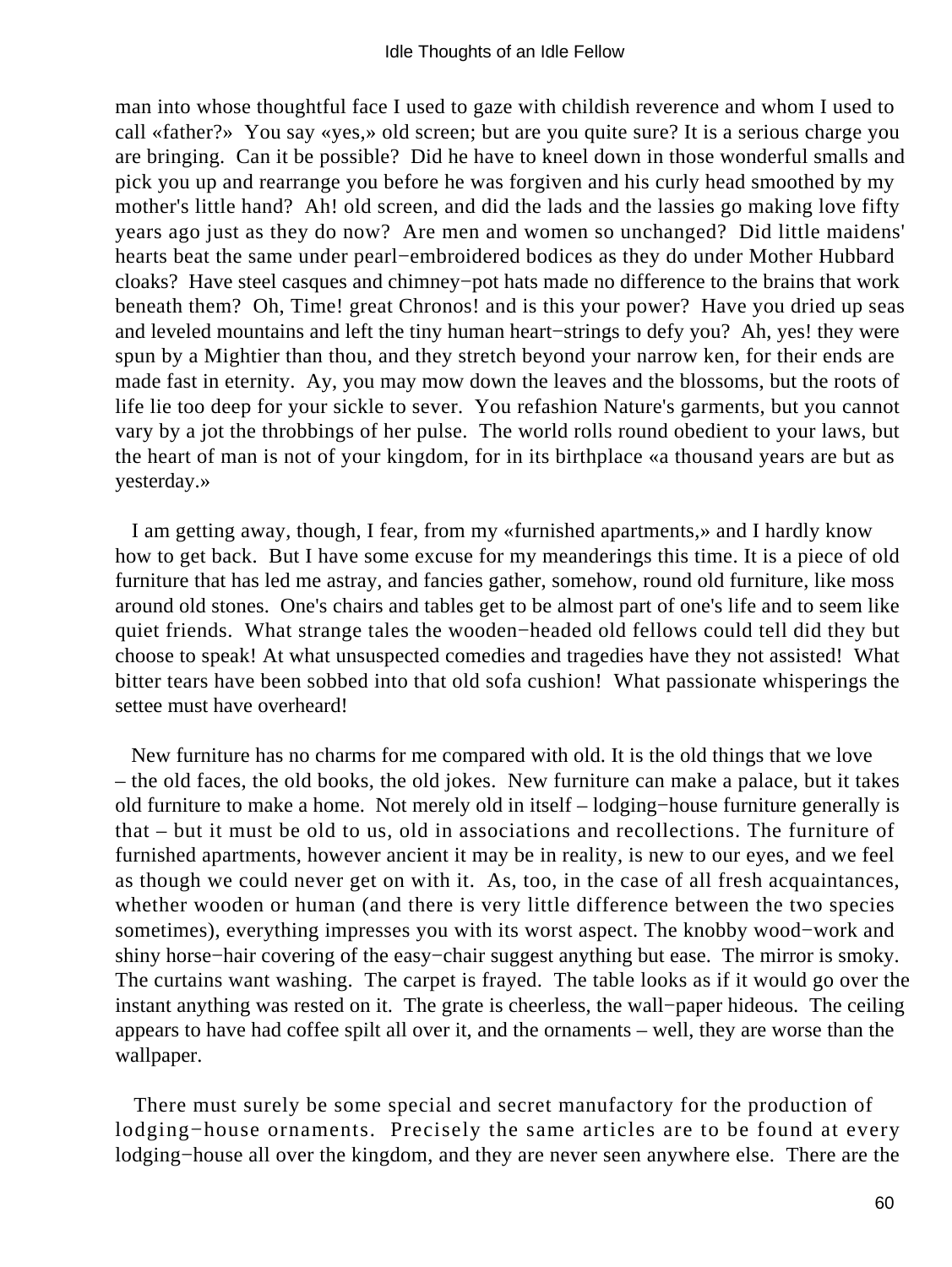two – what do you call them? they stand one at each end of the mantel−piece, where they are never safe, and they are hung round with long triangular slips of glass that clank against one another and make you nervous. In the commoner class of rooms these works of art are supplemented by a couple of pieces of china which might each be meant to represent a cow sitting upon its hind legs, or a model of the temple of Diana at Ephesus, or a dog, or anything else you like to fancy. Somewhere about the room you come across a bilious−looking object, which at first you take to be a lump of dough left about by one of the children, but which on scrutiny seems to resemble an underdone cupid. This thing the landlady calls a statue. Then there is a «sampler» worked by some idiot related to the family, a picture of the «Huguenots,» two or three Scripture texts, and a highly framed and glazed certificate to the effect that the father has been vaccinated, or is an Odd Fellow, or something of that sort.

You examine these various attractions and then dismally ask what the rent is.

«That's rather a good deal,» you say on hearing the figure.

 «Well, to tell you the truth,» answers the landlady with a sudden burst of candor, «I've always had» (mentioning a sum a good deal in excess of the first−named amount), «and before that I used to have» (a still higher figure).

 What the rent of apartments must have been twenty years ago makes one shudder to think of. Every landlady makes you feel thoroughly ashamed of yourself by informing you, whenever the subject crops up, that she used to get twice as much for her rooms as you are paying. Young men lodgers of the last generation must have been of a wealthier class than they are now, or they must have ruined themselves. I should have had to live in an attic.

 Curious, that in lodgings the rule of life is reversed. The higher you get up in the world the lower you come down in your lodgings. On the lodging−house ladder the poor man is at the top, the rich man underneath. You start in the attic and work your way down to the first floor.

 A good many great men have lived in attics and some have died there. Attics, says the dictionary, are «places where lumber is stored,» and the world has used them to store a good deal of its lumber in at one time or another. Its preachers and painters and poets, its deep−browed men who will find out things, its fire−eyed men who will tell truths that no one wants to hear – these are the lumber that the world hides away in its attics. Haydn grew up in an attic and Chatterton starved in one. Addison and Goldsmith wrote in garrets. Faraday and De Quincey knew them well. Dr. Johnson camped cheerfully in them, sleeping soundly – too soundly sometimes – upon their trundle−beds, like the sturdy old soldier of fortune that he was, inured to hardship and all careless of himself. Dickens spent his youth among them, Morland his old age – alas! a drunken, premature old age. Hans Andersen, the fairy king, dreamed his sweet fancies beneath their sloping roofs. Poor, wayward−hearted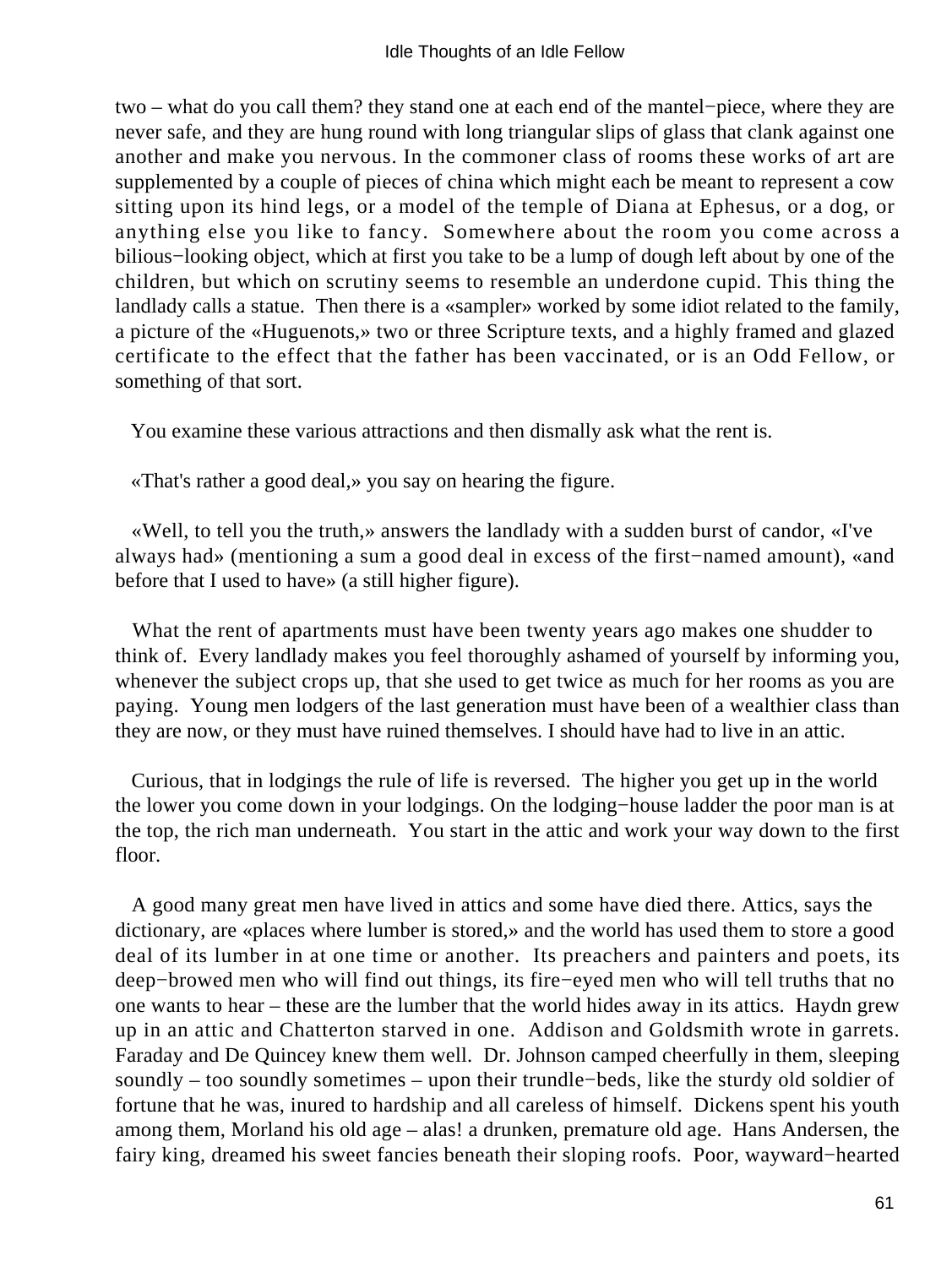Collins leaned his head upon their crazy tables; priggish Benjamin Franklin; Savage, the wrong−headed, much troubled when he could afford any softer bed than a doorstep; young Bloomfield, «Bobby» Burns, Hogarth, Watts the engineer – the roll is endless. Ever since the habitations of men were reared two stories high has the garret been the nursery of genius.

 No one who honors the aristocracy of mind can feel ashamed of acquaintanceship with them. Their damp−stained walls are sacred to the memory of noble names. If all the wisdom of the world and all its art – all the spoils that it has won from nature, all the fire that it has snatched from heaven – were gathered together and divided into heaps, and we could point and say, for instance, these mighty truths were flashed forth in the brilliant *salon* amid the ripple of light laughter and the sparkle of bright eyes; and this deep knowledge was dug up in the quiet study, where the bust of Pallas looks serenely down on the leather−scented shelves; and this heap belongs to the crowded street; and that to the daisied field – the heap that would tower up high above the rest as a mountain above hills would be the one at which we should look up and say: this noblest pile of all – these glorious paintings and this wondrous music, these trumpet words, these solemn thoughts, these daring deeds, they were forged and fashioned amid misery and pain in the sordid squalor of the city garret. There, from their eyries, while the world heaved and throbbed below, the kings of men sent forth their eagle thoughts to wing their flight through the ages. There, where the sunlight streaming through the broken panes fell on rotting boards and crumbling walls; there, from their lofty thrones, those rag−clothed Joves have hurled their thunderbolts and shaken, before now, the earth to its foundations.

 Huddle them up in your lumber−rooms, oh, world! Shut them fast in and turn the key of poverty upon them. Weld close the bars, and let them fret their hero lives away within the narrow cage. Leave them there to starve, and rot, and die. Laugh at the frenzied beatings of their hands against the door. Roll onward in your dust and noise and pass them by, forgotten.

 But take care lest they turn and sting you. All do not, like the fabled phoenix, warble sweet melodies in their agony; sometimes they spit venom – venom you must breathe whether you will or no, for you cannot seal their mouths, though you may fetter their limbs. You can lock the door upon them, but they burst open their shaky lattices and call out over the house−tops so that men cannot but hear. You hounded wild Rousseau into the meanest garret of the Rue St. Jacques and jeered at his angry shrieks. But the thin, piping tones swelled a hundred years later into the sullen roar of the French Revolution, and civilization to this day is quivering to the reverberations of his voice.

 As for myself, however, I like an attic. Not to live in: as residences they are inconvenient. There is too much getting up and down stairs connected with them to please me. It puts one unpleasantly in mind of the tread−mill. The form of the ceiling offers too many facilities for bumping your head and too few for shaving. And the note of the tomcat as he sings to his love in the stilly night outside on the tiles becomes positively distasteful when heard so near.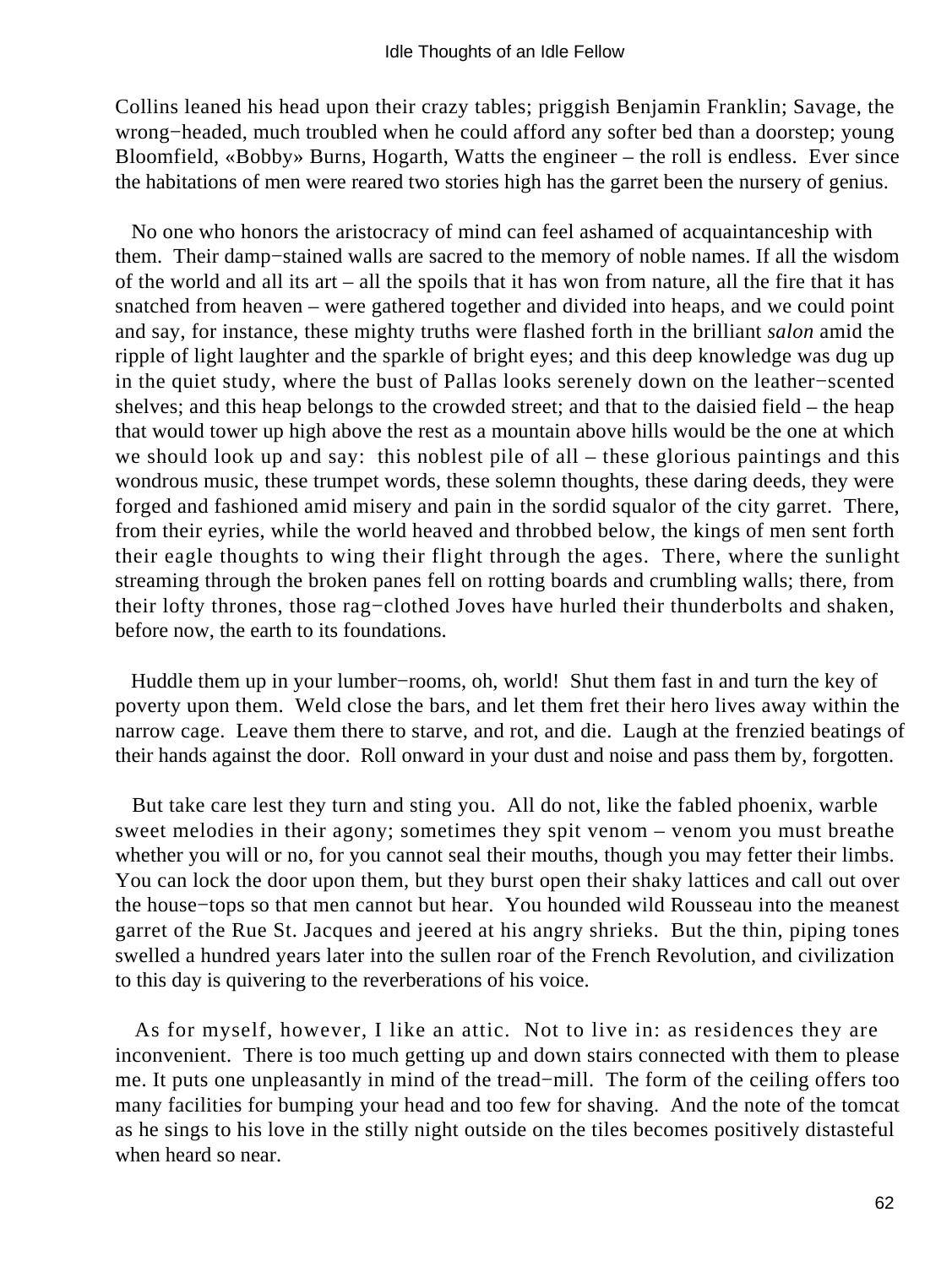No, for living in give me a suit of rooms on the first floor of a Piccadilly mansion (I wish somebody would!); but for thinking in let me have an attic up ten flights of stairs in the densest quarter of the city. I have all Herr Teufelsdrockh's affection for attics. There is a sublimity about their loftiness. I love to «sit at ease and look down upon the wasps' nest beneath;» to listen to the dull murmur of the human tide ebbing and flowing ceaselessly through the narrow streets and lanes below. How small men seem, how like a swarm of ants sweltering in endless confusion on their tiny hill! How petty seems the work on which they are hurrying and skurrying! How childishly they jostle against one another and turn to snarl and scratch! They jabber and screech and curse, but their puny voices do not reach up here. They fret, and fume, and rage, and pant, and die; «but I, mein Werther, sit above it all; I am alone with the stars.»

 The most extraordinary attic I ever came across was one a friend and I once shared many years ago. Of all eccentrically planned things, from Bradshaw to the maze at Hampton Court, that room was the most eccentric. The architect who designed it must have been a genius, though I cannot help thinking that his talents would have been better employed in contriving puzzles than in shaping human habitations. No figure in Euclid could give any idea of that apartment. It contained seven corners, two of the walls sloped to a point, and the window was just over the fireplace. The only possible position for the bedstead was between the door and the cupboard. To get anything out of the cupboard we had to scramble over the bed, and a large percentage of the various commodities thus obtained was absorbed by the bedclothes. Indeed, so many things were spilled and dropped upon the bed that toward night−time it had become a sort of small cooperative store. Coal was what it always had most in stock. We used to keep our coal in the bottom part of the cupboard, and when any was wanted we had to climb over the bed, fill a shovelful, and then crawl back. It was an exciting moment when we reached the middle of the bed. We would hold our breath, fix our eyes upon the shovel, and poise ourselves for the last move. The next instant we, and the coals, and the shovel, and the bed would be all mixed up together.

 I've heard of the people going into raptures over beds of coal. We slept in one every night and were not in the least stuck up about it.

 But our attic, unique though it was, had by no means exhausted the architect's sense of humor. The arrangement of the whole house was a marvel of originality. All the doors opened outward, so that if any one wanted to leave a room at the same moment that you were coming downstairs it was unpleasant for you. There was no ground−floor – its ground−floor belonged to a house in the next court, and the front door opened direct upon a flight of stairs leading down to the cellar. Visitors on entering the house would suddenly shoot past the person who had answered the door to them and disappear down these stairs. Those of a nervous temperament used to imagine that it was a trap laid for them, and would shout murder as they lay on their backs at the bottom till somebody came and picked them up.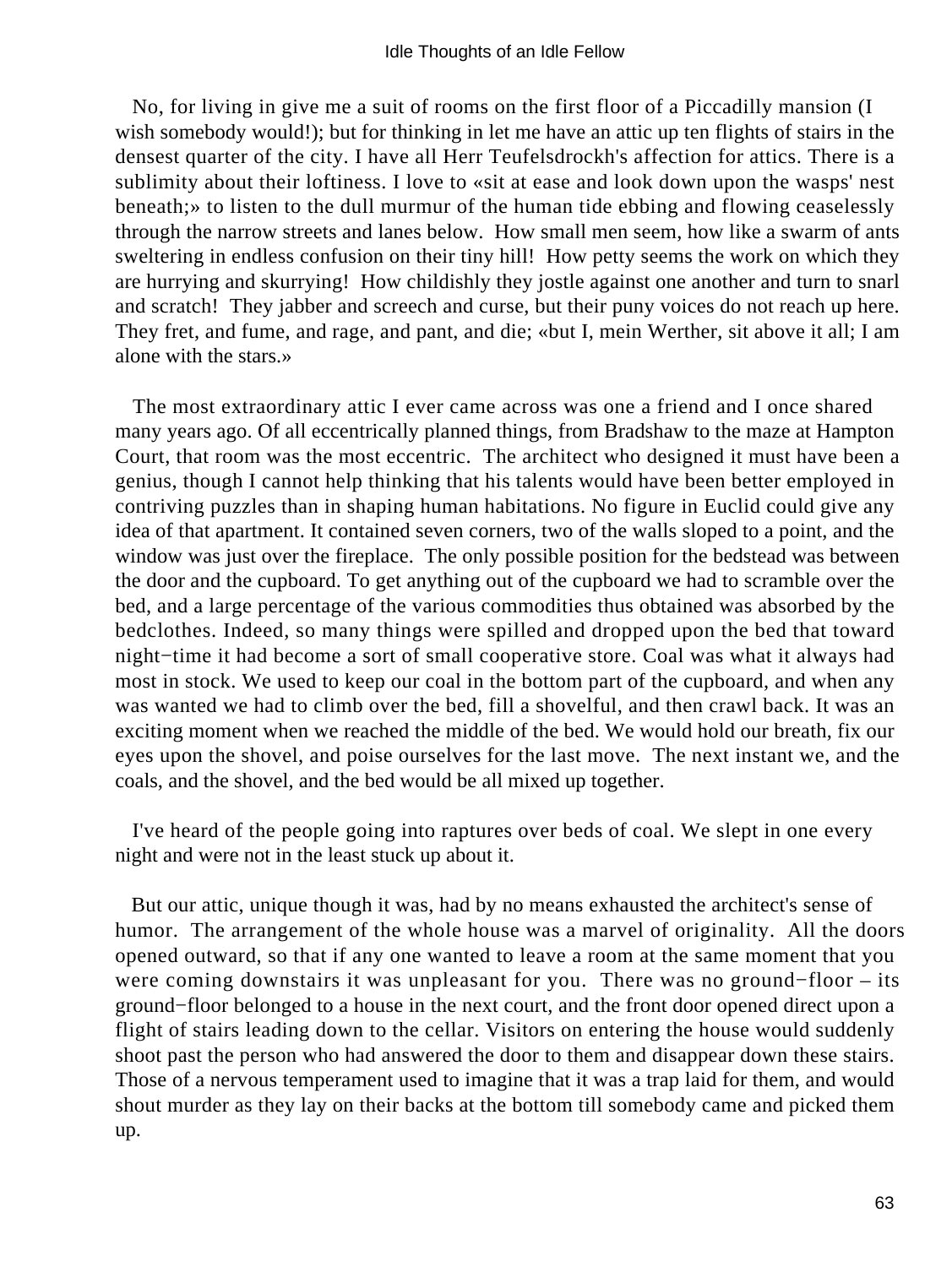It is a long time ago now that I last saw the inside of an attic. I have tried various floors since but I have not found that they have made much difference to me. Life tastes much the same, whether we quaff it from a golden goblet or drink it out of a stone mug. The hours come laden with the same mixture of joy and sorrow, no matter where we wait for them. A waistcoat of broadcloth or of fustian is alike to an aching heart, and we laugh no merrier on velvet cushions than we did on wooden chairs. Often have I sighed in those low−ceilinged rooms, yet disappointments have come neither less nor lighter since I quitted them. Life works upon a compensating balance, and the happiness we gain in one direction we lose in another. As our means increase, so do our desires; and we ever stand midway between the two. When we reside in an attic we enjoy a supper of fried fish and stout. When we occupy the first floor it takes an elaborate dinner at the Continental to give us the same amount of satisfaction.

### ON **DRESS AND DEPORTMENT.**

 They say – people who ought to be ashamed of themselves do – that the consciousness of being well dressed imparts a blissfulness to the human heart that religion is powerless to bestow. I am afraid these cynical persons are sometimes correct. I know that when I was a very young man (many, many years ago, as the story−books say) and wanted cheering up, I used to go and dress myself in all my best clothes. If I had been annoyed in any manner – if my washerwoman had discharged me, for instance; or my blank−verse poem had been returned for the tenth time, with the editor's compliments «and regrets that owing to want of space he is unable to avail himself of kind offer;» or I had been snubbed by the woman I loved as man never loved before – by the way, it's really extraordinary what a variety of ways of loving there must be. We all do it as it was never done before. I don't know how our great−grandchildren will manage. They will have to do it on their heads by their time if they persist in not clashing with any previous method.

 Well, as I was saying, when these unpleasant sort of things happened and I felt crushed, I put on all my best clothes and went out. It brought back my vanishing self−esteem. In a glossy new hat and a pair of trousers with a fold down the front (carefully preserved by keeping them under the bed – I don't mean on the floor, you know, but between the bed and the mattress), I felt I was somebody and that there were other washerwomen: ay, and even other girls to love, and who would perhaps appreciate a clever, good−looking young fellow. I didn't care; that was my reckless way. I would make love to other maidens. I felt that in those clothes I could do it.

 They have a wonderful deal to do with courting, clothes have. It is half the battle. At all events, the young man thinks so, and it generally takes him a couple of hours to get himself up for the occasion. His first half−hour is occupied in trying to decide whether to wear his light suit with a cane and drab billycock, or his black tails with a chimney−pot hat and his new umbrella. He is sure to be unfortunate in either decision. If he wears his light suit and takes the stick it comes on to rain, and he reaches the house in a damp and muddy condition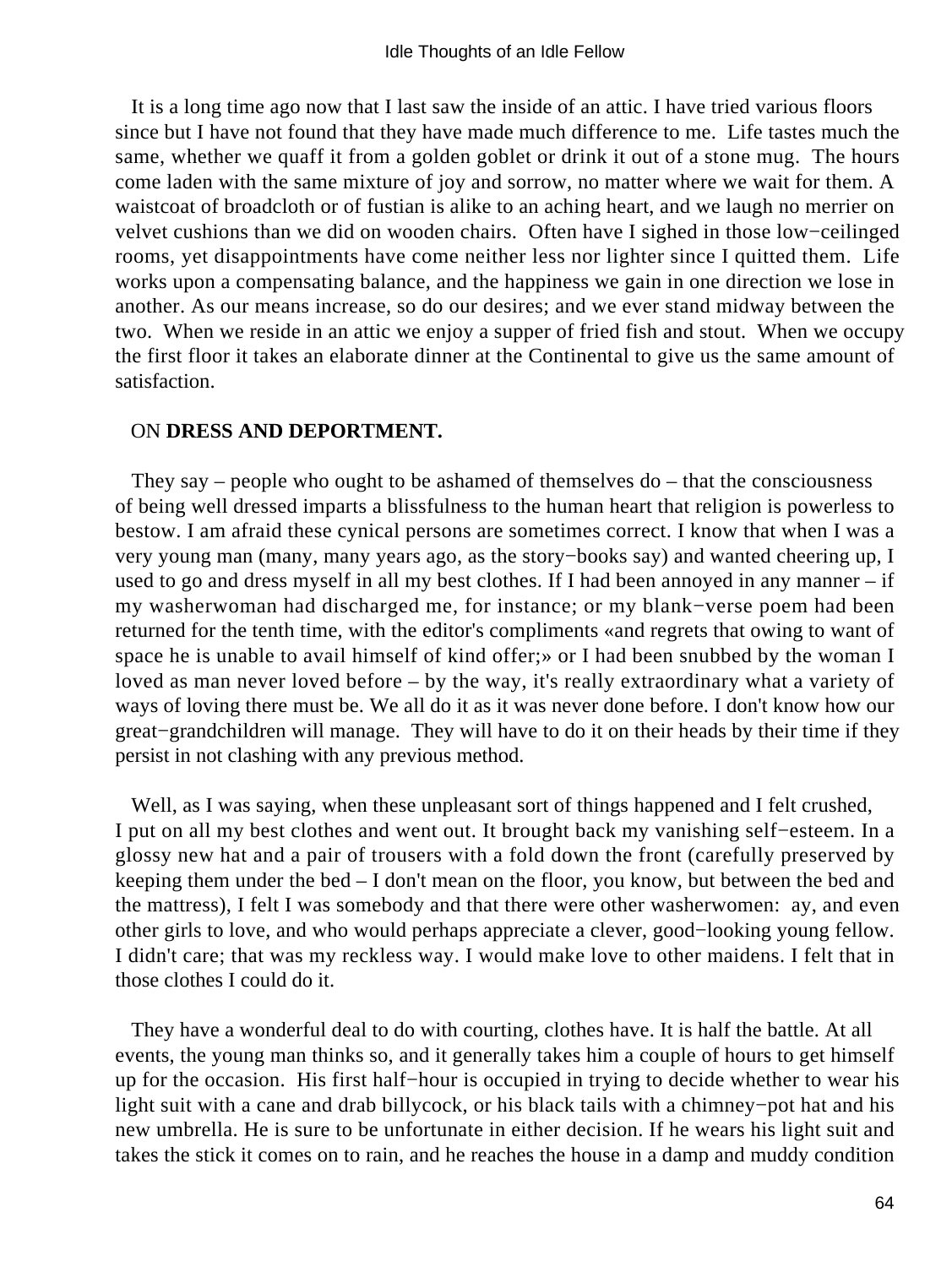and spends the evening trying to hide his boots. If, on the other hand, he decides in favor of the top hat and umbrella – nobody would ever dream of going out in a top hat without an umbrella; it would be like letting baby (bless it!) toddle out without its nurse. How I do hate a top hat! One lasts me a very long while, I can tell you. I only wear it when – well, never mind when I wear it. It lasts me a very long while. I've had my present one five years. It was rather old−fashioned last summer, but the shape has come round again now and I look quite stylish.

 But to return to our young man and his courting. If he starts off with the top hat and umbrella the afternoon turns out fearfully hot, and the perspiration takes all the soap out of his mustache and converts the beautifully arranged curl over his forehead into a limp wisp resembling a lump of seaweed. The Fates are never favorable to the poor wretch. If he does by any chance reach the door in proper condition, she has gone out with her cousin and won't be back till late.

 How a young lover made ridiculous by the gawkiness of modern costume must envy the picturesque gallants of seventy years ago! Look at them (on the Christmas cards), with their curly hair and natty hats, their well−shaped legs incased in smalls, their dainty Hessian boots, their ruffling frills, their canes and dangling seals. No wonder the little maiden in the big poke−bonnet and the light−blue sash casts down her eyes and is completely won. Men could win hearts in clothes like that. But what can you expect from baggy trousers and a monkeyjacket?

 Clothes have more effect upon us than we imagine. Our deportment depends upon our dress. Make a man get into seedy, worn−out rags, and he will skulk along with his head hanging down, like a man going out to fetch his own supper beer. But deck out the same article in gorgeous raiment and fine linen, and he will strut down the main thoroughfare, swinging his cane and looking at the girls as perky as a bantam cock.

 Clothes alter our very nature. A man could not help being fierce and daring with a plume in his bonnet, a dagger in his belt, and a lot of puffy white things all down his sleeves. But in an ulster he wants to get behind a lamp−post and call police.

 I am quite ready to admit that you can find sterling merit, honest worth, deep affection, and all such like virtues of the roast−beef−and−plum−pudding school as much, and perhaps more, under broadcloth and tweed as ever existed beneath silk and velvet; but the spirit of that knightly chivalry that «rode a tilt for lady's love» and «fought for lady's smiles» needs the clatter of steel and the rustle of plumes to summon it from its grave between the dusty folds of tapestry and underneath the musty leaves of moldering chronicles.

 The world must be getting old, I think; it dresses so very soberly now. We have been through the infant period of humanity, when we used to run about with nothing on but a long, loose robe, and liked to have our feet bare. And then came the rough, barbaric age, the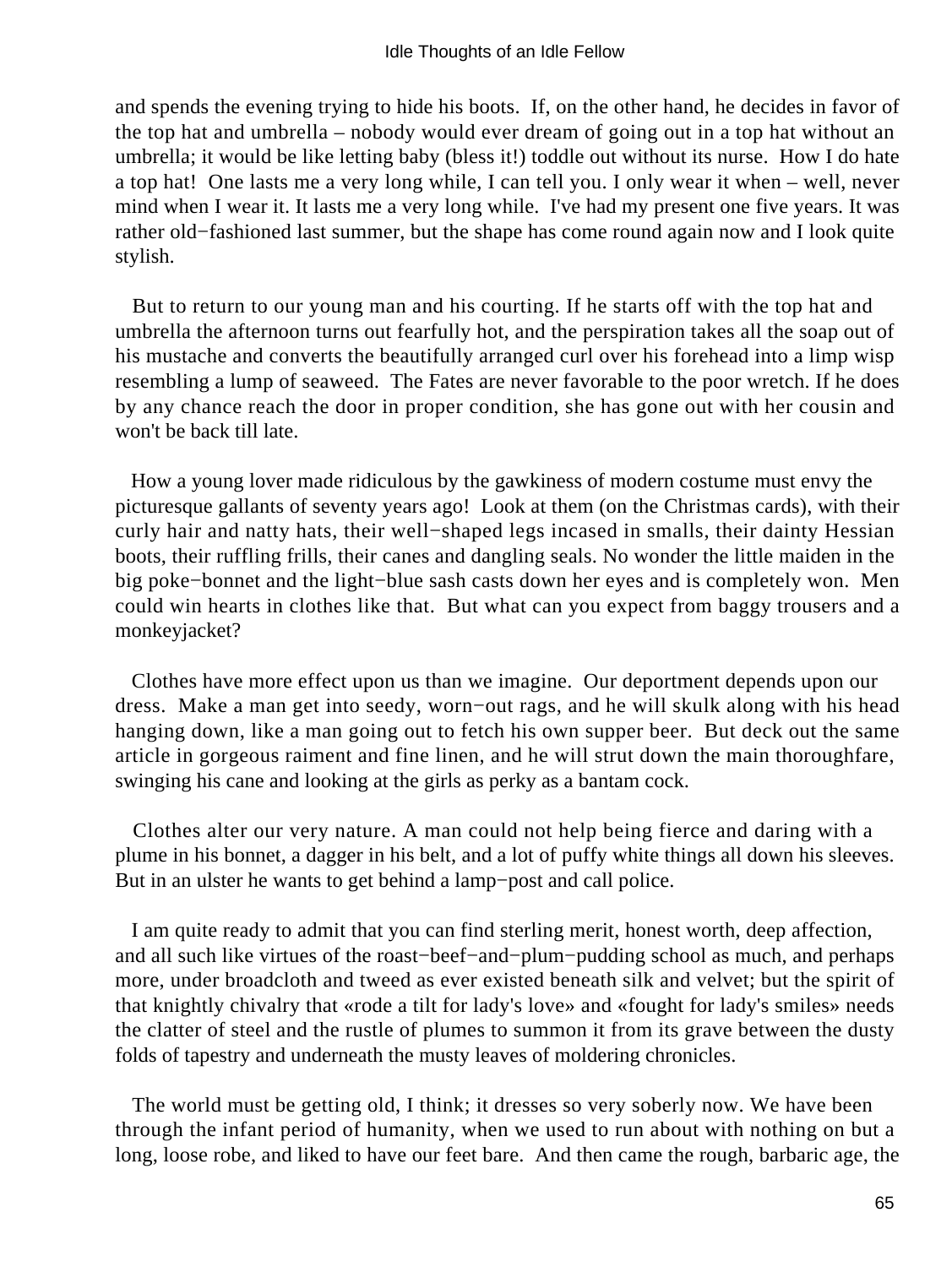boyhood of our race. We didn't care what we wore then, but thought it nice to tattoo ourselves all over, and we never did our hair. And after that the world grew into a young man and became foppish. It decked itself in flowing curls and scarlet doublets, and went courting, and bragging, and bouncing – making a brave show.

 But all those merry, foolish days of youth are gone, and we are very sober, very solemn – and very stupid, some say – now. The world is a grave, middle−aged gentleman in this nineteenth century, and would be shocked to see itself with a bit of finery on. So it dresses in black coats and trousers, and black hats, and black boots, and, dear me, it is such a very respectable gentleman – to think it could ever have gone gadding about as a troubadour or a knight−errant, dressed in all those fancy colors! Ah, well! we are more sensible in this age.

 Or at least we think ourselves so. It is a general theory nowadays that sense and dullness go together.

 Goodness is another quality that always goes with blackness. Very good people indeed, you will notice, dress altogether in black, even to gloves and neckties, and they will probably take to black shirts before long. Medium goods indulge in light trousers on week−days, and some of them even go so far as to wear fancy waistcoats. On the other hand, people who care nothing for a future state go about in light suits; and there have been known wretches so abandoned as to wear a white hat. Such people, however, are never spoken of in genteel society, and perhaps I ought not to have referred to them here.

 By the way, talking of light suits, have you ever noticed how people stare at you the first time you go out in a new light suit They do not notice it so much afterward. The population of London have got accustomed to it by the third time you wear it. I say «you,» because I am not speaking from my own experience. I do not wear such things at all myself. As I said, only sinful people do so.

 I wish, though, it were not so, and that one could be good, and respectable, and sensible without making one's self a guy. I look in the glass sometimes at my two long, cylindrical bags (so picturesquely rugged about the knees), my stand−up collar and billycock hat, and wonder what right I have to go about making God's world hideous. Then wild and wicked thoughts come into my heart. I don't want to be good and respectable. (I never can be sensible, I'm told; so that don't matter.) I want to put on lavender−colored tights, with red velvet breeches and a green doublet slashed with yellow; to have a light−blue silk cloak on my shoulder, and a black eagle's plume waving from my hat, and a big sword, and a falcon, and a lance, and a prancing horse, so that I might go about and gladden the eyes of the people. Why should we all try to look like ants crawling over a dust−heap? Why shouldn't we dress a little gayly? I am sure if we did we should be happier. True, it is a little thing, but we are a little race, and what is the use of our pretending otherwise and spoiling fun? Let philosophers get themselves up like old crows if they like. But let me be a butterfly.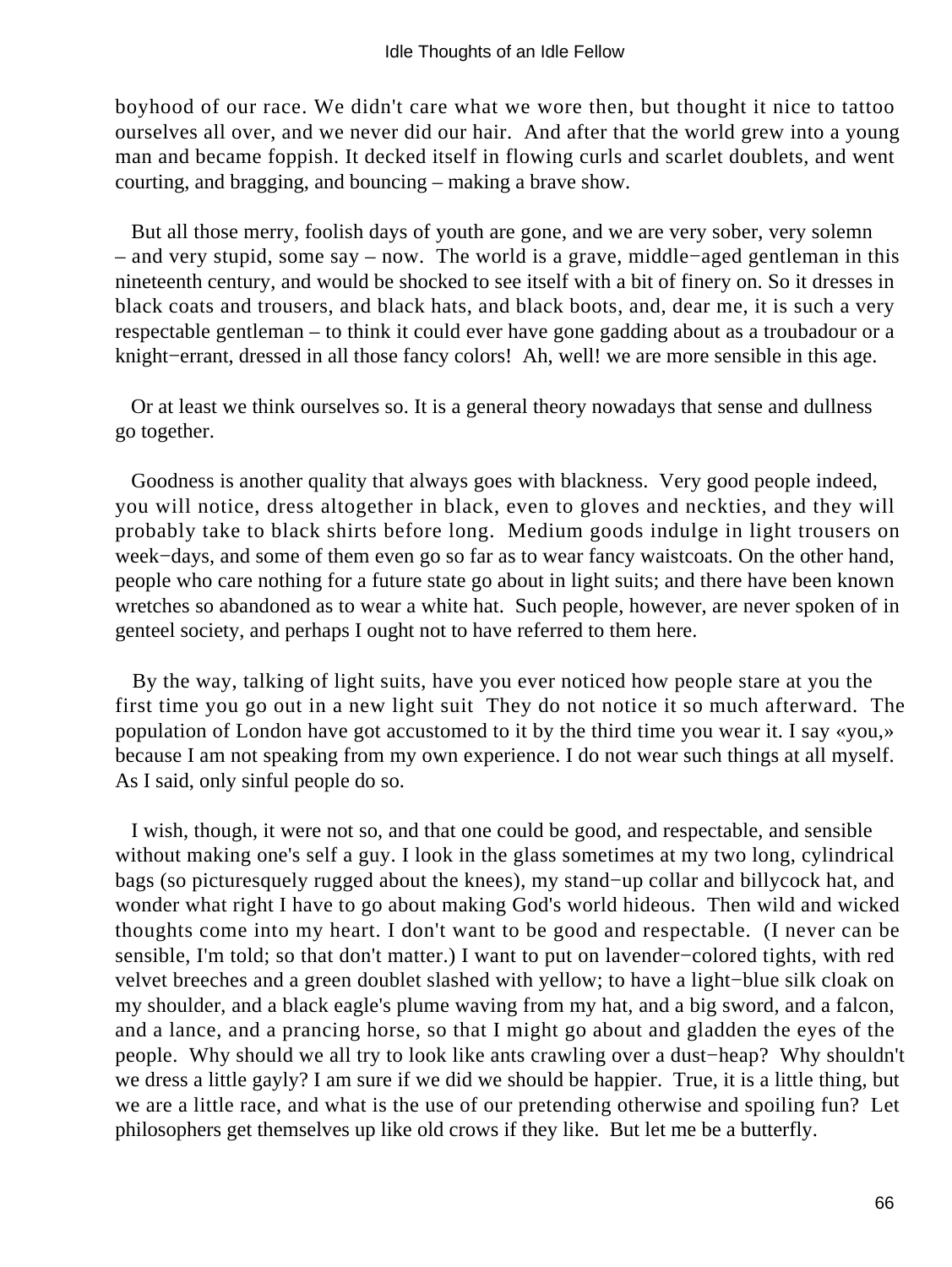Women, at all events, ought to dress prettily. It is their duty. They are the flowers of the earth and were meant to show it up. We abuse them a good deal, we men; but, goodness knows, the old world would be dull enough without their dresses and fair faces. How they brighten up every place they come into! What a sunny commotion they – relations, of course – −make in our dingy bachelor chambers! and what a delightful litter their ribbons and laces, and gloves and hats, and parasols and 'kerchiefs make! It is as if a wandering rainbow had dropped in to pay us a visit.

 It is one of the chief charms of the summer, to my mind, the way our little maids come out in pretty colors. I like to see the pink and blue and white glancing between the trees, dotting the green fields, and flashing back the sunlight. You can see the bright colors such a long way off. There are four white dresses climbing a hill in front of my window now. I can see them distinctly, though it is three miles away. I thought at first they were mile−stones out for a lark. It's so nice to be able to see the darlings a long way off. Especially if they happen to be your wife and your mother−in−law.

 Talking of fields and mile−stones reminds me that I want to say, in all seriousness, a few words about women's boots. The women of these islands all wear boots too big for them. They can never get a boot to fit. The bootmakers do not keep sizes small enough.

 Over and over again have I known women sit down on the top rail of a stile and declare they could not go a step further because their boots hurt them so; and it has always been the same complaint – too big.

 It is time this state of things was altered. In the name of the husbands and fathers of England, I call upon the bootmakers to reform. Our wives, our daughters, and our cousins are not to be lamed and tortured with impunity. Why cannot «narrow twos» be kept more in stock? That is the size I find most women take.

 The waist−band is another item of feminine apparel that is always too big. The dressmakers make these things so loose that the hooks and eyes by which they are fastened burst off, every now and then, with a report like thunder.

Why women suffer these wrongs – why they do not insist in having their clothes made small enough for them I cannot conceive. It can hardly be that they are disinclined to trouble themselves about matters of mere dress, for dress is the one subject that they really do think about. It is the only topic they ever get thoroughly interested in, and they talk about it all day long. If you see two women together, you may bet your bottom dollar they are discussing their own or their friends' clothes. You notice a couple of child−like beings conversing by a window, and you wonder what sweet, helpful words are falling from their sainted lips. So you move nearer and then you hear one say:

«So I took in the waist−band and let out a seam, and it fits beautifully now.»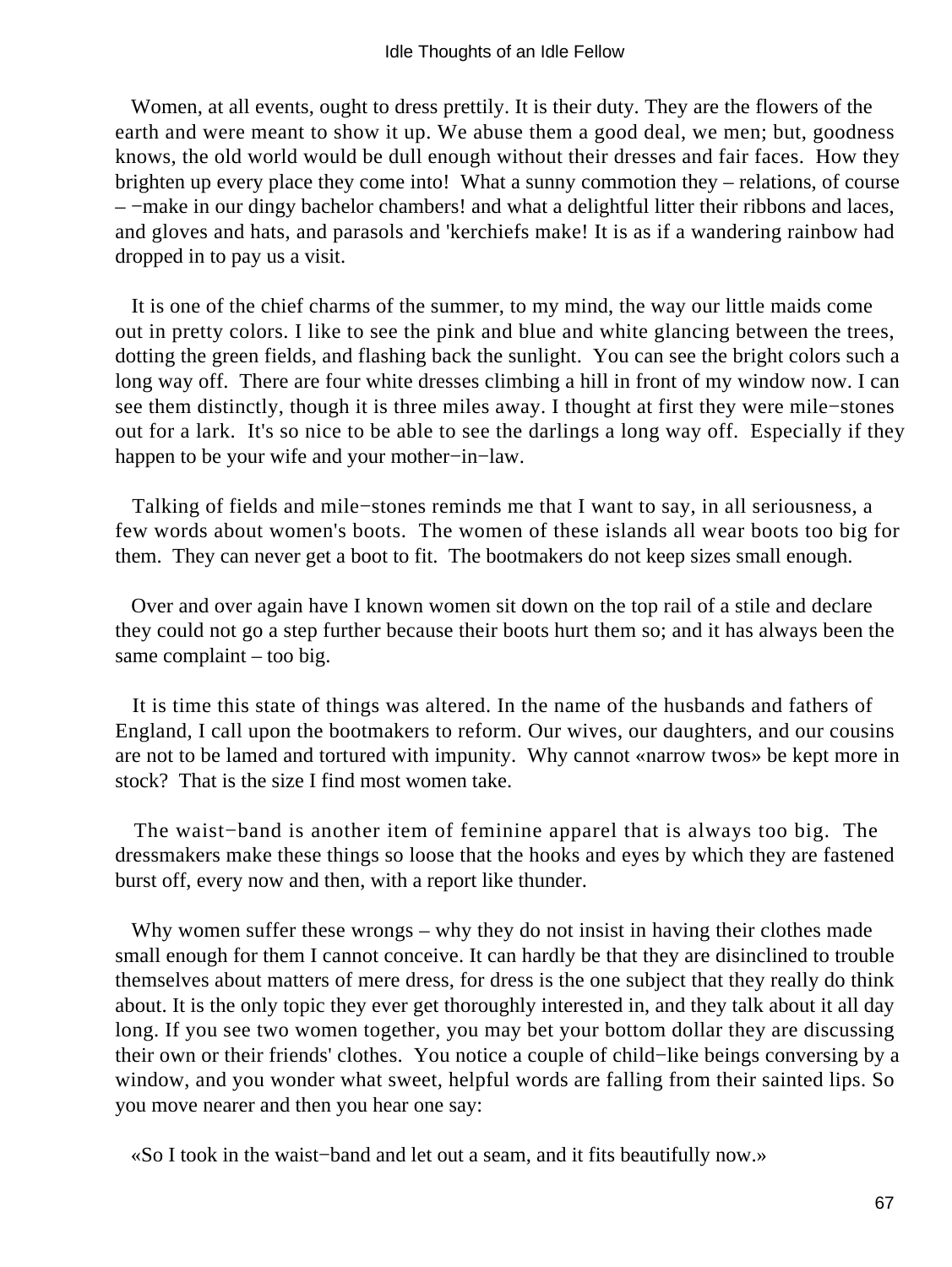«Well,» says the other, «I shall wear my plum−colored body to the Jones', with a yellow plastron; and they've got some lovely gloves at Puttick's, only one and eleven pence.»

 I went for a drive through a part of Derbyshire once with a couple of ladies. It was a beautiful bit of country, and they enjoyed themselves immensely. They talked dressmaking the whole time.

 «Pretty view, that,» I would say, waving my umbrella round. «Look at those blue distant hills! That little white speck, nestling in the woods, is Chatsworth, and over there  $-\infty$ 

«Yes, very pretty indeed,» one would reply. «Well, why not get a yard of sarsenet?»

«What, and leave the skirt exactly as it is?»

«Certainly. What place d'ye call this?»

 Then I would draw their attention to the fresh beauties that kept sweeping into view, and they would glance round and say «charming,» «sweetly pretty,» and immediately go off into raptures over each other's pocket−handkerchiefs, and mourn with one another over the decadence of cambric frilling.

 I believe if two women were cast together upon a desert island, they would spend each day arguing the respective merits of sea−shells and birds' eggs considered as trimmings, and would have a new fashion in fig−leaves every month.

 Very young men think a good deal about clothes, but they don't talk about them to each other. They would not find much encouragement. A fop is not a favorite with his own sex. Indeed, he gets a good deal more abuse from them than is necessary. His is a harmless failing and it soon wears out. Besides, a man who has no foppery at twenty will be a slatternly, dirty−collar, unbrushed−coat man at forty. A little foppishness in a young man is good; it is human. I like to see a young cock ruffle his feathers, stretch his neck, and crow as if the whole world belonged to him. I don't like a modest, retiring man. Nobody does – not really, however much they may prate about modest worth and other things they do not understand.

 A meek deportment is a great mistake in the world. Uriah Heap's father was a very poor judge of human nature, or he would not have told his son, as he did, that people liked humbleness. There is nothing annoys them more, as a rule. Rows are half the fun of life, and you can't have rows with humble, meek−answering individuals. They turn away our wrath, and that is just what we do not want. We want to let it out. We have worked ourselves up into a state of exhilarating fury, and then just as we are anticipating the enjoyment of a vigorous set−to, they spoil all our plans with their exasperating humility.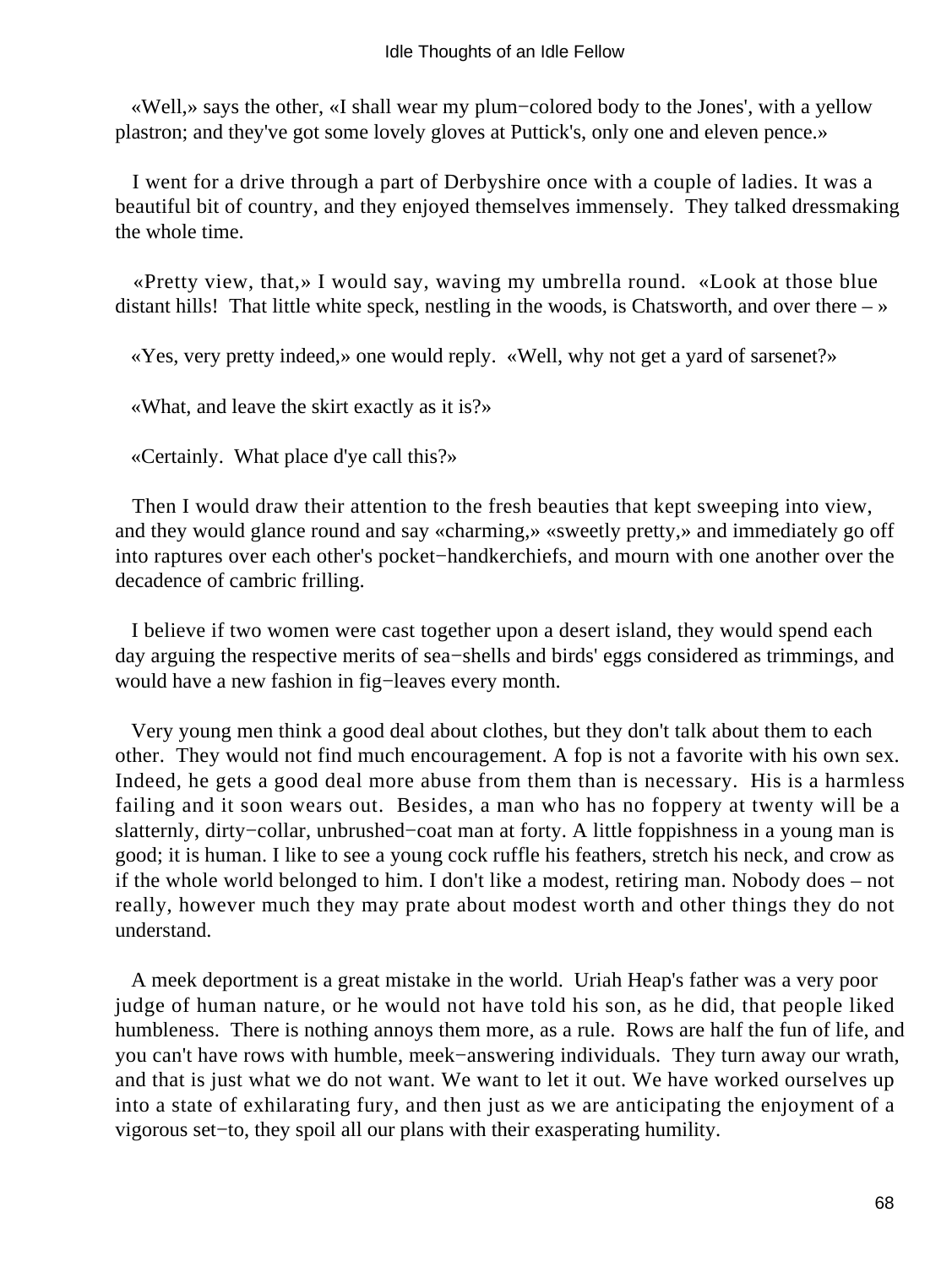Xantippe's life must have been one long misery, tied to that calmly irritating man, Socrates. Fancy a married woman doomed to live on from day to day without one single quarrel with her husband! A man ought to humor his wife in these things.

 Heaven knows their lives are dull enough, poor girls. They have none of the enjoyments we have. They go to no political meetings; they may not even belong to the local amateur parliament; they are excluded from smoking−carriages on the Metropolitan Railway, and they never see a comic paper – or if they do, they do not know it is comic: nobody tells them.

 Surely, with existence such a dreary blank for them as this, we might provide a little row for their amusement now and then, even if we do not feel inclined for it ourselves. A really sensible man does so and is loved accordingly, for it is little acts of kindness such as this that go straight to a woman's heart. It is such like proofs of loving self−sacrifice that make her tell her female friends what a good husband he was – after he is dead.

 Yes, poor Xantippe must have had a hard time of it. The bucket episode was particularly sad for her. Poor woman! she did think she would rouse him up a bit with that. She had taken the trouble to fill the bucket, perhaps been a long way to get specially dirty water. And she waited for him. And then to be met in such a way, after all! Most likely she sat down and had a good cry afterward. It must have seemed all so hopeless to the poor child; and for all we know she had no mother to whom she could go and abuse him.

 What was it to her that her husband was a great philosopher? Great philosophy don't count in married life.

 There was a very good little boy once who wanted to go to sea. And the captain asked him what he could do. He said he could do the multiplication−table backward and paste sea−weed in a book; that he knew how many times the word «begat» occurred in the Old Testament; and could recite «The Boy Stood on the Burning Deck» and Wordsworth's «We Are Seven.»

«Werry good – werry good, indeed,» said the man of the sea, «and ken ye kerry coals?»

 It is just the same when you want to marry. Great ability is not required so much as little usefulness. Brains are at a discount in the married state. There is no demand for them, no appreciation even. Our wives sum us up according to a standard of their own, in which brilliancy of intellect obtains no marks. Your lady and mistress is not at all impressed by your cleverness and talent, my dear reader – not in the slightest. Give her a man who can do an errand neatly, without attempting to use his own judgment over it or any nonsense of that kind; and who can be trusted to hold a child the right way up, and not make himself objectionable whenever there is lukewarm mutton for dinner. That is the sort of a husband a sensible woman likes; not one of your scientific or literary nuisances, who go upsetting the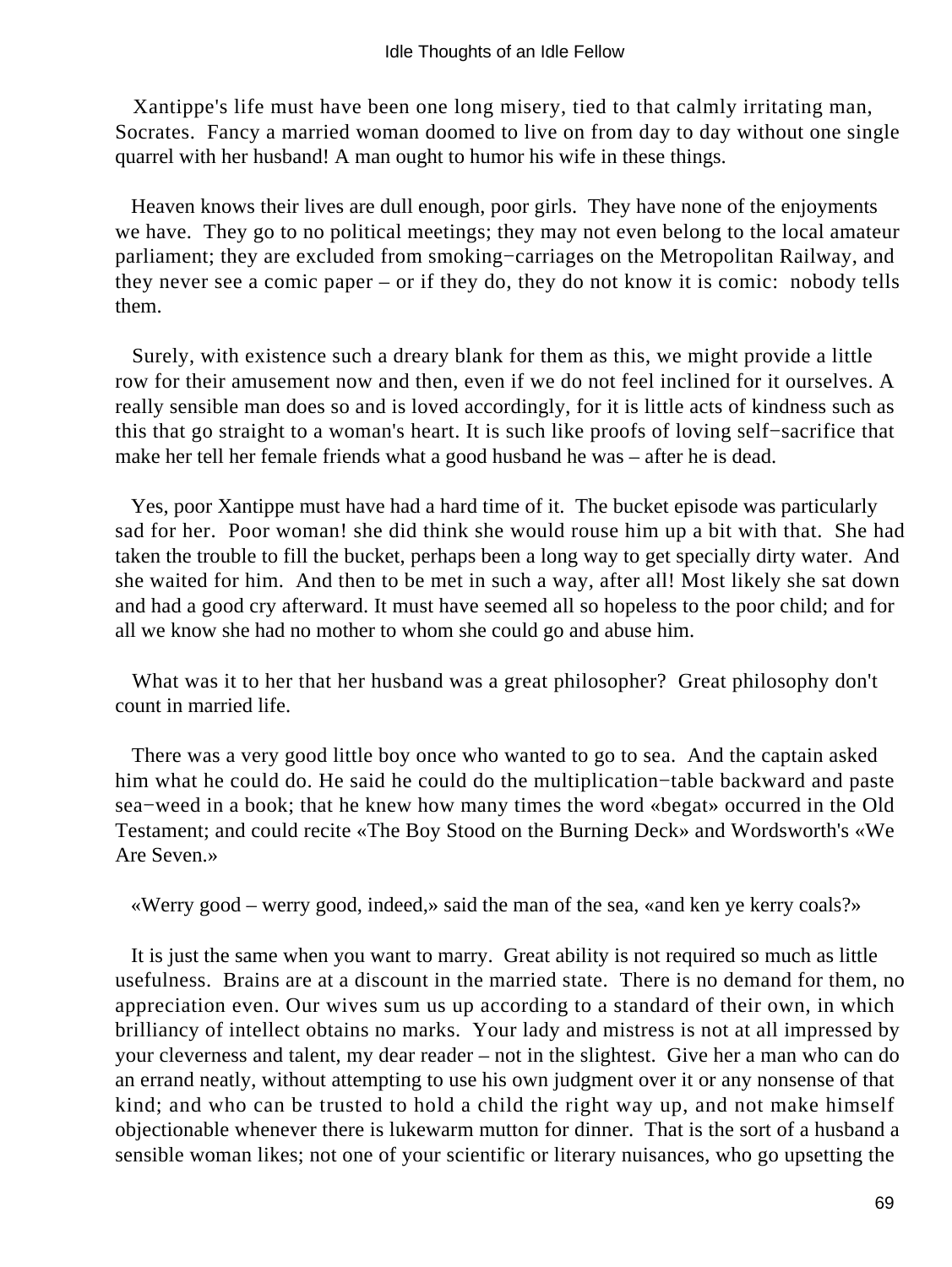whole house and putting everybody out with their foolishness.

### ON **MEMORY.**

 $\le$ I remember, I remember, In the days of chill November, How the blackbird on the  $-\infty$ I forget the rest. It is the beginning of the first piece of poetry I ever learned; for

 «Hey, diddle diddle, The cat and the fiddle,» I take no note of, it being of a frivolous character and lacking in the qualities of true poetry. I collected fourpence by the recital of «I remember, I remember.» I knew it was fourpence, because they told me that if I kept it until I got twopence more I should have sixpence, which argument, albeit undeniable, moved me not, and the money was squandered, to the best of my recollection, on the very next morning, although upon what memory is a blank.

 That is just the way with Memory; nothing that she brings to us is complete. She is a willful child; all her toys are broken. I remember tumbling into a huge dust−hole when a very small boy, but I have not the faintest recollection of ever getting out again; and if memory were all we had to trust to, I should be compelled to believe I was there still.

 At another time – some years later – I was assisting at an exceedingly interesting love scene; but the only thing about it I can call to mind distinctly is that at the most critical moment somebody suddenly opened the door and said, «Emily, you're wanted,» in a sepulchral tone that gave one the idea the police had come for her. All the tender words she said to me and all the beautiful things I said to her are utterly forgotten.

 Life altogether is but a crumbling ruin when we turn to look behind: a shattered column here, where a massive portal stood; the broken shaft of a window to mark my lady's bower; and a moldering heap of blackened stones where the glowing flames once leaped, and over all the tinted lichen and the ivy clinging green.

 For everything looms pleasant through the softening haze of time. Even the sadness that is past seems sweet. Our boyish days look very merry to us now, all nutting, hoop, and gingerbread. The snubbings and toothaches and the Latin verbs are all forgotten – the Latin verbs especially. And we fancy we were very happy when we were hobbledehoys and loved; and we wish that we could love again. We never think of the heartaches, or the sleepless nights, or the hot dryness of our throats, when she said she could never be anything to us but a sister – as if any man wanted more sisters!

 Yes, it is the brightness, not the darkness, that we see when we look back. The sunshine casts no shadows on the past. The road that we have traversed stretches very fair behind us. We see not the sharp stones. We dwell but on the roses by the wayside, and the strong briers that stung us are, to our distant eyes, but gentle tendrils waving in the wind. God be thanked that it is so – that the ever−lengthening chain of memory has only pleasant links, and that the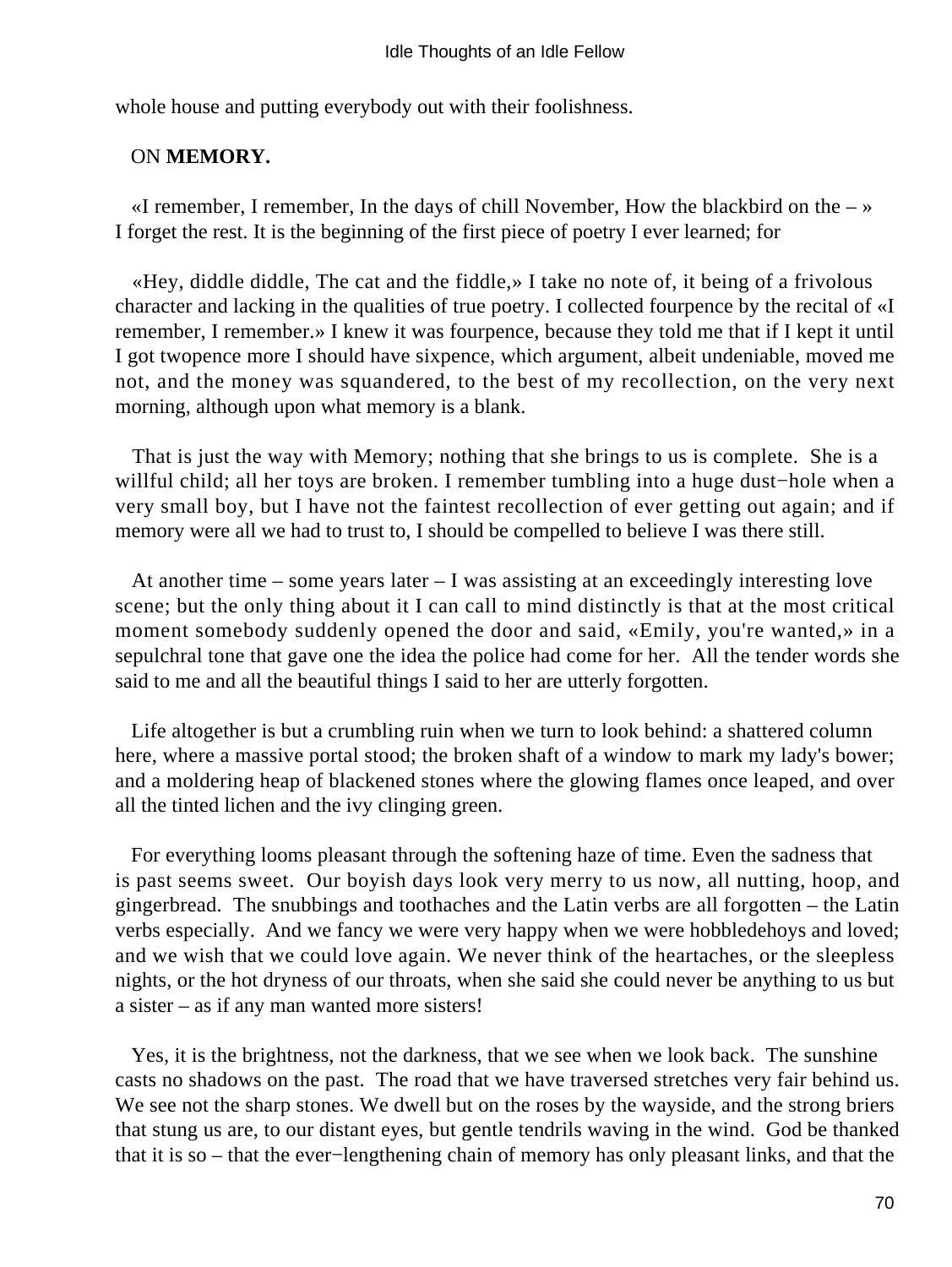bitterness and sorrow of to−day are smiled at on the morrow.

 It seems as though the brightest side of everything were also its highest and best, so that as our little lives sink back behind us into the dark sea of forgetfulness, all that which is the lightest and the most gladsome is the last to sink, and stands above the waters, long in sight, when the angry thoughts and smarting pain are buried deep below the waves and trouble us no more.

 It is this glamour of the past, I suppose, that makes old folk talk so much nonsense about the days when they were young. The world appears to have been a very superior sort of place then, and things were more like what they ought to be. Boys were boys then, and girls were very different. Also winters were something like winters, and summers not at all the wretched−things we get put off with nowadays. As for the wonderful deeds people did in those times and the extraordinary events that happened, it takes three strong men to believe half of them.

 I like to hear one of the old boys telling all about it to a party of youngsters who he knows cannot contradict him. It is odd if, after awhile, he doesn't swear that the moon shone every night when he was a boy, and that tossing mad bulls in a blanket was the favorite sport at his school.

 It always has been and always will be the same. The old folk of our grandfathers' young days sang a song bearing exactly the same burden; and the young folk of to−day will drone out precisely similar nonsense for the aggravation of the next generation. «Oh, give me back the good old days of fifty years ago,» has been the cry ever since Adam's fifty−first birthday. Take up the literature of 1835, and you will find the poets and novelists asking for the same impossible gift as did the German Minnesingers long before them and the old Norse Saga writers long before that. And for the same thing sighed the early prophets and the philosophers of ancient Greece. From all accounts, the world has been getting worse and worse ever since it was created. All I can say is that it must have been a remarkably delightful place when it was first opened to the public, for it is very pleasant even now if you only keep as much as possible in the sunshine and take the rain good−temperedly.

 Yet there is no gainsaying but that it must have been somewhat sweeter in that dewy morning of creation, when it was young and fresh, when the feet of the tramping millions had not trodden its grass to dust, nor the din of the myriad cities chased the silence forever away. Life must have been noble and solemn to those free−footed, loose−robed fathers of the human race, walking hand in hand with God under the great sky. They lived in sunkissed tents amid the lowing herds. They took their simple wants from the loving hand of Nature. They toiled and talked and thought; and the great earth rolled around in stillness, not yet laden with trouble and wrong.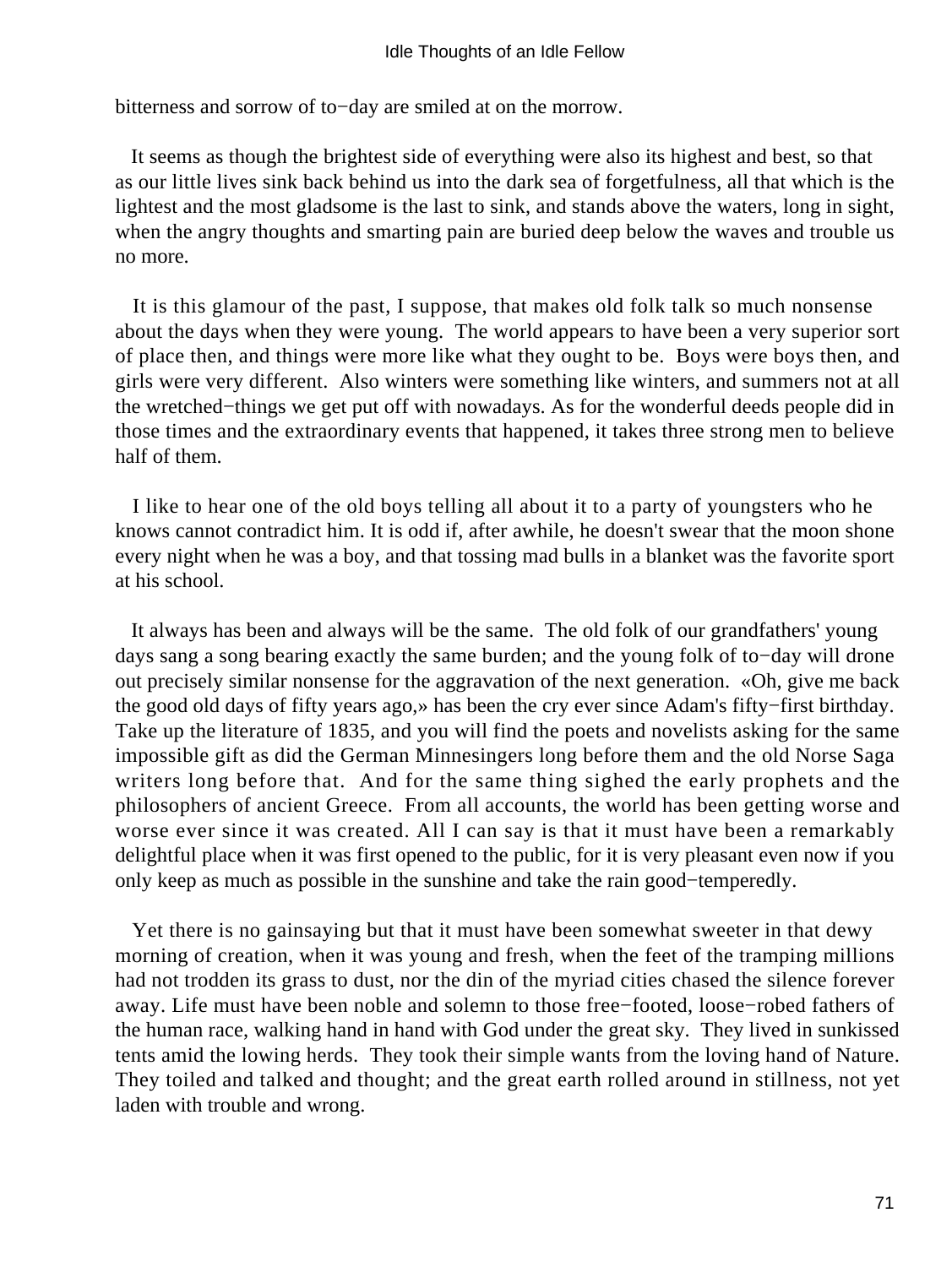Those days are past now. The quiet childhood of Humanity, spent in the far−off forest glades and by the murmuring rivers, is gone forever; and human life is deepening down to manhood amid tumult, doubt, and hope. Its age of restful peace is past. It has its work to finish and must hasten on. What that work may be – what this world's share is in the great design – we know not, though our unconscious hands are helping to accomplish it. Like the tiny coral insect working deep under the dark waters, we strive and struggle each for our own little ends, nor dream of the vast fabric we are building up for God.

 Let us have done with vain regrets and longings for the days that never will be ours again. Our work lies in front, not behind us; and «Forward!» is our motto. Let us not sit with folded hands, gazing upon the past as if it were the building; it is but the foundation. Let us not waste heart and life thinking of what might have been and forgetting the may be that lies before us. Opportunities flit by while we sit regretting the chances we have lost, and the happiness that comes to us we heed not, because of the happiness that is gone.

 Years ago, when I used to wander of an evening from the fireside to the pleasant land of fairy−tales, I met a doughty knight and true. Many dangers had he overcome, in many lands had been; and all men knew him for a brave and well−tried knight, and one that knew not fear; except, maybe, upon such seasons when even a brave man might feel afraid and yet not be ashamed. Now, as this knight one day was pricking wearily along a toilsome road, his heart misgave him and was sore within him because of the trouble of the way. Rocks, dark and of a monstrous size, hung high above his head, and like enough it seemed unto the knight that they should fall and he lie low beneath them. Chasms there were on either side, and darksome caves wherein fierce robbers lived, and dragons, very terrible, whose jaws dripped blood. And upon the road there hung a darkness as of night. So it came over that good knight that he would no more press forward, but seek another road, less grievously beset with difficulty unto his gentle steed. But when in haste he turned and looked behind, much marveled our brave knight, for lo! of all the way that he had ridden there was naught for eye to see; but at his horse's heels there yawned a mighty gulf, whereof no man might ever spy the bottom, so deep was that same gulf. Then when Sir Ghelent saw that of going back there was none, he prayed to good Saint Cuthbert, and setting spurs into his steed rode forward bravely and most joyously. And naught harmed him.

 There is no returning on the road of life. The frail bridge of time on which we tread sinks back into eternity at every step we take. The past is gone from us forever. It is gathered in and garnered. It belongs to us no more. No single word can ever be unspoken; no single step retraced. Therefore it beseems us as true knights to prick on bravely, not idly weep because we cannot now recall.

 A new life begins for us with every second. Let us go forward joyously to meet it. We must press on whether we will or no, and we shall walk better with our eyes before us than with them ever cast behind.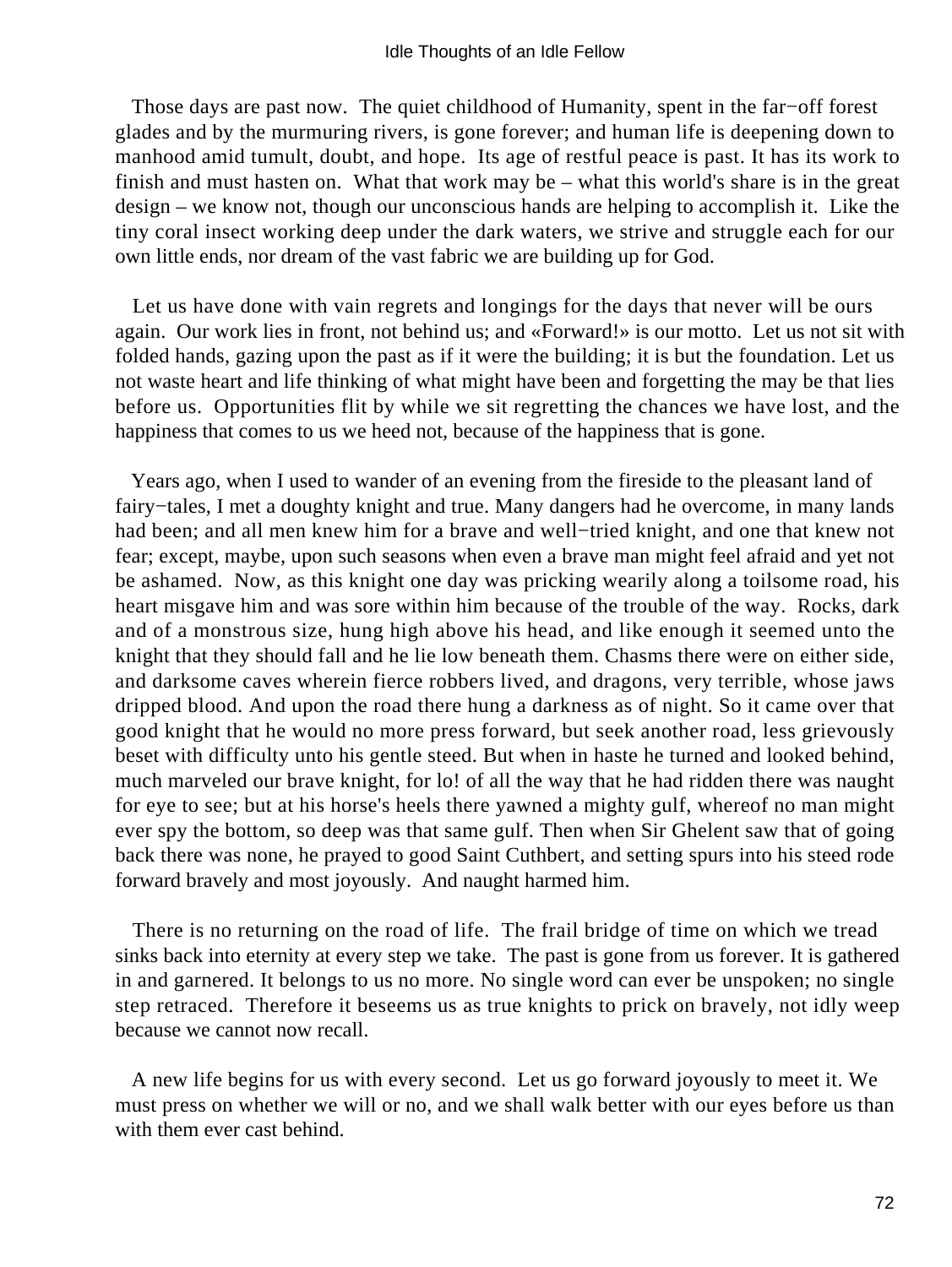A friend came to me the other day and urged me very eloquently to learn some wonderful system by which you never forgot anything. I don't know why he was so eager on the subject, unless it be that I occasionally borrow an umbrella and have a knack of coming out, in the middle of a game of whist, with a mild «Lor! I've been thinking all along that clubs were trumps.» I declined the suggestion, however, in spite of the advantages he so attractively set forth. I have no wish to remember everything. There are many things in most men's lives that had better be forgotten. There is that time, many years ago, when we did not act quite as honorably, quite as uprightly, as we perhaps should have done – that unfortunate deviation from the path of strict probity we once committed, and in which, more unfortunate still, we were found out – that act of folly, of meanness, of wrong. Ah, well! we paid the penalty, suffered the maddening hours of vain remorse, the hot agony of shame, the scorn, perhaps, of those we loved. Let us forget. Oh, Father Time, lift with your kindly hands those bitter memories from off our overburdened hearts, for griefs are ever coming to us with the coming hours, and our little strength is only as the day.

 Not that the past should be buried. The music of life would be mute if the chords of memory were snapped asunder. It is but the poisonous weeds, not the flowers, that we should root out from the garden of Mnemosyne. Do you remember Dickens' «Haunted Man» – how he prayed for forgetfulness, and how, when his prayer was answered, he prayed for memory once more? We do not want all the ghosts laid. It is only the haggard, cruel−eyed specters that we flee from. Let the gentle, kindly phantoms haunt us as they will; we are not afraid of them.

 Ah me! the world grows very full of ghosts as we grow older. We need not seek in dismal church−yards nor sleep in moated granges to see the shadowy faces and hear the rustling of their garments in the night. Every house, every room, every creaking chair has its own particular ghost. They haunt the empty chambers of our lives, they throng around us like dead leaves whirled in the autumn wind. Some are living, some are dead. We know not. We clasped their hands once, loved them, quarreled with them, laughed with them, told them our thoughts and hopes and aims, as they told us theirs, till it seemed our very hearts had joined in a grip that would defy the puny power of Death. They are gone now; lost to us forever. Their eyes will never look into ours again and their voices we shall never hear. Only their ghosts come to us and talk with us. We see them, dim and shadowy, through our tears. We stretch our yearning hands to them, but they are air.

 Ghosts! They are with us night and day. They walk beside us in the busy street under the glare of the sun. They sit by us in the twilight at home. We see their little faces looking from the windows of the old school−house. We meet them in the woods and lanes where we shouted and played as boys. Hark! cannot you hear their low laughter from behind the blackberry−bushes and their distant whoops along the grassy glades? Down here, through the quiet fields and by the wood, where the evening shadows are lurking, winds the path where we used to watch for her at sunset. Look, she is there now, in the dainty white frock we knew so well, with the big bonnet dangling from her little hands and the sunny brown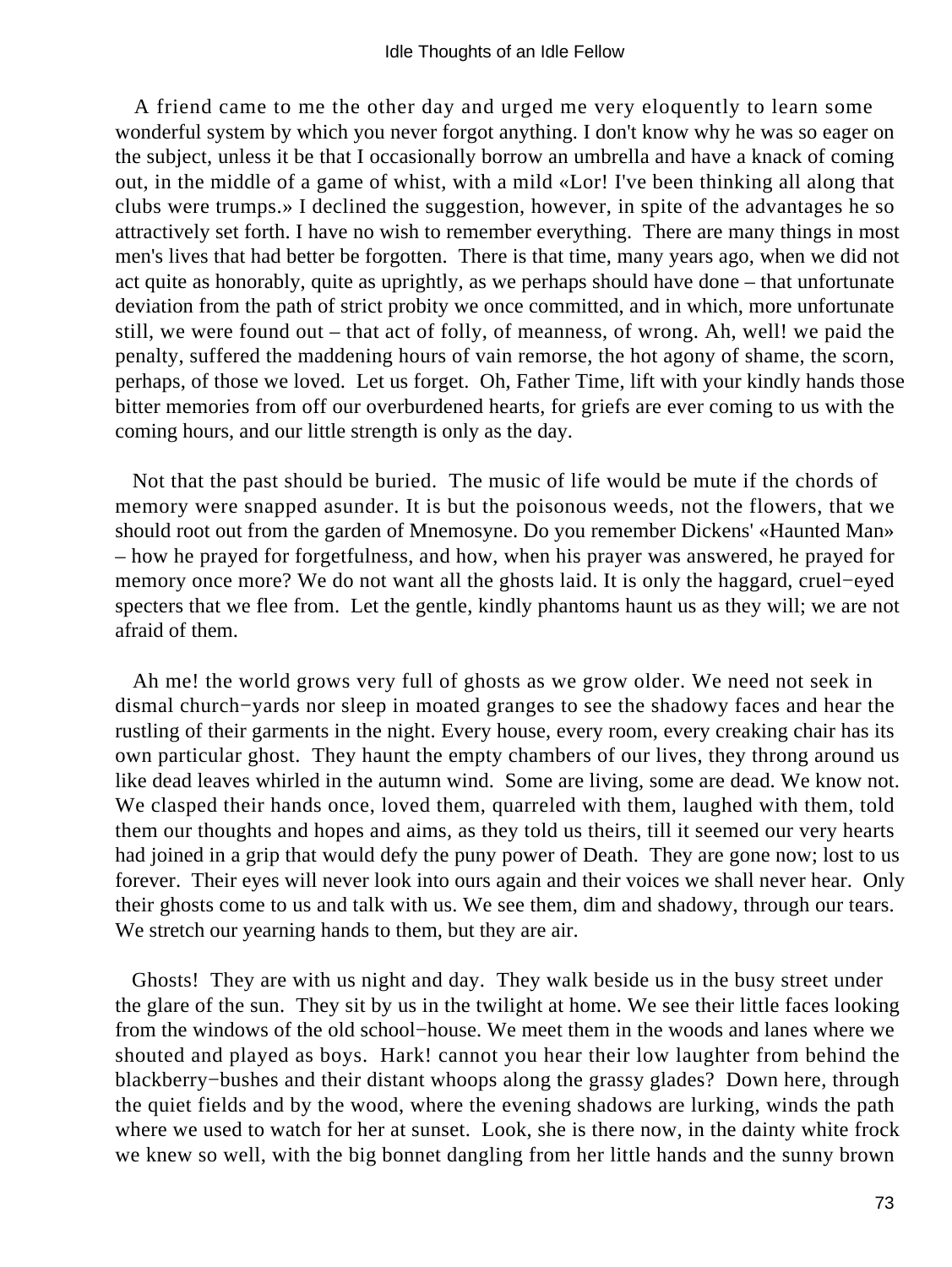hair all tangled. Five thousand miles away! Dead for all we know! What of that? She is beside us now, and we can look into her laughing eyes and hear her voice. She will vanish at the stile by the wood and we shall be alone; and the shadows will creep out across the fields and the night wind will sweep past moaning. Ghosts! they are always with us and always will be while the sad old world keeps echoing to the sob of long good−bys, while the cruel ships sail away across the great seas, and the cold green earth lies heavy on the hearts of those we loved.

 But, oh, ghosts, the world would be sadder still without you. Come to us and speak to us, oh you ghosts of our old loves! Ghosts of playmates, and of sweethearts, and old friends, of all you laughing boys and girls, oh, come to us and be with us, for the world is very lonely, and new friends and faces are not like the old, and we cannot love them, nay, nor laugh with them as we have loved and laughed with you. And when we walked together, oh, ghosts of our youth, the world was very gay and bright; but now it has grown old and we are growing weary, and only you can bring the brightness and the freshness back to us.

 Memory is a rare ghost−raiser. Like a haunted house, its walls are ever echoing to unseen feet. Through the broken casements we watch the flitting shadows of the dead, and the saddest shadows of them all are the shadows of our own dead selves.

 Oh, those young bright faces, so full of truth and honor, of pure, good thoughts, of noble longings, how reproachfully they look upon us with their deep, clear eyes!

 I fear they have good cause for their sorrow, poor lads. Lies and cunning and disbelief have crept into our hearts since those preshaving days – and we meant to be so great and good.

 It is well we cannot see into the future. There are few boys of fourteen who would not feel ashamed of themselves at forty.

 I like to sit and have a talk sometimes with that odd little chap that was myself long ago. I think he likes it too, for he comes so often of an evening when I am alone with my pipe, listening to the whispering of the flames. I see his solemn little face looking at me through the scented smoke as it floats upward, and I smile at him; and he smiles back at me, but his is such a grave, old−fashioned smile. We chat about old times; and now and then he takes me by the hand, and then we slip through the black bars of the grate and down the dusky glowing caves to the land that lies behind the firelight. There we find the days that used to be, and we wander along them together. He tells me as we walk all he thinks and feels. I laugh at him now and then, but the next moment I wish I had not, for he looks so grave I am ashamed of being frivolous. Besides, it is not showing proper respect to one so much older than myself – to one who was myself so very long before I became myself.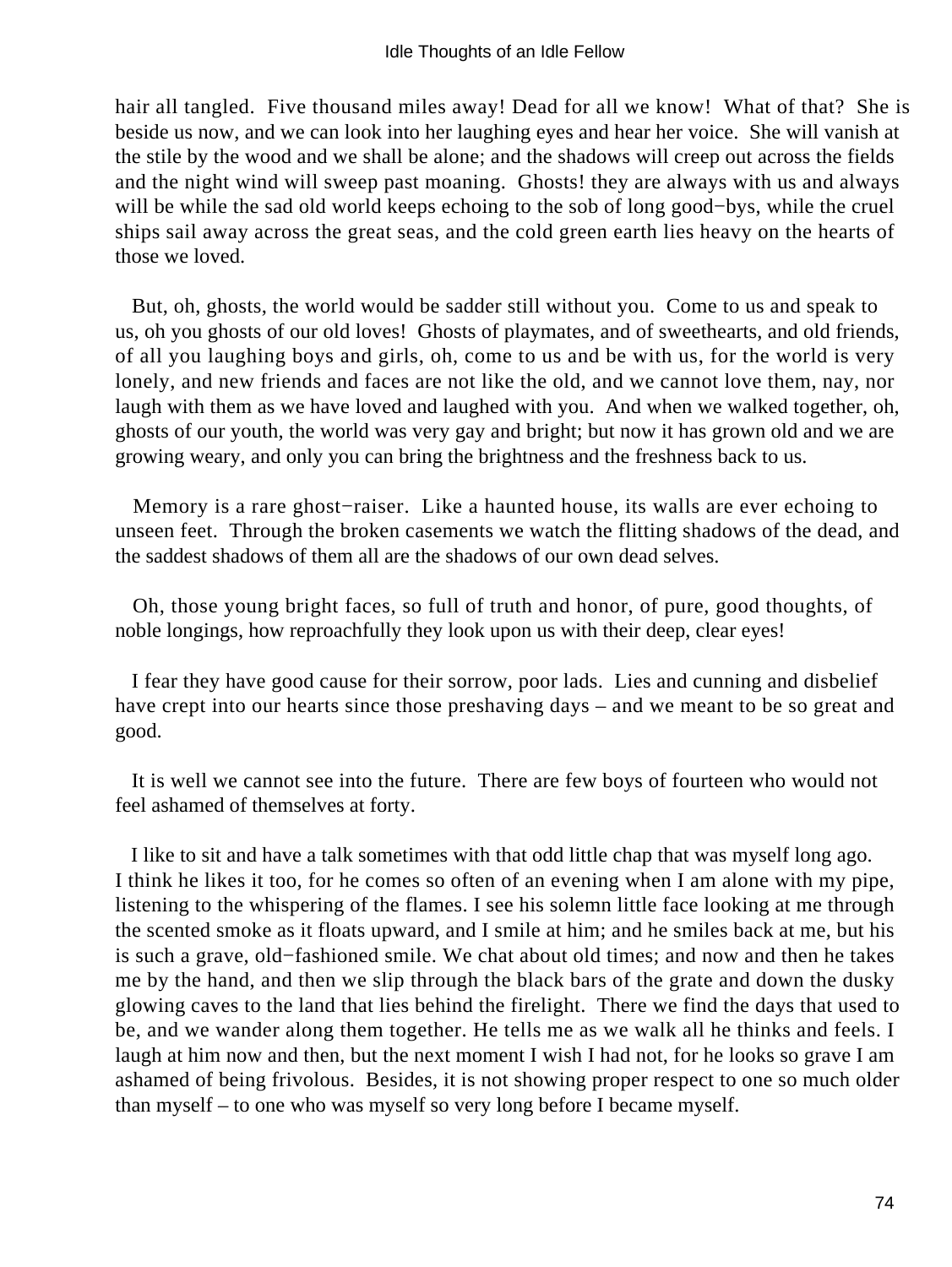We don't talk much at first, but look at one another; I down at his curly hair and little blue bow, he up sideways at me as he trots. And some−how I fancy the shy, round eyes do not altogether approve of me, and he heaves a little sigh, as though he were disappointed. But after awhile his bashfulness wears off and he begins to chat. He tells me his favorite fairy−tales, he can do up to six times, and he has a guinea−pig, and pa says fairy−tales ain't true; and isn't it a pity? 'cos he would so like to be a knight and fight a dragon and marry a beautiful princess. But he takes a more practical view of life when he reaches seven, and would prefer to grow up be a bargee, and earn a lot of money. Maybe this is the consequence of falling in love, which he does about this time with the young lady at the milk shop aet. six. (God bless her little ever−dancing feet, whatever size they may be now!) He must be very fond of her, for he gives her one day his chiefest treasure, to wit, a huge pocket−knife with four rusty blades and a corkscrew, which latter has a knack of working itself out in some mysterious manner and sticking into its owner's leg. She is an affectionate little thing, and she throws her arms round his neck and kisses him for it, then and there, outside the shop. But the stupid world (in the person of the boy at the cigar emporium next door) jeers at such tokens of love. Whereupon my young friend very properly prepares to punch the head of the boy at the cigar emporium next door; but fails in the attempt, the boy at the cigar emporium next door punching his instead.

 And then comes school life, with its bitter little sorrows and its joyous shoutings, its jolly larks, and its hot tears falling on beastly Latin grammars and silly old copy−books. It is at school that he injures himself for life – as I firmly believe – trying to pronounce German; and it is there, too, that he learns of the importance attached by the French nation to pens, ink, and paper. «Have you pens, ink, and paper?» is the first question asked by one Frenchman of another on their meeting. The other fellow has not any of them, as a rule, but says that the uncle of his brother has got them all three. The first fellow doesn't appear to care a hang about the uncle of the other fellow's brother; what he wants to know now is, has the neighbor of the other fellow's mother got 'em? «The neighbor of my mother has no pens, no ink, and no paper,» replies the other man, beginning to get wild. «Has the child of thy female gardener some pens, some ink, or some paper?» He has him there. After worrying enough about these wretched inks, pens, and paper to make everybody miserable, it turns out that the child of his own female gardener hasn't any. Such a discovery would shut up any one but a French exercise man. It has no effect at all, though, on this shameless creature. He never thinks of apologizing, but says his aunt has some mustard.

 So in the acquisition of more or less useless knowledge, soon happily to be forgotten, boyhood passes away. The red−brick school−house fades from view, and we turn down into the world's high−road. My little friend is no longer little now. The short jacket has sprouted tails. The battered cap, so useful as a combination of pocket−handkerchief, drinking−cup, and weapon of attack, has grown high and glossy; and instead of a slate−pencil in his mouth there is a cigarette, the smoke of which troubles him, for it will get up his nose. He tries a cigar a little later on as being more stylish – a big black Havanna. It doesn't seem altogether to agree with him, for I find him sitting over a bucket in the back kitchen afterward,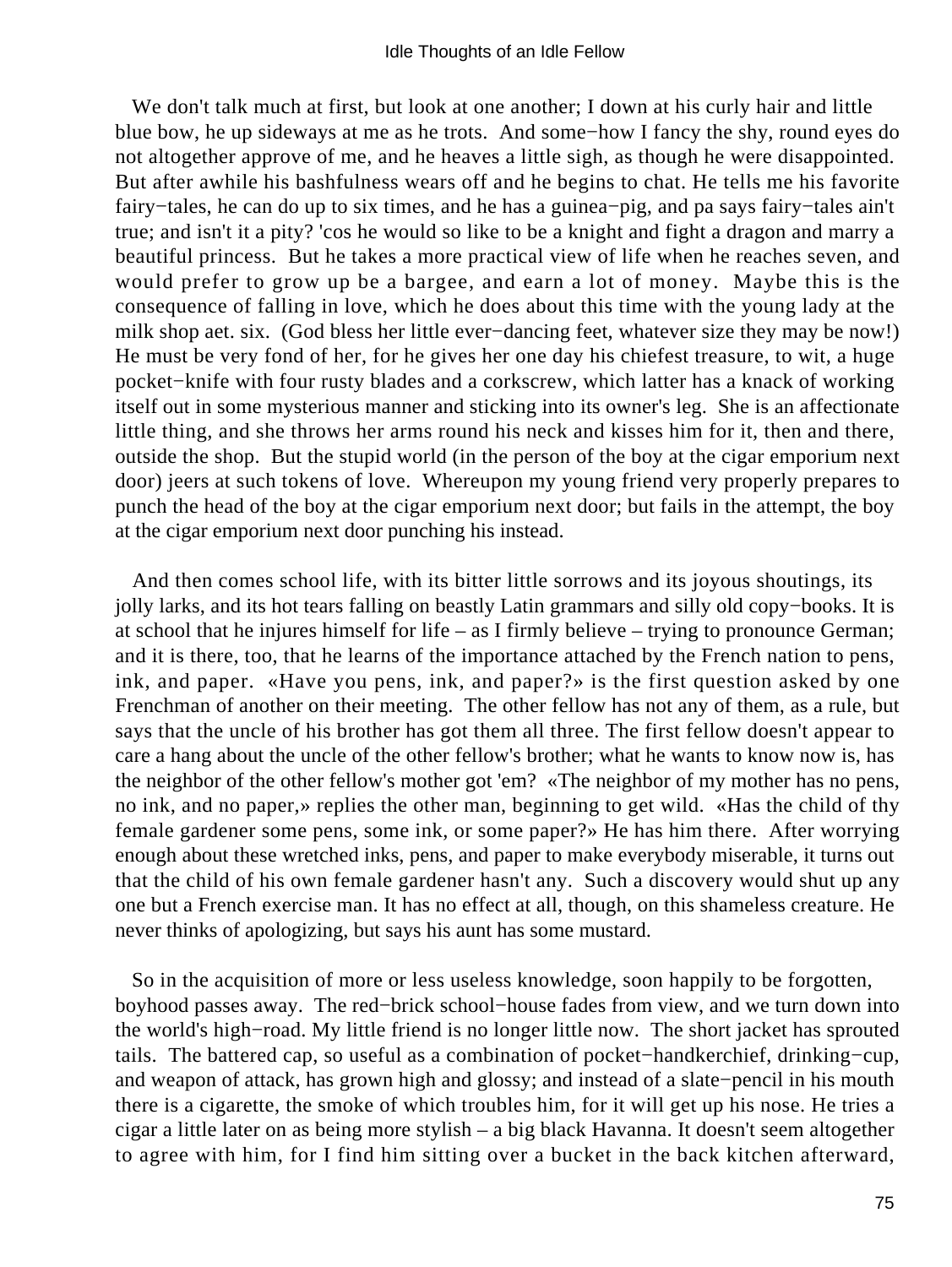solemnly swearing never to smoke again.

 And now his mustache begins to be almost visible to the naked eye, whereupon he immediately takes to brandy−and−sodas and fancies himself a man. He talks about «two to one against the favorite,» refers to actresses as «Little Emmy» and «Kate» and «Baby,» and murmurs about his «losses at cards the other night» in a style implying that thousands have been squandered, though, to do him justice, the actual amount is most probably one−and−twopence. Also, if I see aright – for it is always twilight in this land of memories – he sticks an eyeglass in his eye and stumbles over everything.

 His female relations, much troubled at these things, pray for him (bless their gentle hearts!) and see visions of Old Bailey trials and halters as the only possible outcome of such reckless dissipation; and the prediction of his first school−master, that he would come to a bad end, assumes the proportions of inspired prophecy.

 He has a lordly contempt at this age for the other sex, a blatantly good opinion of himself, and a sociably patronizing manner toward all the elderly male friends of the family. Altogether, it must be confessed, he is somewhat of a nuisance about this time.

 It does not last long, though. He falls in love in a little while, and that soon takes the bounce out of him. I notice his boots are much too small for him now, and his hair is fearfully and wonderfully arranged. He reads poetry more than he used, and he keeps a rhyming dictionary in his bedroom. Every morning Emily Jane finds scraps of torn−up paper on the floor and reads thereon of «cruel hearts and love's deep darts,» of «beauteous eyes and lovers' sighs,» and much more of the old, old song that lads so love to sing and lassies love to listen to while giving their dainty heads a toss and pretending never to hear.

 The course of love, however, seems not to have run smoothly, for later on he takes more walking exercise and less sleep, poor boy, than is good for him; and his face is suggestive of anything but wedding−bells and happiness ever after.

 And here he seems to vanish. The little, boyish self that has grown up beside me as we walked is gone.

 I am alone and the road is very dark. I stumble on, I know not how nor care, for the way seems leading nowhere, and there is no light to guide.

But at last the morning comes, and I find that I have grown into myself.

**THE END.**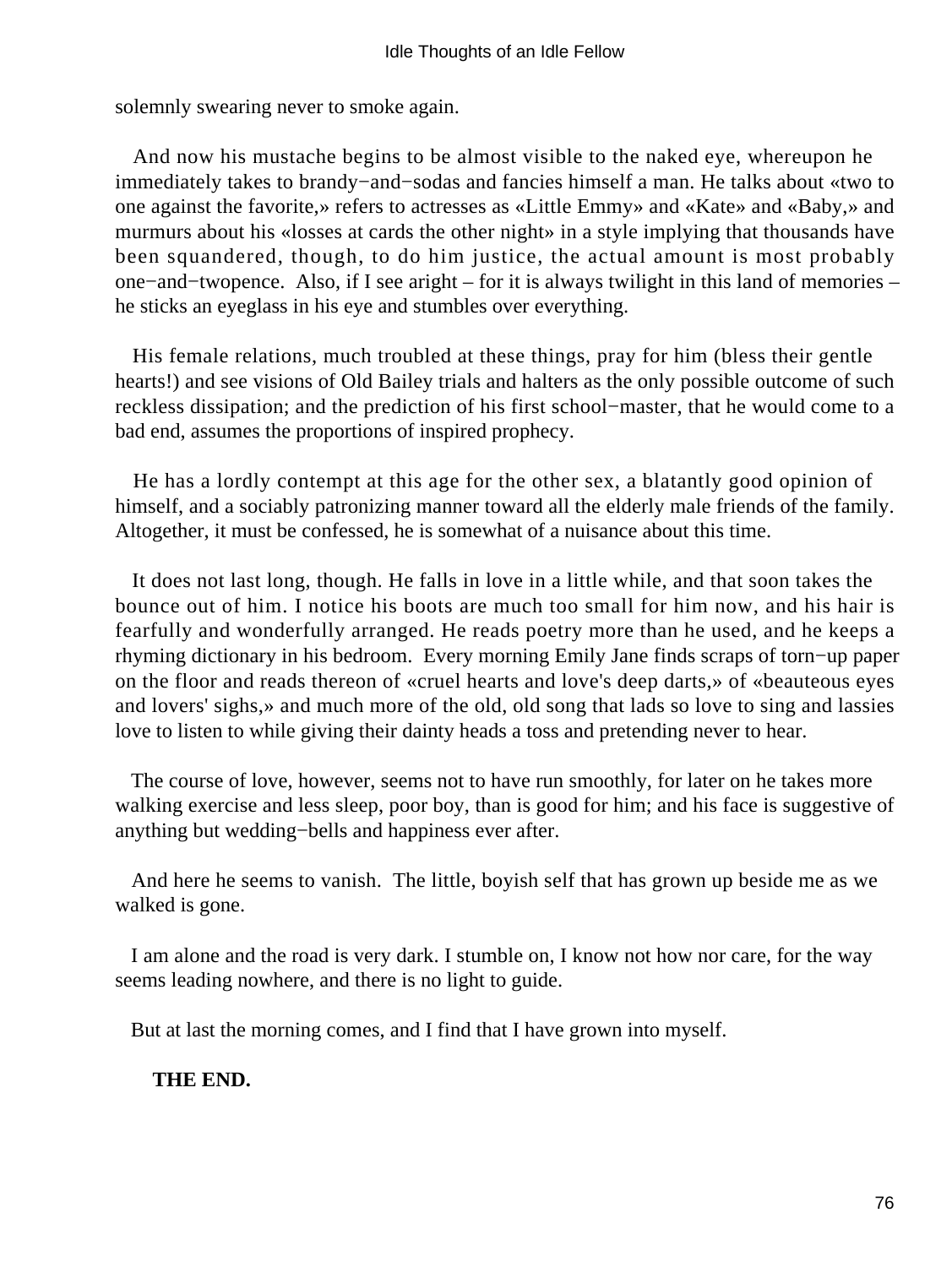Idle Thoughts of an Idle Fellow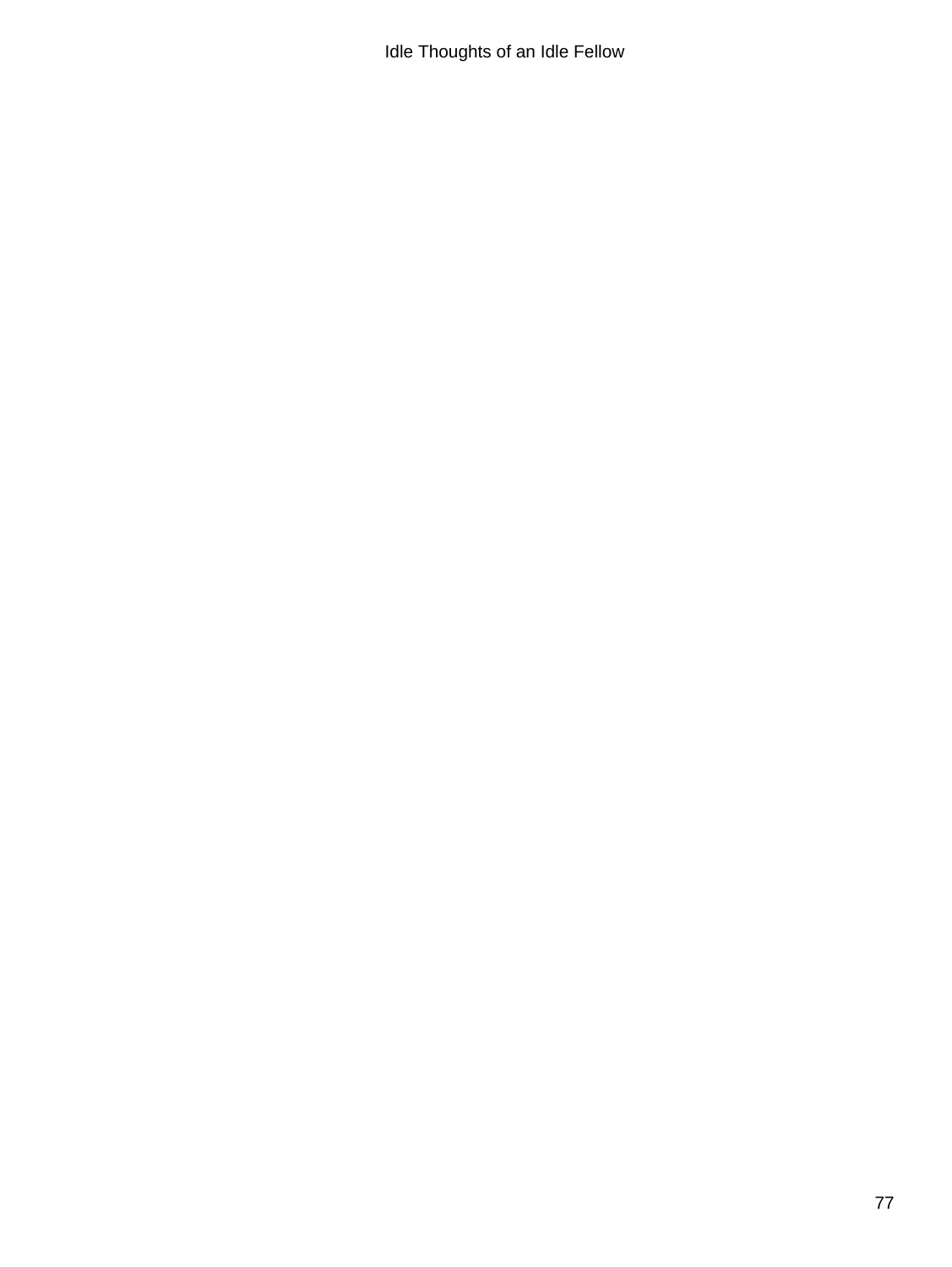## **You are reading a Phoenix Edition:**

It was converted from clean and standard xhtml/xml files. It uses metatags to identify content, and other data. The available resources specific to each ebook format were used to give the reader a pleasant reading experience.

More details available at Phoenix−Library.org website.

Any suggestion that helps us to improve these editions are welcome.

**The Phoenix−Library Team**